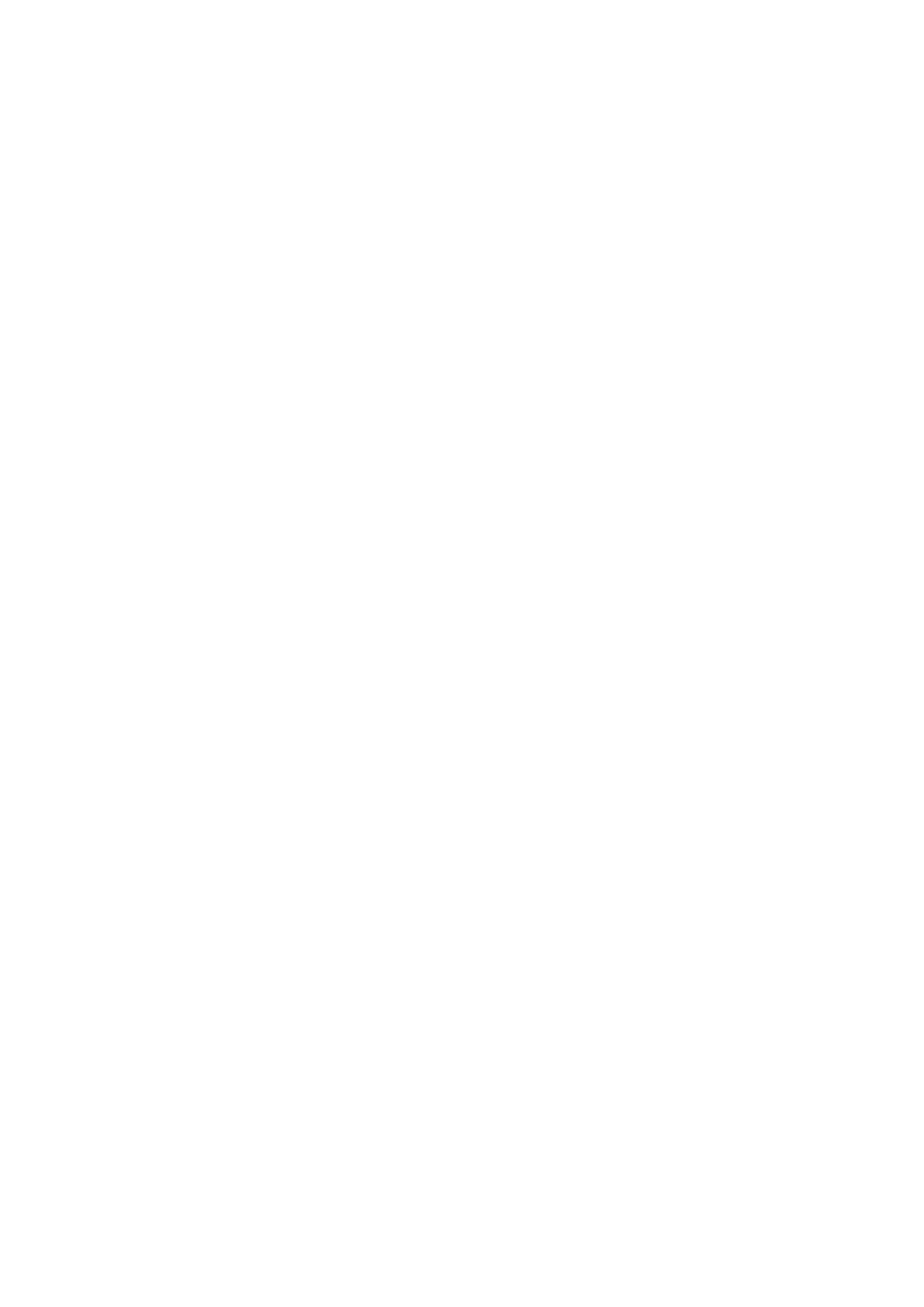Western Australia

# **Bail Act 1982**

**An Act to make better provision for bail in criminal proceedings.** 

Compare 29 Nov 2012 [08-c0-01] / 02 Nov 2013 [08-d0-00] page 1 Extract from www.slp.wa.gov.au, see that website for further information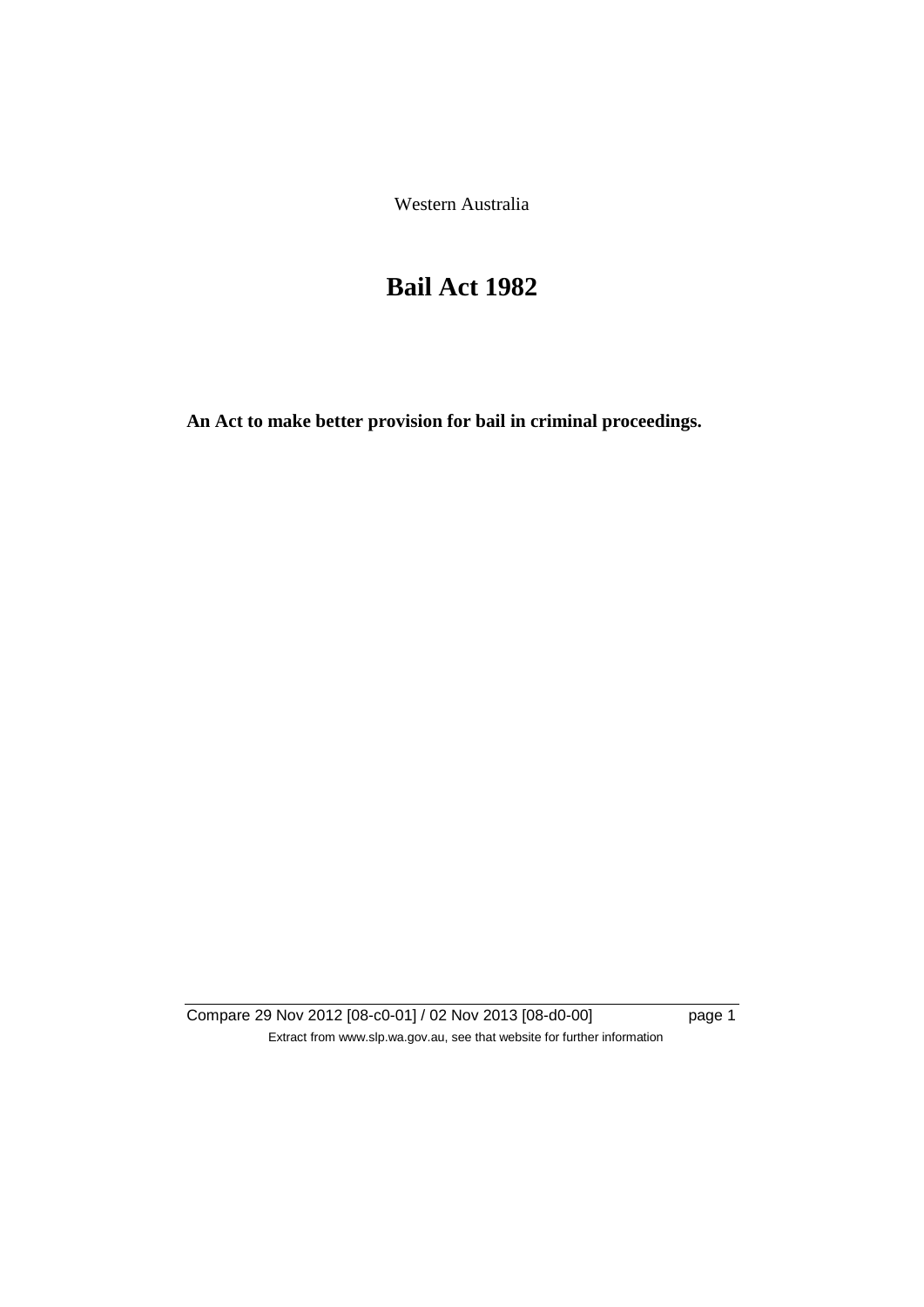**s. 1**

# **Part I — Preliminary**

#### **1. Short title**

This Act may be cited as the *Bail Act* 1982<sup>1</sup>.

#### **2. Commencement**

This Act shall come into operation on a day to be fixed by proclamation  $<sup>1</sup>$ .</sup>

#### **3. Terms used**

(1) In this Act, unless a contrary intention appears —

*accused* includes —

- (a) a person charged with, convicted of, or found guilty of an offence;
- (b) a person whose conviction for an offence is stayed;
- (c) a person in respect of whom an appeal relating to an offence is pending;
- (d) a person in respect of whom a new trial for an offence has been ordered;

#### *adjournment* —

- (a) means any order of a court by which proceedings for an offence are postponed or interrupted or are to be held at a different time or place before the same court; and
- (b) is deemed to include any order of a court, other than a committal to the Supreme Court or District Court, by which the venue of any proceedings for an offence is changed to another court or a court at another place whether by way of a remand, referral, or recommittal of the accused or otherwise;

*appeal* includes an application for leave to appeal;

*appropriate judicial officer* means —

page 2 Compare 29 Nov 2012 [08-c0-01] / 02 Nov 2013 [08-d0-00] Extract from www.slp.wa.gov.au, see that website for further information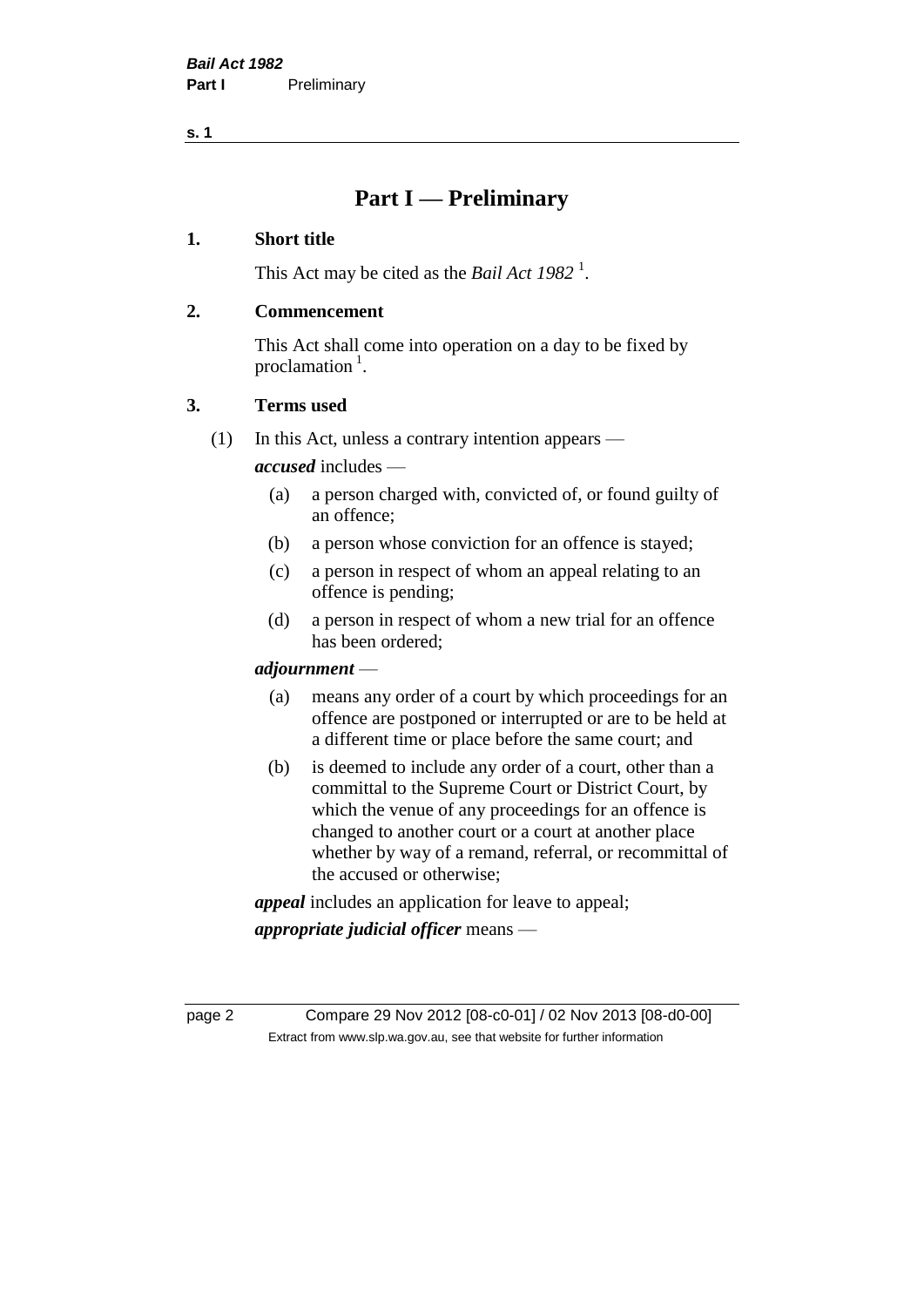- (a) subject to paragraphs (b), (c) and (d), a judicial officer who is empowered to exercise jurisdiction in the court before which the accused is required to appear pursuant to his bail undertaking; or
- (b) if the court is the Court of Appeal, a judge of appeal; or
- (c) except in section 49, a judge of the Supreme Court or of the Children's Court, as the case may require, in any case where —
	- (i) under section 15 only a judge of the Supreme Court or of the Children's Court has power to grant bail; or
	- (ii) a judicial officer has exercised the power contained in section 31(2)(d),

for the appearance in question; or

(d) except in section 49, a judge of the Supreme Court, of the District Court, or of the Children's Court, as the case may require, in any case where such a judge has granted bail under section 14 for the appearance in question;

*approved*, in relation to a form, means approved by the chief executive officer of the department of the Public Service principally assisting in the administration of this Act;

*as soon as is practicable* means as soon as is reasonably practicable;

*authorised community services officer* means any of the following persons —

- (a) the CEO (corrections) or a delegate of the CEO (corrections) under subsection (5);
- (b) a registrar of the Children's Court;
- (c) a superintendent of a detention centre under the *Young Offenders Act 1994*;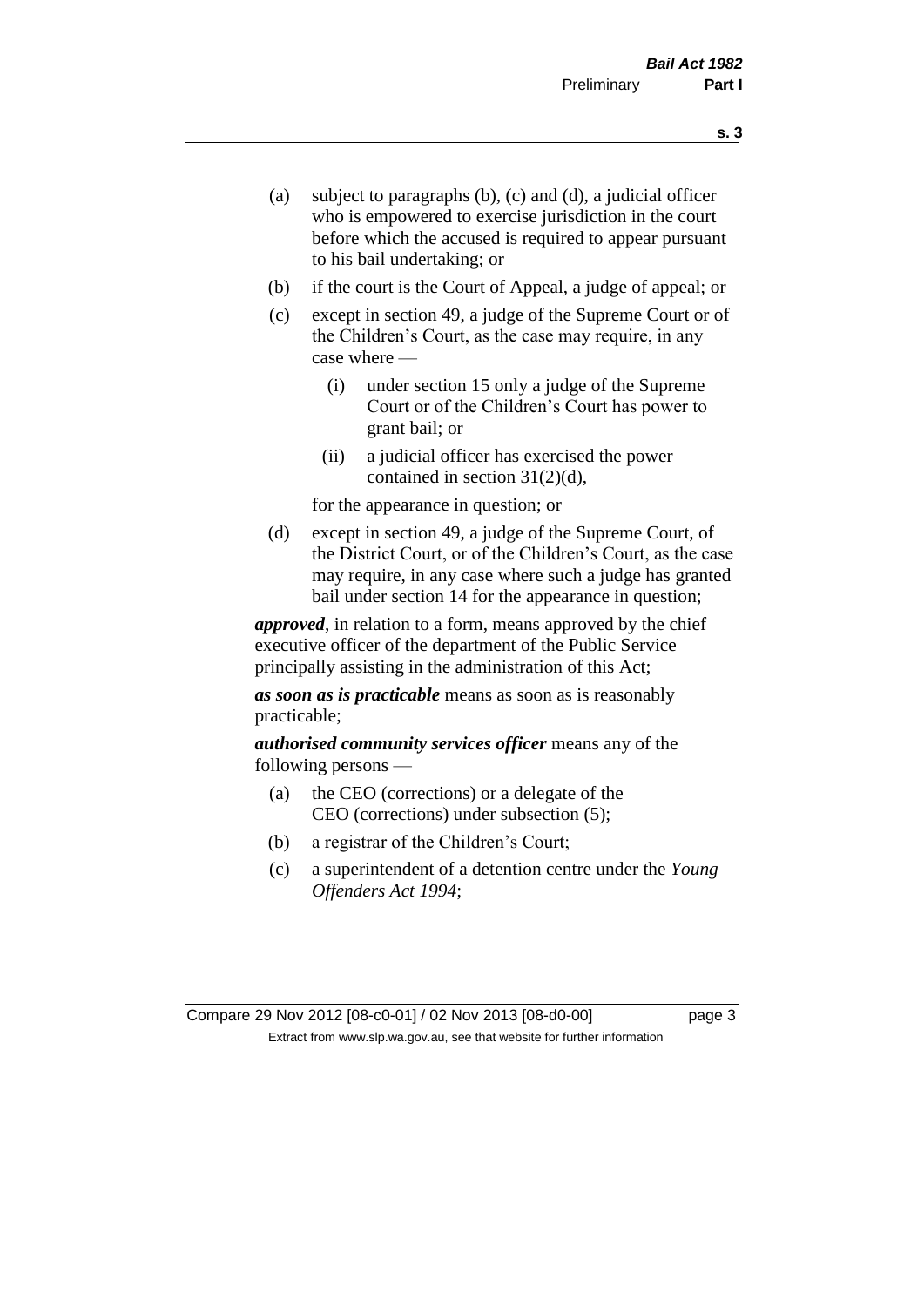(d) the officer for the time being in charge of any detention centre under the *Young Offenders Act 1994*;

*authorised officer* means an authorised police officer or an authorised community services officer;

#### *authorised police officer* means —

- (a) a police officer who holds the rank of sergeant, or a higher rank;
- (b) the police officer who is for the time being in charge of a police station;
- (c) whichever of these officers is for the time being in charge of a lock-up —
	- (i) a police officer;
	- (ii) a special constable appointed under the *Police Act 1892* Part III whose powers, duties and obligations are or include those of an authorised police officer under this Act;
	- (iii) a police auxiliary officer appointed under the *Police Act 1892* Part IIIB whose powers, duties and obligations are or include those of an authorised police officer under this Act;

*bail undertaking* means an undertaking described in section  $28(2)$ ;

*CEO (corrections)* means the chief executive officer of the Public Sector agency principally assisting the Minister administering Part 8 of the *Sentence Administration Act 2003* in its administration;

*Chief Judge* means the Chief Judge of the District Court;

*Chief Justice* means the Chief Justice of Western Australia;

*child* has the same meaning as *young person* has in the *Young Offenders Act 1994*;

*community corrections officer* has the same meaning as in the *Sentence Administration Act 2003*;

page 4 Compare 29 Nov 2012 [08-c0-01] / 02 Nov 2013 [08-d0-00] Extract from www.slp.wa.gov.au, see that website for further information

**s. 3**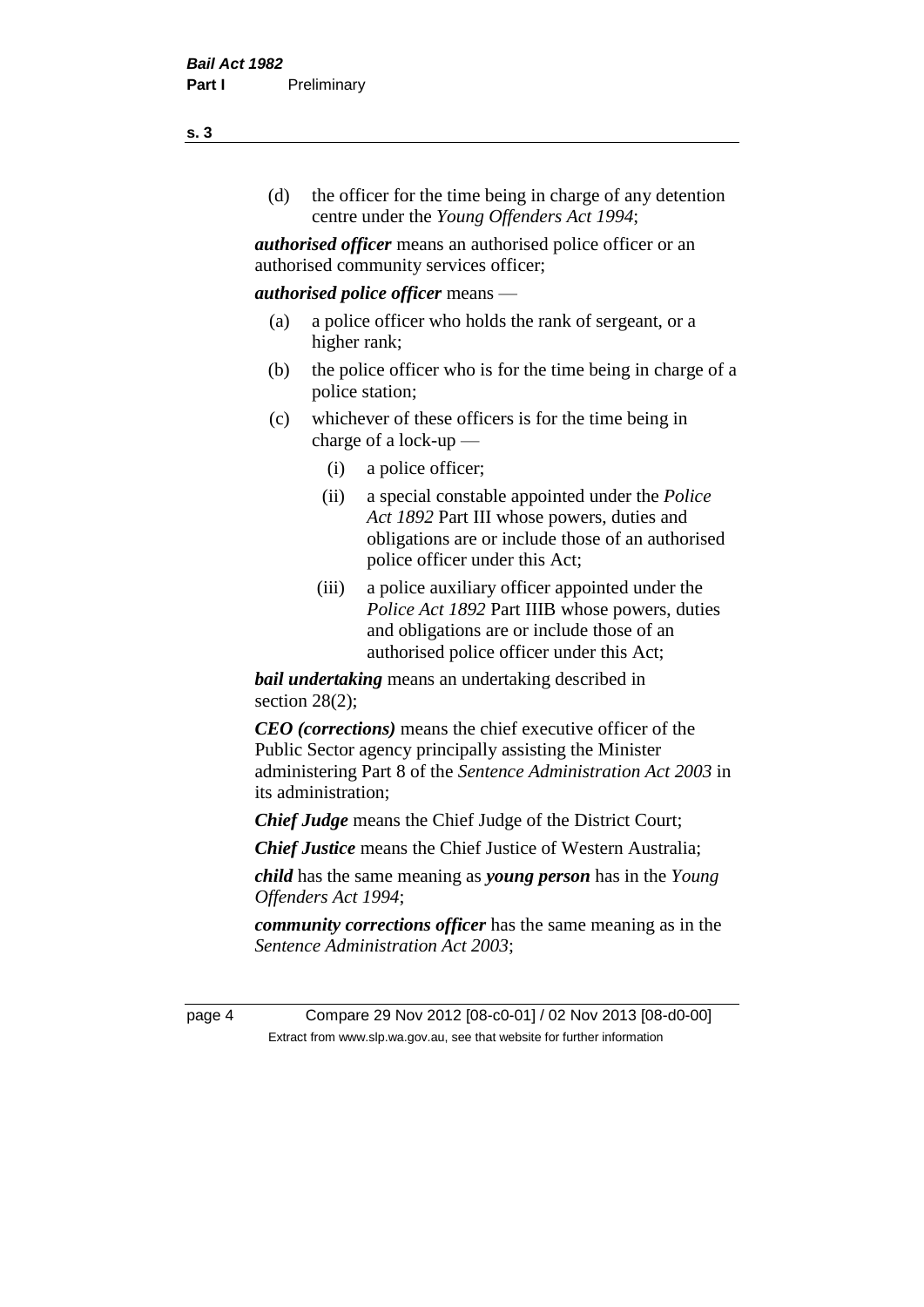*court* means each of the following —

- (a) the Magistrates Court;
- (b) the Children's Court;
- (c) the Coroner's Court of Western Australia;
- (d) the District Court;
- (e) the Supreme Court;
- (f) the Court of Appeal;

*court custody centre* has the meaning given in the *Court Security and Custodial Services Act 1999* section 3;

*Director of Public Prosecutions* means —

- (a) the Director of Public Prosecutions for the State; or
- (b) the officer in charge in the State of the Commonwealth Office of the Director of Public Prosecutions,

as the case requires;

*early release order* means an early release order made under the *Sentence Administration Act 1995* <sup>2</sup> or *Sentence Administration Act 2003*;

*electronic address* means a facsimile number, email address or other electronic address, as the case requires;

*electronic communication* means facsimile transmission, email or other form of electronic communication as defined in the *Electronic Transactions Act 2011* section 5(1);

*home detention condition* means a home detention condition imposed under clause 3 of Part D of Schedule 1;

*judge of appeal* has the meaning given in the *Supreme Court Act 1935* section 4(1);

*judicial officer* means any person empowered to exercise jurisdiction in a court whether or not he is sitting as a court, and includes a single justice and, where the context so requires, the Court of Appeal exercising jurisdiction under this Act;

*lock-up* includes a place prescribed as a lock-up for the purposes of the *Court Security and Custodial Services Act 1999*;

Compare 29 Nov 2012 [08-c0-01] / 02 Nov 2013 [08-d0-00] page 5 Extract from www.slp.wa.gov.au, see that website for further information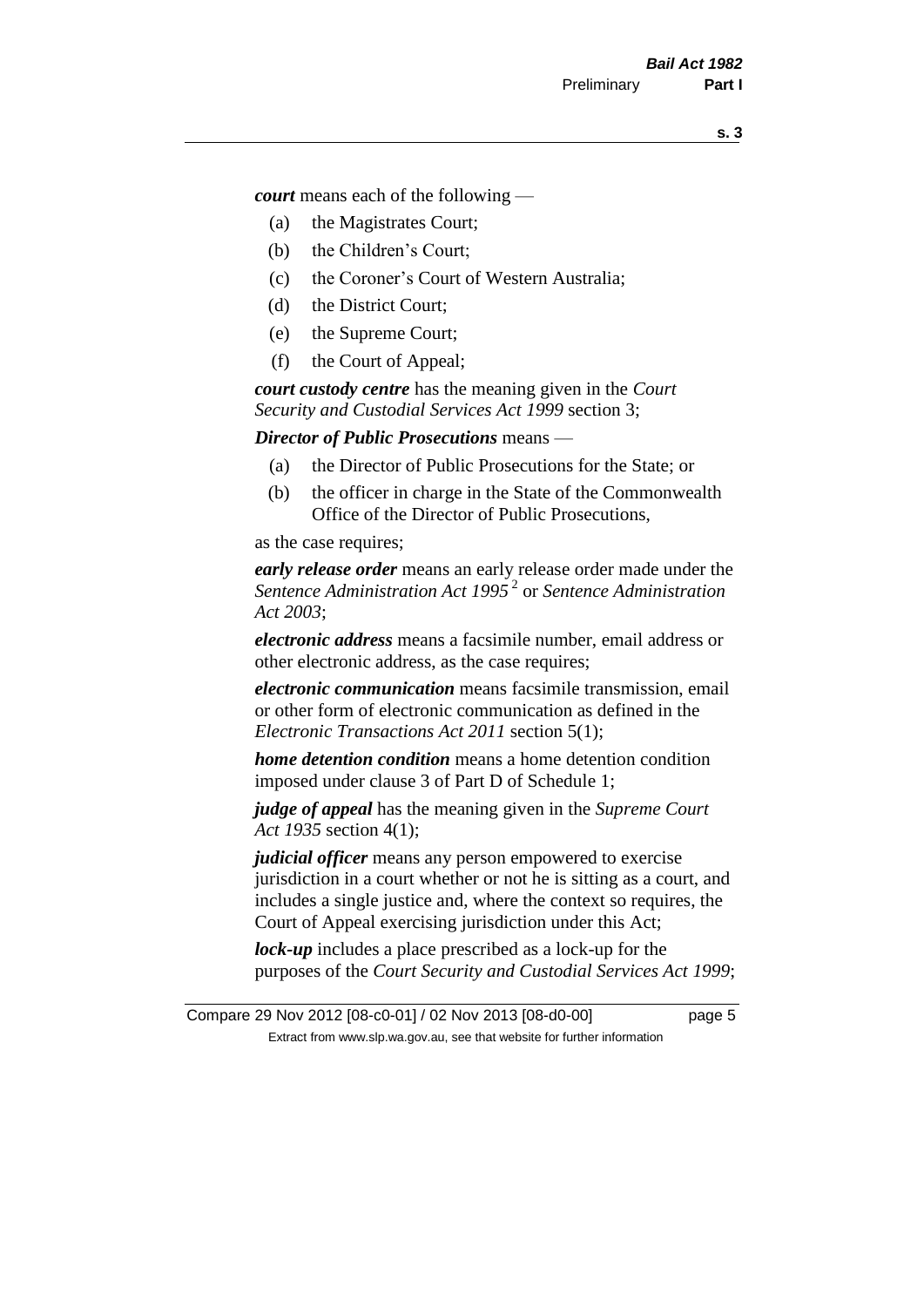*offence* means any act, omission or conduct which renders the person doing the act, making the omission or engaging in the conduct liable to any punishment, and includes an alleged offence; but nothing in this definition shall limit the operation of subsection (4);

*prosecutor* includes —

- (a) in the case of an offence charged in a prosecution notice, the prosecutor;
- (b) in the case of an offence charged in an indictment, the State or the Commonwealth, as the case may be;

*registrar* of a court means —

- (a) for a court other than the Coroner's Court of Western Australia, the principal registrar, a registrar or a deputy registrar of the court; or
- (b) for the Coroner's Court of Western Australia, a coroner's registrar as defined in the *Coroners Act 1996* section 3;

*serious offence* means —

- (a) an offence against section 51(2a); and
- (b) an offence described in Schedule 2;

*surety* and *surety undertaking* have the meanings assigned to them by section 35;

*surety approval officer* means a person who is authorised by section 36 to decide whether an applicant should be approved as a surety;

*trial* means all proceedings for an offence between —

- (a) the time when the accused is called upon to plead to the prosecution notice or the indictment; and
- (b) the time when the accused is found not guilty or is sentenced.

page 6 Compare 29 Nov 2012 [08-c0-01] / 02 Nov 2013 [08-d0-00] Extract from www.slp.wa.gov.au, see that website for further information

**s. 3**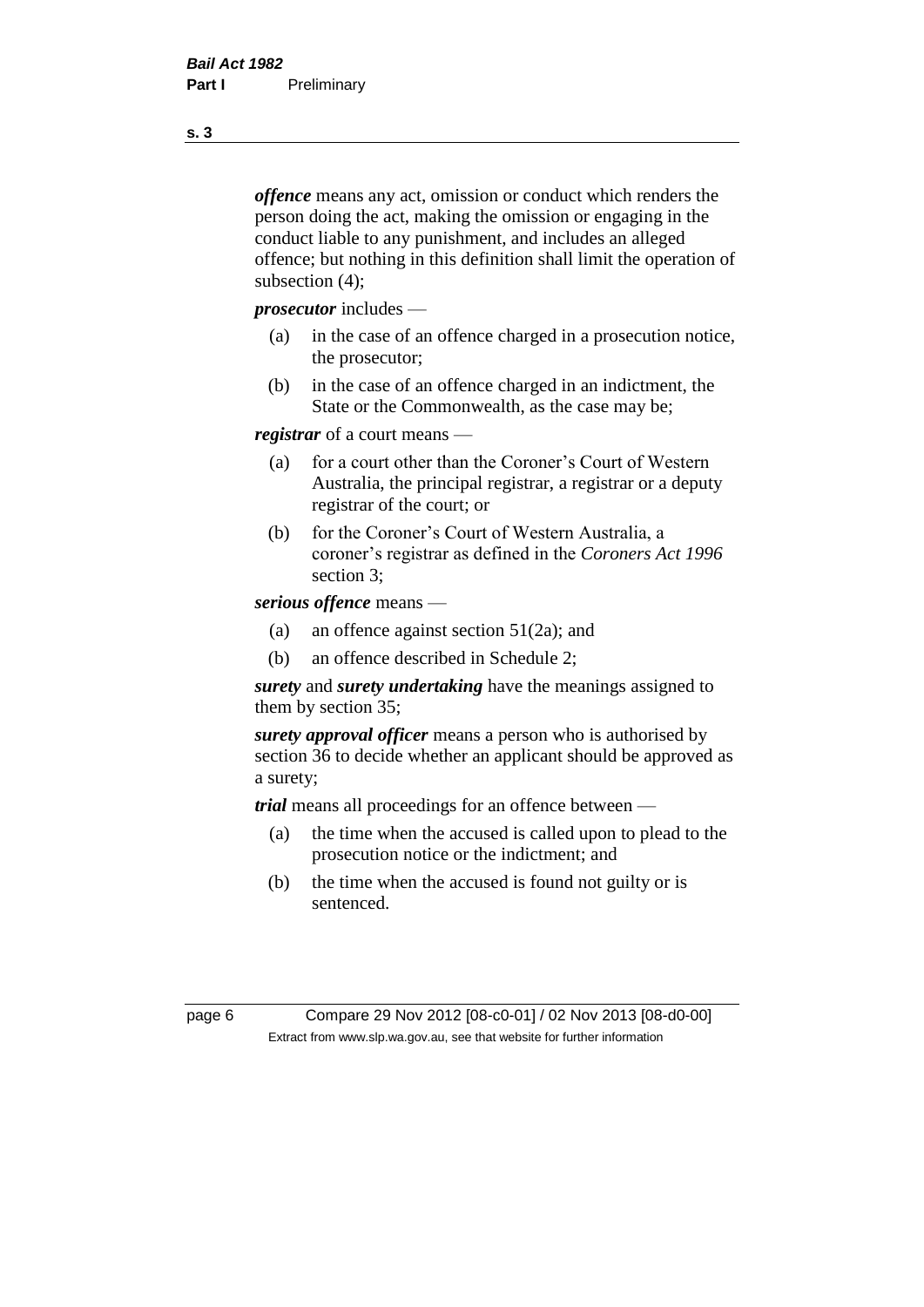**s. 3**

- (2) A reference in this Act
	- (a) to a power to grant bail includes a reference to a power to refuse bail;
	- (b) to a grant of bail includes a reference to a grant of bail by the exercise of a power in section 31(2).
- (3) Where in this Act there is a reference to a requirement that an accused appear in court, the reference is to a requirement, unless a contrary intention appears, that the accused —
	- (a) surrender himself into the custody of the court or, in the case of a bail undertaking, of the court specified therein, or of such person as the court may direct, to be dealt with according to law; and
	- (b) submit himself to a search of his person and any property then in his possession (which is hereby authorised) and allow to be taken from him, to be dealt with according to the relevant law and procedures, anything so found; and
	- (c) remain in custody until authorised to be released therefrom.
- (4) If a person is arrested under a warrant issued
	- (a) under section 50, 79, 84E or 129 of the *Sentencing Act 1995* in connection with a possible breach of a conditional release order, a sentence of suspended imprisonment or conditional suspended imprisonment, or a community order imposed under that Act; or
	- (b) under section 43 of the *Young Offenders Act 1994* in respect of an alleged breach of a youth community based order, an intensive youth supervision order or a conditional release order made under that Act,

then —

(c) the person is to be taken as having been arrested and to be in custody awaiting an appearance in court for the offence for which the sentence was imposed; and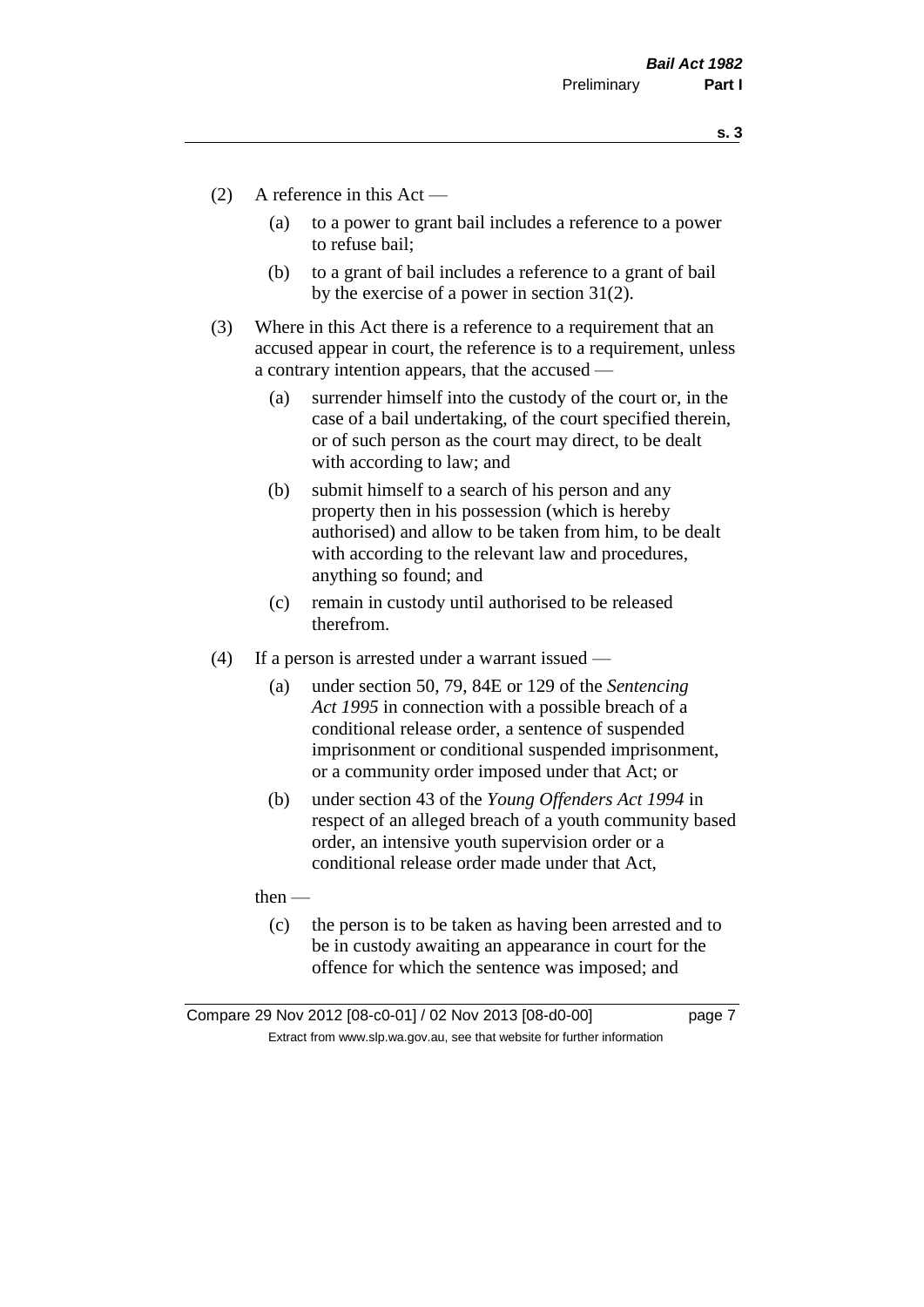(d) the first appearance in court after the arrest is to be taken, for the purposes of sections 5(1) and 8(1) and clause 1 of Part A and clause 7 of Part C of Schedule 1, to be the initial appearance for that offence; and

- (e) the proceedings following the arrest are to be taken to be proceedings for that offence and to be a trial for the purpose of the definition in subsection (1) of *trial*.
- (5) The CEO (corrections) may by writing signed by him delegate to any officer of the department of which he is the chief executive officer any function he has under this Act as an authorised community services officer.

*[Section 3 amended by No. 74 of 1984 s. 3; No. 15 of 1988 s. 4; No. 49 of 1988 s. 78; No. 61 of 1990 s. 4; No. 31 of 1993 s. 6; No. 45 of 1993 s. 4 and 12; No. 78 of 1995 s. 7; No. 57 of 1997 s. 21(1); No. 54 of 1998 s. 4 and 14; No. 47 of 1999 s. 7; No. 50 of 2003 s. 29(3); No. 65 of 2003 s. 121(2); No. 27 of 2004 s. 13(2); No. 34 of 2004 Sch. 2 cl. 3(2); No. 45 of 2004 s. 28(4); No. 59 of 2004 s. 141; No. 84 of 2004 s. 11, 82 and 83(2); No. 65 of 2006 s. 51 and 53; No. 6 of 2008 s. 4 and 24(2); No. 46 of 2011 s. 25.]* 

*[Section 3. Modifications to be applied in order to give effect to Cross-border Justice Act 2008: section altered 1 Nov 2009. See endnote 1M; amended by No. 42 of 2009 s. 12.]*

# **3A. Sending notices by electronic communication**

- (1) A reference in this Act, however expressed, to a notice being sent to a person (the *addressee*) by electronic communication is a reference to the notice being sent by electronic communication —
	- (a) to an electronic address provided by the addressee for the purpose of being served with the notice; and
	- (b) in an electronic format that enables it to be printed or otherwise generated by the addressee.

**s. 3A**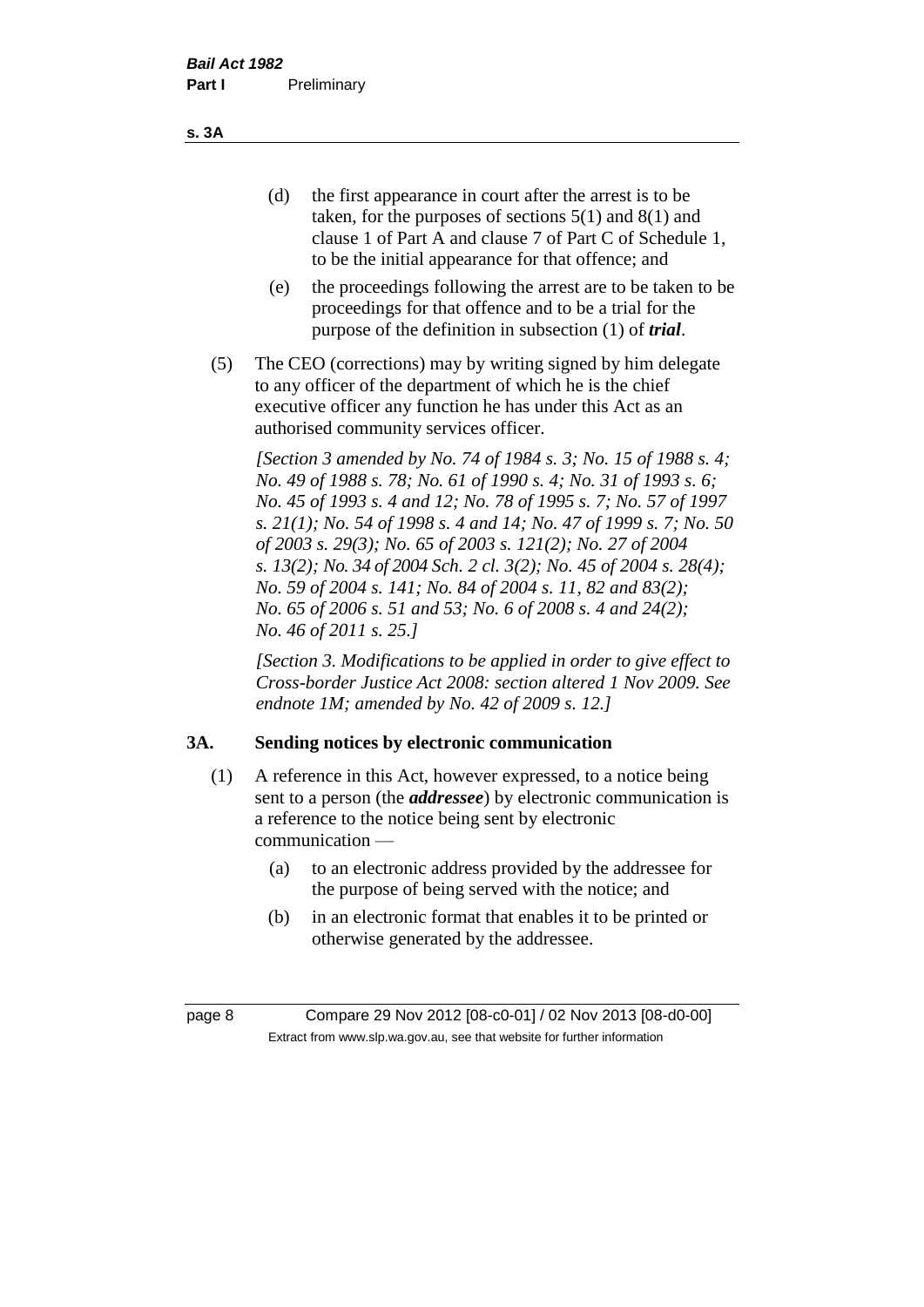(2) If a notice is sent in accordance with subsection (1), the notice is to be presumed, unless the contrary is shown, to have been received at the time when, in the ordinary course of events, the electronic communication would have entered the information system, as defined in the *Electronic Transactions Act 2011* section 5(1), of the addressee.

*[Section 3A inserted by No. 6 of 2008 s. 5; amended by No. 46 of 2011 s. 25.]*

#### **4. Application of this Act**

The operation of this Act extends to any appearance in a court for an offence —

- (a) except to the extent that in this Act, or in the law creating the offence or applicable thereto, express provision is made excluding or limiting the operation of this Act in respect of that appearance; and
- (b) whether or not that law contains a reference to the granting of bail; and
- (c) however any reference in that law to the granting of bail may be expressed; and
- (d) as if any reference therein to the taking of a recognizance were to a requirement that, except where bail is dispensed with under this Act, the accused enter into a bail undertaking.

*[Section 4 amended by No. 84 of 2004 s. 82.]*

- *[4AA.* 1M *Modifications to be applied in order to give effect to Cross-border Justice Act 2008: section inserted 1 Nov 2009. See endnote 1M.]*
- **4A. Accused appearing on summons or court hearing notice, detention and bail of**
	- $(1)$  Where —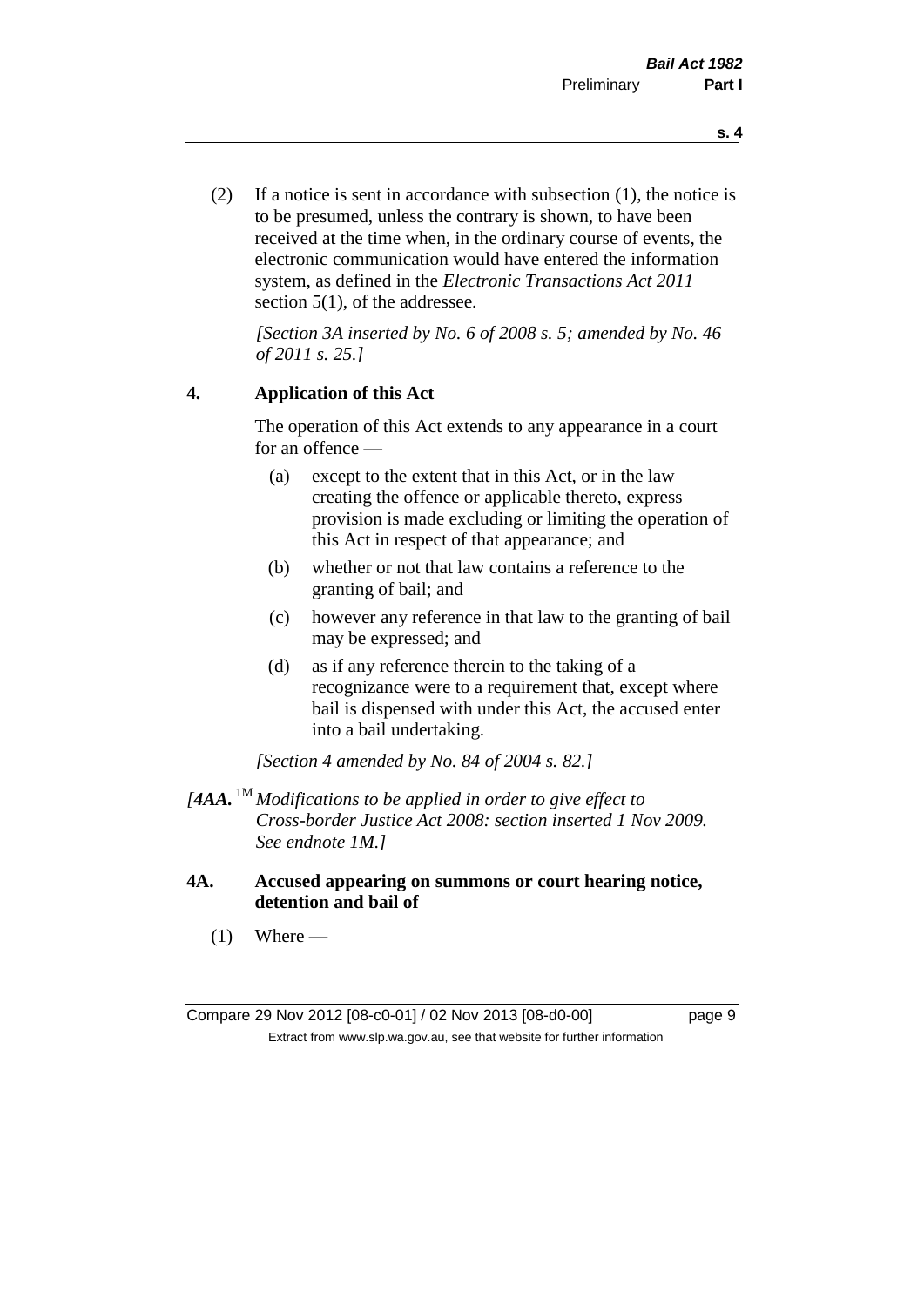**s. 4A**

- (a) an accused has appeared in court for an offence pursuant to a summons or court hearing notice issued under the *Criminal Procedure Act 2004*; and
- (b) a judicial officer adjourns the proceedings,

the accused is not to be detained in custody to further appear before the court for that offence unless the judicial officer so orders.

- (2) If an order is made under subsection (1), the duty described in section 7(1) applies.
- (3) On any appearance in court by the accused a judicial officer to whom section 7(1) applies may revoke an order made under subsection (1).

*[Section 4A inserted by No. 6 of 2008 s. 6(1).]*

page 10 Compare 29 Nov 2012 [08-c0-01] / 02 Nov 2013 [08-d0-00] Extract from www.slp.wa.gov.au, see that website for further information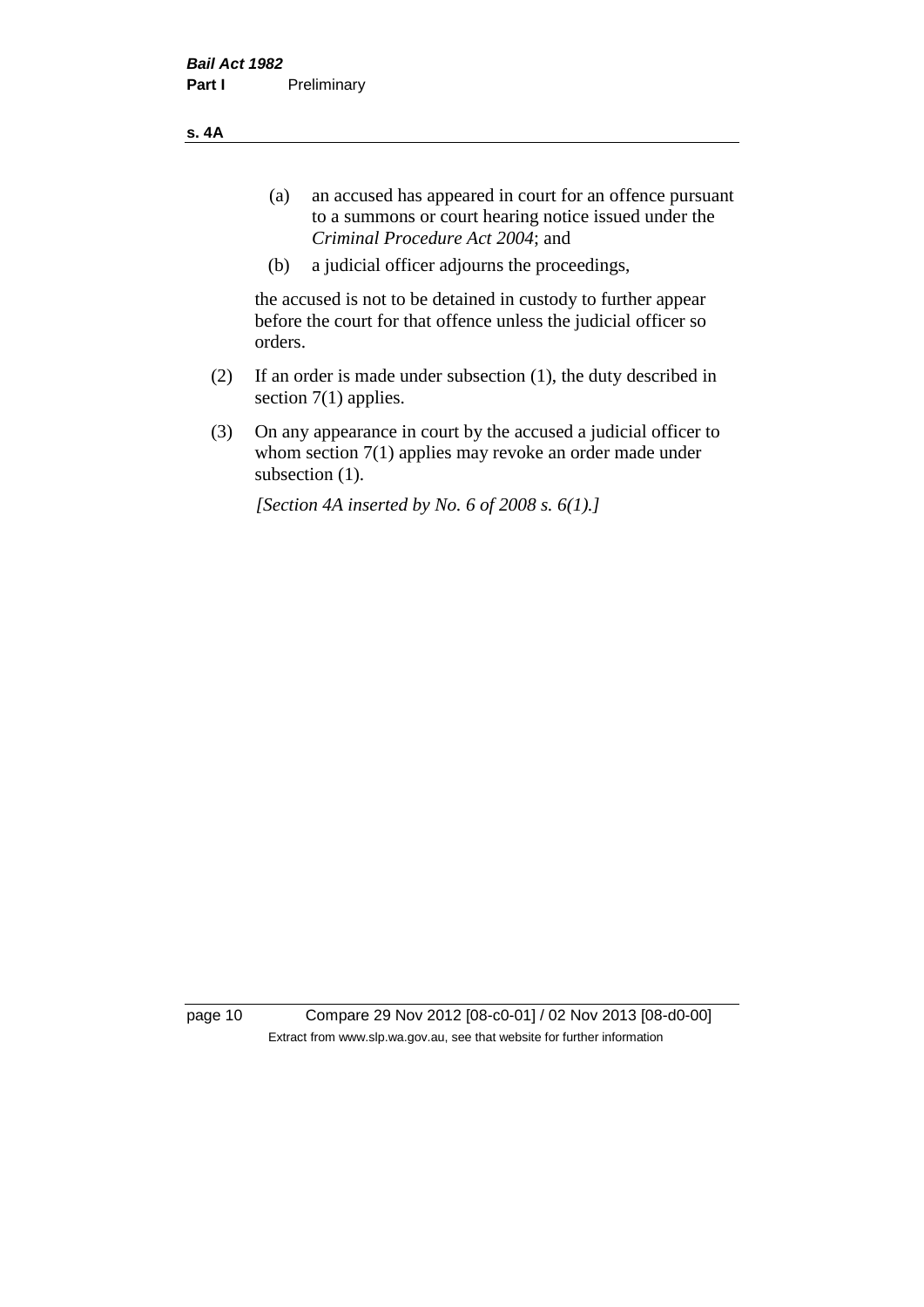**s. 5**

# **Part II — Rights of accused in relation to bail**

*[Heading amended by No. 84 of 2004 s. 82.]* 

# **5. Accused's rights to have bail considered etc.**

- (1) An accused who is in custody for an offence awaiting his initial appearance in court therefor is entitled —
	- (a) subject to sections 9, 10, 12 and 16(2), to have his case for bail for that appearance considered under and in accordance with this Act as soon as is practicable;
	- (b) if his case is not so considered, or if he is refused bail or is not released on bail, to be brought before a court as soon as is practicable.
- (2) An accused who is in custody awaiting any appearance in court for an offence, other than an initial appearance, is entitled, subject to sections 7B, 7C, 7E, 9 and 10, to have his case for bail for that appearance considered under and in accordance with this Act.

*[Section 5 amended by No. 74 of 1984 s. 4; No. 84 of 2004 s. 82; No. 6 of 2008 s. 7.]* 

#### **6. Arresting officers etc., duty to consider bail**

- (1) This section applies to a police officer or other person (the *arrester*) who —
	- (a) charges a person who is under arrest (the *accused*) with an offence; and
	- (b) does not release the accused unconditionally under section 142 of the *Criminal Investigation Act 2006*,

or who arrests a person under a warrant.

- (2) This section is subject to  $-$ 
	- (a) the exercise of the power conferred by section 9; and

Compare 29 Nov 2012 [08-c0-01] / 02 Nov 2013 [08-d0-00] page 11 Extract from www.slp.wa.gov.au, see that website for further information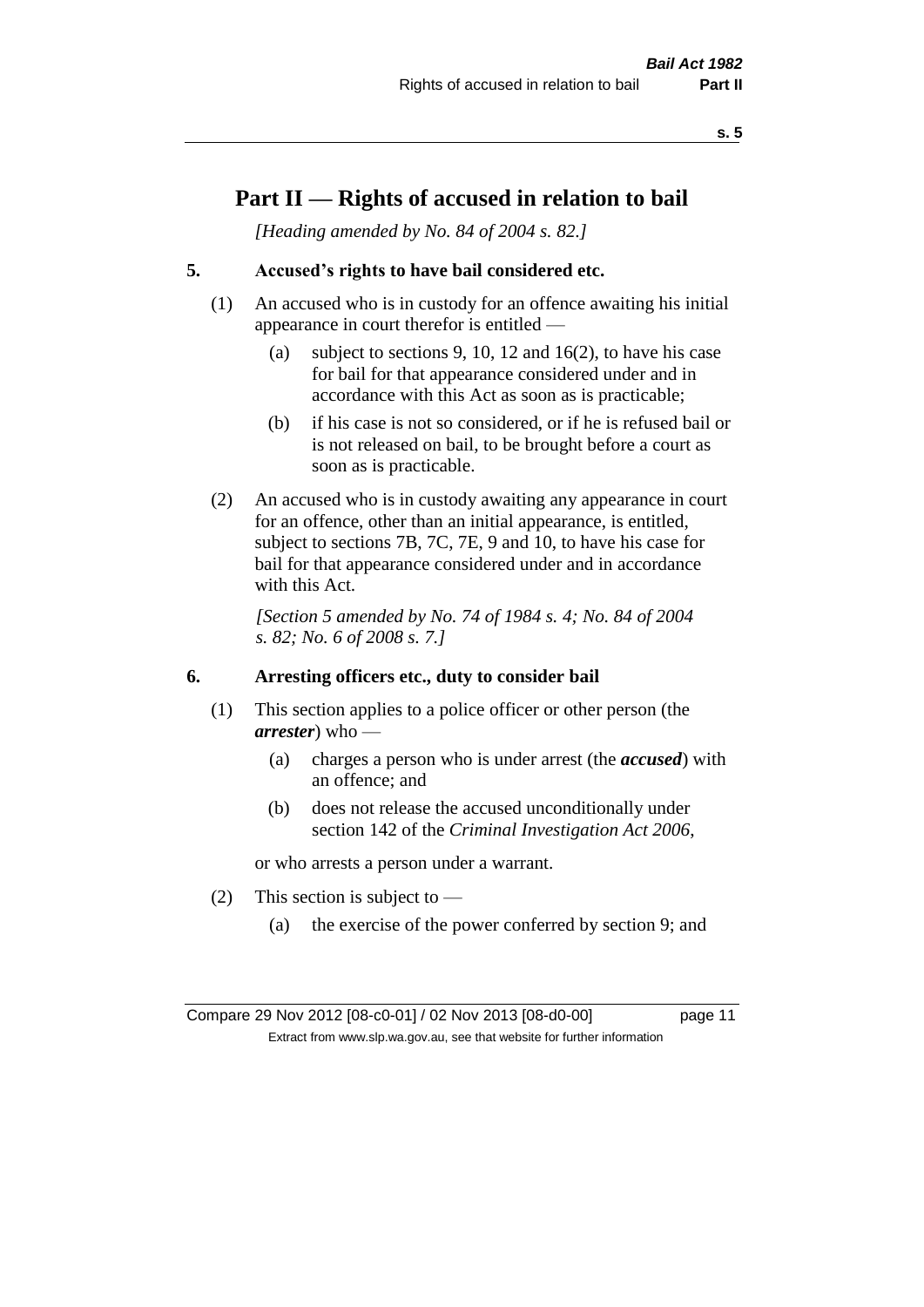(b) sections 10, 12 and 16 and clause 3A of Part C of Schedule 1.

- (3) The duties in this section shall be performed whether or not an application for bail is made by or on behalf of the accused.
- (4) As soon as is practicable after the accused is charged, or arrested under a warrant, as the case may be, the arrester shall either —
	- (a) bring the accused or cause the accused to be brought before a court; or
	- (b) perform the other duties of the arrester under this section.
- (5) If the arrester has power to grant the accused bail, the arrester shall consider the accused's case for bail.
- (6) If the arrester does not have power to grant the accused bail, the arrester shall, unless subsection (8), (9) or (10) applies, bring or cause the accused to be brought before an authorised police officer or a justice or, in the case of a child, any authorised officer or a justice, who shall consider the accused's case for bail as soon as is practicable.
- (7) Even if the arrester has power to grant the accused bail, the arrester may, instead of complying with subsection (5), comply with subsection  $(6)$  as if the arrester did not.
- (8) If under section 15 only a judge of the Supreme Court or a judge of the Children's Court has power to grant the accused bail, the arrester shall bring the accused or cause the accused to be brought before a judge of the Supreme Court or a judge of the Children's Court, as the case requires, who shall consider the accused's case for bail as soon as is practicable.
- (9) If under section 16 only a justice has power to grant the accused bail, the arrester shall bring the accused or cause the accused to be brought before a justice, who shall consider the accused's case for bail as soon as is practicable.

**s. 6**

page 12 Compare 29 Nov 2012 [08-c0-01] / 02 Nov 2013 [08-d0-00] Extract from www.slp.wa.gov.au, see that website for further information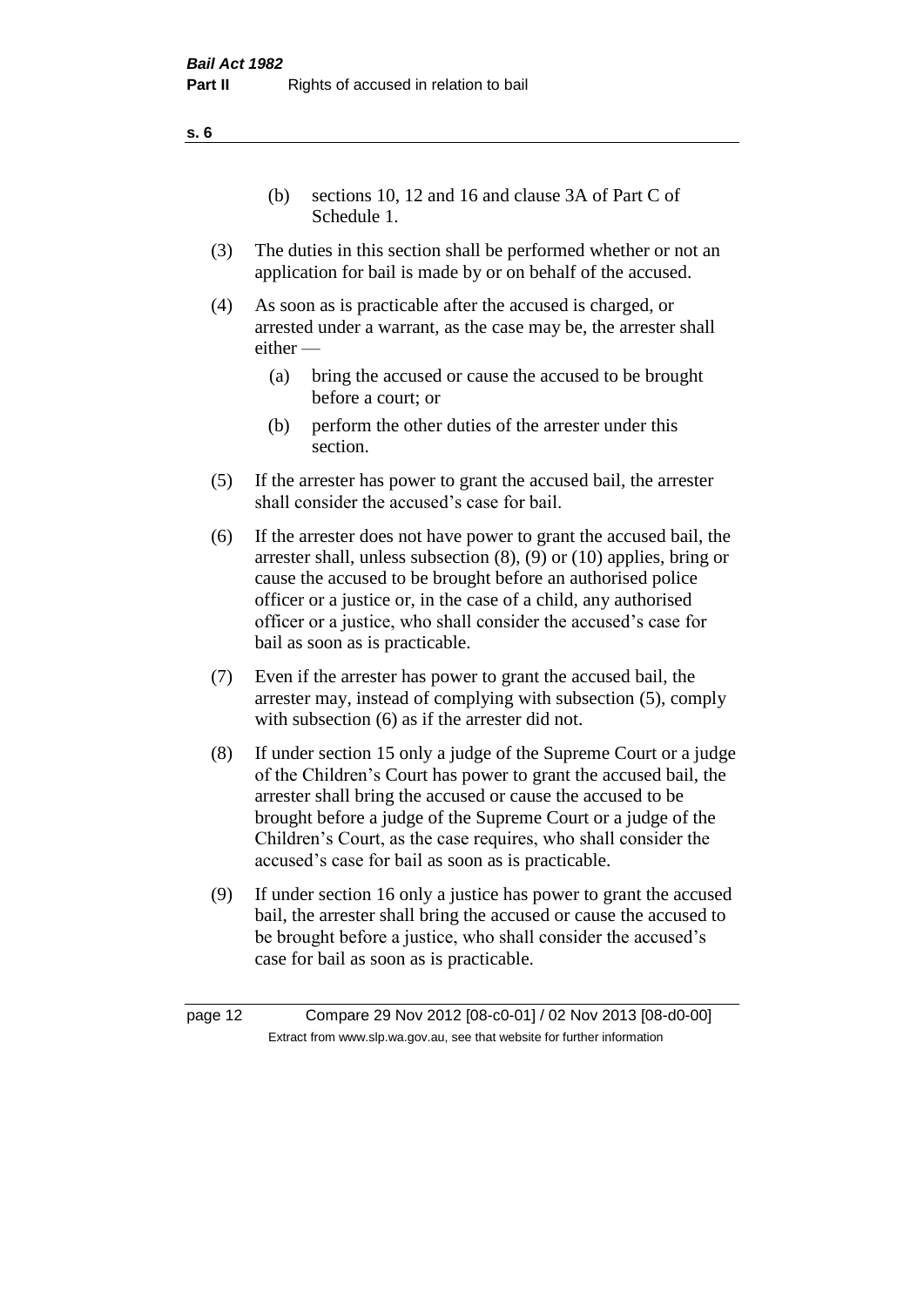(10) If section 16A applies, the arrester shall bring the accused or cause the accused to be brought before a court or judge referred to in section 16A(1), who shall consider the accused's case for bail as soon as is practicable.

*[Section 6 inserted by No. 59 of 2006 s. 4(1).]* 

## **6A. Officials considering bail may order release without bail**

(1) In this section —

*accused* means an accused who is under arrest, other than pursuant to a warrant;

*released* means released from custody without being required to enter into, or without having entered into, a bail undertaking;

*serious offence* means an indictable offence the penalty specified by a written law for which is or includes imprisonment for 5 years or more or life;

*summary court* means the Magistrates Court or the Children's Court.

- (2) An authorised officer or justice who is considering an accused's case for bail for an initial appearance in a summary court on a charge of an indictable offence that is not a serious offence may order that the accused be served with a summons under the *Criminal Procedure Act 2004*, and released, in respect of the charge unless satisfied —
	- (a) that there are reasonable grounds to suspect the accused would not obey the summons if served with it; or
	- (b) that not releasing the accused is justified under subsection (4) or for any other reason.
- (3) An authorised officer or justice who is considering an accused's case for bail for an initial appearance in a summary court on a charge of a simple offence must order that the accused be served with a court hearing notice under the *Criminal Procedure Act 2004*, and released, in respect of the charge unless satisfied —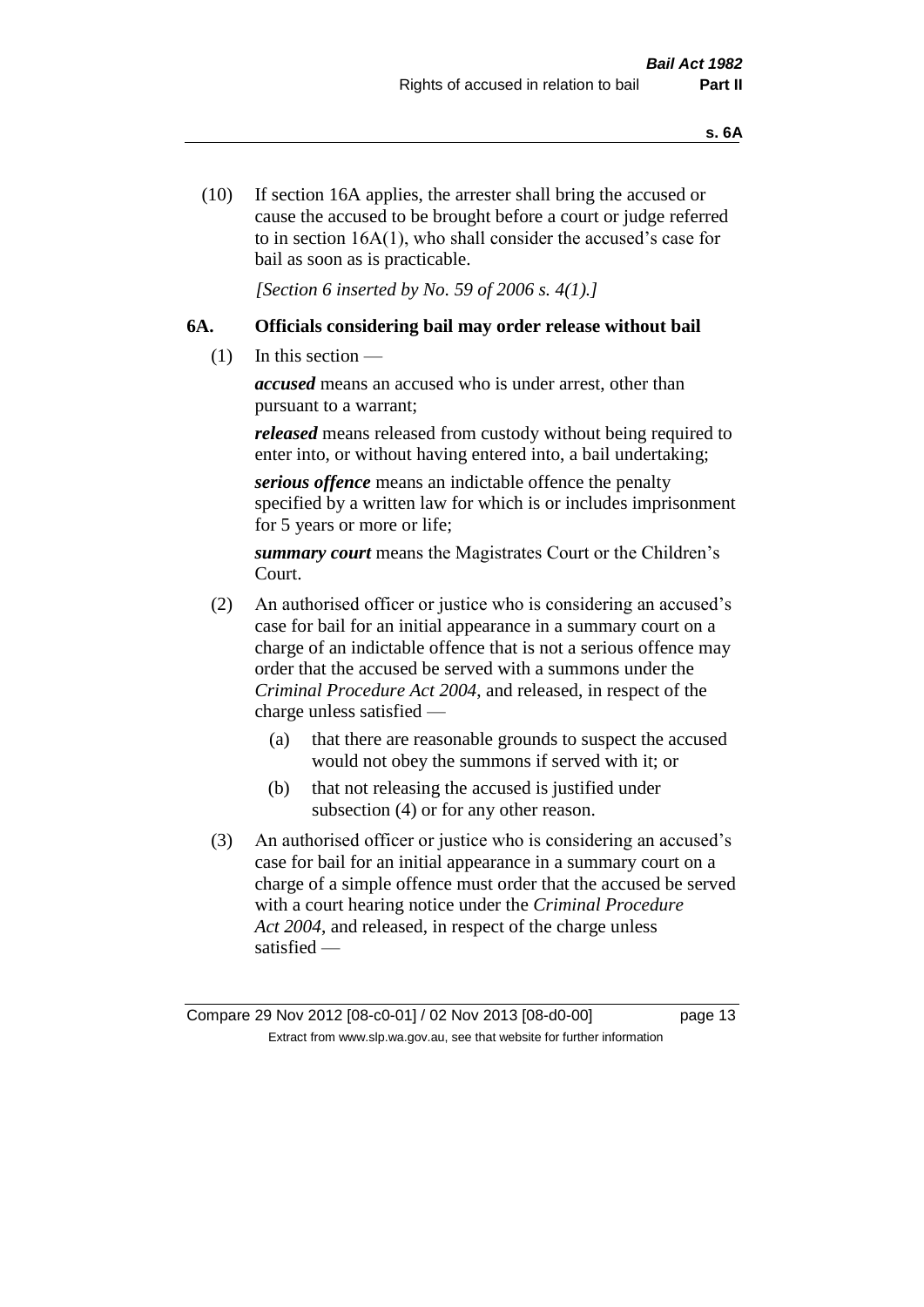(a) that the presence of the accused when the charge is dealt with is likely to be necessary for any reason or for sentencing purposes; or

- (b) that not releasing the accused is justified under subsection (4) or for any other reason.
- (4) Not releasing an accused is justified if there are reasonable grounds to suspect that if the accused were released —
	- (a) the accused  $\equiv$ 
		- (i) would commit an offence; or
		- (ii) would continue or repeat an offence with which he or she is charged; or
		- (iii) would endanger another person's safety or property; or
		- (iv) would interfere with witnesses or otherwise obstruct the course of justice, whether in relation to the accused or any other person;
		- or
	- (b) the accused's safety would be endangered.
- (5) This section does not affect the operation of section 28 or 30 of the *Criminal Procedure Act 2004*.

*[Section 6A inserted by No. 59 of 2006 s. 5.]* 

#### **7. Unconvicted accused, court to consider bail for**

(1) Upon and following an accused's initial appearance in court for an offence every judicial officer who may thereafter order his detention or continued detention in custody before conviction for the offence is under a duty, unless section 7B, 7C or 7E applies, to consider the accused's case for bail, whether or not an application for bail is made by the accused or on his behalf.

*[(2)-(4) deleted]*

page 14 Compare 29 Nov 2012 [08-c0-01] / 02 Nov 2013 [08-d0-00] Extract from www.slp.wa.gov.au, see that website for further information

**s. 7**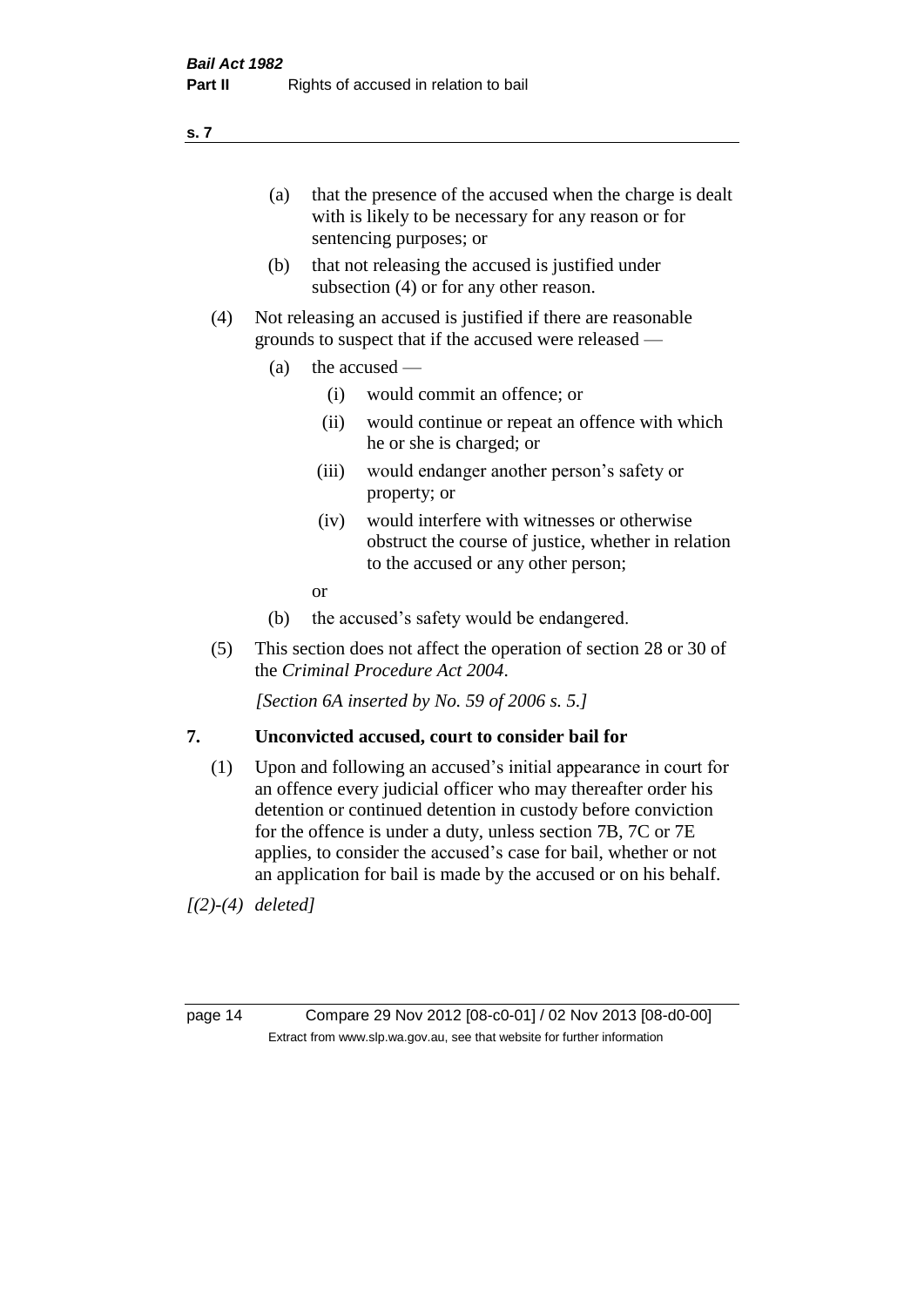(5) The operation of this section is subject to the exercise of the powers conferred by sections 7A and 9 and to the provisions of sections 10, 12 and 16(2) and clause 3A of Part C of Schedule 1. *[Section 7 amended by No. 74 of 1984 s. 5; No. 49 of 1988 s. 80; No. 45 of 1993 s. 6; No. 84 of 2004 s. 82; No. 59 of 2006 s. 4(2); No. 6 of 2008 s. 8.]* 

#### **7A. Bail may be dispensed with by court**

- (1) A judicial officer referred to in section 7(1) may, instead of discharging the duty imposed by that subsection, dispense with the requirement for bail for an appearance in court for an offence by an accused if the judicial officer —
	- (a) has jurisdiction to do so under section 13A(1); and
	- (b) may properly do so under section 13A(2).
- (2) Where the requirement for bail is dispensed with under this section, the accused has a right to be at liberty until the accused is required to appear before a court for the offence, but subject  $to$ 
	- (a) section 59A; and
	- (b) any requirement that the accused be in custody for some other offence or reason.

*[Section 7A inserted by No. 6 of 2008 s. 9(1).]*

#### **7B. Adult accused of murder, provisions for**

 $(1)$  In this section —

*judge* means a judge of the Supreme Court.

- (2) This section applies where
	- (a) an accused is in custody for an offence of murder so that under section 15 only a judge has power to grant bail; and
	- (b) the accused is not a child.

Compare 29 Nov 2012 [08-c0-01] / 02 Nov 2013 [08-d0-00] page 15 Extract from www.slp.wa.gov.au, see that website for further information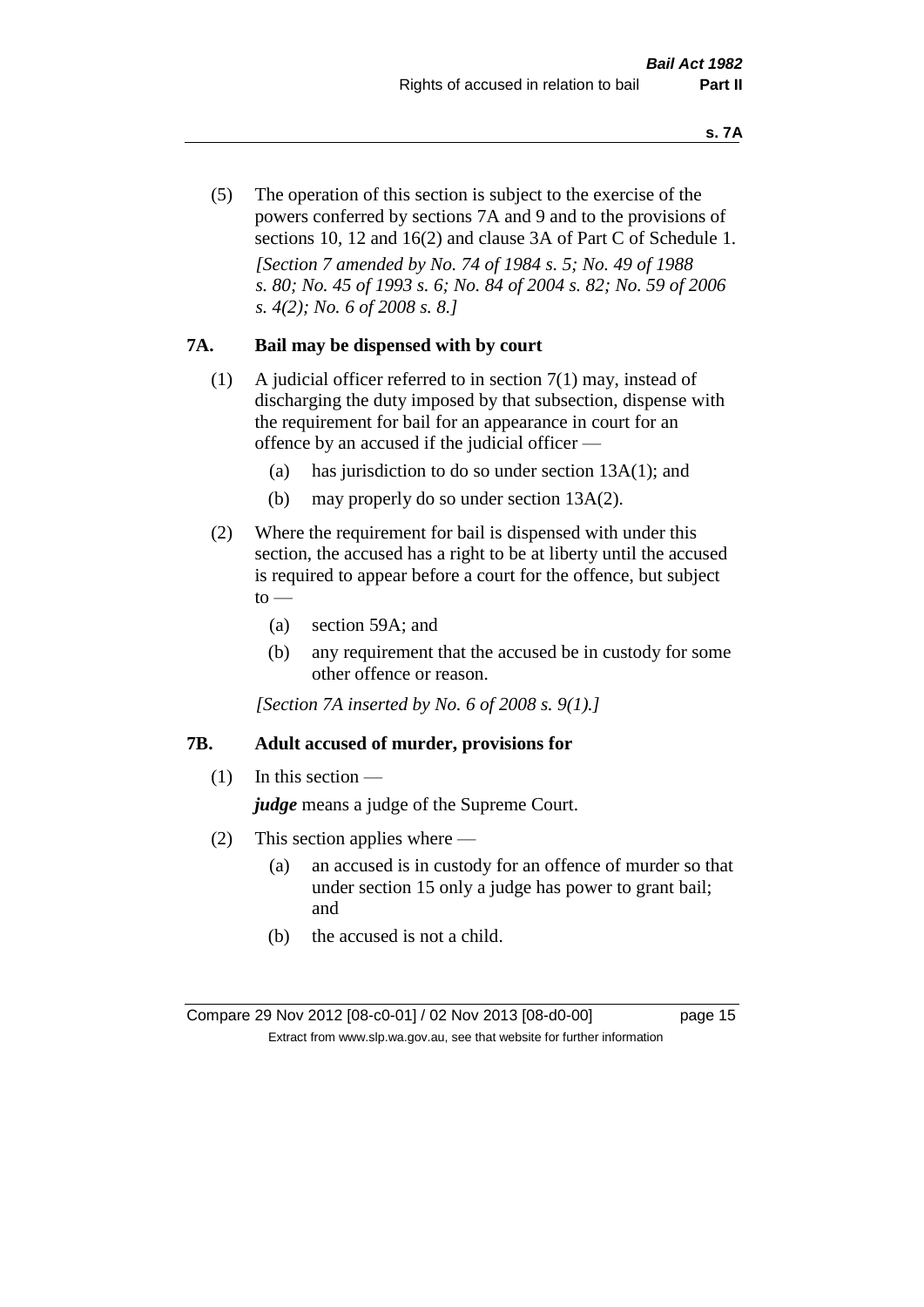#### **s. 7B**

- (3) Where this section applies the accused, or a person on the accused's behalf, may make an application to a judge for bail at any time before conviction for the offence.
- (4) Upon an accused's initial appearance in court for an offence of murder, the judicial officer who may order the accused's detention in custody is under a duty to inform the accused of the right conferred by subsection (3).
- $(5)$  Where
	- (a) an accused's case for bail has been considered by a judge on an application under subsection (3); and
	- (b) bail has been refused,

the accused's case for bail shall not be considered on any subsequent occasion in the same case when the accused's continued detention may be ordered unless subsection (6) applies.

- (6) The accused's case for bail shall again be considered by a judge if the accused, or a person on the accused's behalf, applies to a judge and satisfies the judge that —
	- (a) new facts have been discovered, new circumstances have arisen or the circumstances have changed since bail was refused; or
	- (b) the accused failed to adequately present the accused's case for bail on the previous occasion.
- $(7)$  Where
	- (a) an accused's case for bail has been considered by a judge on an application under subsection (3); and
	- (b) bail has been granted,

on any subsequent appearance in the same case a judicial officer may order, notwithstanding section 15, that bail is to continue on the same terms and conditions.

page 16 Compare 29 Nov 2012 [08-c0-01] / 02 Nov 2013 [08-d0-00] Extract from www.slp.wa.gov.au, see that website for further information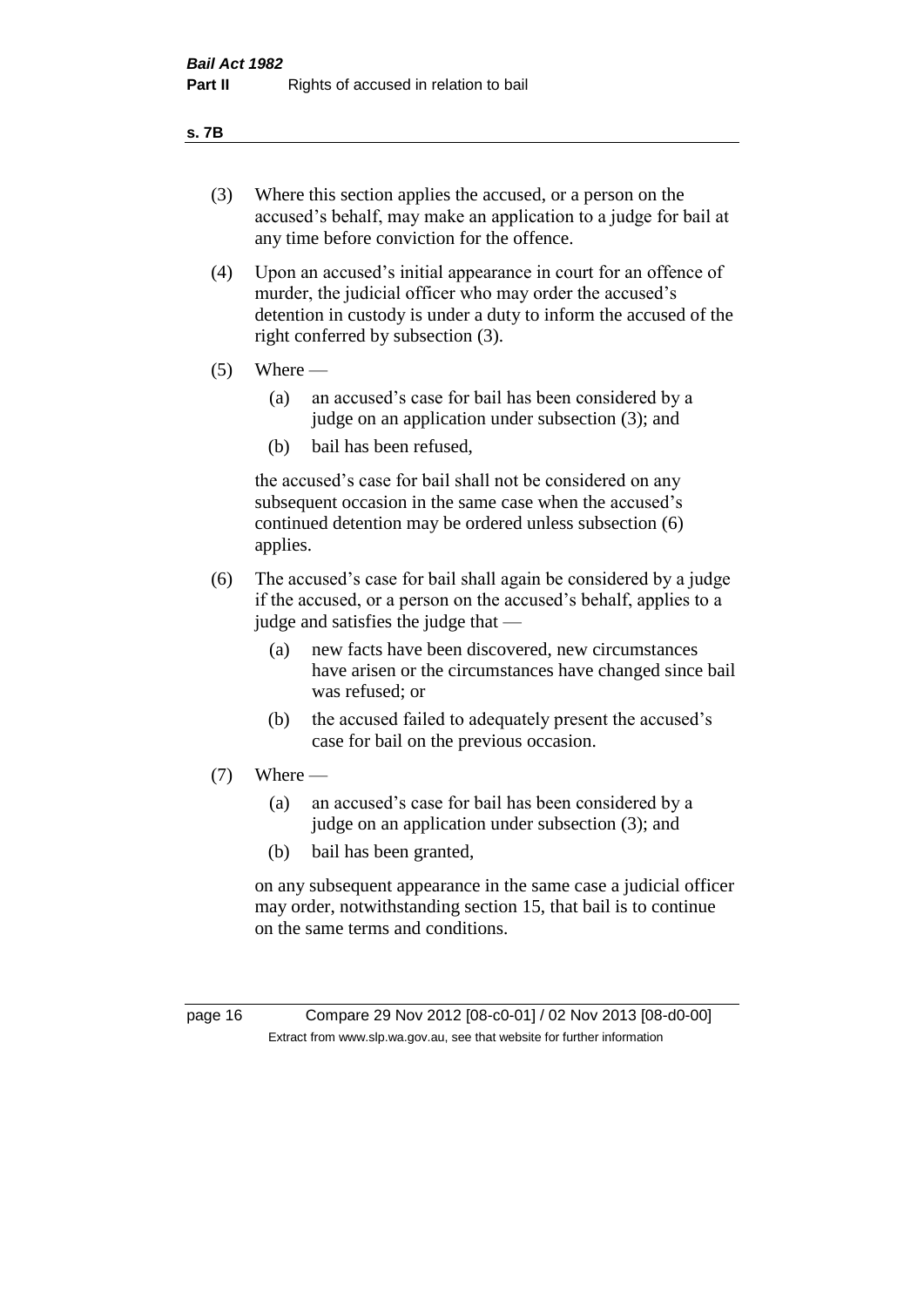(8) The accused is to be taken before a judge for the purposes of an application under this section only if the judge so orders.

*[Section 7B inserted by No. 6 of 2008 s. 9(1); amended by No. 29 of 2008 s. 24(2) and (3).]*

#### **7C. Child accused of murder, provisions for**

- (1) This section applies where a child accused is in custody for an offence of murder so that under section 15 only a judge of the Children's Court has power to grant bail.
- (2) Where this section applies, the judicial officer referred to in section 7(1) other than a judge of the Children's Court, shall, whether or not an application for bail is made by the accused or on the accused's behalf, cause the accused to be taken as soon as is practicable before a judge of the Children's Court for the purpose of having the accused's case for bail considered by the judge.
- (3) Notwithstanding subsection (2), where
	- (a) the duty described in that subsection has been discharged once in relation to a child accused's case for bail; and
	- (b) bail has on that occasion been refused by a judge of the Children's Court,

the accused's case for bail need not be considered on any subsequent occasion in the same case when the accused's continued detention may be ordered unless subsection (4) applies.

- (4) On a subsequent occasion the accused may apply to the judicial officer who may order the accused's continued detention for a reconsideration of the accused's case for bail on the ground that —
	- (a) new facts have been discovered, new circumstances have arisen or the circumstances have changed since bail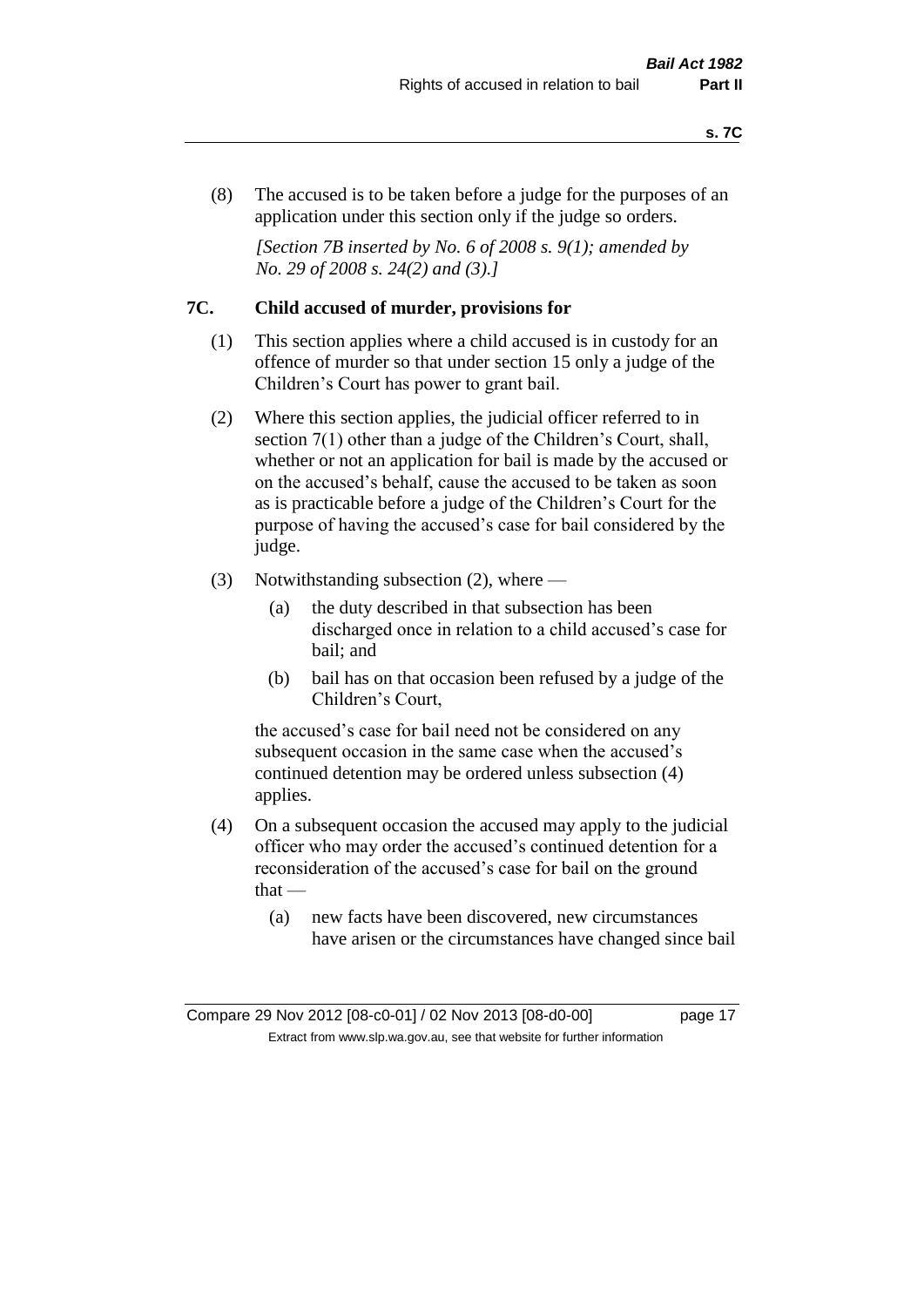#### **s. 7D**

was refused on the occasion mentioned in subsection (3); or

- (b) the accused failed to adequately present the accused's case for bail on that occasion.
- (5) If the judicial officer is satisfied as to one or more of those grounds the judicial officer shall cause the accused to be taken as soon as is practicable before a judge of the Children's Court for the purpose of having the accused's case for bail considered by the judge.

*[Section 7C inserted by No. 6 of 2008 s. 9(1); amended by No. 29 of 2008 s. 24(4).]*

# **7D. Bail after initial decision by court, court's duty as to**

- (1) Notwithstanding section 7(1), after
	- (a) the duty described in that subsection has been discharged once in relation to an accused's case for bail; or
	- (b) a judge of the Children's Court has considered the case under section 15,

it is sufficient on any subsequent consideration of bail in the same case for a judicial officer, including a judge of the Children's Court acting under section 15, to make inquiry of the accused in terms of subsection (2).

- (2) The inquiry to be so made is
	- (a) whether any new fact has been discovered or new circumstance has arisen, or whether the circumstances have changed, since bail was previously granted or refused; and
	- (b) whether the accused considers that the accused failed to adequately present the accused's case for bail on a previous occasion.

page 18 Compare 29 Nov 2012 [08-c0-01] / 02 Nov 2013 [08-d0-00] Extract from www.slp.wa.gov.au, see that website for further information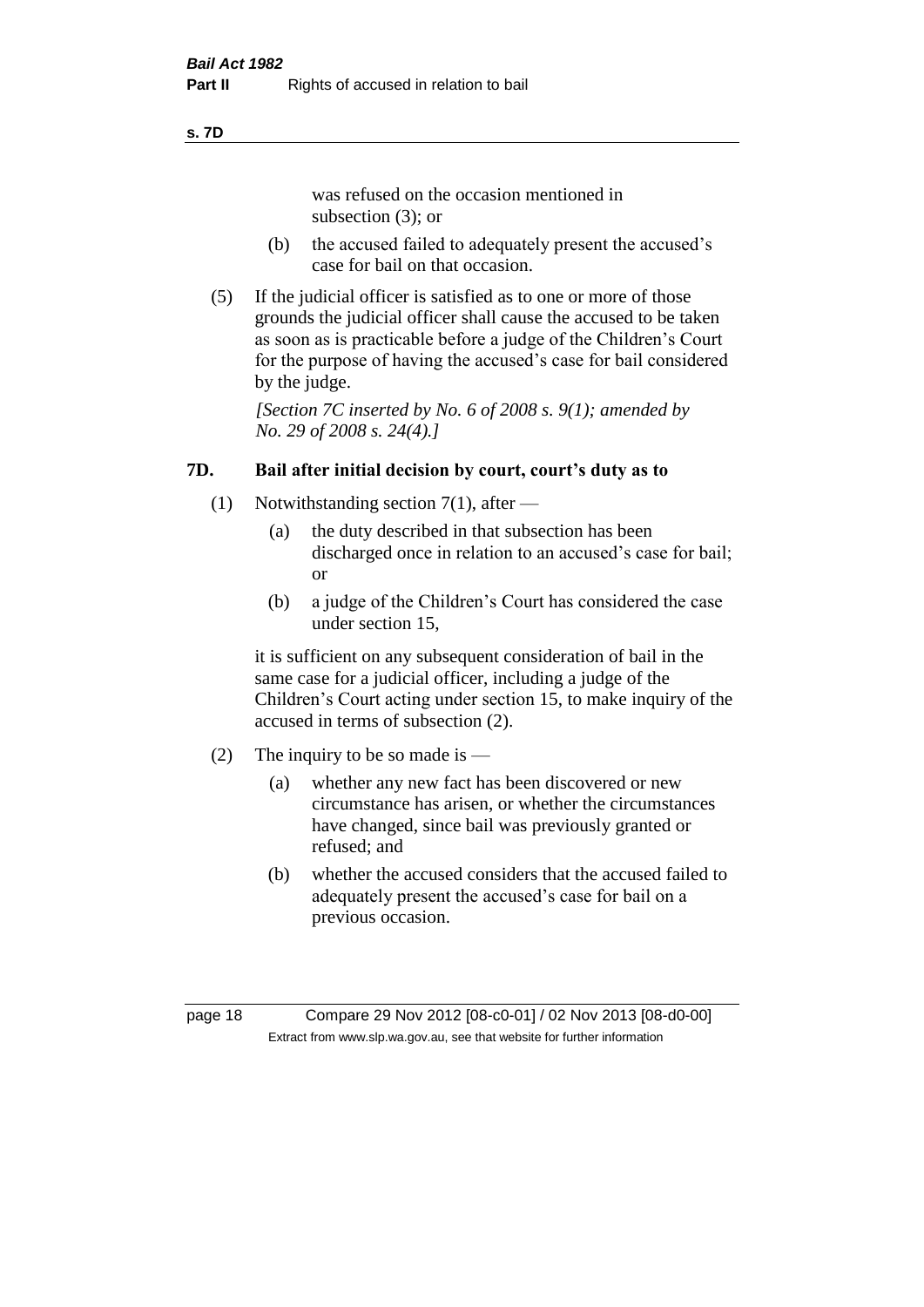(3) Unless the judicial officer is satisfied that there is any reason of the kind mentioned in subsection (2) for not doing so, the judicial officer may adopt the decision previously made in the case, but with power to make such variations of the terms and conditions of bail as the judicial officer thinks fit.

*[Section 7D inserted by No. 6 of 2008 s. 9(1).]*

#### **7E. Bail refused for trial, court's duty during trial**

- $(1)$  Where
	- (a) an accused has been refused bail for the accused's appearance for trial for an offence; and
	- (b) the trial extends beyond one day,

a judicial officer referred to in section 7(1) need not comply with that subsection unless the accused, or a person on the accused's behalf, applies for bail.

(2) In subsection  $(1)$  —

*trial* means that part of proceedings for an offence when evidence is being received by the court in respect of the offence and also extends to any time when —

- (a) legal argument is being heard; or
- (b) a judicial officer or a jury is deliberating.

*[Section 7E inserted by No. 6 of 2008 s. 9(1).]*

#### **7F. Appeal from court of summary jurisdiction, bail in case of**

- (1) If a person is in custody and an appeal has been commenced under the *Criminal Appeals Act 2004* Part 2 in connection with the decision by virtue of which the person is in custody, the person may apply for bail —
	- (a) if the appeal is to be heard and determined by the Court of Appeal or if an application has been made to the Court of Appeal for leave to appeal to the Court of Appeal — to a judge of appeal; or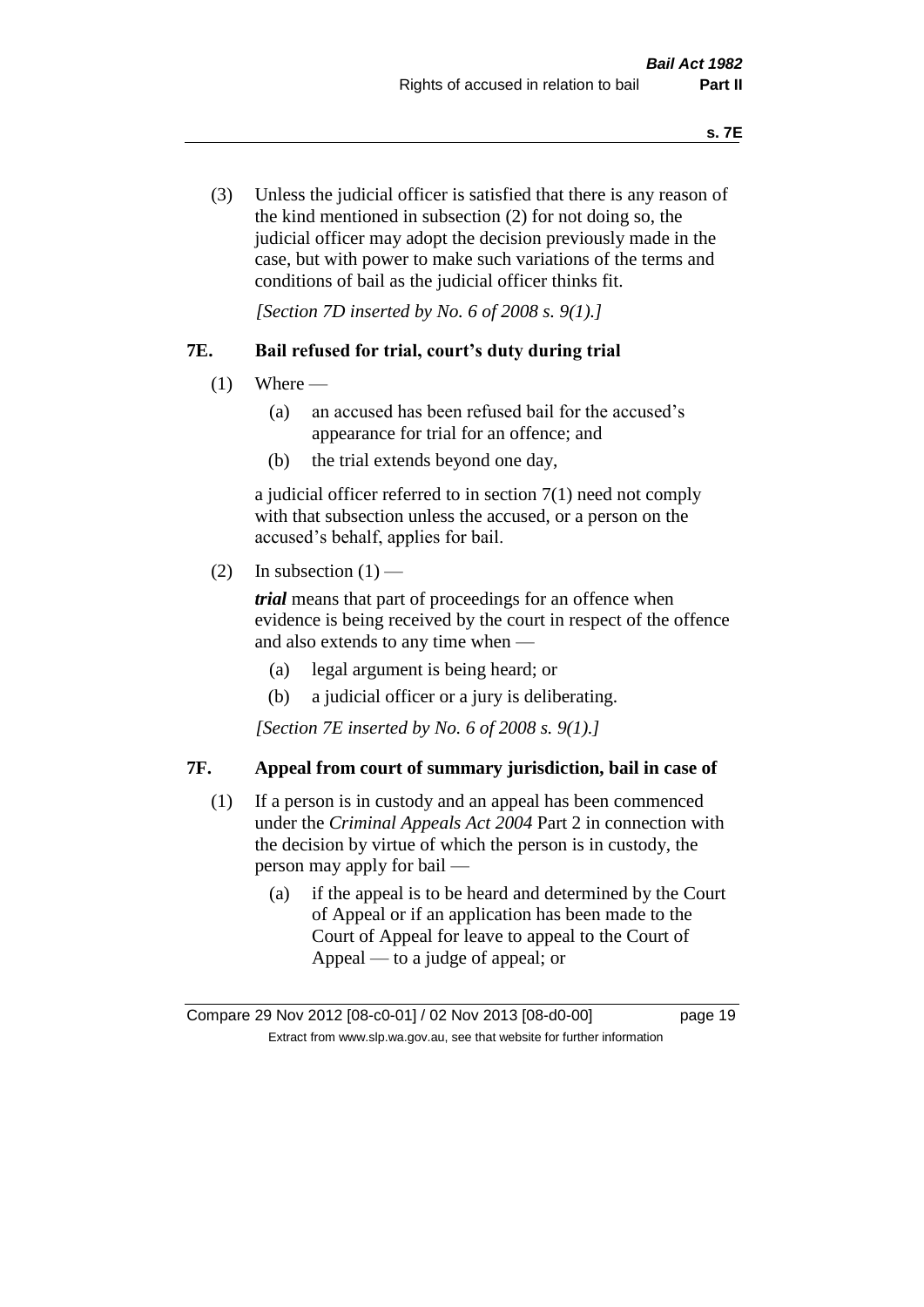**s. 8**

- (b) in any other case to a judge of the Supreme Court.
- (2) Bail shall not be granted to an applicant for bail under subsection (1) unless —
	- (a) the applicant has given notice of the application for bail  $to -$ 
		- (i) the Director of Public Prosecutions; or
		- (ii) the State Solicitor,

as the case may require; and

(b) that official has been given an opportunity to be heard on the application.

*[Section 7F inserted by No. 6 of 2008 s. 9(1).]*

#### **8. Accused to be given information, approved forms etc.**

- (1) Subject to subsection (4), a judicial officer or authorised officer who is called upon to consider an accused's case for bail, on the first occasion when it arises in relation to an offence or group of offences for which an accused is required to appear, shall ensure that the accused is, or has been, given —
	- (a) such information in writing as to the effect of this Act as is prescribed for the purposes of this paragraph; and
	- (b) an approved form for completion, designed to disclose to the judicial officer or authorised officer all information relevant to the decision; and
	- (c) where the accused is unable or insufficiently able, to read, speak or write English, such assistance as he may reasonably require in order to have communicated to him the information mentioned in paragraph (a) and complete the form referred to in paragraph (b).
- (2) After an accused case for bail has been considered once, a judicial officer or authorised officer on any subsequent consideration of bail in the same case shall —
	- (a) comply with subsection  $(1)(a)$ ; and

page 20 Compare 29 Nov 2012 [08-c0-01] / 02 Nov 2013 [08-d0-00] Extract from www.slp.wa.gov.au, see that website for further information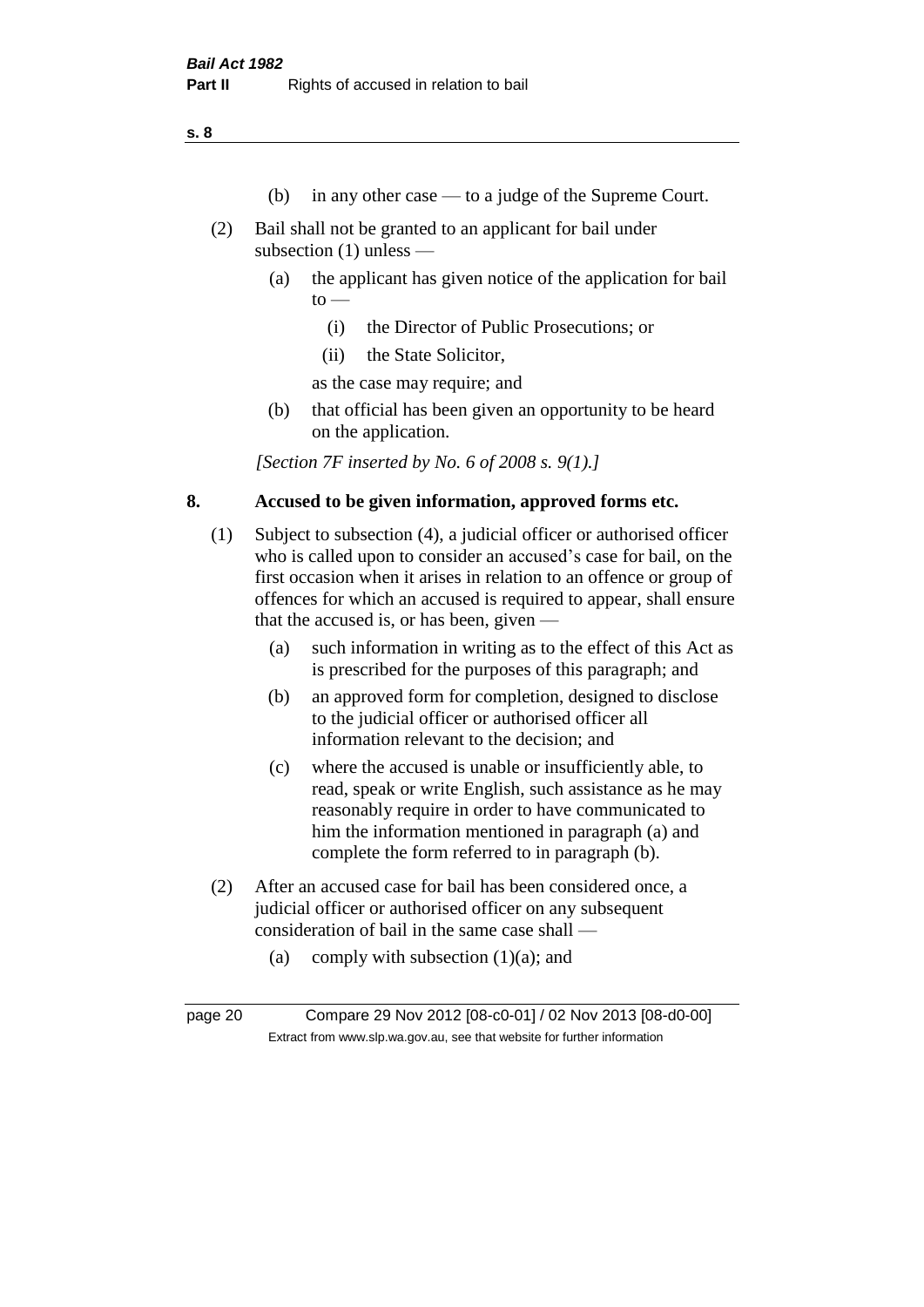- (b) either comply with subsection  $(1)(b)$  or obtain the form previously completed for the purposes of that paragraph, if any, and ensure that —
	- (i) the form is revised in order to show any changes which he is informed have occurred since it was completed; and
	- (ii) any assistance, of the kind referred to in subsection  $(1)(c)$  is given to the accused for the purpose of completing or revising the form, as the case may be.
- (3) Nothing in this section shall be read as limiting section 23.
- (3a) Notwithstanding subsection  $(1)(a)$  or  $(2)(a)$  a judicial officer or authorised officer need not comply with that paragraph if it appears to him that the accused's case for bail is such that bail is likely to be granted to him in accordance with this Act; but if it subsequently appears to him that bail will not be granted or that the accused is dissatisfied with any condition imposed on the grant of bail he shall then comply with that paragraph.
- (4) Notwithstanding subsection (1)(b) or (2)(b), a judicial officer or an authorised officer may dispense with completion or revision of the form referred to in those paragraphs if it appears to him  $that -$ 
	- (a) the accused's case for bail is such that bail is likely to be granted to him in accordance with this Act; and
	- (b) the information in the possession of the judicial officer or authorised officer is sufficient for his consideration of the case.
- (5) Where a person has applied for bail for an appeal as mentioned in section 7F(1), this section applies as if the consideration of bail for the appeal were a first consideration of bail for an offence.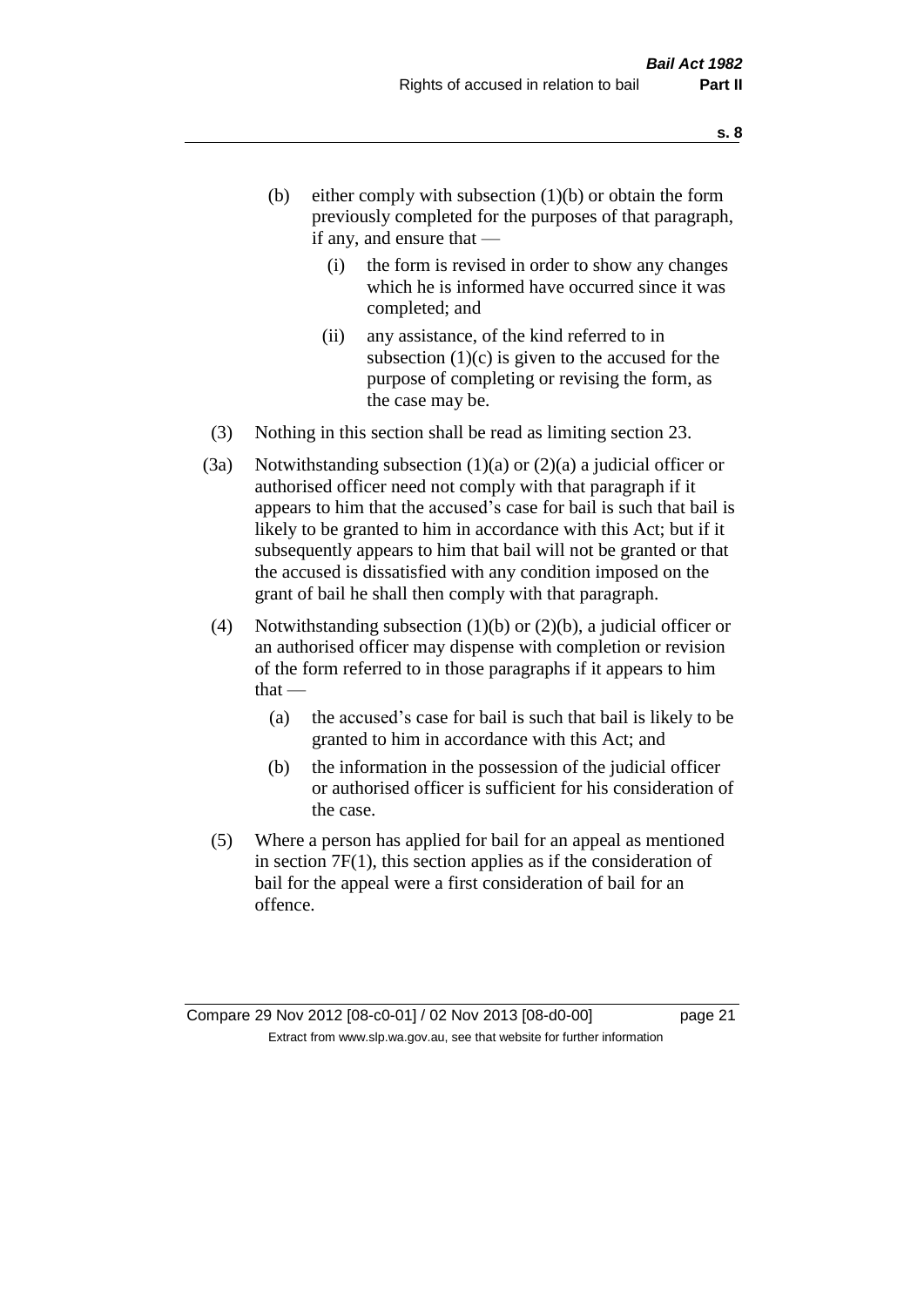#### **s. 9**

*[Section 8 amended by No. 74 of 1984 s. 6; No. 15 of 1988 s. 6; No. 33 of 1989 s. 18; No. 84 of 2004 s. 82; No. 6 of 2008 s. 9(2) and 43(1).]* 

#### **9. Bail decision may be deferred until more information obtained etc.**

- (1) Subject to section 26(2) of the *Young Offenders Act 1994*, a judicial officer or authorised officer who is called upon to consider a case for bail may defer consideration of the case for a period not exceeding 30 days if he thinks it is necessary —
	- (a) to obtain more information for the purpose of making a decision in accordance with this Act; or
	- (b) to take any step authorised by section  $24(1)$  or  $24A(1)$ or (2).
- (2) Nothing in this section shall be taken to limit the right of an accused to be brought before a court as soon as is practicable if he is not released on bail.

*[Section 9 amended by No. 57 of 1997 s. 21(2); No. 84 of 2004 s. 82; No. 6 of 2008 s. 10(1).]*

#### **10. Sections 5, 6 and 7 do not apply if accused imprisoned for other cause**

Notwithstanding sections 5, 6 and 7, the rights conferred on an accused and the duties imposed on police officers, authorised officers and judicial officers by those sections in respect of an appearance in court for an offence do not arise where —

- (a) the accused is in custody for some other offence or reason (including the non-payment of a sum of money); and
- (b) the police officer, authorised officer or judicial officer is satisfied that the accused is likely to remain in custody for that other offence or reason until or beyond the time for the appearance for the first-mentioned offence.

page 22 Compare 29 Nov 2012 [08-c0-01] / 02 Nov 2013 [08-d0-00] Extract from www.slp.wa.gov.au, see that website for further information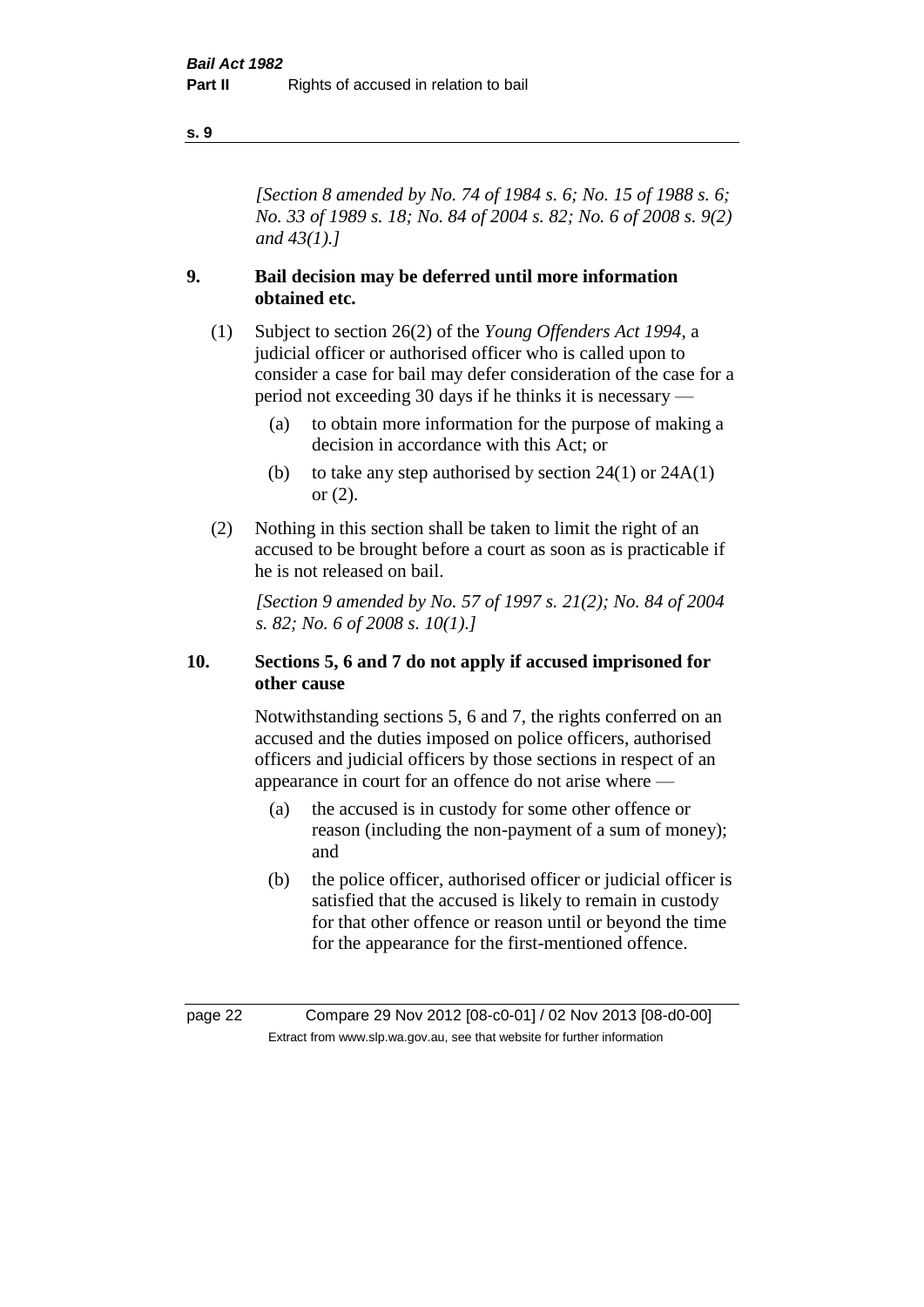*[Section 10 amended by No. 84 of 2004 s. 82.]*

#### **11. Accused's rights following grant of bail**

- $(1)$  When
	- (a) bail has been granted to an accused for an appearance in court; and
	- (b) all conditions which are to be complied with before the release of the accused have been complied with; and
	- (c) he has entered into a bail undertaking for that appearance or his bail undertaking is deemed to be amended under section 31(3),

the accused has a right to be at liberty until he is required to appear, or to next appear, before a court, but subject to —

- (d) any requirement that he be in custody for some other reason; and
- (e) the exercise of the powers in sections 14(3), 17A, 46, 50F, 54 and 55; and
- (f) the limitation mentioned in section 12.
- (2) Where the accused is in custody in a lock-up, court custody centre or prison, the right conferred by subsection (1) is also subject to the person in charge of the lock-up, court custody centre or prison either —
	- (a) signing a certificate under subsection (3); or
	- (b) receiving notice that a certificate has been signed by another person under that subsection.
- (3) After an accused becomes entitled to be at liberty as provided in subsection (1), a person referred to in section 29 may sign a certificate to that effect in the prescribed form.
- (4) The person in charge of a lock-up, court custody centre or prison in which the accused is in custody shall release the accused from custody as soon as is practicable after —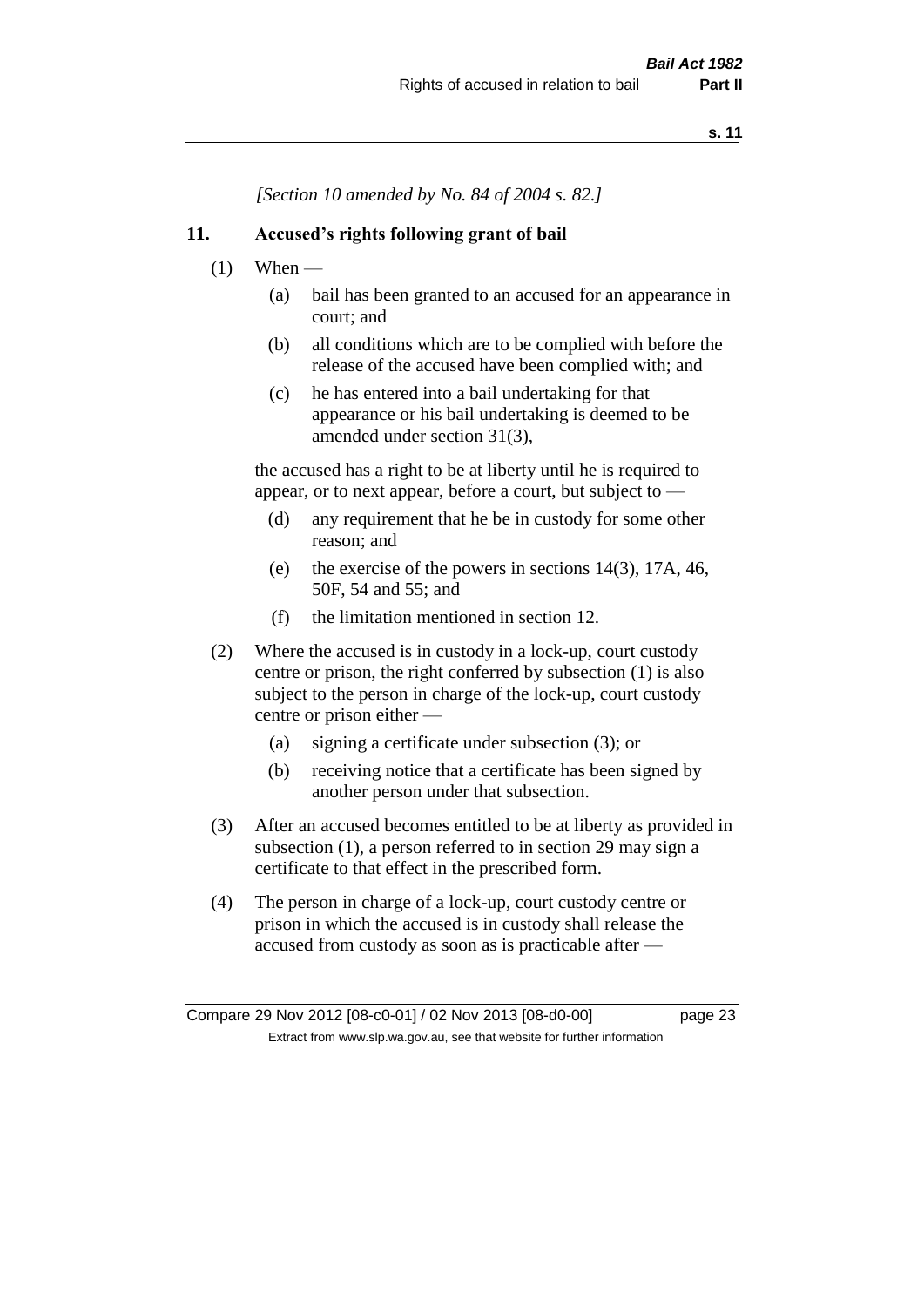**s. 12**

- (a) the person in charge signs the certificate; or
- (b) if the certificate is signed by a person other than the person in charge, the person in charge receives notice as described in subsection (2)(b).

*[Section 11 amended by No. 74 of 1984 s. 7; No. 15 of 1988 s. 7; No. 49 of 1988 s. 81; No. 45 of 1993 s. 7; No. 47 of 1999 s. 8; No. 59 of 2004 s. 141; No. 84 of 2004 s. 82; No. 6 of 2008 s. 11(1) and (2).]* 

# **12. Rights in s. 7A(2) and 11, limitations on**

The right of an accused to have his case for bail considered as soon as is practicable, his right to be at liberty as mentioned in sections 7A(2) and 11(1), and the corresponding duties created by this Part, are limited so far as is reasonably necessary for the exercise or performance by a person of any statutory power or function vested in him which requires or permits the continued custody of the accused, including the exercise of the powers set out in Part 12 of the *Criminal Investigation Act 2006* and Parts 6 and 7 of the *Criminal Investigation (Identifying People) Act 2002*.

*[Section 12 amended by No. 6 of 2002 Sch. 2 cl. 1; No. 84 of 2004 s. 82; No. 59 of 2006 s. 6; No. 6 of 2008 s. 12.]*

page 24 Compare 29 Nov 2012 [08-c0-01] / 02 Nov 2013 [08-d0-00] Extract from www.slp.wa.gov.au, see that website for further information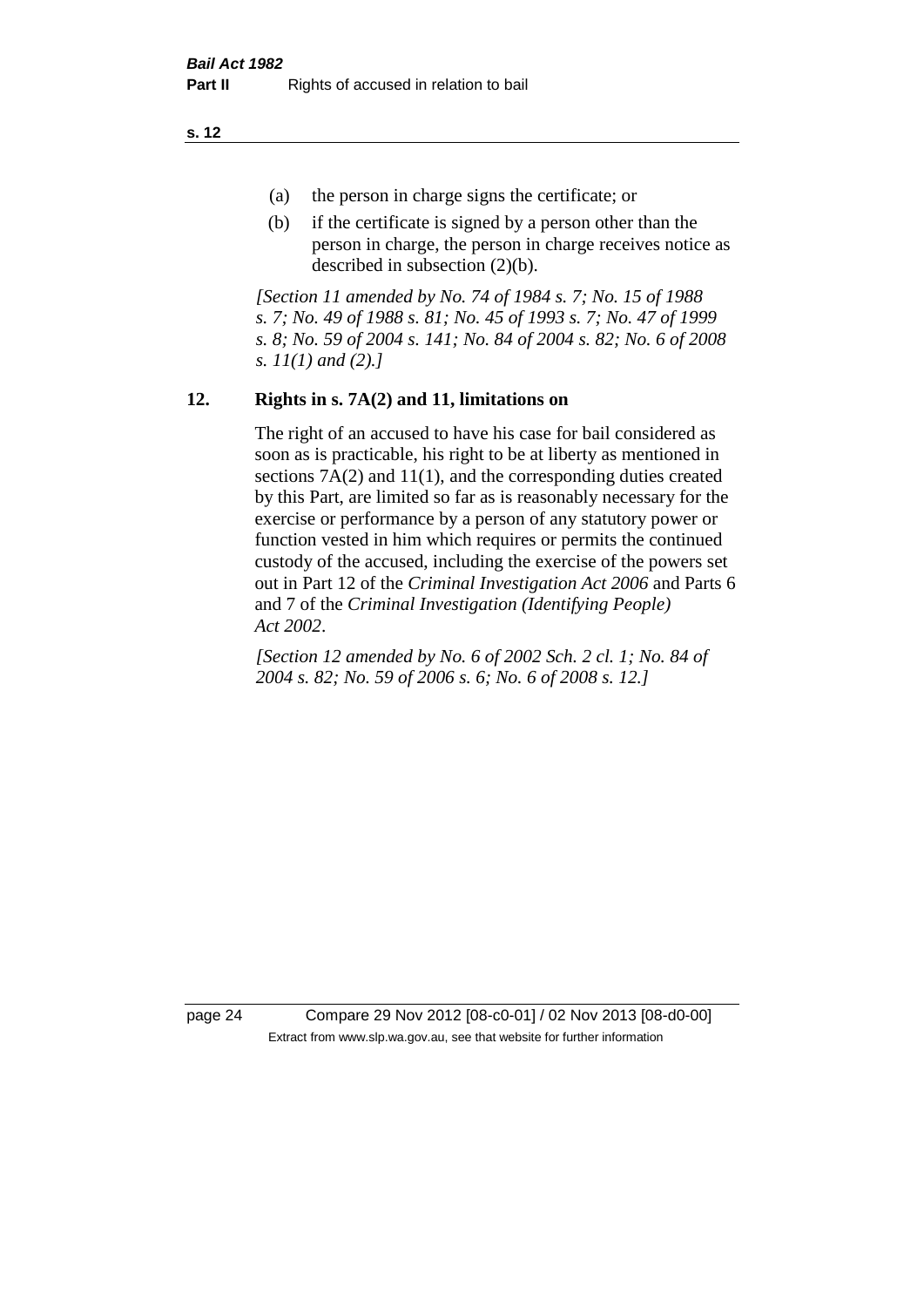# **Part III — Jurisdiction relating to bail**

*[Heading inserted by No. 6 of 2008 s. 13.]*

#### **13. Jurisdiction to grant bail, who has etc. (Sch. 1)**

- (1) Jurisdiction to grant bail for any appearance described in the first column of Part A of Schedule 1 is vested in the judicial officer or authorised officer specified in the second column of that Part opposite thereto and shall be exercised subject to and in accordance with this Part and the further provisions in Parts B, C and D of Schedule 1.
- (2) A home detention condition shall not be imposed as a condition of bail except by a judicial officer.

*[Section 13 amended by No. 61 of 1990 s. 5; No. 45 of 1993 s. 12.]* 

#### **13A. Jurisdiction in s. 7A to dispense with bail, who has and exercise of**

- (1) Jurisdiction to dispense with the requirement for bail under section 7A for any appearance described in the first column of Schedule 1 Part A clause 2 or 3 is vested, subject to Schedule 1 Part B, in the judicial officer specified in the second column of that clause opposite that description, but Schedule 1 Part A clause 7 does not apply for the purposes of this subsection.
- (2) The jurisdiction referred to in subsection (1) is exercisable  $only$ —
	- (a) in respect of an appearance in court before conviction for an offence; and
	- (b) if it appears to the judicial officer that bail would be granted in accordance with Schedule 1 Part C clause 1 or 2 but that in the circumstances the completion of bail papers is an unnecessary imposition.
- (3) Where a judicial officer dispenses with the requirement for bail for an appearance by an accused the registrar of the court shall,

Compare 29 Nov 2012 [08-c0-01] / 02 Nov 2013 [08-d0-00] page 25 Extract from www.slp.wa.gov.au, see that website for further information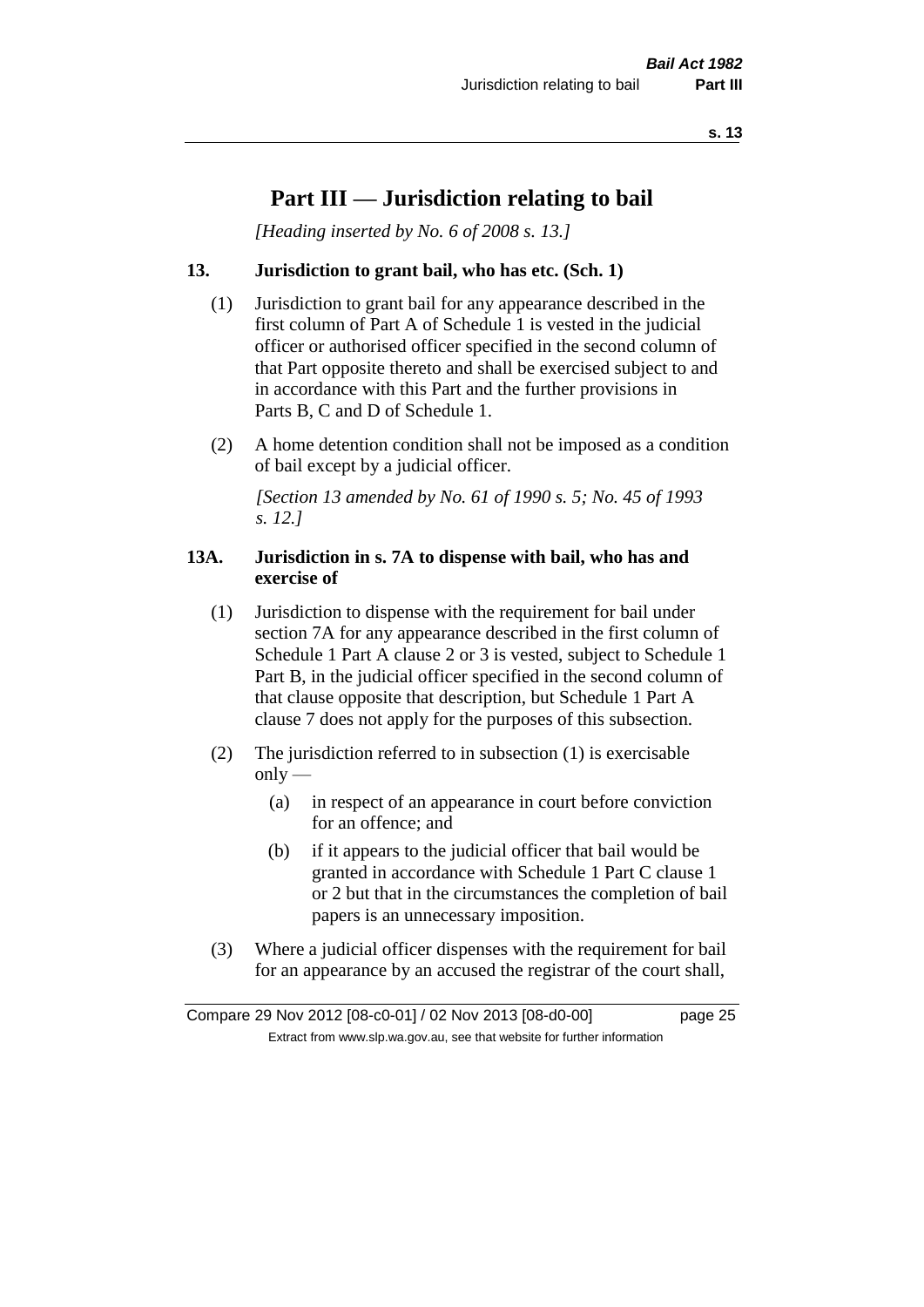#### **s. 13B**

in accordance with section 13B, give written notice to the accused of the time and place for the appearance.

*[Section 13A inserted by No. 6 of 2008 s. 14.]*

#### **13B. Notices under s. 13A(3), service and proof of**

- (1) A written notice to an accused under section  $13A(3)$  shall be
	- (a) given to the accused personally; or
	- (b) sent to the accused
		- (i) by post to the accused's address appearing in the records of the court; or
		- (ii) in urgent cases or with the accused's consent, by electronic communication.
- (2) A person who gives or sends a notice in accordance with subsection (1) shall endorse on a file copy of the notice a certificate showing —
	- (a) that the person has done so; and
	- (b) the time of doing so.
- (3) If a notice is sent by post under subsection  $(1)(b)(i)$ , the notice is to be presumed, unless the contrary is shown, to have been received at the time when, in the ordinary course of events, it would have been delivered.
- (4) In any proceedings
	- (a) a document purporting to be a copy of a notice referred to in subsection (1) is evidence of the terms of the notice; and
	- (b) an endorsement on a copy of a notice referred to in subsection (2) purporting to be a certificate referred to in that subsection is evidence of the matters appearing in the certificate without proof of the signature of the person who made the endorsement.

*[Section 13B inserted by No. 6 of 2008 s. 14.]*

page 26 Compare 29 Nov 2012 [08-c0-01] / 02 Nov 2013 [08-d0-00] Extract from www.slp.wa.gov.au, see that website for further information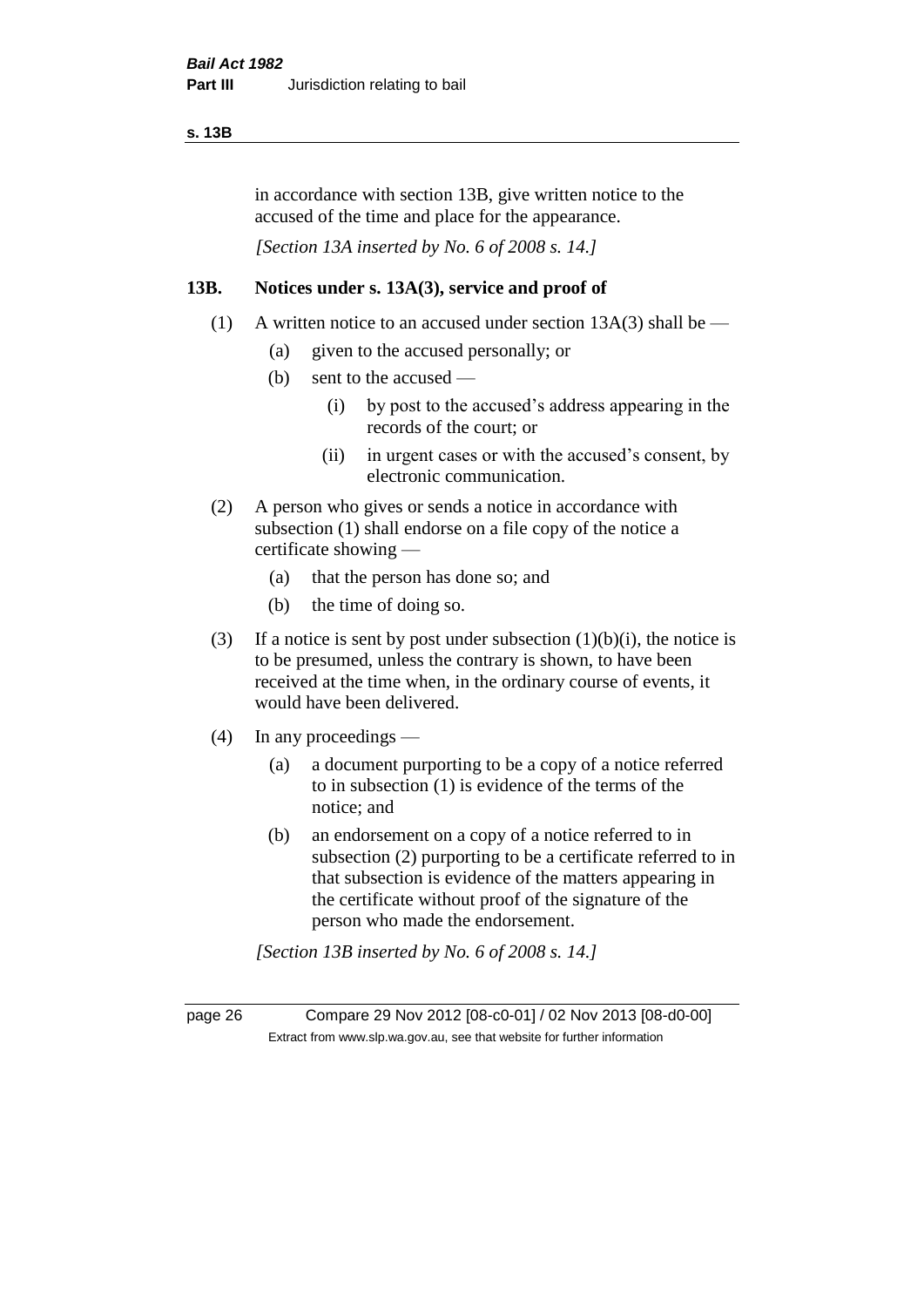#### **14. Judges, jurisdiction of**

- (1) A judge may, in accordance with this Act
	- (a) exercise a power to grant bail which is conferred upon any other judicial officer or any authorised officer by this Act; and
	- (b) revoke or vary any bail previously granted by any other such officer; and
	- (c) under section 7A dispense with the requirement for bail or revoke an existing dispensation.
- (2) Subject to subsection (2a), the jurisdiction of a judge under subsection (1) in respect of an appearance by an accused may be invoked by application made by either the prosecutor or the accused, and whether or not any other judicial officer has —
	- (a) previously granted, refused or dispensed with bail; or
	- (b) exercised any power conferred on him by section 55,

in respect of that appearance.

- (2a) After the jurisdiction under subsection (1) has been invoked once by an accused in relation to an offence or group of offences for which he is required to appear, it may not be further invoked by that accused in relation to that offence or group of offences unless the accused satisfies a judge that —
	- (a) new facts have been discovered, new circumstances have arisen or the circumstances have changed since the occasion when the jurisdiction was invoked; or
	- (b) he failed to adequately present his case for bail on that occasion.
- (3) Where under subsection (1) a judge
	- (a) revokes the bail of an accused who is at liberty, he may order that the accused be returned to custody to await the appearance for which the bail was granted;

Compare 29 Nov 2012 [08-c0-01] / 02 Nov 2013 [08-d0-00] page 27 Extract from www.slp.wa.gov.au, see that website for further information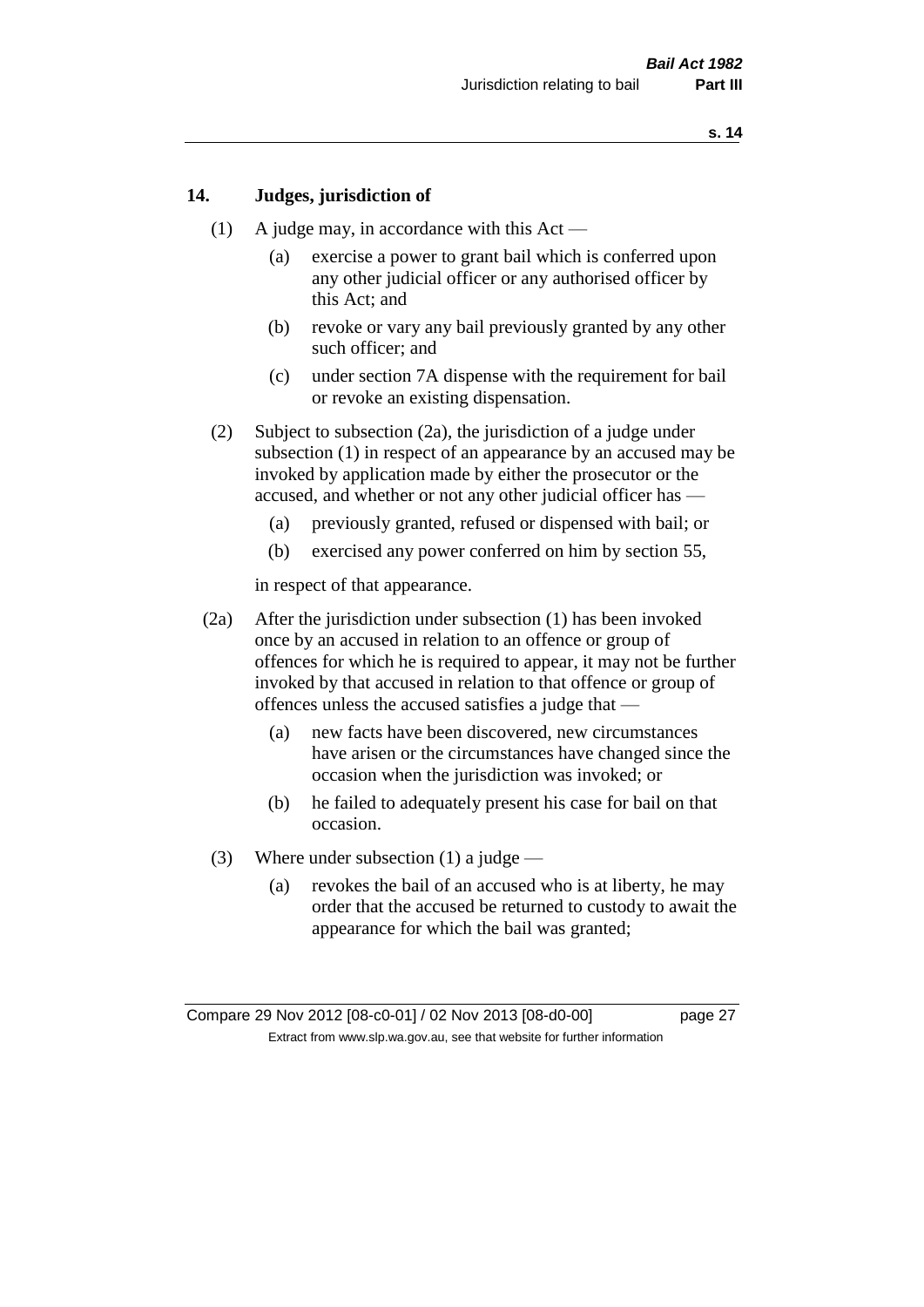# (b) varies the bail of such an accused, he may order that the accused be returned to custody until he becomes entitled to be at liberty pursuant to section 11,

and the judge may issue any warrant which may be necessary to carry such an order into effect.

- (4) In this section
	- (a) references to a judge are references
		- (i) in the case of a child charged with an offence before the Children's Court, to a judge of that Court; and
		- (ii) in the case of an accused committed for trial or sentence to the District Court, to a judge of that Court; and
		- (iii) in any other case, to a judge of the Supreme Court;
		- and
	- (b) references to any other judicial officer
		- (i) in relation to the exercise of powers under this section by a judge, are references to any judicial officer whose jurisdiction is inferior to that of the judge; but
		- (ii) in relation to the exercise of powers under this section by a judge of the Supreme Court, do not include a judge of the Children's Court or a judge of the District Court.

*[Section 14 amended by No. 74 of 1984 s. 8; No. 49 of 1988 s. 82; No. 84 of 2004 s. 82; No. 6 of 2008 s. 15(1)-(4).]* 

# **15. Accused charged with murder, jurisdiction as to bail for**

(1) Where an accused is in custody for murder, the power to grant bail shall be exercised only by a judge of the Supreme Court, or

page 28 Compare 29 Nov 2012 [08-c0-01] / 02 Nov 2013 [08-d0-00] Extract from www.slp.wa.gov.au, see that website for further information

#### **s. 15**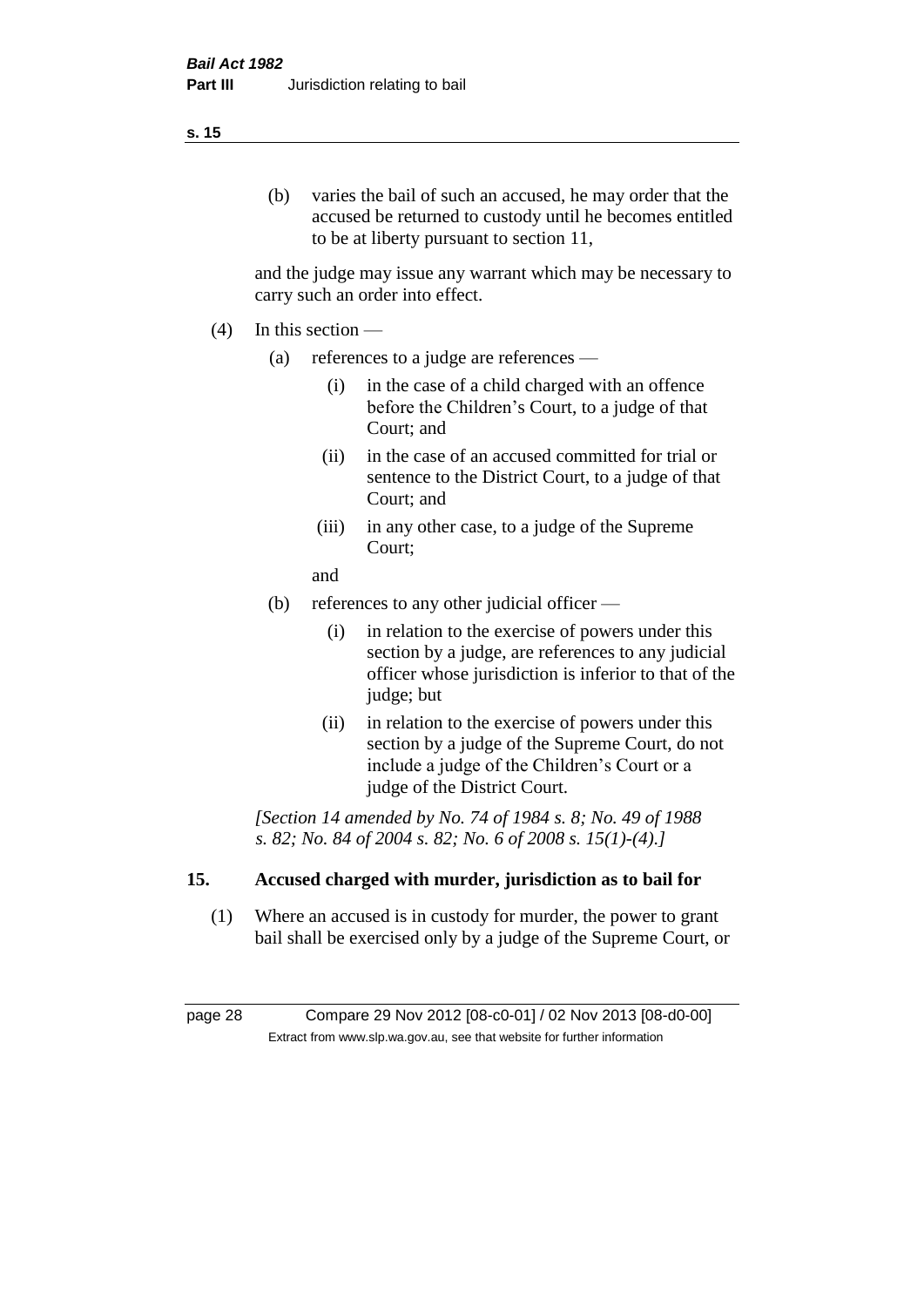#### **s. 15A**

in the case of an accused who is a child by a judge of the Children's Court, except —

- (a) where section  $31(2)(d)$  applies; or
- (b) to the extent that the Court of Appeal exercises its powers under Part A of Schedule 1.
- *[(2) deleted]*

*[Section 15 amended by No. 52 of 1984 s. 35; No. 74 of 1984 s. 9; No. 49 of 1988 s. 83; No. 70 of 1988 s. 45; No. 45 of 1993 s. 12; No. 45 of 2004 s. 28(4); No. 84 of 2004 s. 82; No. 29 of 2008 s. 24(5).]* 

#### **15A. Appeal against judge's decision on bail, commencing etc.**

 $(1)$  In this section —

*bail decision* means a decision —

- (a) to grant or refuse bail; or
- (b) to vary or revoke bail; or
- (c) to dispense with the requirement for bail; or
- (d) to impose any condition on a grant of bail,

and includes a decision under section 55 or 59A(4).

- (2) The prosecutor or the accused may appeal to the Court of Appeal against a bail decision of —
	- (a) a judge of the Children's Court; or
	- (b) a judge of the District Court; or
	- (c) a judge of the Supreme Court.
- (3) The leave of the Court of Appeal is required for each ground of appeal in an appeal under this section.
- (4) The *Criminal Appeals Act 2004* section 27(2), (3) and (4) apply, with necessary modifications, as if an appeal under this section were an appeal under Part 3 of that Act.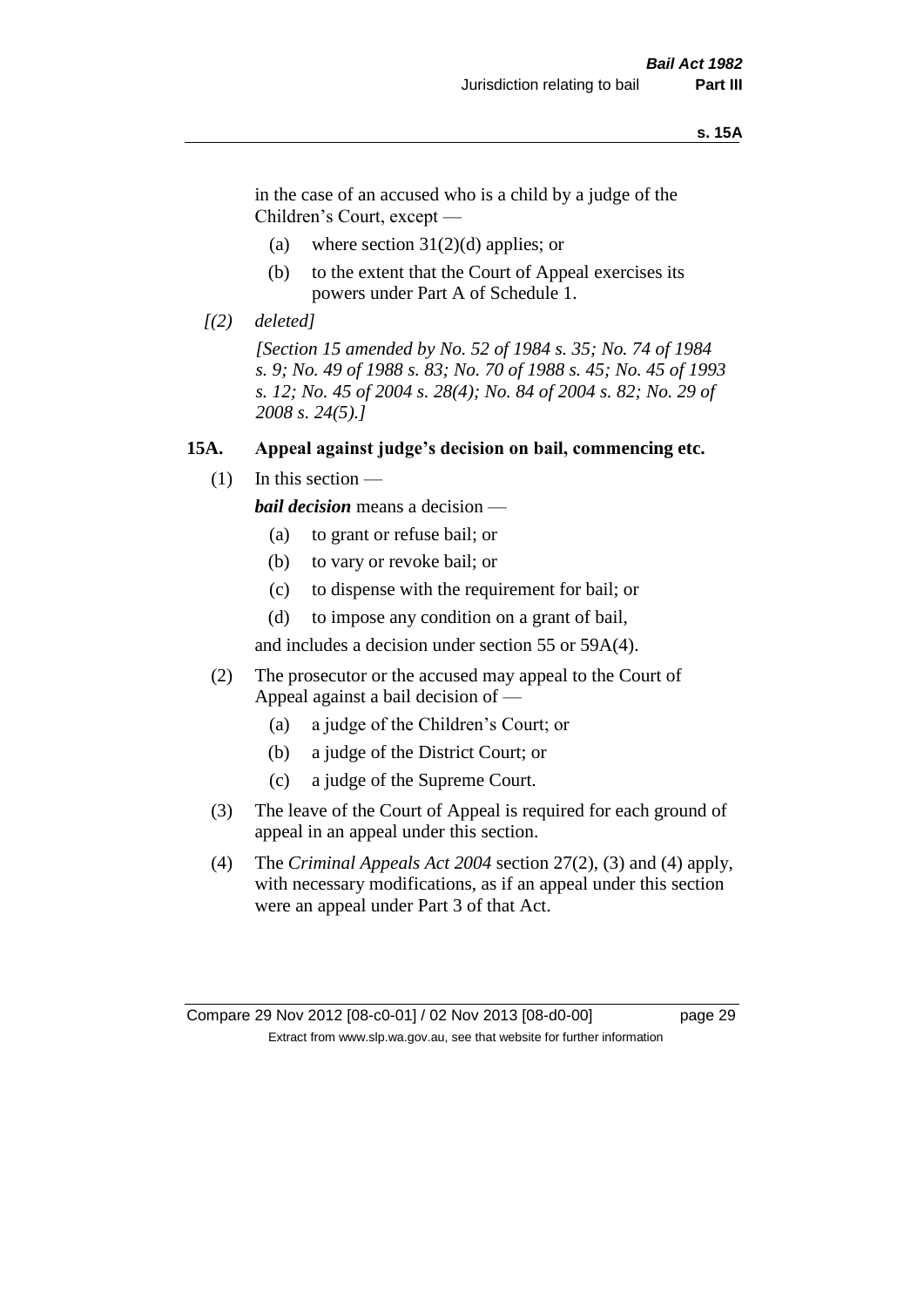#### **s. 15B**

- (5) An appeal under this section shall be commenced and conducted in accordance with this section, section 15B and rules of court made by the Supreme Court.
- (6) An appeal under this section shall be commenced by lodging with the Court of Appeal an application for leave to appeal that sets out the grounds of the appeal.
- (7) An appeal under this section cannot be commenced later than 21 days after the date of the bail decision unless the Court of Appeal orders otherwise.
- (8) An accused who is a party to an appeal under this section and who is in custody is entitled to be present at the hearing of the appeal if the accused so requests, and any official responsible for that custody who is informed of such a request shall do what is necessary to give effect to it.
- (9) For the purposes of giving effect to a request referred to in subsection (8), arrangements may be made for the accused to appear before the Court of Appeal by means of a video link or an audio link in accordance with section 66B, unless the Court of Appeal has ordered that the accused appear before it in person.

*[Section 15A inserted by No. 6 of 2008 s. 16(1).]*

#### **15B. Appeal under s. 15A, determining etc.**

- (1) The Court of Appeal has jurisdiction to hear and determine an appeal under section 15A.
- (2) The Court of Appeal shall determine an appeal on the material and evidence that was before the judge whose decision is the subject of the appeal.
- (3) Any decision of the Court of Appeal in relation to bail shall be made in accordance with the relevant provisions of sections 13A and 17 and Schedule 1.

page 30 Compare 29 Nov 2012 [08-c0-01] / 02 Nov 2013 [08-d0-00] Extract from www.slp.wa.gov.au, see that website for further information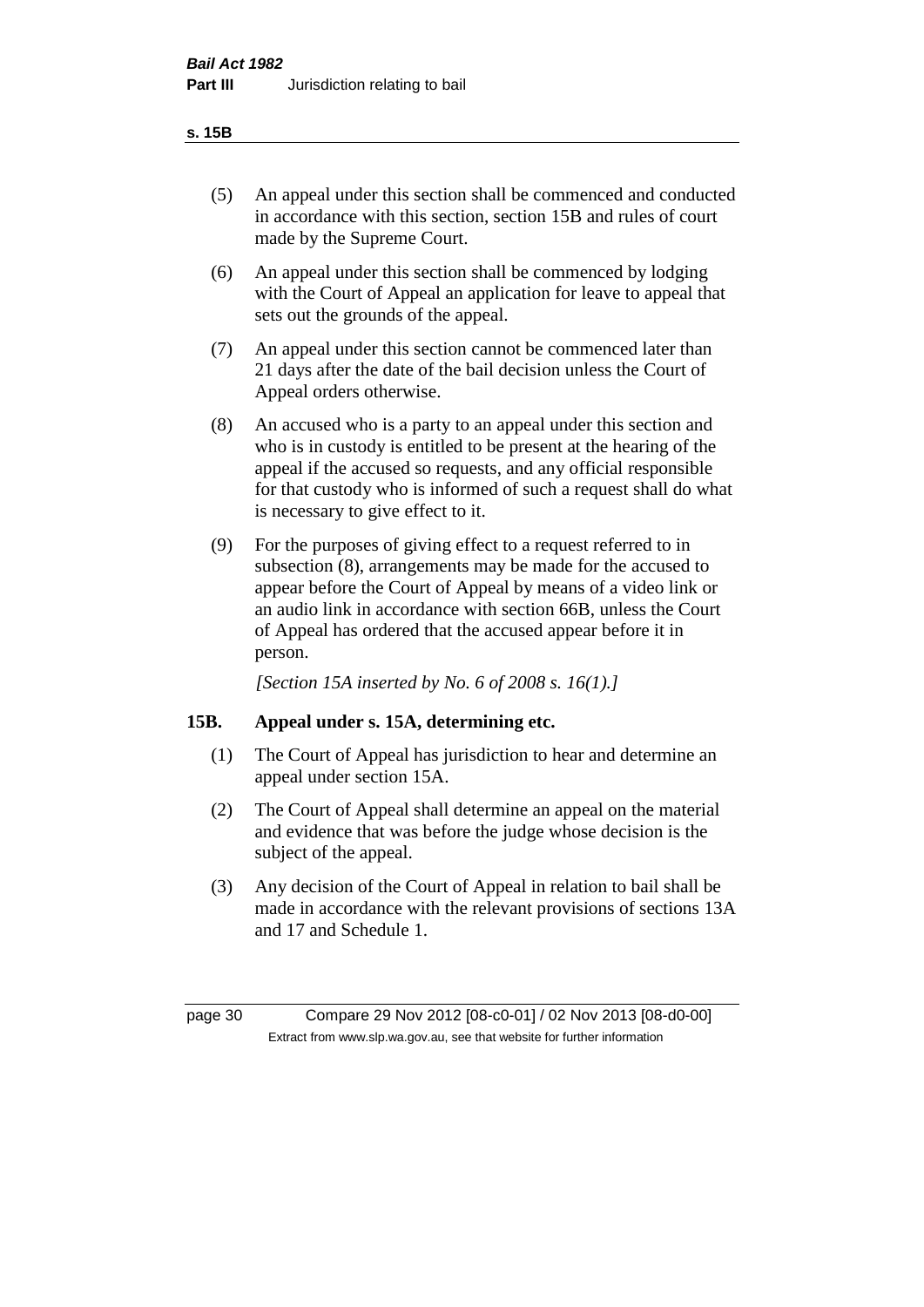- (4) Where in determining an appeal the Court of Appeal revokes the bail of an accused who is at liberty, it may order that the accused be returned to custody to await the appearance for which the bail was granted.
- (5) Where in determining an appeal the Court of Appeal varies the bail of an accused who is at liberty, it may order that the accused be returned to custody until the accused becomes entitled to be again at liberty pursuant to section 11.
- (6) A judge of appeal may issue any warrant that may be necessary to carry into effect an order under subsection (4) or (5).

*[Section 15B inserted by No. 6 of 2008 s. 16(1).]*

#### **16. Person arrested on warrant, bail of**

- (1) Subject to sections 14 and 15 where the arrest of an accused for an offence is made pursuant to a warrant he shall not be granted bail before he is brought before a court or judicial officer as commanded by the warrant, except by a justice acting in terms of section 6(9).
- (2) Notwithstanding subsection (1) or any other provision of this Act, an accused who has been arrested pursuant to a warrant —
	- (a) issued under section 59B; or
	- (b) issued under the *Criminal Procedure Act 2004* for an offence against section 51(1) or (2),

shall not have a right to have his case for bail considered, and shall not be granted bail, before he is brought before the court as commanded by the warrant.

*[Section 16 amended by No. 59 of 2004 s. 141; No. 84 of 2004 s. 11 and 82; No. 59 of 2006 s. 4(3); No. 6 of 2008 s. 36(2).]*

Compare 29 Nov 2012 [08-c0-01] / 02 Nov 2013 [08-d0-00] page 31 Extract from www.slp.wa.gov.au, see that website for further information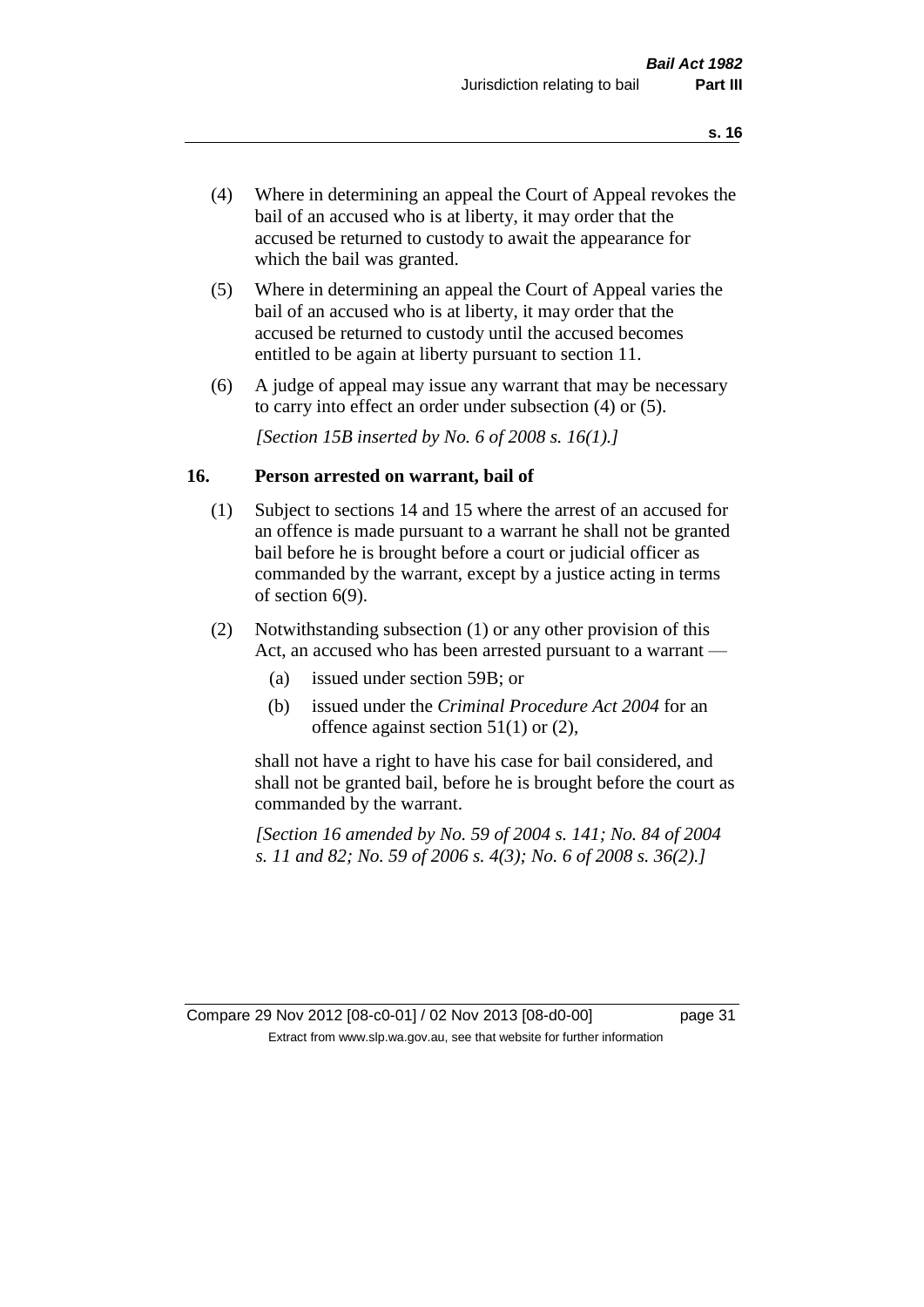| ۰.<br>v |
|---------|
|---------|

#### **16A. Person arrested in urban area, restrictions on who can grant bail for in some cases**

- (1) Where this section applies to a person who has been arrested for an offence jurisdiction does not arise under section 13 until the person is brought before —
	- (a) a court constituted by or so as to include a magistrate; or
	- (b) where section 15 applies, a judge of the Supreme Court or a judge of the Children's Court as the case may require.
- (2) This section applies where
	- (a) a person has been arrested in an urban area for a serious offence; and
	- (b) the serious offence is alleged to have been committed while the accused was —
		- (i) on bail for; or
		- (ii) at liberty under an early release order made in respect of,

another serious offence.

- (3) This section also applies where a person has been arrested in an urban area for an offence against section 61(1) of the *Restraining Orders Act 1997* (which creates offences for breaches of violence restraining orders).
- (4) In this section —

*urban area* means —

- (a) the metropolitan region as defined in the *Planning and Development Act 2005* and any prescribed area that adjoins that region; and
- (b) any other prescribed area of the State, being the whole or part of, or an area adjoining, a local government district under the *Local Government Act 1995* that is designated under that Act as a city or a town.

page 32 Compare 29 Nov 2012 [08-c0-01] / 02 Nov 2013 [08-d0-00] Extract from www.slp.wa.gov.au, see that website for further information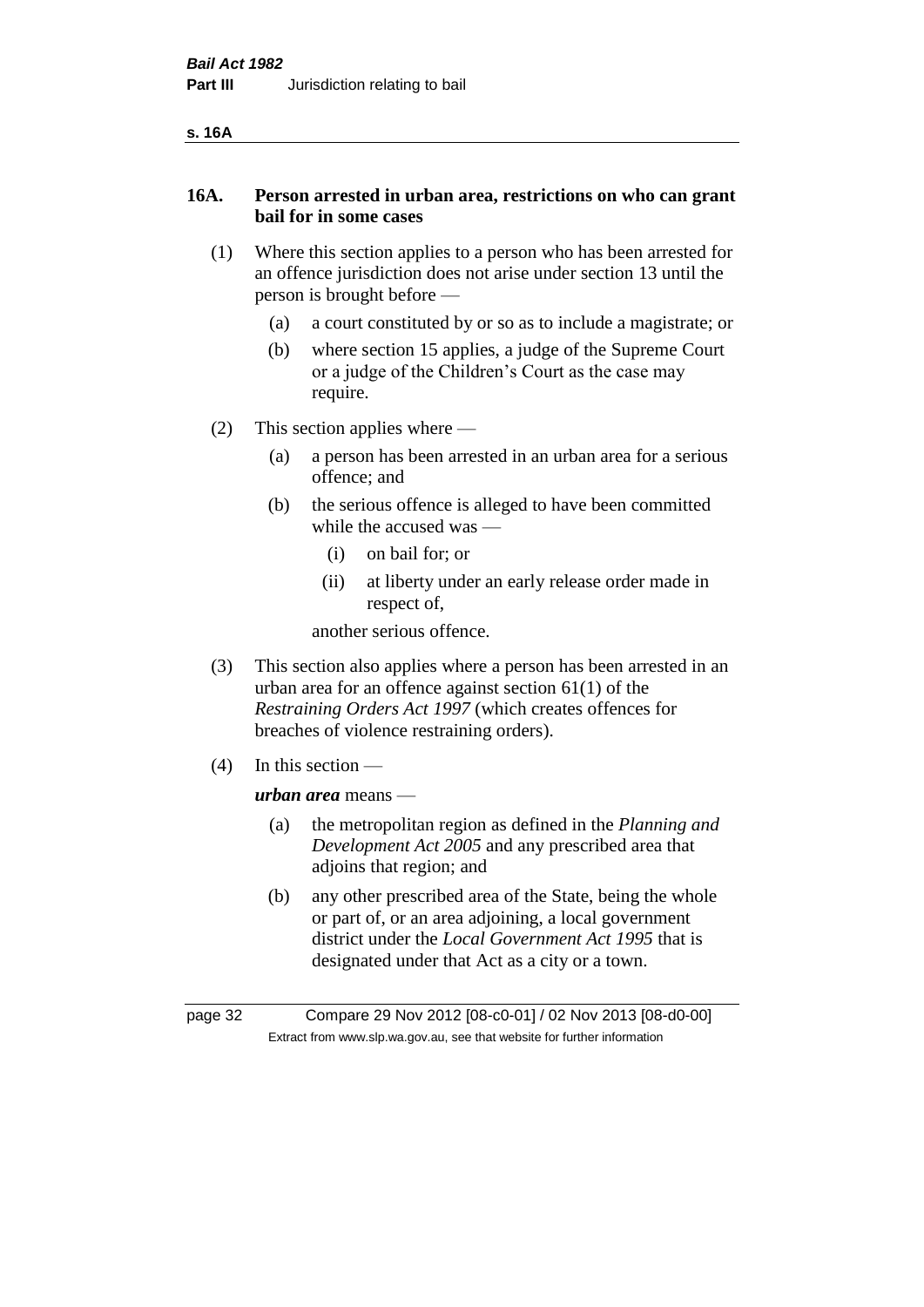*[Section 16A inserted by No. 54 of 1998 s. 6(1); amended by No. 38 of 2004 s. 59; No. 84 of 2004 s. 82; No. 38 of 2005 s. 15.]*

#### **17. Conditions on bail which may be imposed**

- (1) A judicial officer or authorised officer may impose conditions on a grant of bail only to the extent that he is authorised to do so by clause 2(3)(c) of Part C and Part D of Schedule 1.
- (2) Conditions imposed on a grant of bail shall not be any more onerous on the accused than the judicial officer or authorised officer considers is required in the public interest having regard to the nature of the offence for which the accused is in custody and the circumstances of the accused.

*[Section 17 amended by No. 45 of 1993 s. 8 and 12; No. 84 of 2004 s. 82.]* 

#### **17A. Child on bail, changing responsible person for (Sch. 1 Pt. C cl. 2)**

- (1) Where this section applies, an authorised police officer may
	- (a) cancel an undertaking of the kind described in clause 2(3)(c) of Part C of Schedule 1; and
	- (b) approve of another person as a responsible person within the meaning in that clause; and
	- (c) detain the accused or order his detention until the person so approved enters into an undertaking of the kind mentioned in paragraph (a).
- (2) Subsection (1) applies where
	- (a) a person has entered into an undertaking referred to in paragraph (a) of that subsection; and
	- (b) a judicial officer when granting bail ordered that the person may under this section be released from the undertaking by an authorised police officer; and
	- (c) the person wishes to be so released.

Compare 29 Nov 2012 [08-c0-01] / 02 Nov 2013 [08-d0-00] page 33 Extract from www.slp.wa.gov.au, see that website for further information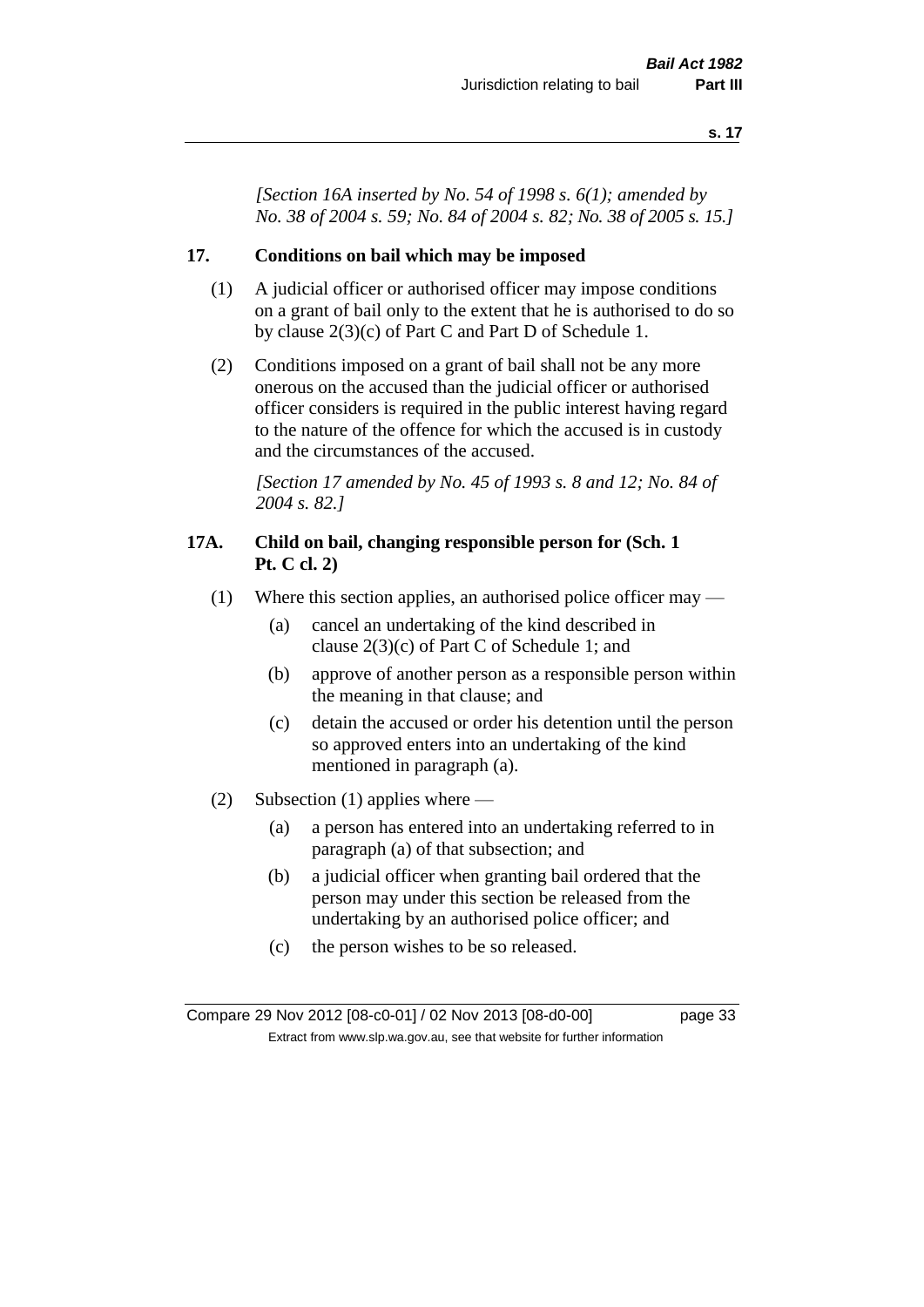#### **s. 17A**

- (3) A police officer may, for the purpose of the exercise of the powers in subsection (1), take into custody a child accused who has been released on bail.
- (4) If the police officer is not an authorised police officer he shall, as soon as is practicable, bring the accused before an authorised police officer for the purpose referred to in subsection (3).
- (5) After an undertaking has been entered into as mentioned in subsection  $(1)(c)$ , the accused, subject to this Act, has a right to be at liberty until he is required to appear before a court.

*[Section 17A inserted by No. 45 of 1993 s. 9; amended by No. 84 of 2004 s. 82.]* 

*[18-19. Deleted by No. 59 of 2006 s. 7(1).]*

page 34 Compare 29 Nov 2012 [08-c0-01] / 02 Nov 2013 [08-d0-00] Extract from www.slp.wa.gov.au, see that website for further information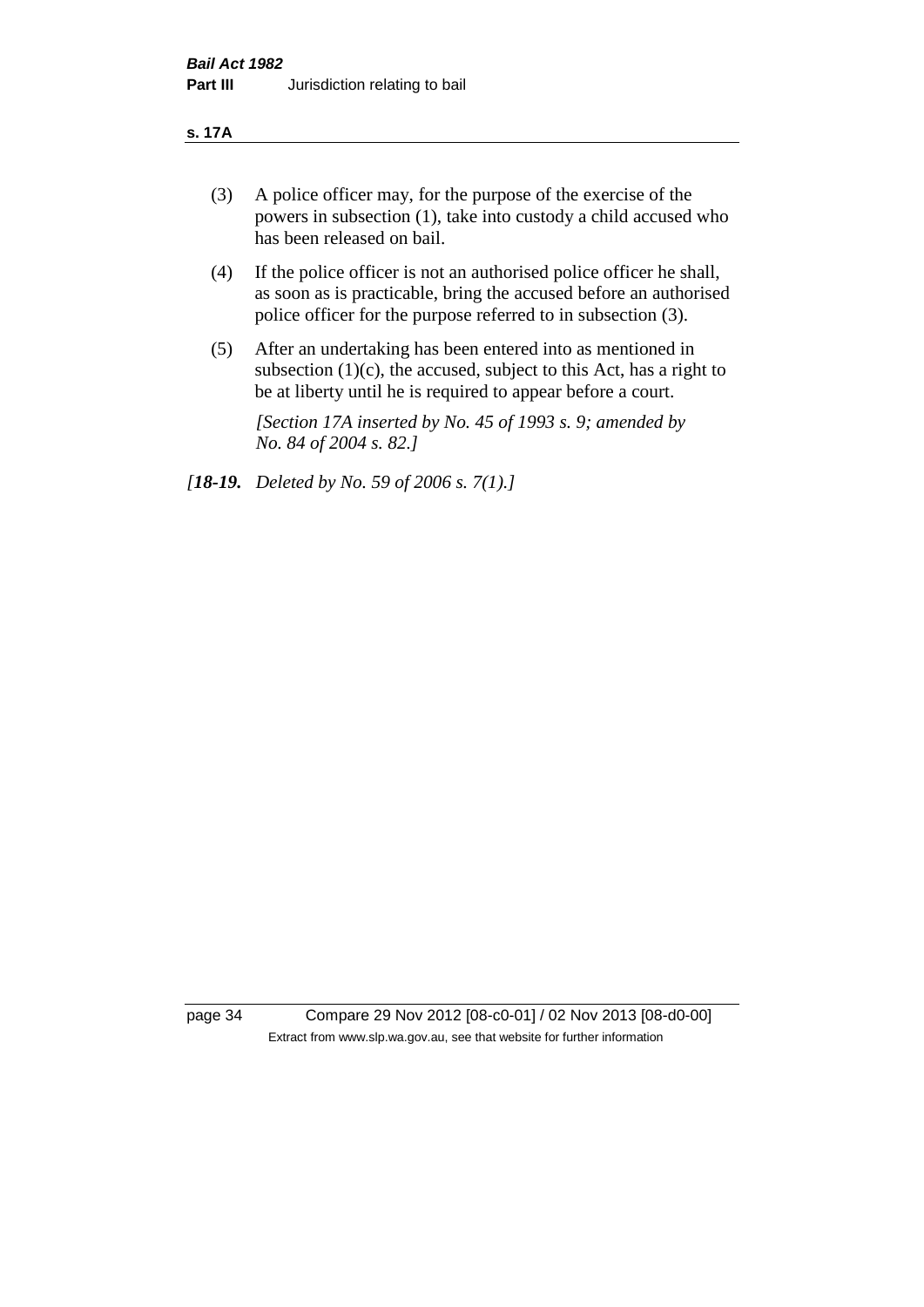# **Part IV — Hearing of case for bail, parties, and evidence**

# **20. Bail hearing for indictable offence, court may hold in private etc.**

- (1) On the consideration by a judicial officer of a case for bail of an accused who is charged with an offence triable by jury, the judicial officer may, to avoid prejudice to either party, exercise the powers described in subsection (2), but shall only exercise the power in paragraph (b) thereof if he considers that the exercise of the power in paragraph (a) is not, on its own, likely to be sufficient to avoid prejudice.
- (2) The powers referred to in subsection (1) are to order
	- (a) that no report, or summary, of any statement, or of any specified statement, made or furnished at the hearing shall be published by any means;
	- (b) that the bail application be heard *in camera*.
- (3) Where an order is made under subsection (2)(a), no report, or summary, of any statement referred to in that paragraph shall be published by any means —
	- (a) if the offence is one that may be tried on indictment, before a court decides that it is to be tried on indictment; or
	- (b) if the accused is discharged from further proceedings upon the prosecution notice or indictment brought against him for the offence, before he is so discharged; or
	- (c) if the accused is tried on indictment for the offence, before the trial is ended.
- (4) A person who, except with lawful excuse, fails to comply with an order made under this section commits an offence. Penalty: \$1 000.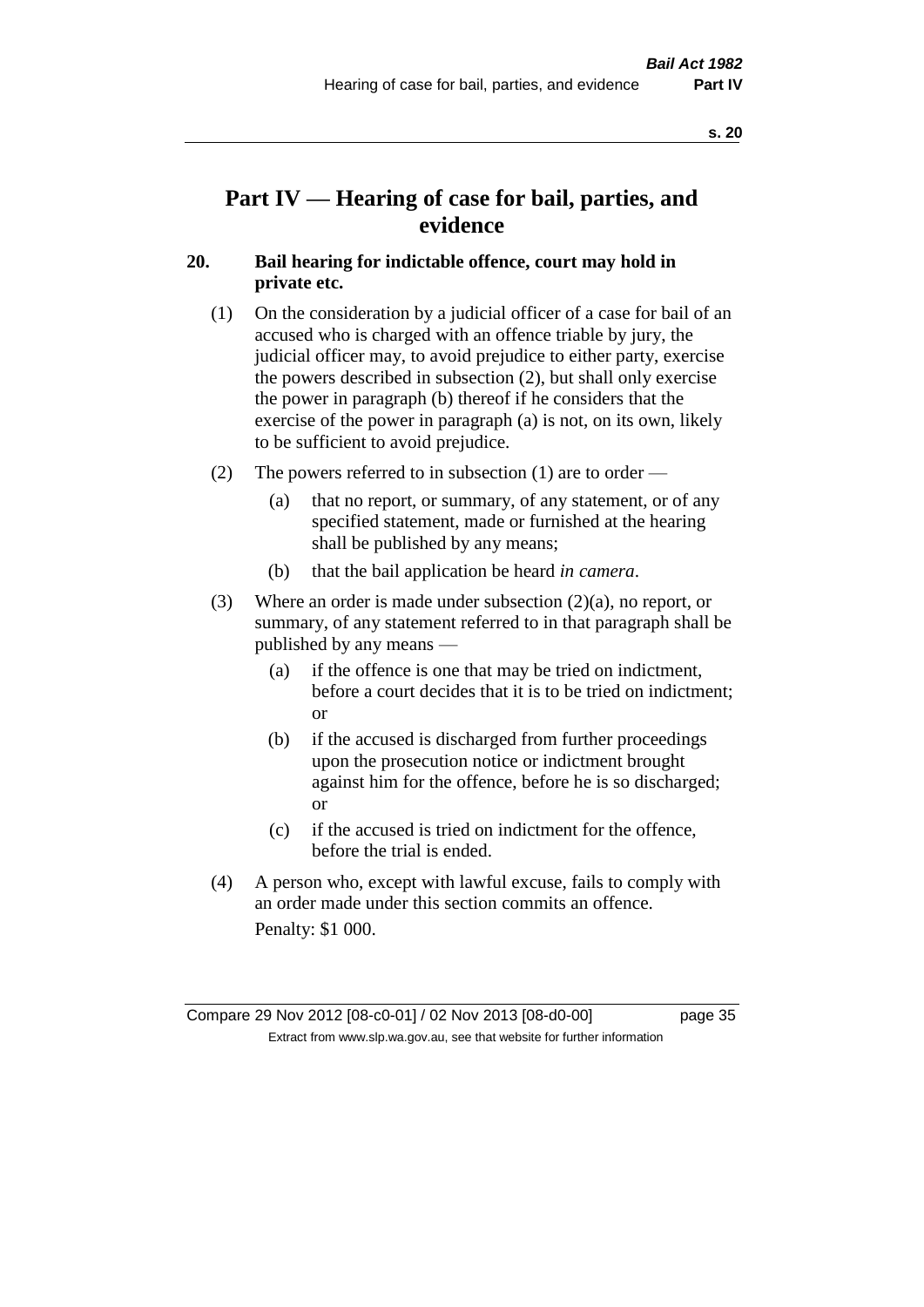*[Section 20 amended by No. 50 of 2003 s. 37(2); No. 4 of 2004 s. 58; No. 84 of 2004 s. 11 and 82.]*

# **21. Parties to bail proceedings, who are**

- (1) The parties to proceedings on a case for bail are the prosecutor and the accused and, subject to subsection (2), no other person shall be a party to, or be represented at, the proceedings.
- (2) Nothing in subsection (1) affects the right of
	- (a) the Attorney General to apply for leave, or be an appellant, under Part 2 of the *Criminal Appeals Act 2004*; or
	- (b) the Director of Public Prosecutions or the State Solicitor to receive notice and be heard under section 7F(2); or
	- (c) an officer referred to in section 33 of the *Children's Court of Western Australia Act 1988* to be present at and participate in proceedings concerning a child under that section.

*[Section 21 amended by No. 15 of 1988 s. 9; No. 49 of 1988 s. 84; No. 33 of 1989 s. 18; No. 31 of 1993 s. 7; No. 65 of 2003 s. 88(3); No. 59 of 2004 s. 141; No. 84 of 2004 s. 11 and 82; No. 6 of 2008 s. 9(3).]* 

# **22. Evidence at bail hearings**

A judicial officer or authorised person may in considering any case for bail receive and take into account such information as he thinks fit whether or not the same would normally be admissible in a court of law.

# **23. Accused not bound to supply information**

An accused is not obliged to complete, or furnish information for, the form referred to in section  $8(1)(b)$ , or for any revision thereof, or to furnish any information, whether on oath or otherwise, for the purpose of having his case for bail considered.

page 36 Compare 29 Nov 2012 [08-c0-01] / 02 Nov 2013 [08-d0-00] Extract from www.slp.wa.gov.au, see that website for further information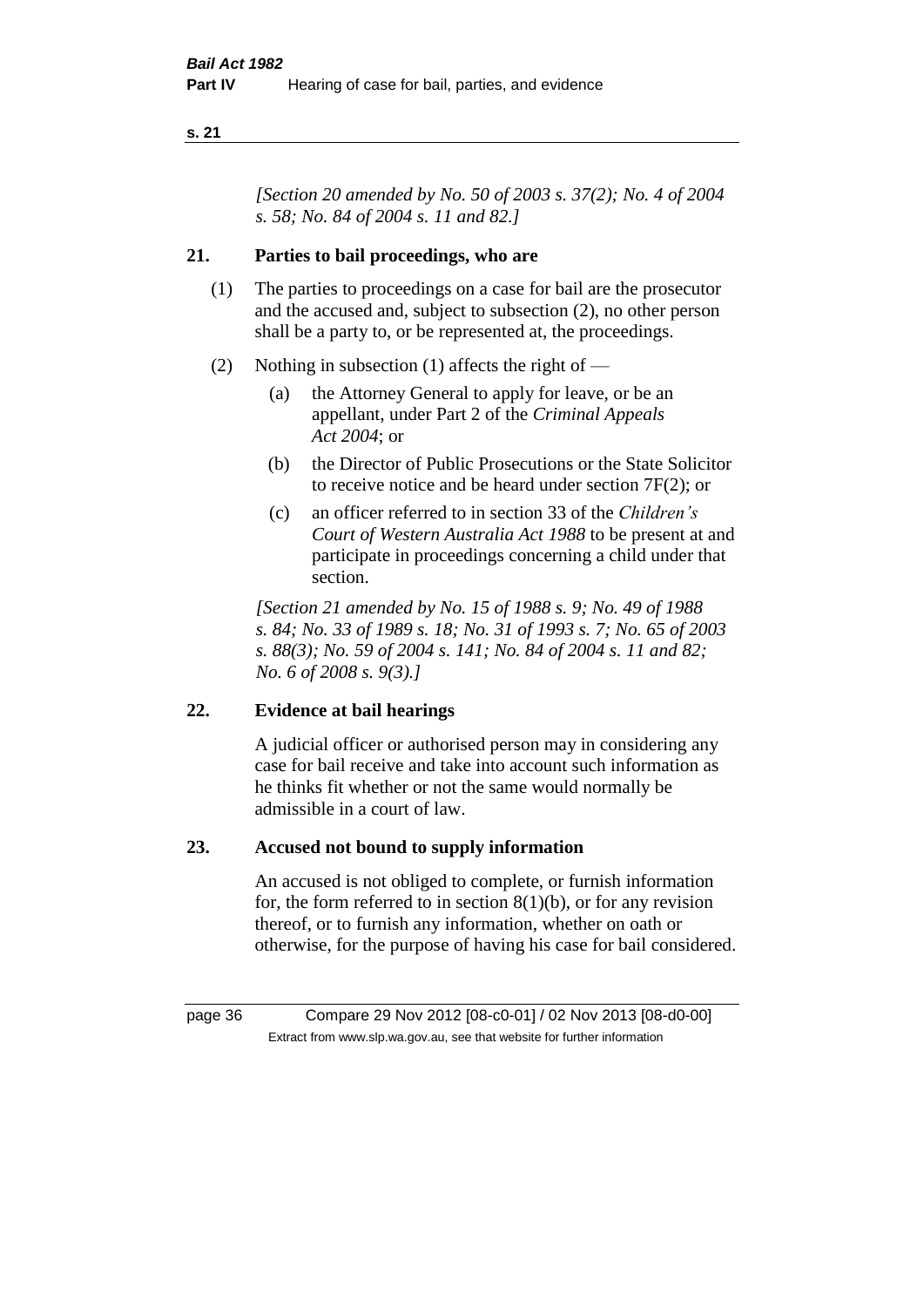*[Section 23 amended by No. 84 of 2004 s. 82; No. 6 of 2008 s. 43(2).]* 

# **24. Court etc. may ask police to verify etc. accused's information**

- (1) A judicial officer or authorised officer who is called upon to consider a case for bail may —
	- (a) request that any information placed before the judicial officer or authorised officer by the accused for the purposes of the case be verified by a police officer, and to that end may refer to a police officer the form mentioned in section 8(1)(b), after it has been completed or revised;
	- (b) request that a report on any matter mentioned in Part C of Schedule 1, so far as it applies to an accused whose case is being or to be considered, be made by a police officer.
- (2) Where a reference or request is made under subsection (1) a police officer shall, as soon as is practicable —
	- (a) make a report to the judicial officer or the authorised officer accordingly; and
	- (b) furnish a copy of the report to the accused or his solicitor or counsel.

*[Section 24 inserted by No. 61 of 1990 s. 6; amended by No. 45 of 1993 s. 12; No. 84 of 2004 s. 82; No. 6 of 2008 s. 43(2).]* 

## **24A. Court may ask community corrections officer to verify etc. accused's information etc.**

(1) A judicial officer who is called upon to consider a case for bail may refer to a community corrections officer any matter referred to in section 24(1) and may request a community corrections officer to do any matter referred to in that section.

Compare 29 Nov 2012 [08-c0-01] / 02 Nov 2013 [08-d0-00] page 37 Extract from www.slp.wa.gov.au, see that website for further information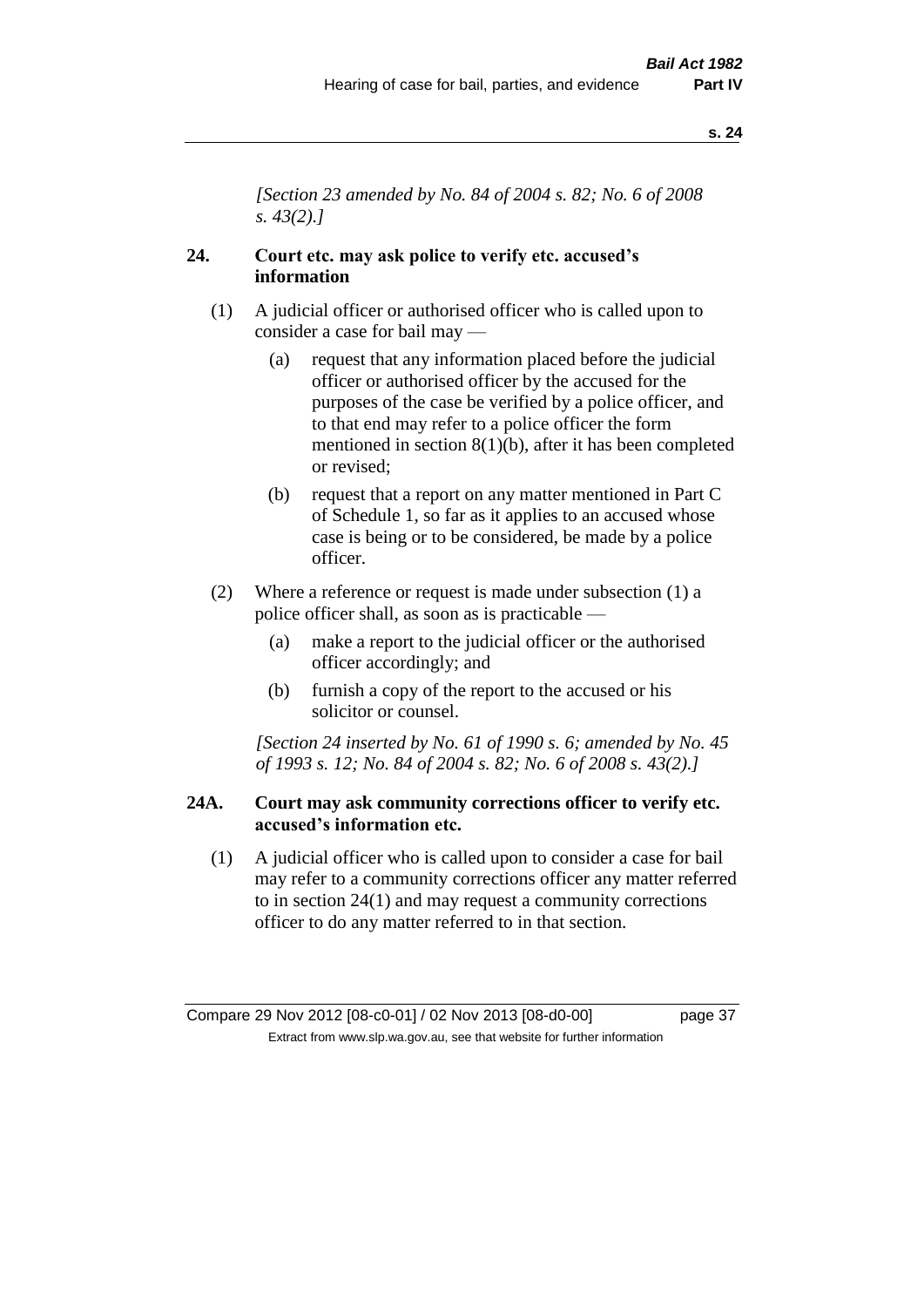- (2) A judicial officer who is called upon to consider a case for bail and who desires to impose a home detention condition as a condition on a grant of bail, shall request that a report be made by a community corrections officer about the suitability of the accused to be subject to a home detention condition.
- (3) Where a reference or a request is made under subsection (1) or a report is requested under subsection (2) a community corrections officer shall, as soon as is practicable, make a report to the judicial officer and, at the discretion of the judicial officer, copies may be made available to the prosecution or to the accused or his solicitor or counsel.
- (4) Where a community corrections officer makes a report that an accused is suitable to be subject to a home detention condition, the officer shall annex to the report and provide to the accused or his solicitor or counsel, a list of those conditions in rules made under section 50L that may be applied to the accused by the CEO (corrections) while the accused is subject to the home detention condition.

*[Section 24A inserted by No. 61 of 1990 s. 7; amended by No. 31 of 1993 s. 9; No. 84 of 2004 s. 82; No. 65 of 2006 s. 53.]* 

# **25. Information given by accused for bail purposes not admissible at trial**

A statement made by an accused to a judicial officer or authorised officer for the purpose of a decision whether bail should be granted to him for any appearance in court for an offence shall not be admissible in evidence against him at his trial for that offence.

*[Section 25 amended by No. 84 of 2004 s. 82.]* 

# **26. Record of bail decision and reasons**

- (1) A bail record form shall be completed by an authorised officer or a justice if he —
	- (a) refuses to grant bail to an accused; or

page 38 Compare 29 Nov 2012 [08-c0-01] / 02 Nov 2013 [08-d0-00] Extract from www.slp.wa.gov.au, see that website for further information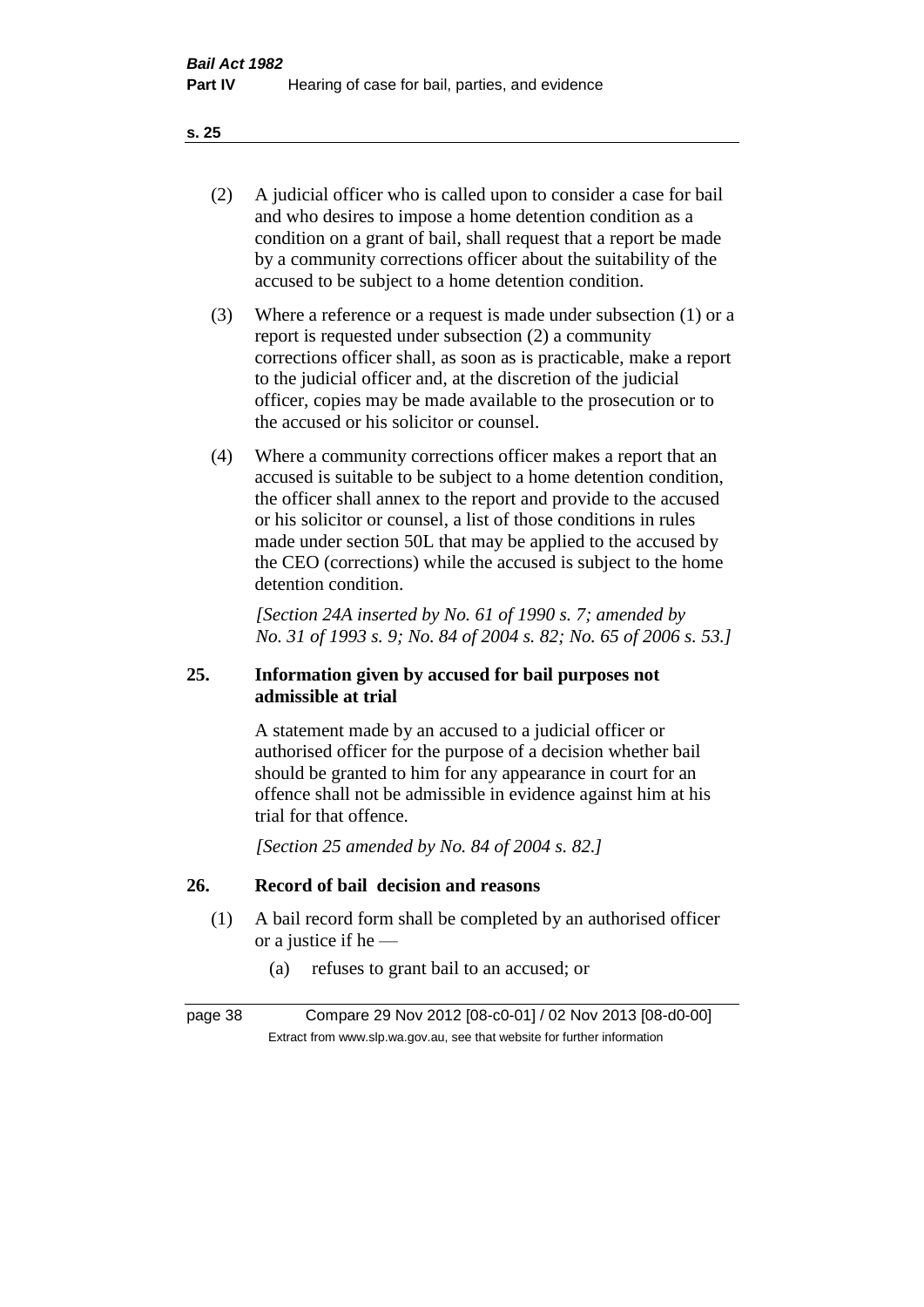- (b) grants bail to an accused in the circumstances referred to in clause 3 of Part B of Schedule 1; or
- (ba) grants bail to an accused for a serious offence to which Schedule 1 Part C clause 3A applies; or
- (c) imposes any condition on a grant of bail and it appears to him that the accused is dissatisfied with the condition.
- (2) Where a judicial officer, other than a justice
	- (a) refuses to grant bail to an accused; or
	- (aa) grants bail to an accused for a serious offence to which Schedule 1 Part C clause 3A applies; or
	- (b) imposes any condition on a grant of bail and it appears to him that the accused is dissatisfied with the condition,

a record of the decision and of the reasons therefor shall be made.

- (3) The accused, the prosecutor or an intending prosecutor shall be entitled, upon request, to be furnished with a copy of the bail record form or, where subsection (2) applies, of the record made.
- (4) For the purposes of this section
	- (a) references to a justice do not include a magistrate or a judge of the District Court or the Supreme Court or the Children's Court who is a justice; and
	- (b) a bail record form is an approved form designed to contain a summary of the matters relevant to the decision as to the bail of an accused, including those matters set out in Part C of Schedule 1, the decision made, and the reasons for the decision.

*[Section 26 inserted by No. 15 of 1988 s. 10; amended by No. 49 of 1988 s. 85; No. 45 of 1993 s. 12; No. 59 of 2004 s. 141; No. 84 of 2004 s. 82; No. 6 of 2008 s. 17 and 43(1).]* 

Compare 29 Nov 2012 [08-c0-01] / 02 Nov 2013 [08-d0-00] page 39 Extract from www.slp.wa.gov.au, see that website for further information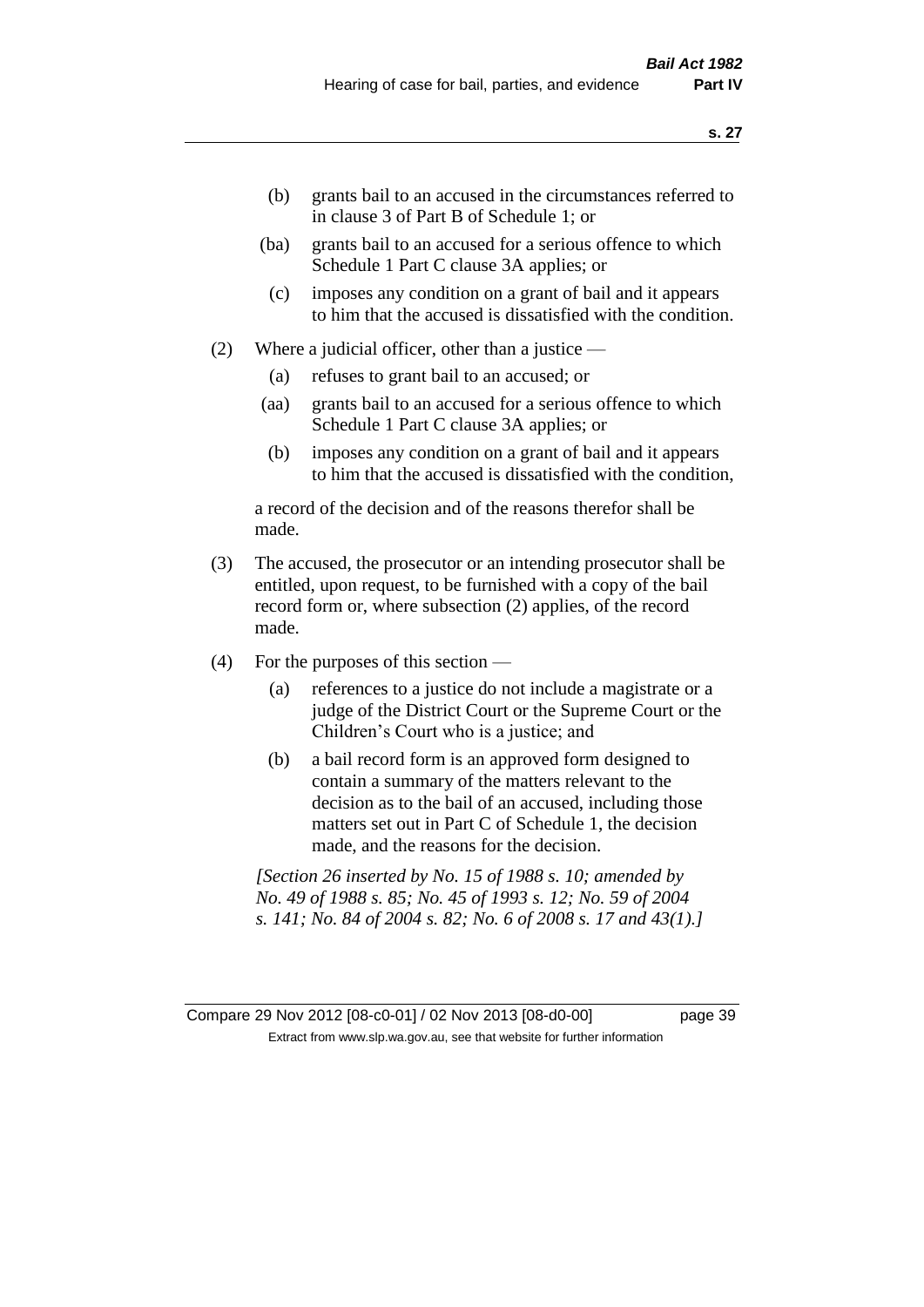## **27. Relevant papers to be sent to court where accused to appear**

- (1) An authorised officer and a judicial officer who consider an accused's case for bail for an appearance for an offence and a person before whom a bail undertaking or a surety undertaking is entered into shall ensure that the relevant papers are sent as soon as is practicable, to the court before which the accused is required to appear.
- (2) In subsection (1) the *relevant papers* in relation to any particular officer or person means such papers as are prescribed to be sent by that officer or person.

*[Section 27 amended by No. 84 of 2004 s. 82; No. 59 of 2006 s. 7(2).]* 

# **27A. Bail with home detention, papers to be sent to CEO (corrections)**

A judicial officer who grants bail subject to a home detention condition shall ensure that a copy of the bail record form and of the bail undertaking are sent as soon as is practicable to the CEO (corrections).

*[Section 27A inserted by No. 61 of 1990 s. 8; amended by No. 31 of 1993 s. 9; No. 65 of 2006 s. 53.]* 

page 40 Compare 29 Nov 2012 [08-c0-01] / 02 Nov 2013 [08-d0-00] Extract from www.slp.wa.gov.au, see that website for further information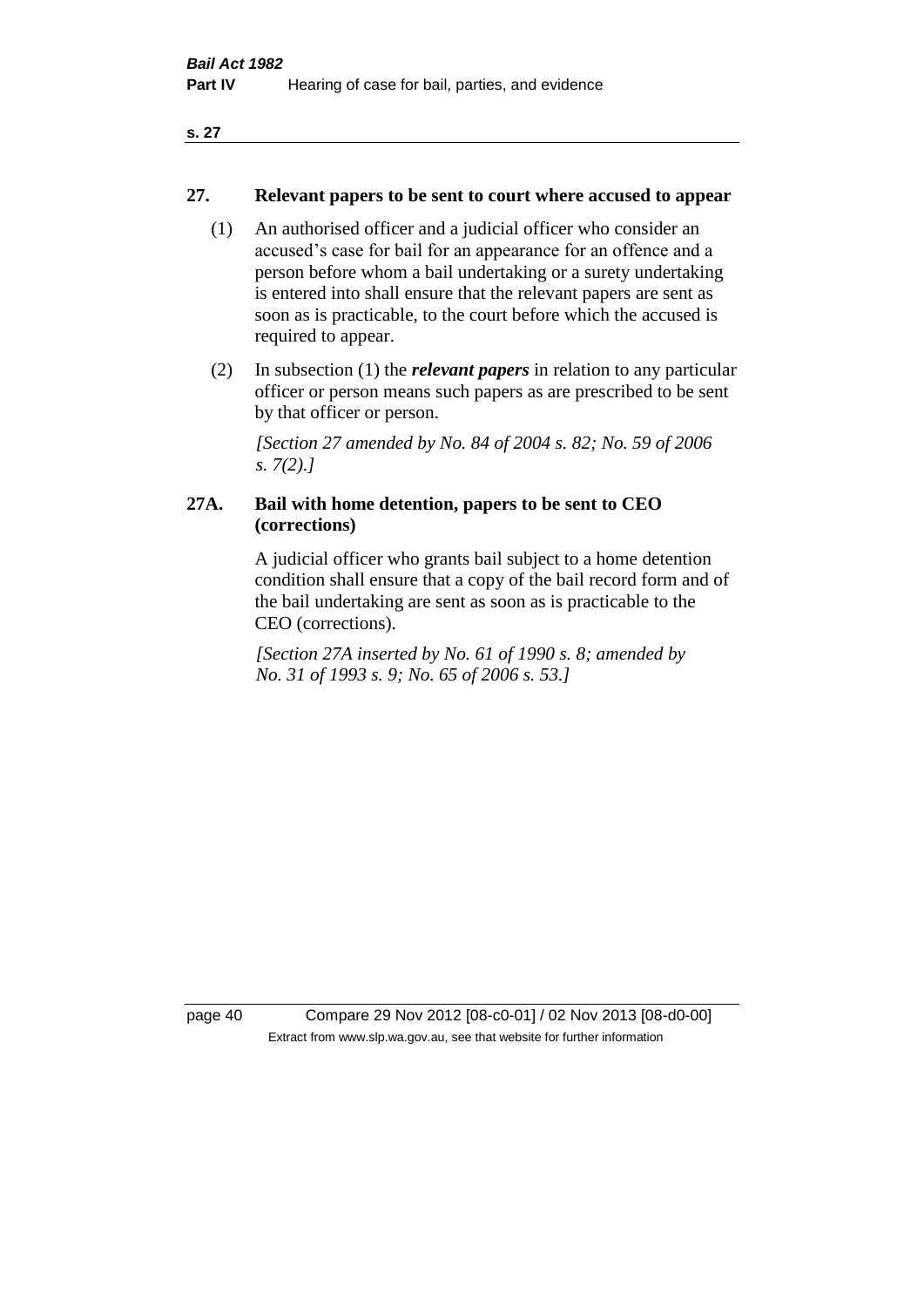# **Part V — Bail undertakings**

### **28. Bail undertaking, when required and nature of**

- (1) A person shall not be released on bail for an appearance in court unless he has entered into a bail undertaking for that appearance or is deemed to have done so under section 31(3).
- (2) A bail undertaking is an undertaking in writing by an accused in the prescribed form —
	- (a) that he will appear at a time and place specified, or deemed by section 31(3) to be specified, in the undertaking; and
	- (b) that if the accused fails to appear at that time and place the accused will, as soon as is practicable, appear at the court at which the accused was required to appear, when that court is sitting; and
	- (c) that he will comply with such conditions as may be imposed on him under clause 2 of Part D of Schedule 1; and
	- (d) that he will comply with any home detention condition which may be imposed as a condition on a grant of bail to him pursuant to clause 3 of Part D of Schedule 1,

and containing any agreement as to forfeiture of money by the accused which may be required pursuant to clause 1 of that Part.

- (3) A bail undertaking for any appearance may be entered into in respect of more than one offence.
- (4) The undertakings mentioned in subsection  $(2)(a)$  and  $(b)$  are, subject to section 34, enforceable under sections 51, 57 and 58.

*[Section 28 amended by No. 61 of 1990 s. 9; No. 45 of 1993 s. 12; No. 59 of 2004 s. 141; No. 84 of 2004 s. 82; No. 6 of 2008 s. 18(1).]*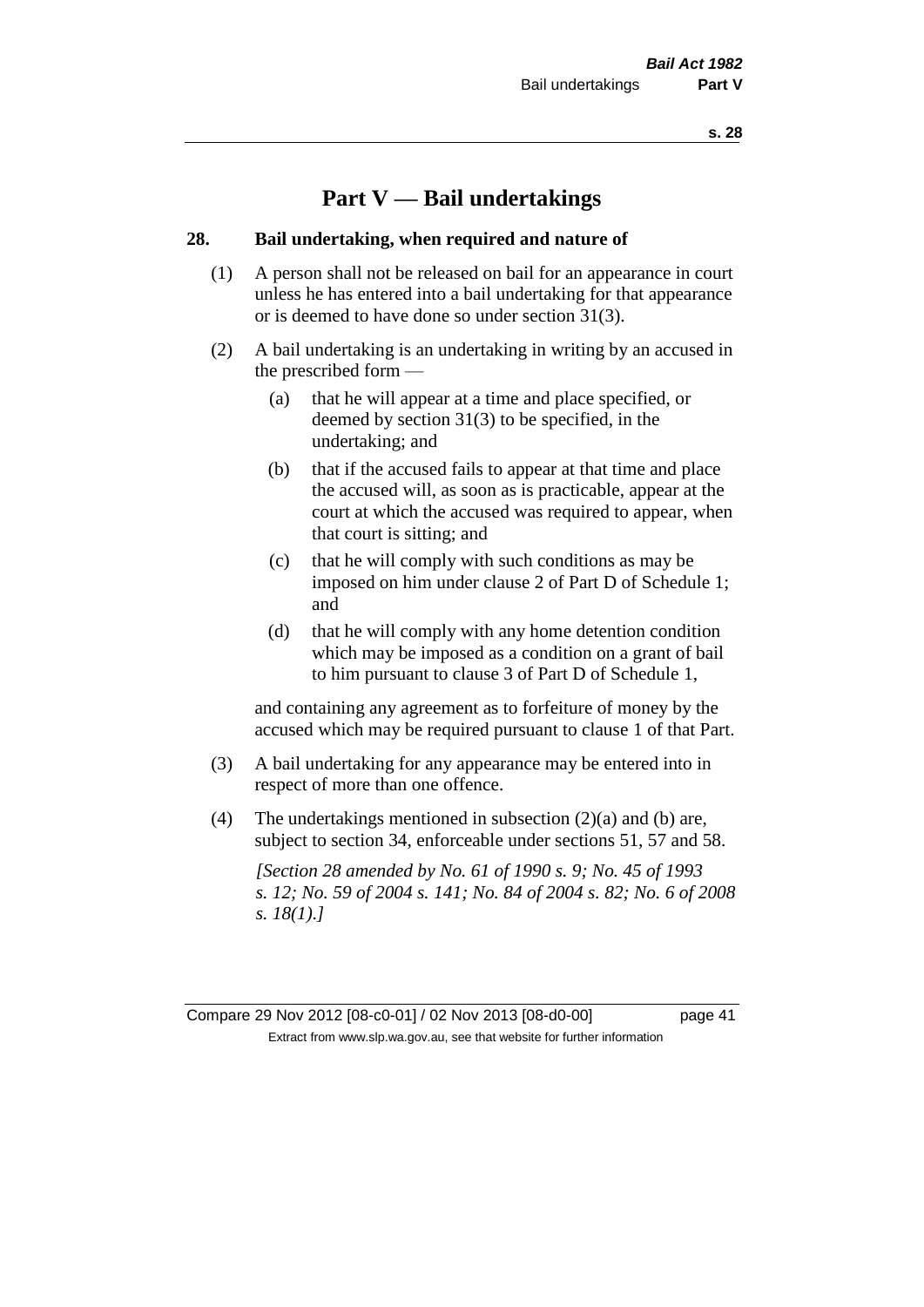# **29. Before whom bail undertaking may be entered into**

A bail undertaking need not be entered into before the judicial officer or authorised officer who granted bail but may be entered into before any of the following persons —

- (a) a judicial officer;
- (b) a registrar of a court, other than a deputy registrar of the Magistrates Court or the Children's Court;
- (c) an authorised police officer;
- (d) an associate of a judge of the Supreme Court, the District Court or the Children's Court;
- (e) where the accused is in a lock-up or prison, any person for the time being in charge of the lock-up or prison;
- (f) where the accused is in a court custody centre, any person for the time being in charge of the centre who is approved for the purposes of this paragraph by the chief executive officer of the department of the Public Service principally assisting in the administration of the *Court Security and Custodial Services Act 1999*;
- (g) where the accused is a child, any authorised community services officer.

*[Section 29 amended by No. 15 of 1988 s. 11; No. 49 of 1988 s. 86; No. 2 of 1996 s. 61; No. 59 of 2004 s. 141; No. 84 of 2004 s. 82; No. 6 of 2008 s. 19.]* 

# **30. Duties of person before whom bail undertaking is entered into**

- (1) The person before whom a bail undertaking is to be entered into by an accused shall before it is entered into —
	- $(a)$  either
		- (i) read it to the accused; or
		- (ii) be informed by the accused that the accused has read it; or
		- (iii) if necessary, have it translated to the accused;

page 42 Compare 29 Nov 2012 [08-c0-01] / 02 Nov 2013 [08-d0-00] Extract from www.slp.wa.gov.au, see that website for further information

#### **s. 29**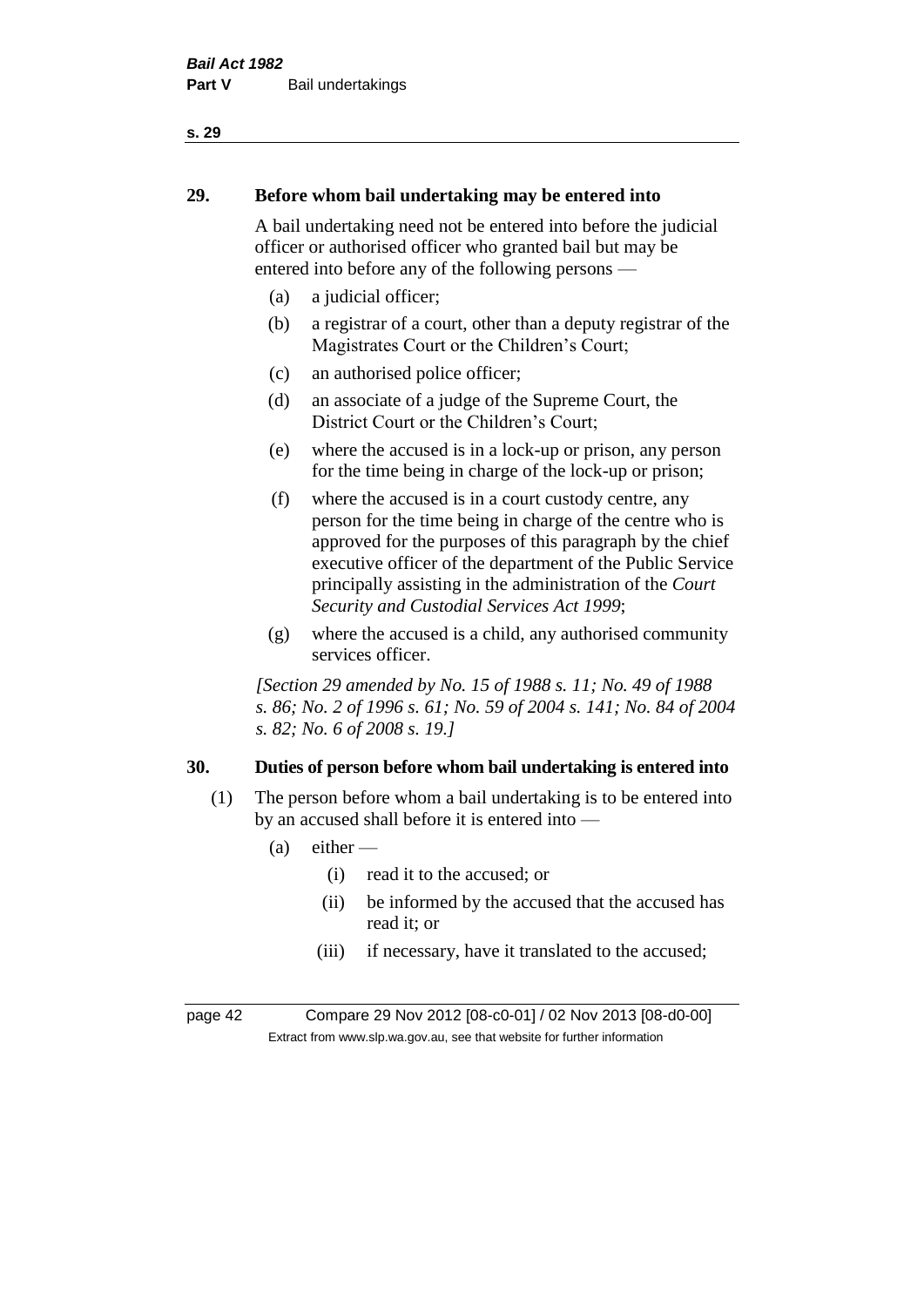and

- (b) ensure that all conditions which are to be complied with before the release of the accused have been complied with.
- (2) The person before whom a bail undertaking is entered into by an accused shall give to him, or cause to be given to him —
	- (a) a copy of the bail undertaking as duly completed; and
	- (b) a notice in writing in the approved form showing
		- (i) his obligations pursuant to the undertaking; and
		- (ii) the consequences of his failure to comply with them.
- (3) The person before whom a bail undertaking is entered into by an accused shall enquire of the accused whether he requires the notice referred to in subsection (2)(b) to be read or translated to him and shall take such steps as are necessary to comply with any such requirement of the accused.

*[Section 30 inserted by No. 15 of 1988 s. 12; amended by No. 84 of 2004 s. 82; No. 6 of 2008 s. 20 and 43(3).]* 

## **31. Different time and place for appearance, substituting**

- (1) A different time or a different time and place may be substituted in accordance with this section for the time and place for appearance specified, or deemed by this section to be specified, in a bail undertaking.
- (2) A different time, or a different time and place, for the appearance by the accused may be substituted as mentioned in subsection  $(1)$  —
	- (a) upon an adjournment of proceedings at which the accused is present, by the judicial officer, if he has power to grant bail for that appearance, fixing a time and place for the resumed proceedings and notifying the accused orally thereof;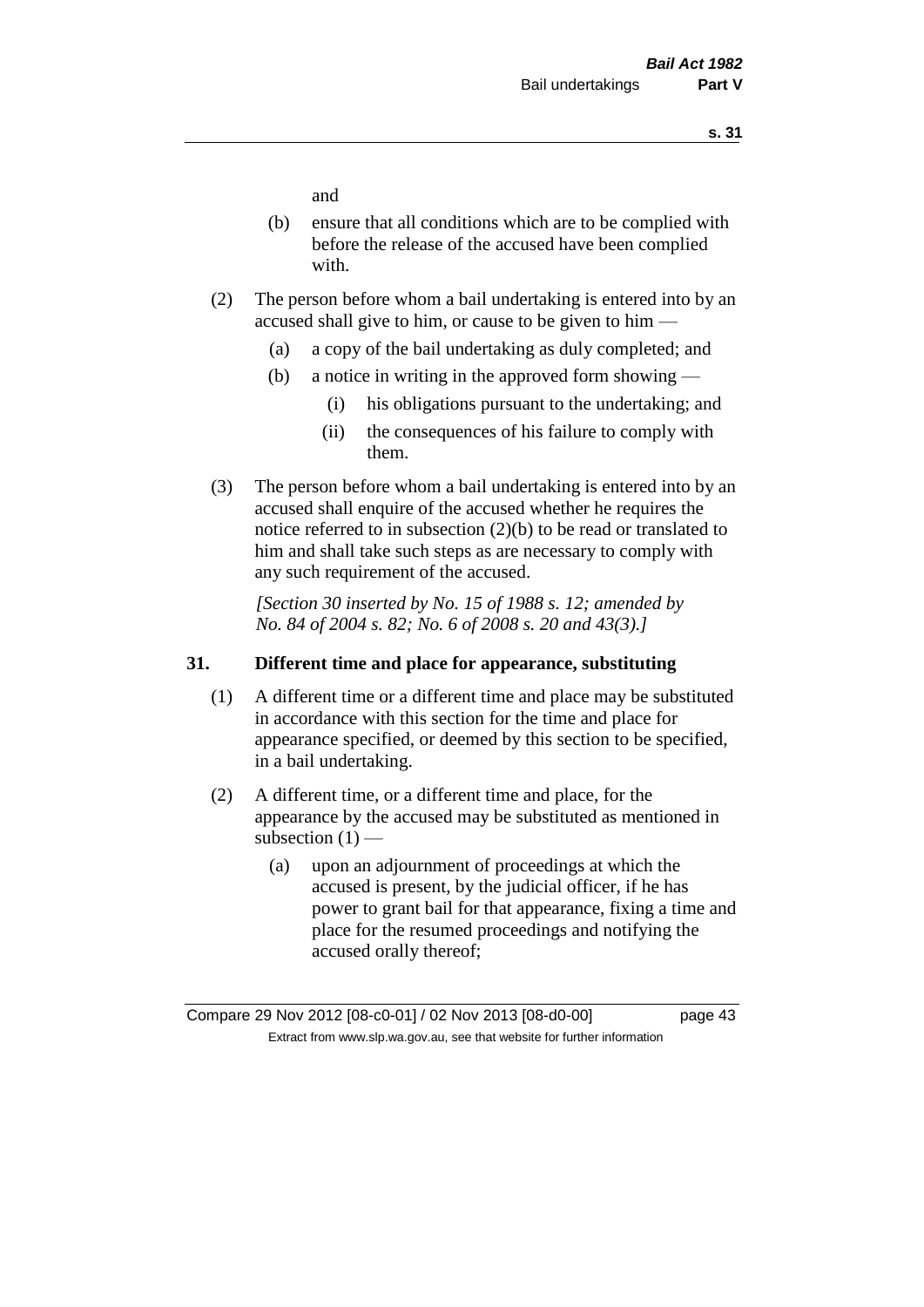- (b) upon an adjournment of proceedings from which the accused is absent for reasonable cause, by the judicial officer, if he has power to grant bail for that appearance, fixing a time and place for the resumed proceedings and directing the registrar of the court to cause written notice of the time and place to be given to the accused;
- (c) where
	- (i) a judge of the Supreme Court or a judge of the Children's Court has granted bail to an accused under section 15; and
	- (ii) a judicial officer, other than such a judge, has committed the accused to the Supreme Court,

by a judge of the Supreme Court or a judge of the Children's Court, as the case may require, notifying the accused orally, or directing the registrar of the court to cause written notice to be given to the accused of the time or time and place for the proceedings;

- $(d)$  where
	- (i) a judge of the Supreme Court or a judge of the Children's Court has granted bail to an accused under section 15;
	- *[(ii) deleted]*
	- (iii) the judicial officer is satisfied that there has been no material change in the facts or circumstances which applied on the grant of bail,

by the judicial officer notifying the accused orally, or directing the registrar of the court to cause written notice to be given to the accused, of the time or time and place for the resumed proceedings;

(e) upon a committal to the Supreme Court or District Court, by a judicial officer, if he has power to grant bail for that appearance, fixing a specified day in a specified sitting or session of that court and directing the registrar

**s. 31**

page 44 Compare 29 Nov 2012 [08-c0-01] / 02 Nov 2013 [08-d0-00] Extract from www.slp.wa.gov.au, see that website for further information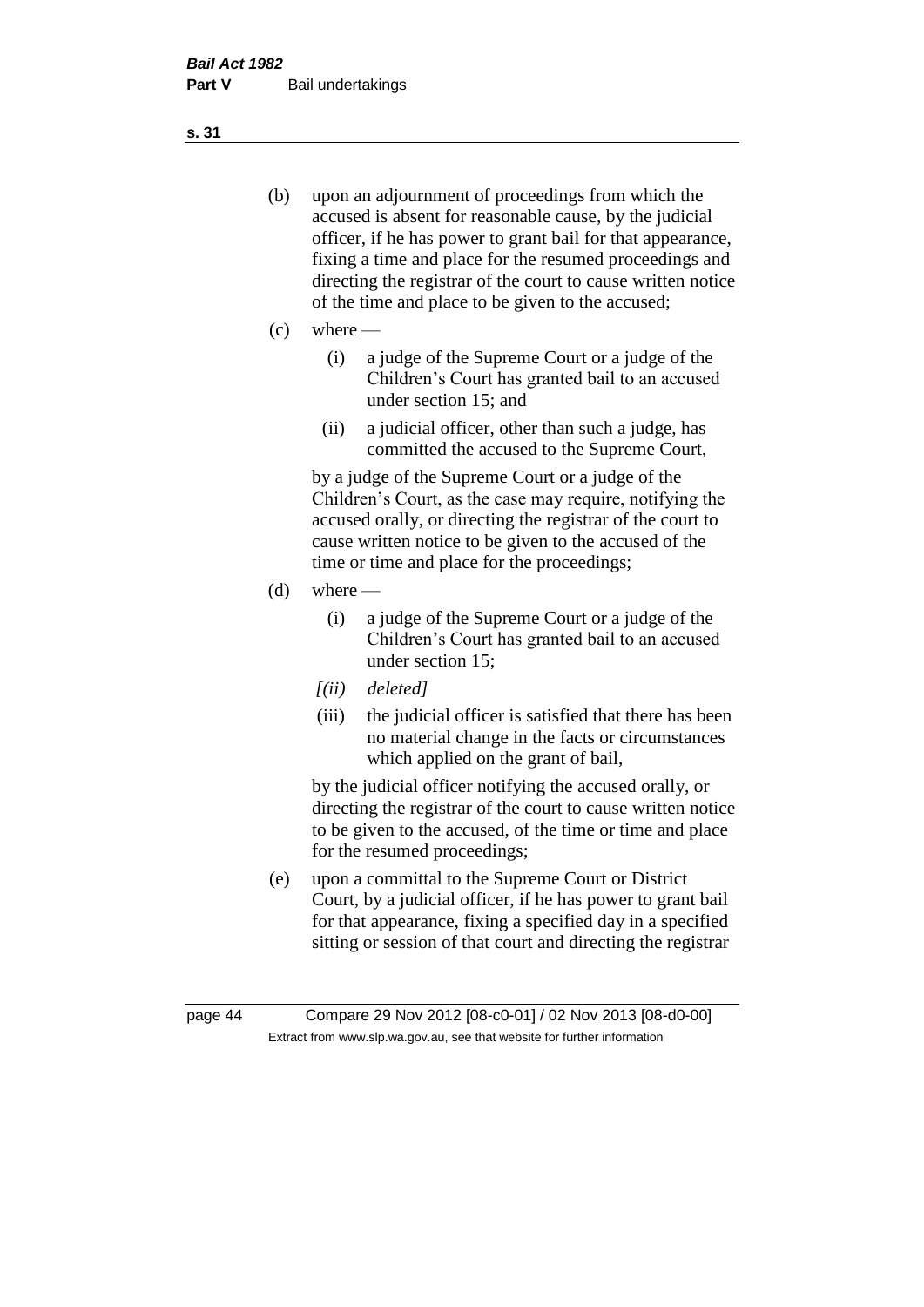of the court to cause written notice of the day to be given to the accused;

- (f) where an accused has been committed for trial in the Supreme Court or the District Court in a specified sitting or session thereof or on a specified day in a specified sitting or session thereof, by an officer of the court, or a person authorised under subsection (5), fixing a time for the trial in that sitting or session and causing written notice of the time to be given to the accused;
- (g) if the parties agree to a different time or a different time and place for the proceedings, by an officer of the court giving written notice thereof to the accused.
- (3) Where a different time or a different time and place is notified to an accused pursuant to subsection (2) the bail undertaking shall be deemed to be amended to specify that time or that time and place for appearance, and the terms and conditions thereof shall continue to apply as so amended as if the accused had entered into the bail undertaking in that form.
- (4) Where the power in subsection  $(2)(b)$  is exercised upon an adjournment of proceedings the right of the accused to be at liberty under section 11(1) does not lapse by reason only that there is an interval between the adjournment of the proceedings and the time when he is notified of the time and place for the resumed proceedings.
- (5) The Chief Justice, in respect of committals to the Supreme Court, and the Chief Judge, in respect of committals to the District Court, may authorise a person or persons, by name or office, to perform the functions referred to in subsection (2)(f).

*[Section 31 amended by No. 15 of 1988 s. 13; No. 49 of 1988 s. 87; No. 27 of 2002 s. 21; No. 59 of 2004 s. 141; No. 84 of 2004 s. 82; No. 6 of 2008 s. 21(1) and (2).]*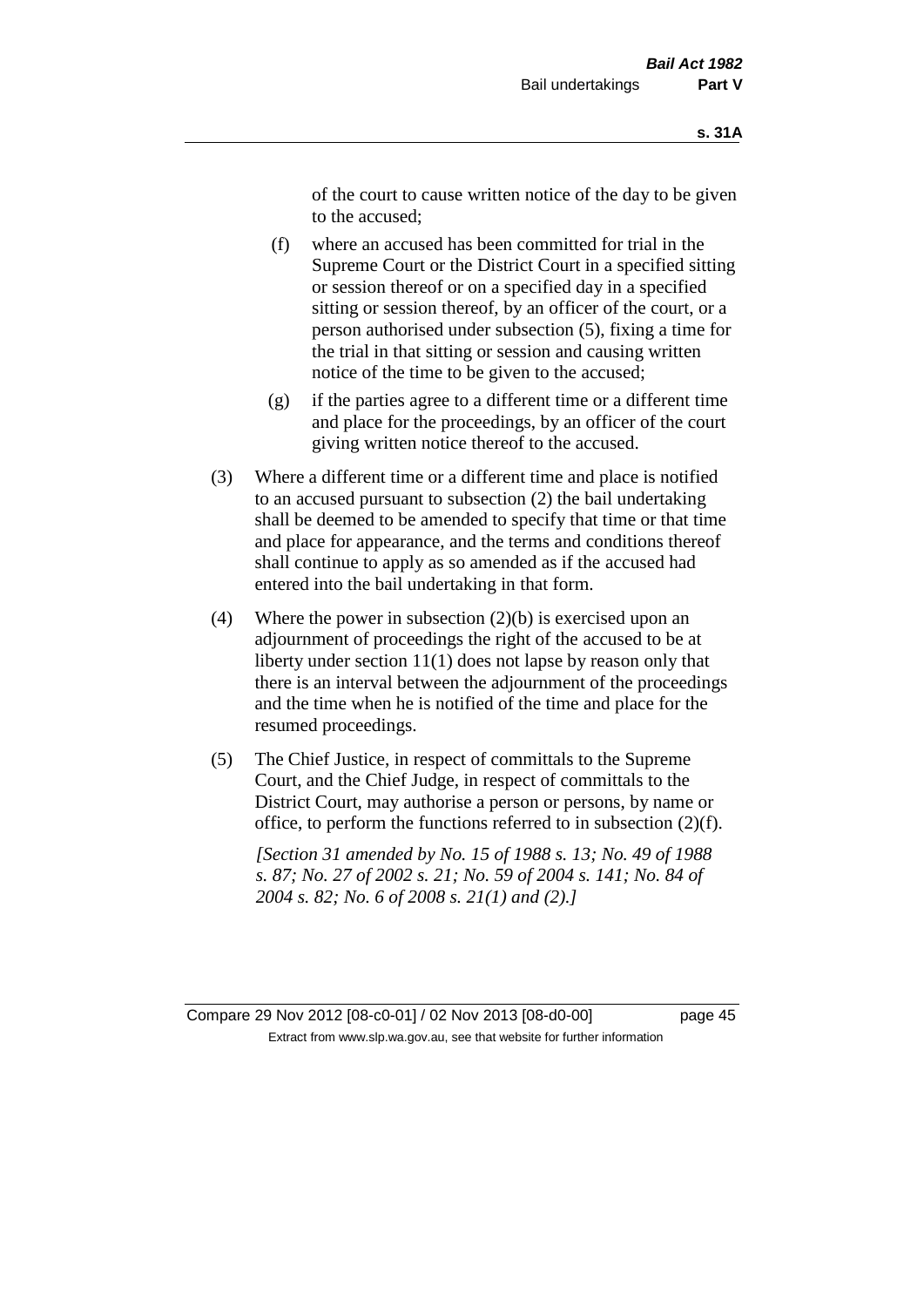#### **s. 31A**

### **31A. Conditions on bail, amending during trial**

(1) In this section —

*amendment* means an addition, variation or cancellation under subsection (2);

*trial* means that part of proceedings for an offence when evidence is being received by the court in respect of the offence and also extends to any time when —

- (a) legal argument is being heard; or
- (b) a judicial officer or a jury is deliberating.

### $(2)$  Where —

- (a) an accused has been granted bail for the accused's appearance for trial for an offence; and
- (b) the trial extends beyond one day,

a judicial officer who grants bail for the next appearance by exercising the power in section  $31(2)(a)$  may also do one or more of the following —

- (c) add any condition to the extent that is authorised by clause 2 or 3 of Part D of Schedule 1;
- (d) vary a condition to that extent;
- (e) cancel a condition.
- (3) A judicial officer who adds, varies or cancels a condition under subsection (2) shall cause an officer of the court —
	- (a) to endorse the amendment on the accused's copy of the bail undertaking or, if that copy is not available for endorsement, to give written notice of the amendment to the accused; and
	- (b) to endorse on a file copy of the undertaking a certificate as to the amendment and the action taken under paragraph (a).

page 46 Compare 29 Nov 2012 [08-c0-01] / 02 Nov 2013 [08-d0-00] Extract from www.slp.wa.gov.au, see that website for further information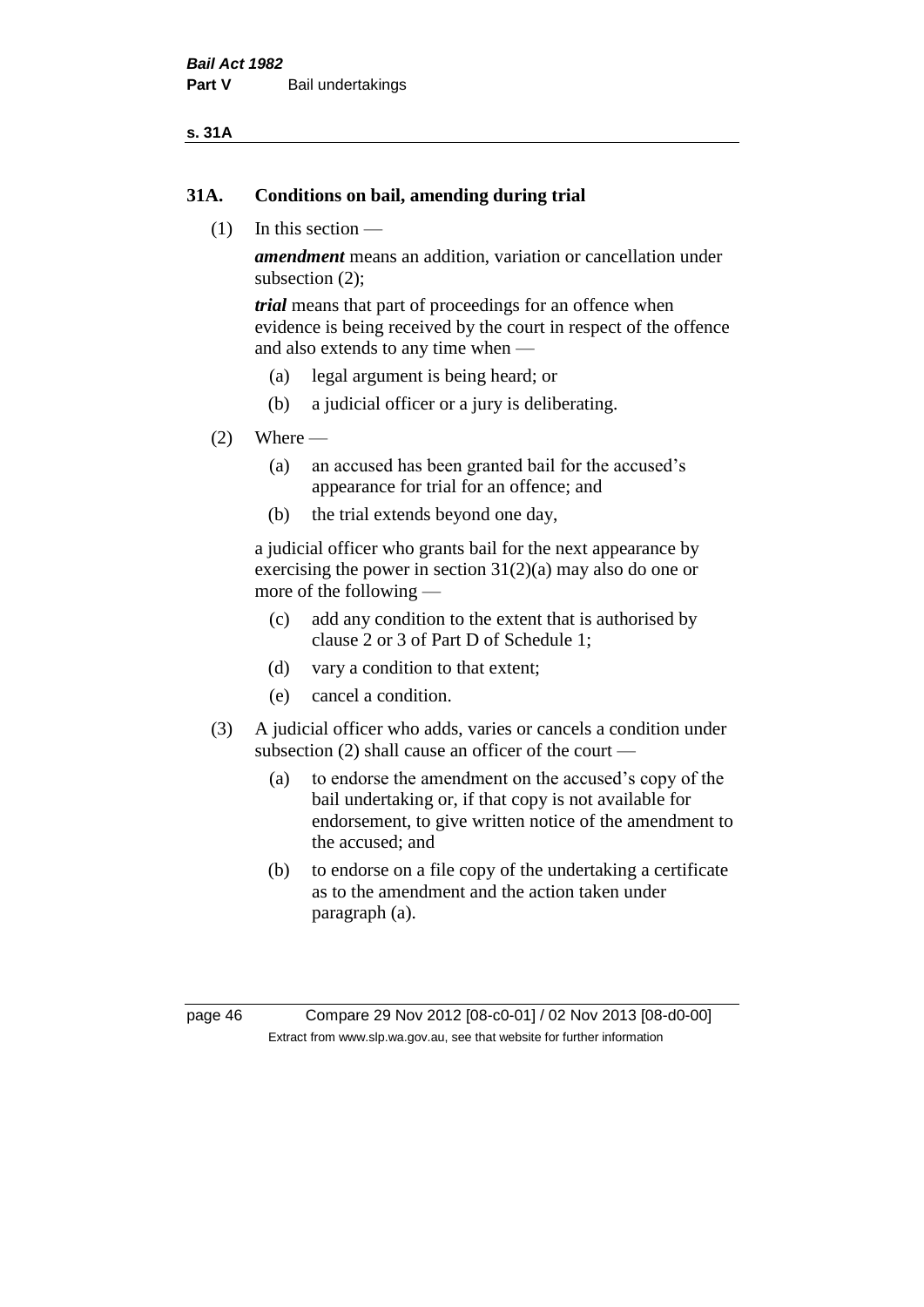- (4) If the judicial officer considers that the amendment is of a minor nature, the judicial officer may, for the purposes of section 44(4), cause the officer of the court to include a statement to that effect in the endorsement or notice under subsection (3)(a) and the certificate under subsection (3)(b).
- (5) When action is taken under subsection  $(3)(a)$ 
	- (a) the bail undertaking is to be regarded as having been amended as provided in the endorsement or notice, as the case requires; and
	- (b) the terms and conditions of the bail undertaking continue to apply as so amended as if the accused had entered into the bail undertaking in that form.
- (6) In any proceedings an endorsement on a copy of a bail undertaking referred to in subsection (3)(b) purporting to be a certificate referred to in that paragraph is evidence of the matters appearing in it without proof of the signature of the person who made the endorsement.

*[Section 31A inserted by No. 6 of 2008 s. 22(1).]*

## **32. Notices under s. 31, service and proof of**

- (1) A written notice to an accused under section  $31(2)$ 
	- (a) shall be given to the accused personally; or
	- (b) shall be sent to the accused by post to the accused's address appearing in the records of the court; or
	- (c) in urgent cases or with the accused's consent, shall be sent to the accused by electronic communication.
- (2) A person who gives or sends a notice in accordance with subsection (1) shall endorse on a file copy of the notice a certificate showing —
	- (a) that the person has done so; and
	- (b) the time of doing so.

Compare 29 Nov 2012 [08-c0-01] / 02 Nov 2013 [08-d0-00] page 47 Extract from www.slp.wa.gov.au, see that website for further information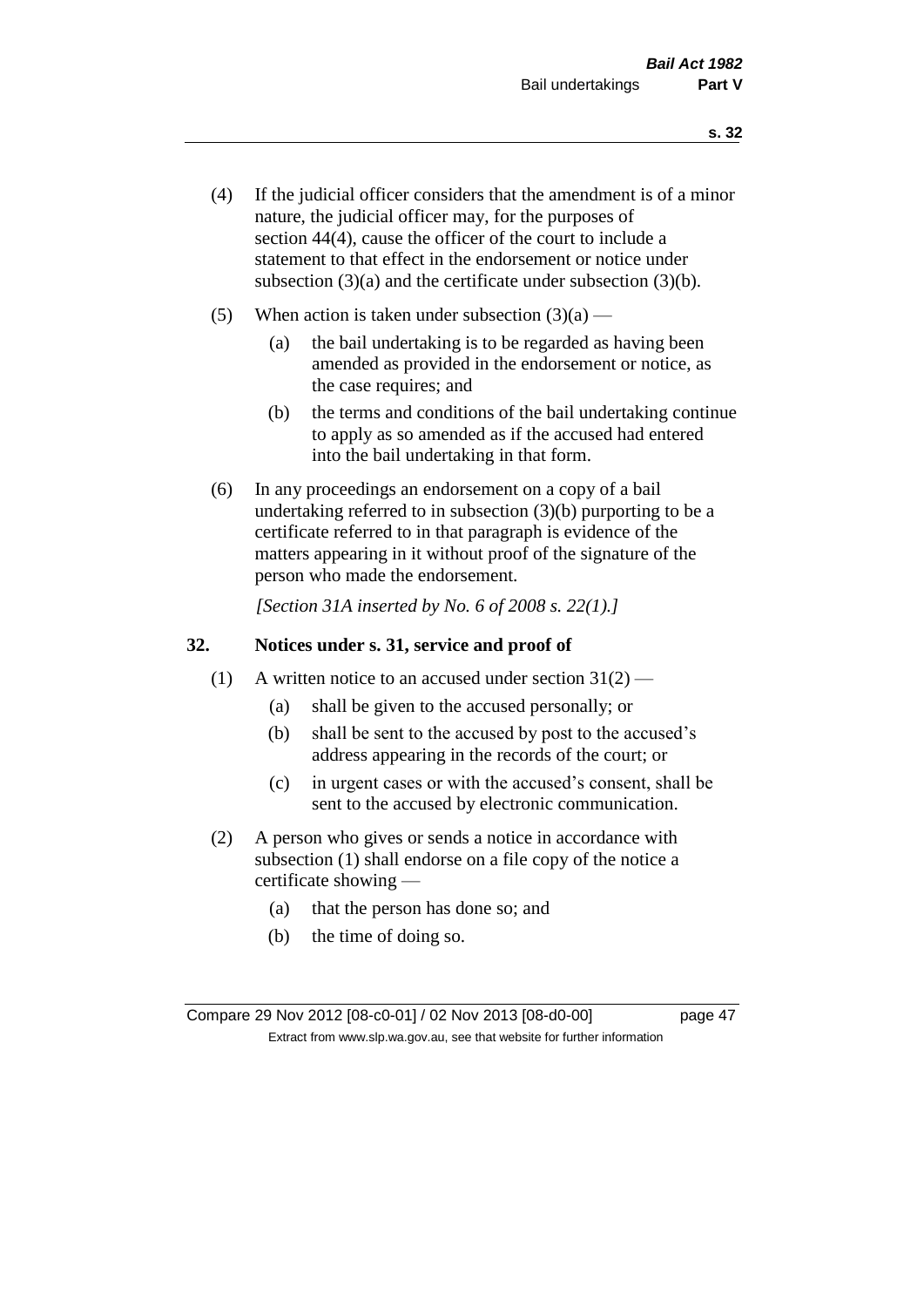- (3) If a notice is sent by post under subsection  $(1)(b)$ , the notice is to be presumed, unless the contrary is shown, to have been received at the time when, in the ordinary course of events, it would have been delivered.
- (4) The judicial officer who under section  $31(2)(a)$  notifies an accused of the time and place for resumed proceedings shall cause to be endorsed on the accused's bail undertaking a certificate showing details of such time and place and that the accused has been notified of them.
- (5) In any proceedings
	- (a) a document purporting to be a copy of a notice referred to in subsection (1) shall be evidence of the terms of the notice; and
	- (b) an endorsement
		- (i) on a copy of a notice referred to in subsection (2); or
		- (ii) on a bail undertaking,

purporting to be a certificate referred to in subsection (2) or (4) is evidence of the matters appearing in it without proof of the signature of the person who made the endorsement.

*[Section 32 amended by No. 74 of 1984 s. 12; No. 84 of 2004 s. 82; No. 6 of 2008 s. 23(1)-(3).]* 

# **33. Judicial officer may order accused to enter into bail undertaking**

(1) Where bail is granted to an accused by a judicial officer, whether with or without any condition being attached thereto, and the accused fails or refuses to enter into a bail undertaking in terms of the grant, the judicial officer who granted bail may, subject to subsection (3), order that the accused enter into the bail undertaking within such time as he may specify.

page 48 Compare 29 Nov 2012 [08-c0-01] / 02 Nov 2013 [08-d0-00] Extract from www.slp.wa.gov.au, see that website for further information

**s. 33**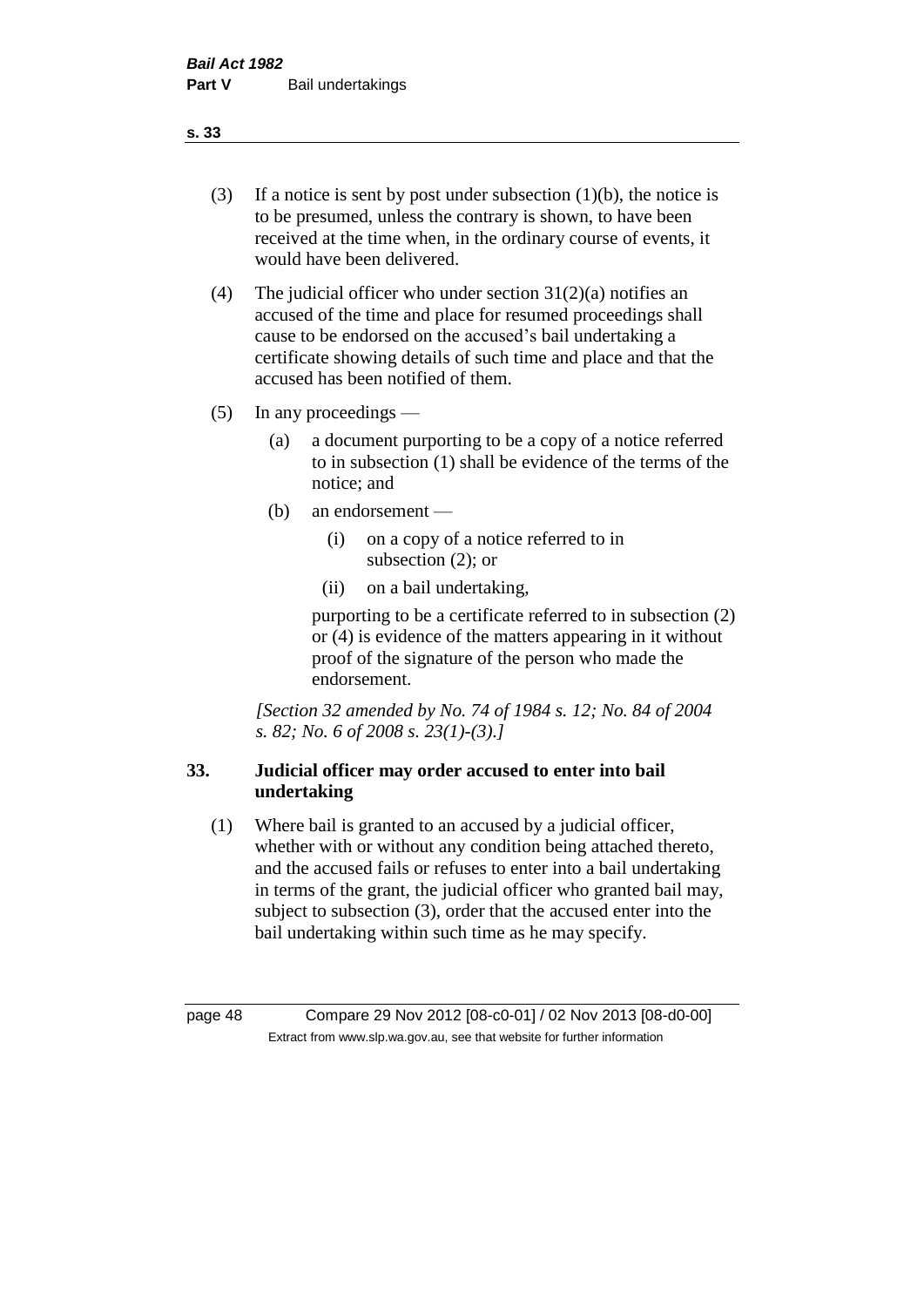- (2) If an accused does not comply with an order under subsection (1), the judicial officer may, subject to subsection (3), further order that a bail undertaking, in such form as the judicial officer may approve, shall be deemed to have been entered into by the accused on the date of such further order, and thereupon that undertaking shall be treated as if it had been duly entered into by the accused for the purposes of this Act.
- (3) A judicial officer shall not
	- (a) make an order under subsection (2) unless he has personally informed the accused of the terms and effect of the order made under subsection (1);
	- (b) exercise any of the powers conferred on him by this section unless he is satisfied that the accused has the capacity to enter into and comply with the undertaking.

*[Section 33 amended by No. 84 of 2004 s. 82.]* 

# **34. When bail undertaking ceases to have effect**

A bail undertaking ceases to have effect —

- (a) upon the revocation of bail under section 55;
- (b) upon the death of the accused, but only if no order has been made under section 57;
- (c) subject to section 31, upon the appearance in court by the accused as required by his bail undertaking;
- (d) upon the discharge of the accused according to law from any further proceedings for the offence, or all of the offences, to which the bail undertaking relates;
- (e) during any period before the time at which the accused is required to appear in court when he is in custody for any other offence or reason.

*[Section 34 amended by No. 84 of 2004 s. 82.]* 

Compare 29 Nov 2012 [08-c0-01] / 02 Nov 2013 [08-d0-00] page 49 Extract from www.slp.wa.gov.au, see that website for further information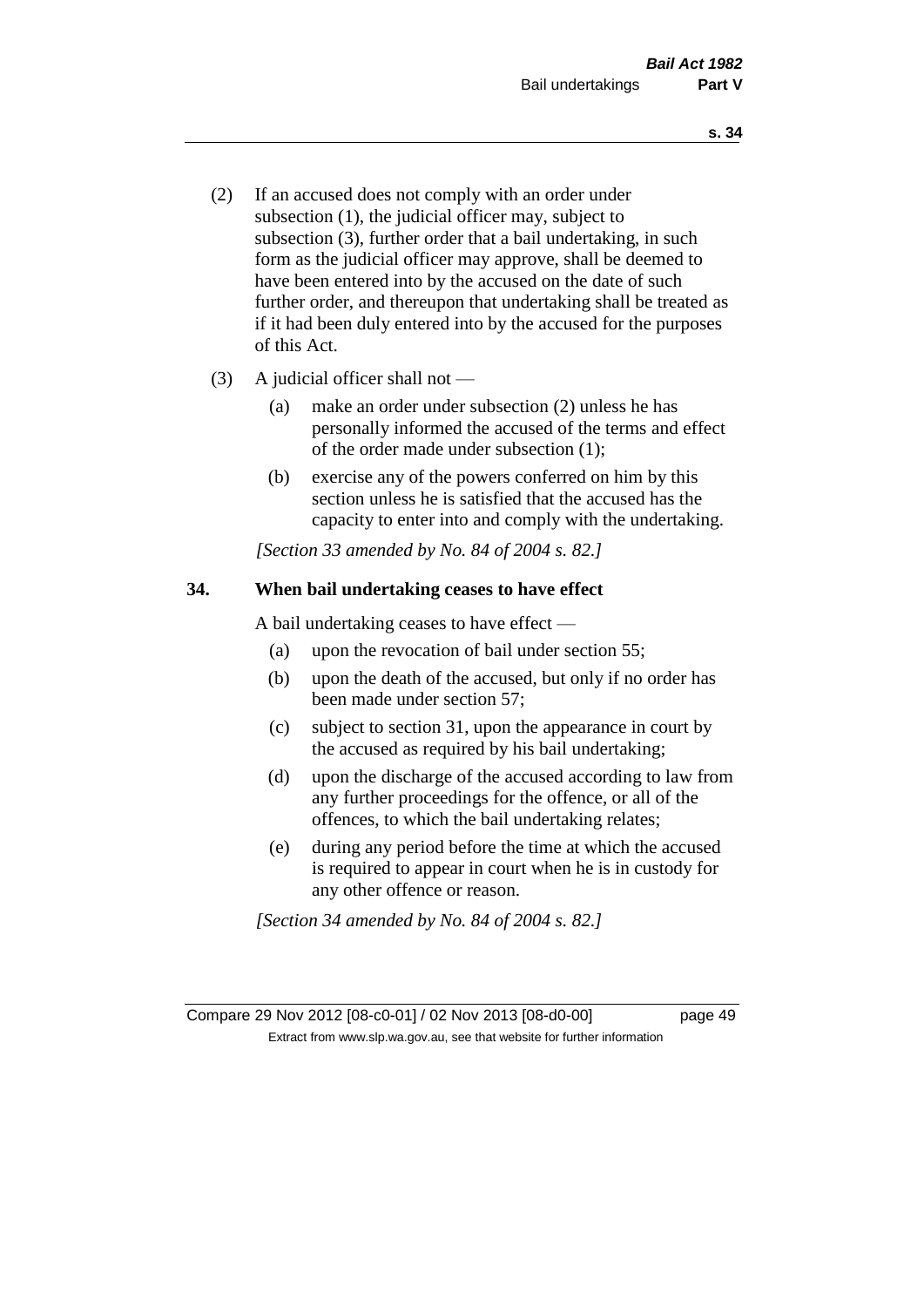# **Part VI — Sureties and surety undertakings**

## **35. Surety and surety undertaking, nature of etc.**

- (1) A surety is a person who, as a condition of the grant of bail to an accused, enters into a surety undertaking, that is to say, undertakes in writing that he will, subject to this Act, forfeit a specified amount of money if the accused fails to comply with any requirement of his bail undertaking mentioned in section  $28(2)(a)$  and (b).
- (2) A surety is required to be approved under section 40.
- (3) A forfeiture of money by a surety as mentioned in subsection (1) is enforceable as provided in section 49 but not otherwise.

*[Section 35 amended by No. 84 of 2004 s. 82; No. 6 of 2008 s. 18(3).]* 

## **36. Sureties, who may approve**

- (1) The decision whether an applicant should be approved as a surety in any case is to be made —
	- (a) by a person referred to in section 29(a) to (d); or
	- (b) where the accused to whom bail has been granted is in prison, by a person for the time being in charge of the prison; or
	- (c) where the accused to whom bail has been granted is a child, by an authorised community services officer.
- (2) A judicial officer when granting bail to an accused subject to a requirement for a surety or sureties may make an order as to —
	- (a) the giving of notice to the prosecutor of an application for approval of any surety; or
	- (b) the person or persons who are to, or may, approve any surety,

and subsection (1) has effect subject to any such order.

page 50 Compare 29 Nov 2012 [08-c0-01] / 02 Nov 2013 [08-d0-00] Extract from www.slp.wa.gov.au, see that website for further information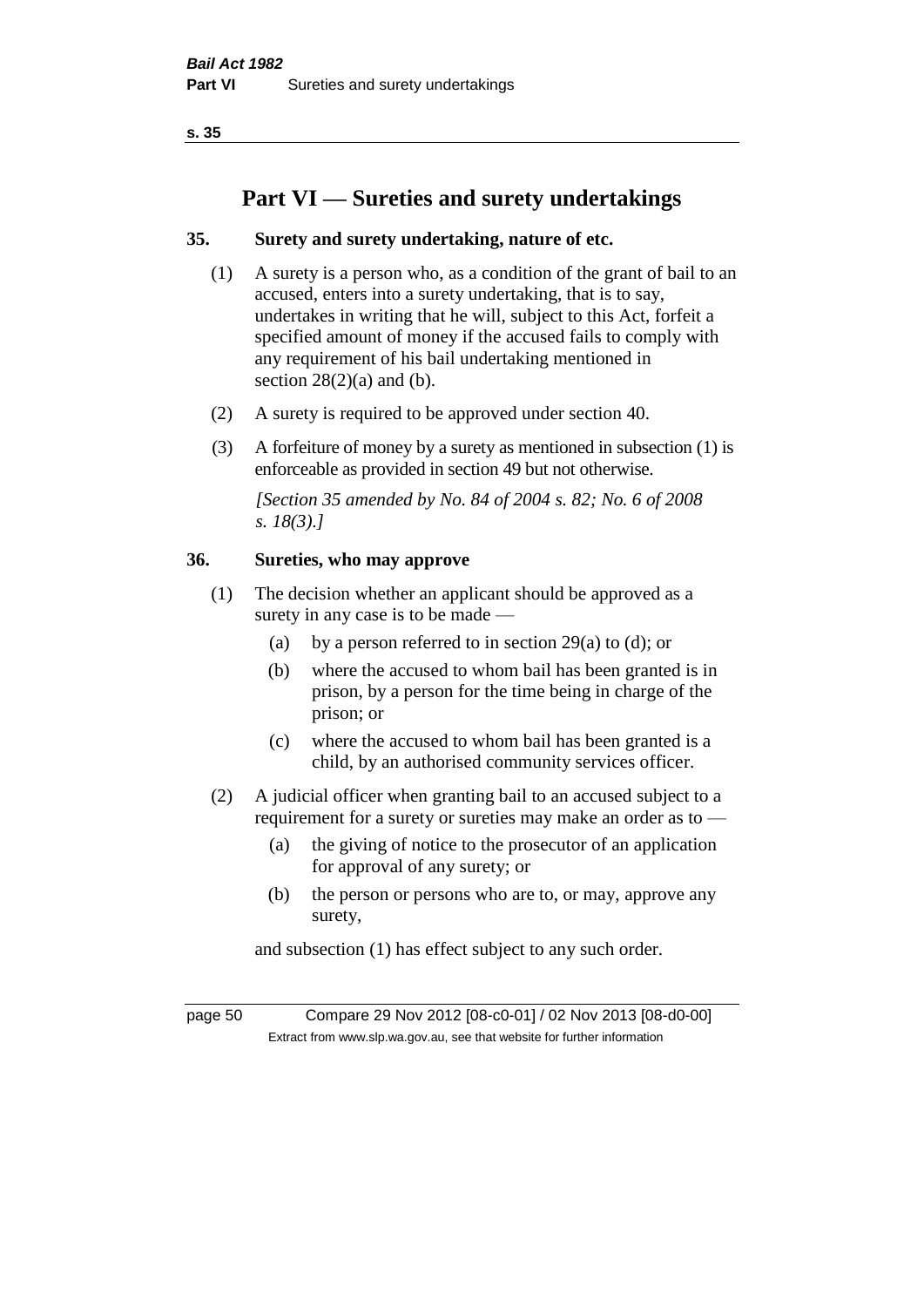*[Section 36 inserted by No. 6 of 2008 s. 24(1).]*

## **37. Proposed surety to receive certain information and form**

- (1) Whenever a surety approval officer is called upon to decide whether an applicant should be approved as a surety, he shall ensure that the applicant is, or has been, given -
	- (a) a duly completed notice in the prescribed form showing details of the terms and conditions on which bail has been granted to the accused in whose case the surety is required; and
	- (b) such information in writing as to the effect of this Act in relation to the rights, obligations and liabilities of sureties as is prescribed for the purposes of this paragraph; and
	- (c) a prescribed form of declaration for completion designed to disclose to the surety approval officer all information relevant to the decision.
- (2) Before he makes his decision, the surety approval officer shall ensure that the applicant furnishes to him the declaration referred to in subsection (1)(c) duly completed.
- (3) For the purposes of this section it is sufficient if
	- (a) the notice, information and declaration referred to in subsection (1) are sent by electronic communication to an electronic address provided by the applicant; and
	- (b) the declaration referred to in subsection  $(1)(c)$  duly completed is sent by electronic communication to an electronic address provided by the surety approval officer.

*[Section 37 amended by No. 84 of 2004 s. 82; No. 6 of 2008 s. 24(4), (5) and 25.]*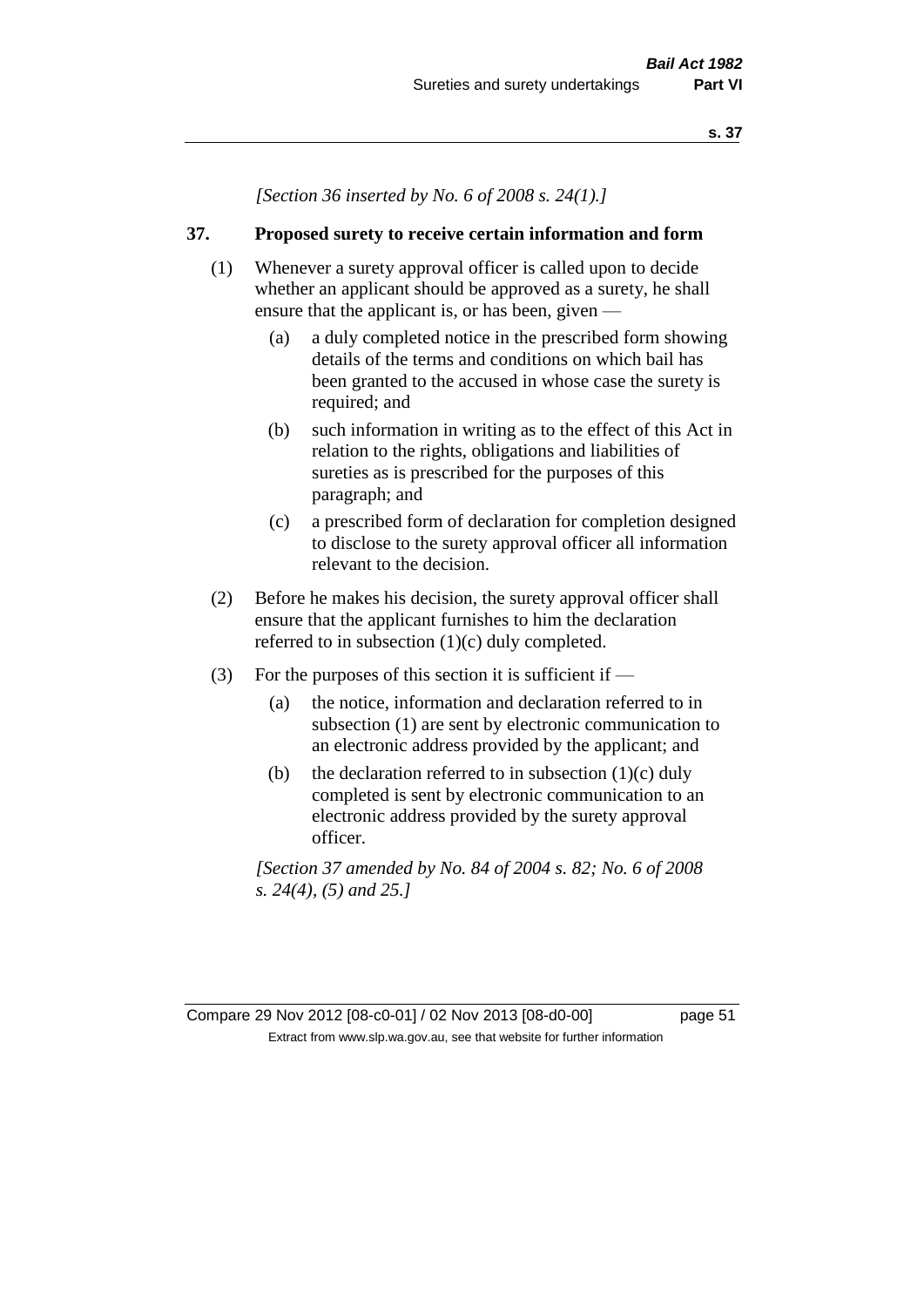# **38. Persons disqualified from being sureties**

- (1) A person is not qualified to be approved as a surety if  $-$ 
	- (a) he is under 18 years of age; or
	- (b) subject to subsection (2), the value of his assets, after provision is made for his debts and liabilities, is less than the amount which he might become liable to forfeit under his proposed surety undertaking; or
	- (c) there are reasonable grounds for believing that he has been, or will be, indemnified by any person against any forfeiture referred to in paragraph (b).
- (2) Subsection (1)(b) does not apply where the applicant for approval is required to give security sufficient to cover the amount which he might become liable to forfeit.

# **39. Matters to be regarded when approving sureties**

In determining whether an applicant is suitable to be a surety a surety approval officer shall have regard to all matters which appear to him to be relevant including, as well as any others, the following —

- (a) the character and antecedents of the applicant; and
- (b) his proximity to or connection with the accused, whether by kinship, place of residence or otherwise; and
- (c) his ability to pay, or give security for, the amount which he might become liable to forfeit under his proposed surety undertaking, without excessive hardship to himself or his dependants.

*[Section 39 amended by No. 84 of 2004 s. 82; No. 6 of 2008 s. 24(4).]* 

## **40. Decision on application by proposed surety**

(1) Upon receipt of the duly completed declaration referred to in section  $37(1)(c)$ , the surety approval officer shall, after making any enquiries which he thinks desirable, make a decision, as

page 52 Compare 29 Nov 2012 [08-c0-01] / 02 Nov 2013 [08-d0-00] Extract from www.slp.wa.gov.au, see that website for further information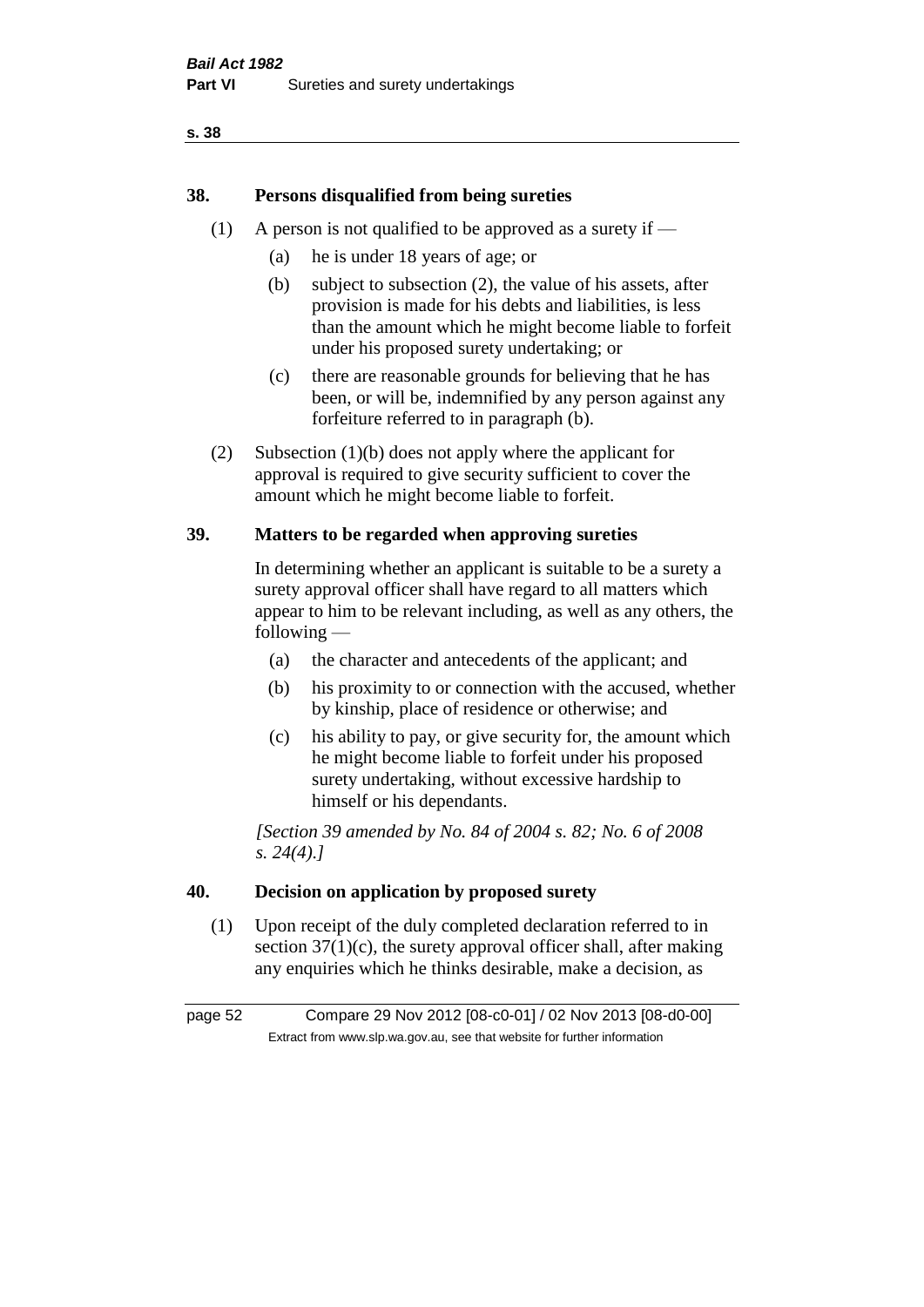soon as is practicable, either to approve or not to approve of the applicant as a surety in that case.

(2) If the surety approval officer does not approve of the applicant as a surety he shall record the reasons for his doing so and inform the applicant and the accused thereof, or cause them to be so informed.

*[Section 40 amended by No. 15 of 1988 s. 15; No. 84 of 2004 s. 82; No. 6 of 2008 s. 24(5).]* 

### **41. Finality of decision to refuse approval of surety**

- (1) A decision by a surety approval officer not to approve of the applicant as a surety is final unless the applicant becomes entitled to re-apply under subsection (2).
- (2) An applicant who is refused approval as a surety may re-apply for approval to the surety approval officer who made that decision, or if that officer is absent or unavailable to another surety approval officer, on the ground that —
	- (a) new facts have been discovered, new circumstances have arisen or the circumstances have changed since he was refused approval; or
	- (b) he failed to adequately present his case for approval on his previous application,

and the provisions of this Act, except section 37, shall, with necessary modifications, apply to any such further application and the decision thereon.

*[Section 41 amended by No. 6 of 2008 s. 24(3) and (4).]*

## **42. Before whom surety undertaking may be entered into**

A surety undertaking need not be entered into before the surety approval officer who approved the surety but may be entered into before any person before whom the accused for whose appearance the surety is approved might enter into his bail undertaking under section 29.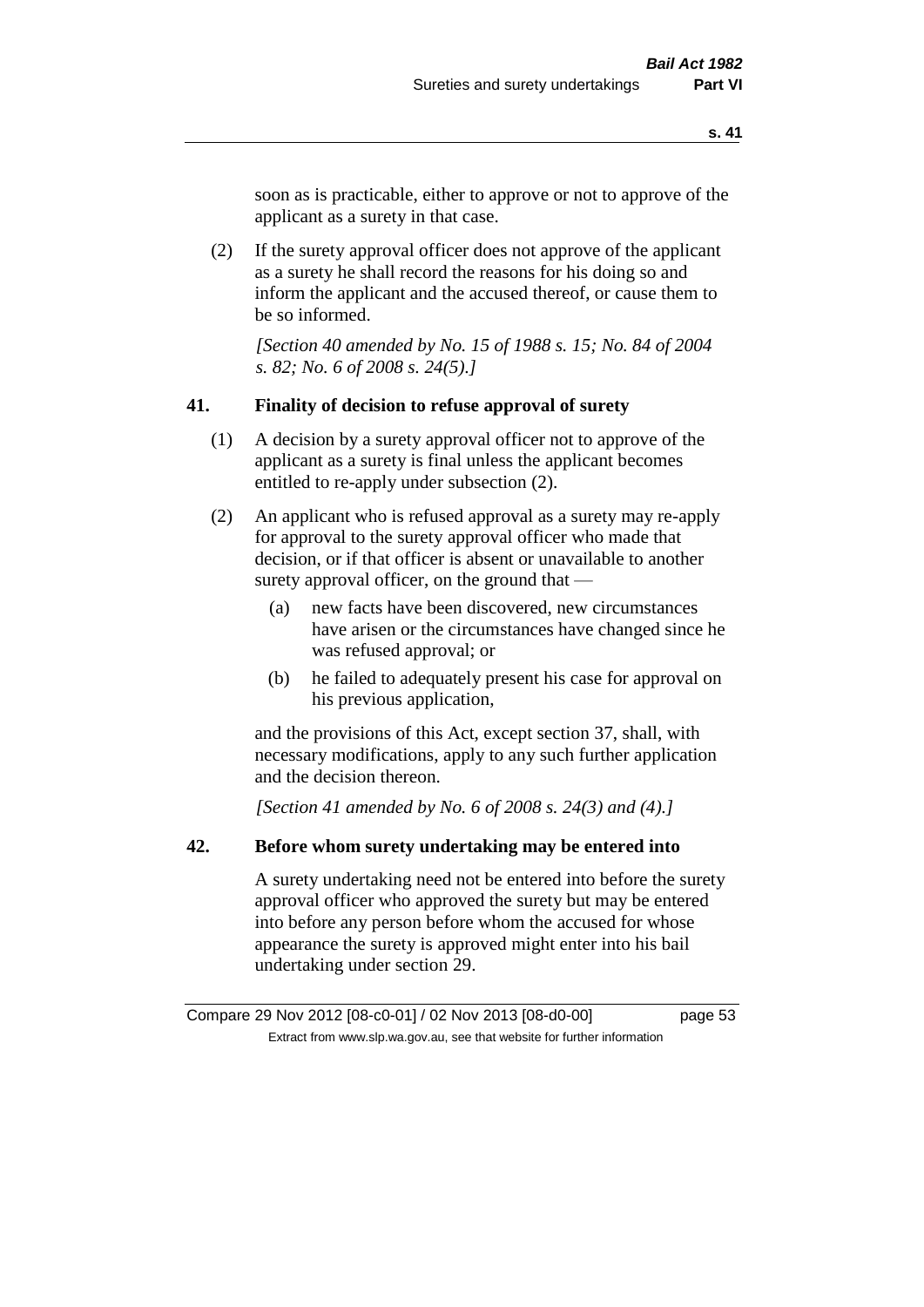*[Section 42 amended by No. 84 of 2004 s. 82; No. 6 of 2008 s. 24(5).]* 

## **43. Duties of person before whom surety undertaking is entered into**

A person before whom a surety undertaking is to be entered into —

- $(a)$  shall
	- (i) read to the surety; or
	- (ii) be informed by the surety that he has read; or
	- (iii) if necessary, have translated to the surety,

the documents described in section  $37(1)(a)$  and (b), and the surety undertaking, before the surety enters into the undertaking; and

- (b) shall ensure that all conditions which are to be complied with by the surety have been complied with before the surety enters into his undertaking; and
- (c) shall give to the surety a copy of his surety undertaking as duly completed.

*[Section 43 amended by No. 74 of 1984 s. 13.]* 

# **43A. Interstate proposed surety, use of video link etc. in case of**

(1) In this section —

*proposed surety* means a person who is to enter into a surety undertaking;

*relevant official* means the person before whom the surety undertaking is to be entered into or was entered into, as the case requires:

*video link* means facilities (including closed circuit television) that enable, at the same time —

(a) the relevant official to see and hear the proposed surety; and

page 54 Compare 29 Nov 2012 [08-c0-01] / 02 Nov 2013 [08-d0-00] Extract from www.slp.wa.gov.au, see that website for further information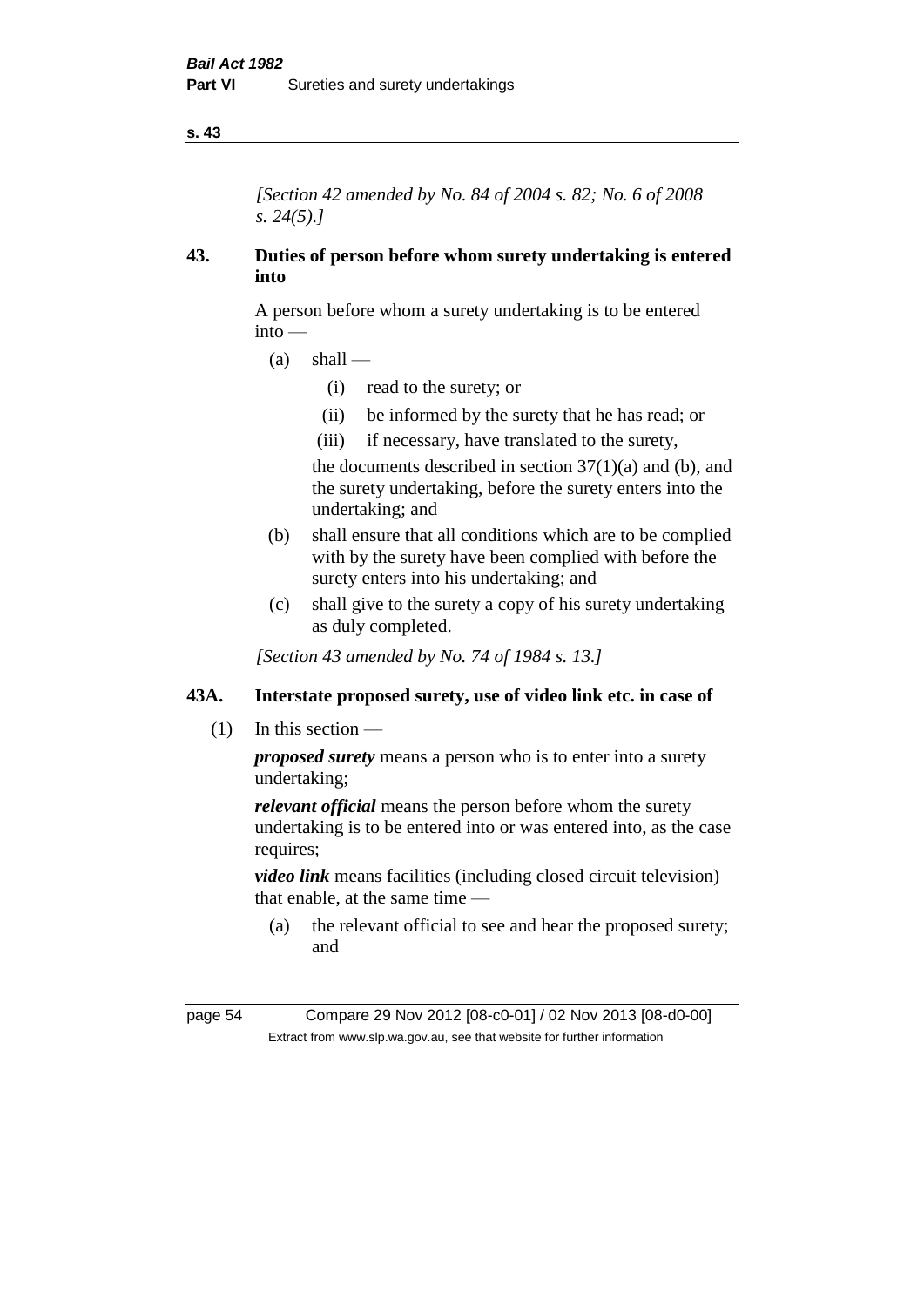- (b) the proposed surety to see and hear the relevant official.
- (2) This section applies if a proposed surety is in another State or a Territory.
- (3) The relevant official may comply with section 43(a) and (b) by means of a video link.
- (4) The relevant official may send the surety undertaking to the proposed surety by electronic communication for completion.
- (5) The proposed surety may enter into the surety undertaking by sending the completed surety undertaking to the relevant official by electronic communication.
- (6) If the surety undertaking is sent by electronic communication under subsection (4) or (5), any requirement for the proposed surety or the relevant official to sign it is to be taken to have been complied with if the full name of the proposed surety or the relevant official, as the case requires, appears in the appropriate place in the undertaking.
- (7) The relevant official may comply with section 43(c) by sending a copy of the surety undertaking as duly completed to the surety by electronic communication.
- (8) A surety undertaking that is entered into in accordance with this section is to be taken to have been entered into before the relevant official.
- (9) In any proceedings a document purporting to be a copy of a surety undertaking and purporting to be certified by the relevant official to be a copy of a surety undertaking entered into in accordance with this section is evidence of the surety undertaking without proof of the signature of the relevant official.
- (10) A reference in this section to sending a surety undertaking or copy of a surety undertaking to a person by electronic communication is a reference to sending the undertaking or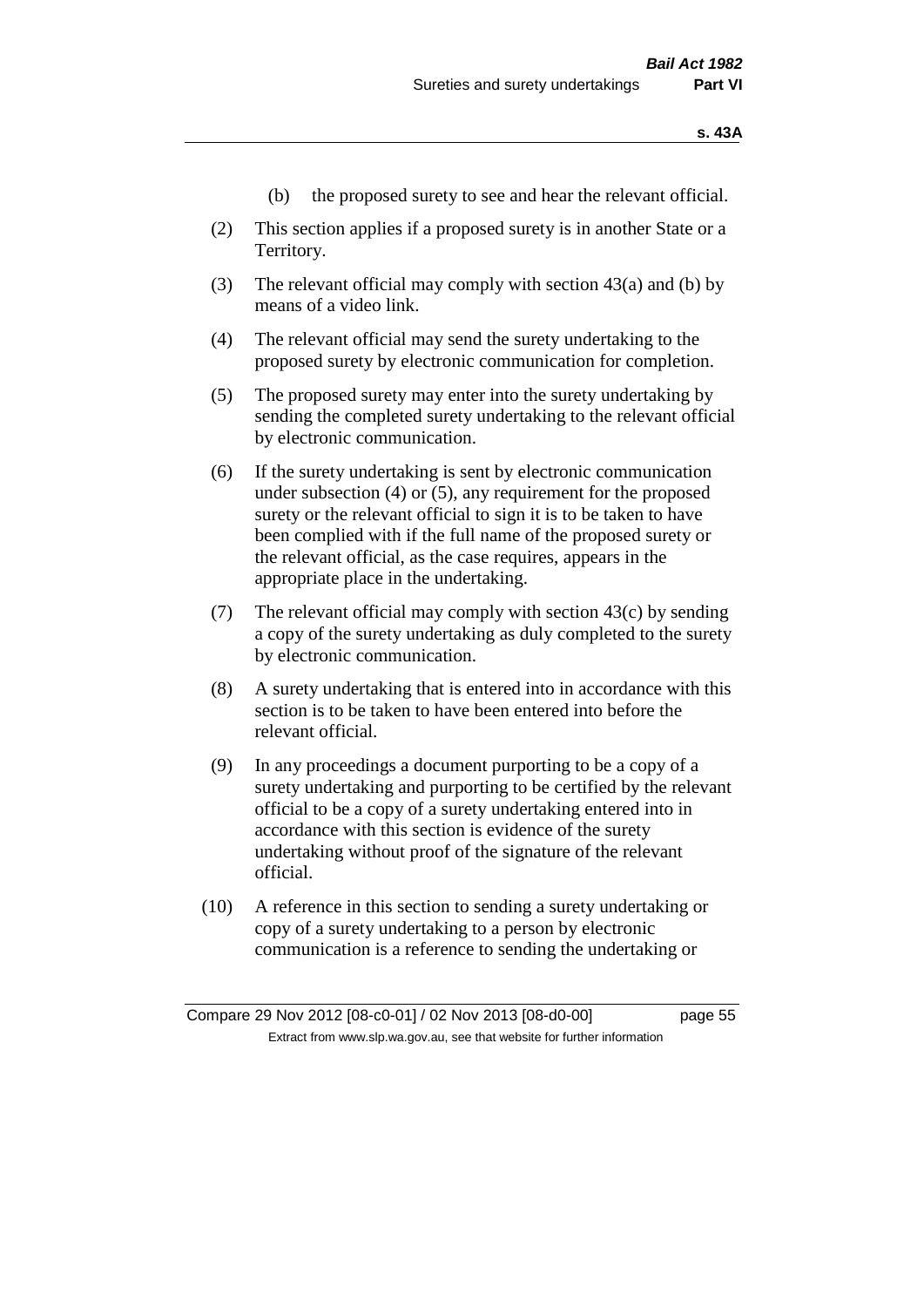copy by electronic communication to an electronic address provided by the person.

*[Section 43A inserted by No. 6 of 2008 s. 26.]*

# **44. When surety undertaking extends to different time or different time and place substituted under s. 31**

- (1) A surety undertaking does not extend to the failure by the accused to appear at a different time or a different time and place substituted pursuant to section 31 unless —
	- (a) the surety undertaking contains a provision stating that it does so extend and, where applicable under subsection (5), the surety has received notice as mentioned in that subsection; or
	- (b) subsection (2) applies.
- (2) A surety undertaking extends to the failure by the accused to appear at a different time substituted pursuant to section 31 during a trial if, at the option of the surety, the undertaking contains a provision stating —
	- (a) that it does so extend; and
	- (b) the effect of subsection (4).
- (3) In subsection  $(2)$  —

*trial* means that part of proceedings for an offence when evidence is being received by the court in respect of the offence and also extends to any time when —

- (a) legal argument is being heard; or
- (b) a judicial officer or a jury is deliberating.
- (4) Subsection (2) applies despite any amendment as defined in section 31A(1) if the endorsement or notice under section  $31A(3)(a)$  in respect of the amendment includes a statement referred to in section 31A(4).
- (5) A surety undertaking may, at the option of the surety, also contain a provision stating that where —

page 56 Compare 29 Nov 2012 [08-c0-01] / 02 Nov 2013 [08-d0-00] Extract from www.slp.wa.gov.au, see that website for further information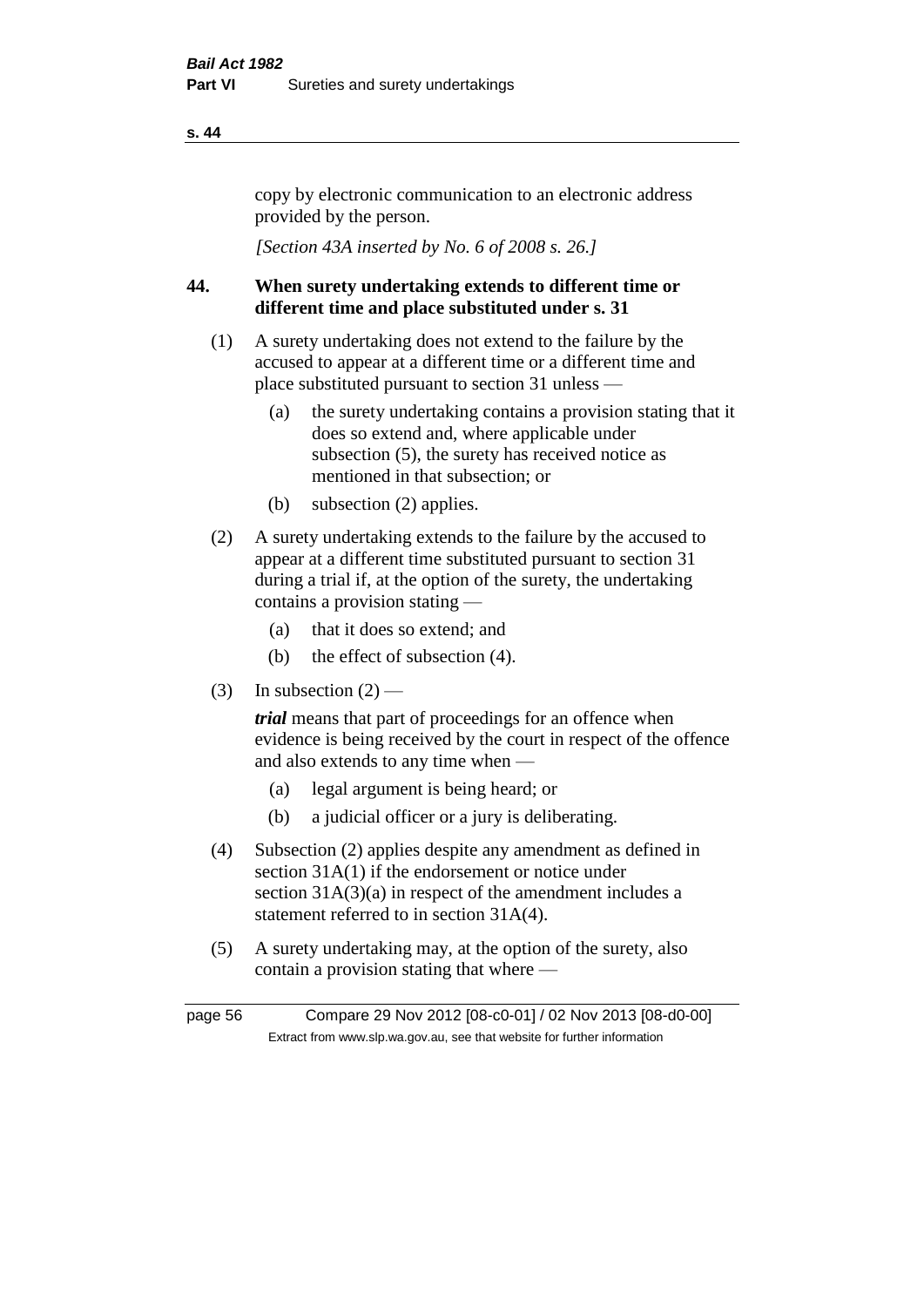- (a) a different time or a different time and place for the accused's appearance is substituted pursuant to section 31; and
- (b) subsection (2) does not apply,

the surety's liability only arises if the surety is given notice, as soon as is practicable, of the different time or the different time and place.

(6) Where, by operation of this section, a surety undertaking would extend to the failure by the accused to appear at a different time or a different time and place substituted pursuant to section 31, that extension is not affected by a reduction in the number of offences to which the accused's bail undertaking relates.

*[Section 44 inserted by No. 6 of 2008 s. 27(1).]*

#### **45. Notices under s. 44, service and proof of**

- (1) For the purposes of section 44(5) notice to a surety may be given —
	- (a) orally to the surety by the judicial officer when he fixes a time and place for the proceedings or the resumed proceedings; or
	- (b) in the approved form to the surety personally; or
	- (c) by a person authorised under subsection (5) sending or causing to be sent the approved form to the surety —
		- (i) by post to the surety's address appearing in the records of the court; or
		- (ii) in urgent cases or with the surety's consent, by electronic communication.
- (2) A person who gives a notice in accordance with subsection  $(1)(b)$  or  $(c)$  shall endorse on a file copy of the notice a certificate showing —
	- (a) that the person has done so; and
	- (b) the time of doing so.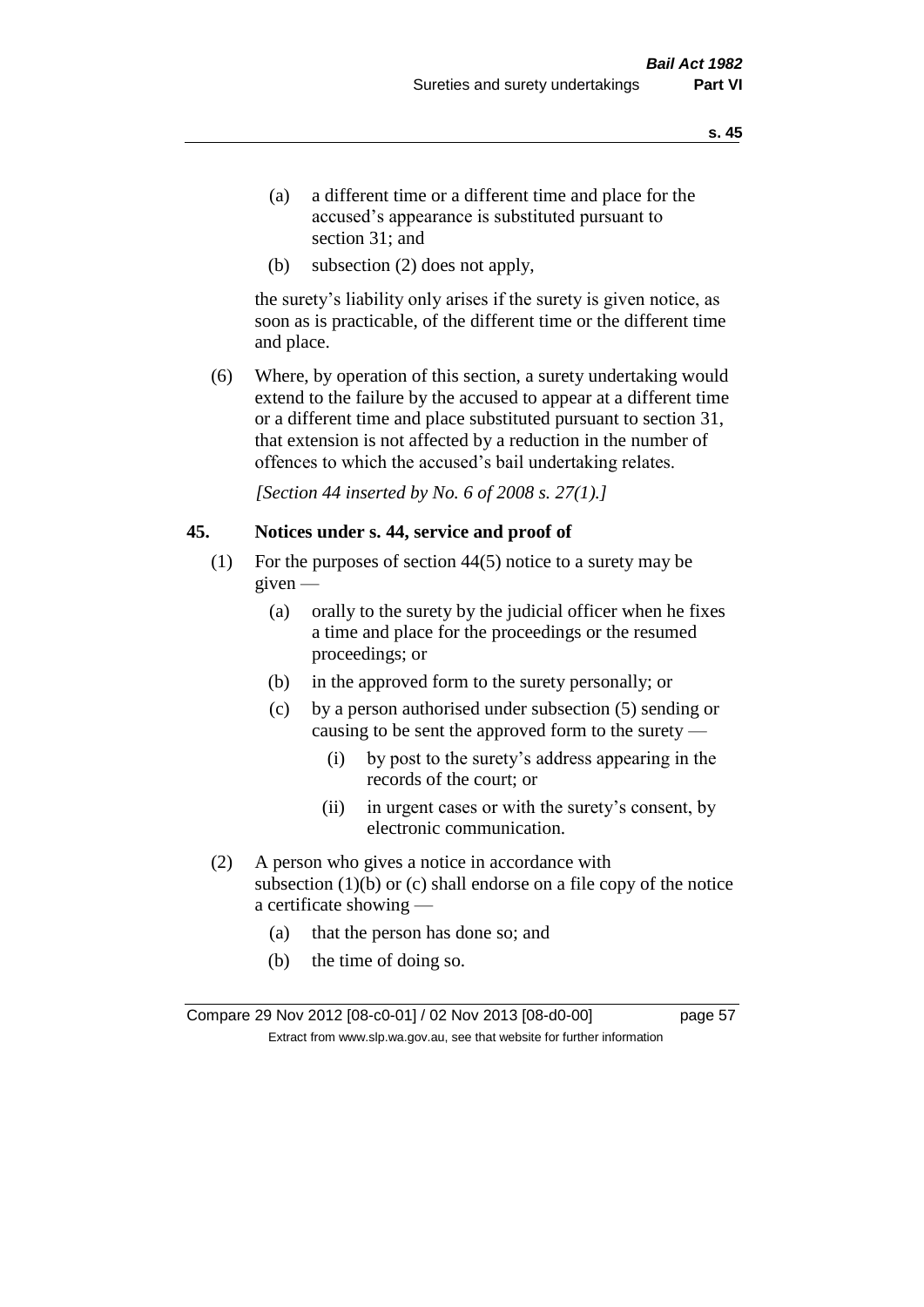- 
- (2a) If a notice is sent by post under subsection  $(1)(c)$ , the notice is to be presumed, unless the contrary is shown, to have been received at the time when, in the ordinary course of events, it would have been delivered.
- (3) A judicial officer who, under subsection  $(1)(a)$ , notifies a surety of the time and place for the proceedings or the resumed proceedings shall cause to be endorsed on a file copy of the surety's undertaking a certificate showing details of such time and place and that the surety has been notified of them.
- (4) In any proceedings
	- (a) a document purporting to be a copy of a notice referred to in section 44(5) shall be evidence of the terms of the notice; and
	- (b) an endorsement
		- (i) on a file copy of a notice given under subsection  $(1)(b)$  or  $(c)$  purporting to be a certificate referred to in subsection (2); or
		- (ii) on a file copy of a surety undertaking purporting to be a certificate referred to in subsection (3),

is evidence of the matters appearing in the certificate without proof of the signature of the person who made the endorsement.

- (5) A registrar of the court, other than a deputy registrar of the Magistrates Court or the Children's Court, is an authorised person for the purposes of subsection  $(1)(c)$  and in addition —
	- (a) in respect of committals to the Supreme Court, the Chief Justice; and
	- (b) in respect of committals to the District Court, the Chief Judge,

may authorise a person or persons, by name or office, to perform the function referred to in subsection  $(1)(c)$ .

page 58 Compare 29 Nov 2012 [08-c0-01] / 02 Nov 2013 [08-d0-00] Extract from www.slp.wa.gov.au, see that website for further information

**s. 45**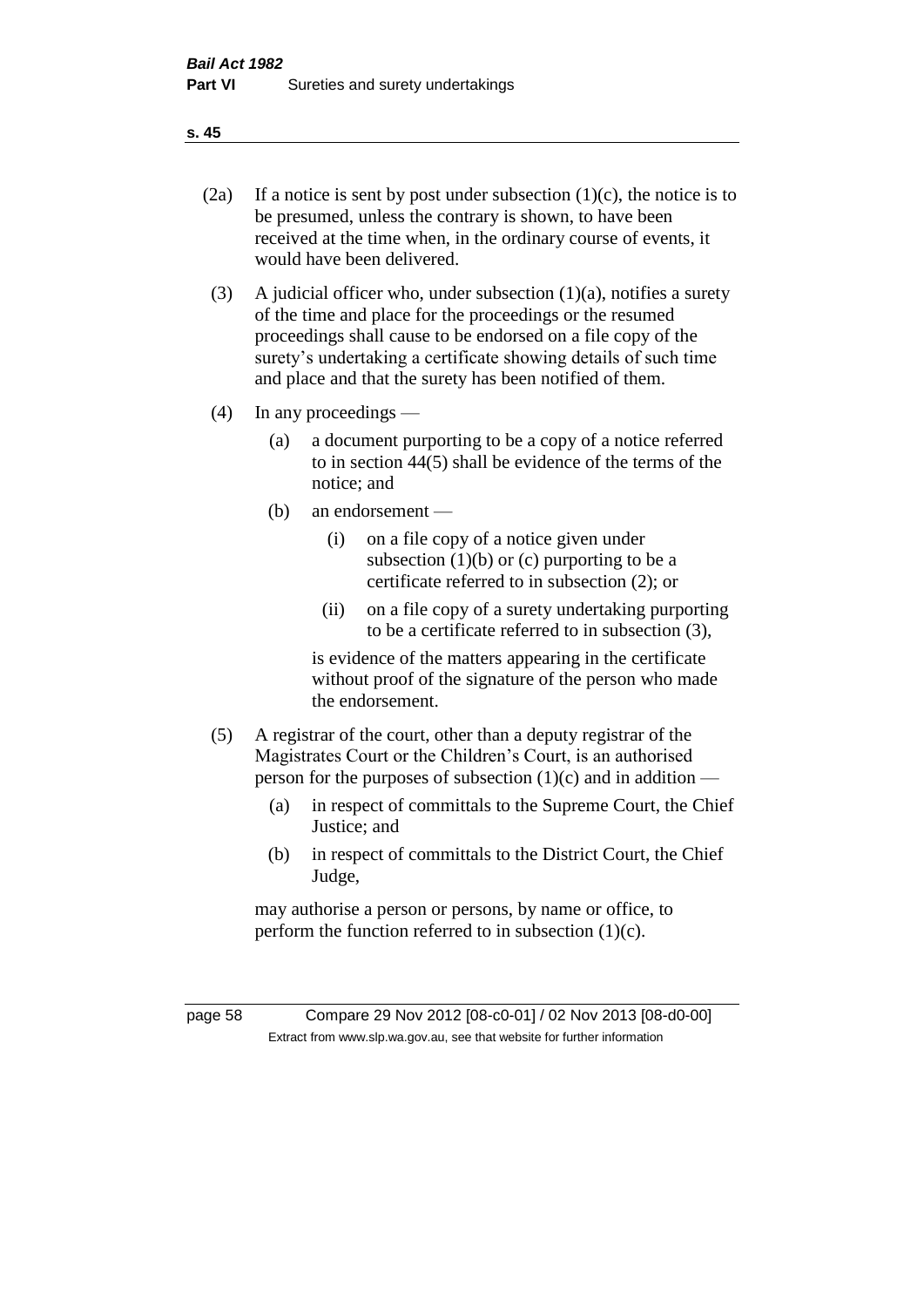*[Section 45 amended by No. 74 of 1984 s. 15; No. 59 of 2004 s. 141; No. 6 of 2008 s. 28(1)-(5).]* 

# **46. Surety's power to arrest accused**

- (1) A surety may arrest an accused for whose appearance in court he has entered into a surety undertaking if the surety has reasonable grounds to believe that —
	- (a) the accused
		- (i) is not likely to comply with the requirements of his bail undertaking mentioned in section  $28(2)(a)$  or (b); or
		- (ii) is, or has been, in breach of any condition of his bail undertaking mentioned in section 28(2)(c); or
		- (iii) is, or has been, in breach of a home detention condition mentioned in section 28(2)(d);
		- and
	- (b) it is not expedient to invoke the assistance of the relevant officer under section 54(1) because the delay occasioned by doing so would defeat the purpose of that section.
- (2) A surety who arrests an accused under subsection (1) shall, as soon as is practicable, deliver him into the custody of a police officer and thereafter he shall be dealt with under section 54(4) and section 55, and those provisions shall apply, as if he had been arrested by a police officer under section 54(2).

*[Section 46 amended by No. 74 of 1984 s. 16; No. 61 of 1990 s. 10; No. 84 of 2004 s. 82; No. 6 of 2008 s. 33(5).]* 

#### **47. When surety undertaking ceases to have effect**

A surety undertaking ceases to have effect —

(a) upon the revocation of bail under section  $55(1)$ ; or

Compare 29 Nov 2012 [08-c0-01] / 02 Nov 2013 [08-d0-00] page 59 Extract from www.slp.wa.gov.au, see that website for further information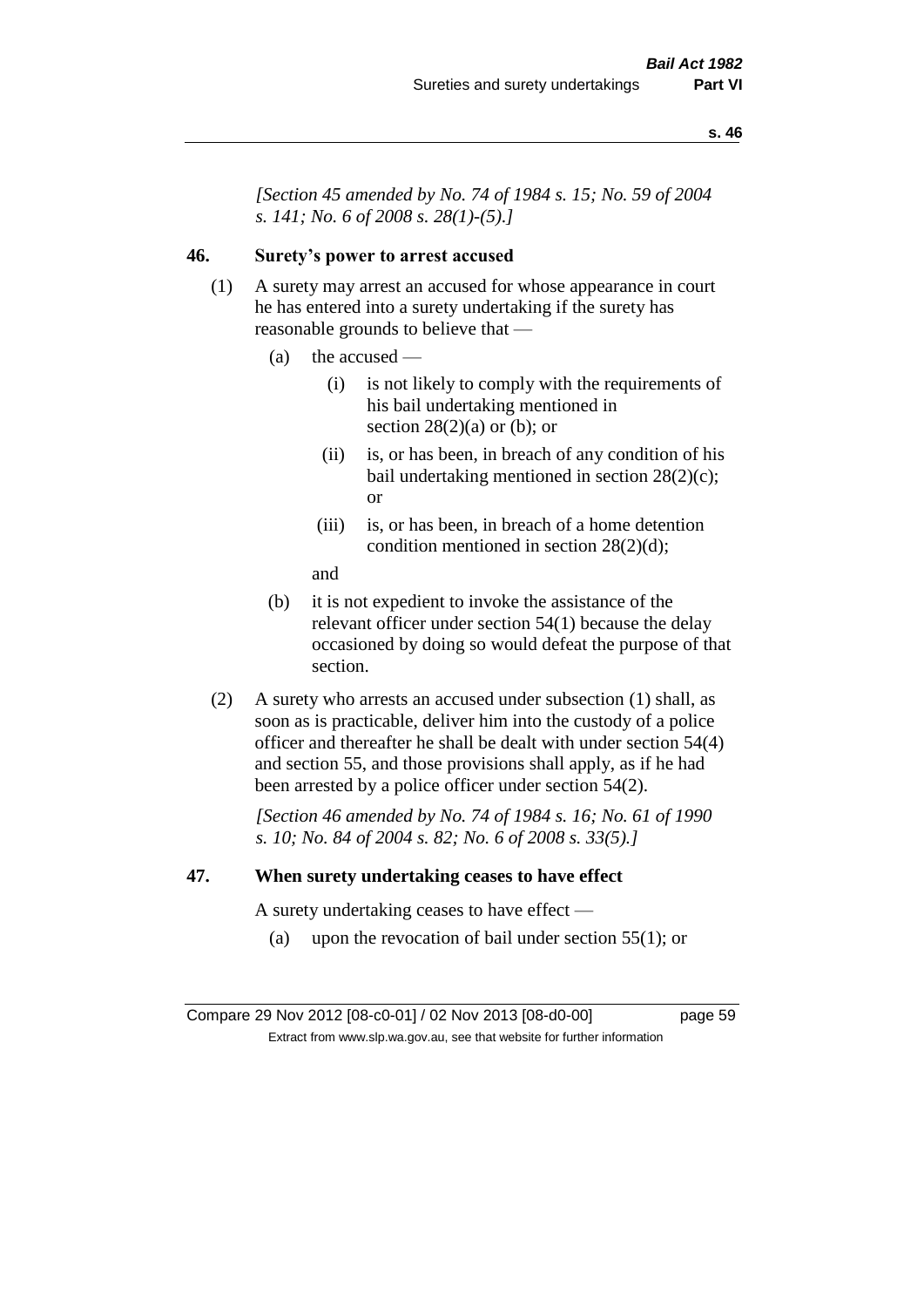(b) upon the release of an accused under section 55(2) if the surety does not consent to the continuance in force of his surety undertaking; or

- (c) upon its being cancelled under section 48(4) (and as from the time fixed therefor) by an appropriate judicial officer; or
- (d) upon the death of the surety, but only if no order under section 49(1) has been made before then; or
- (e) subject to sections 31 and 44, upon the appearance in court by the accused as required by his bail undertaking; or
- (f) upon the discharge of the accused according to law from any further proceedings for the offence, or all of the offences, to which the surety undertaking relates; or
- (g) during any period before the time at which the accused is required to appear in court when he is in custody for any other offence or reason.

*[Section 47 amended by No. 84 of 2004 s. 82.]* 

# **48. Surety may apply for cancellation of his undertaking**

- (1) A surety may apply to an appropriate judicial officer for cancellation of his undertaking.
- (2) An application under subsection (1) may be made at any time before that specified, or deemed by section 31(3) to be specified, in the accused's bail undertaking for his appearance in court.
- (3) Upon an application being made under subsection (1) an appropriate judicial officer shall cause the accused to appear before him or another such officer and may issue a warrant or summons for that purpose.

page 60 Compare 29 Nov 2012 [08-c0-01] / 02 Nov 2013 [08-d0-00] Extract from www.slp.wa.gov.au, see that website for further information

**s. 48**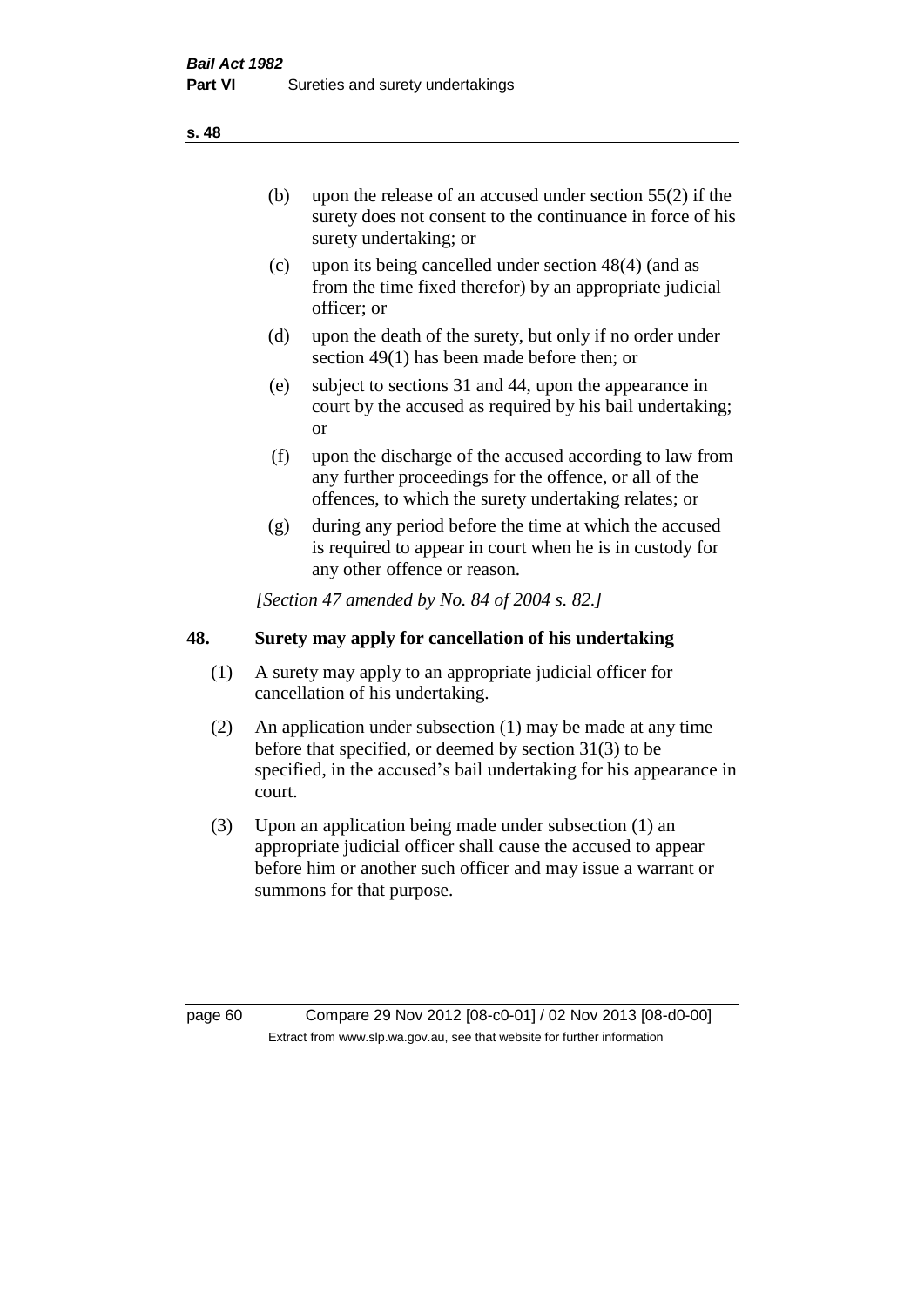- (4) Upon the appearance of the accused before the time mentioned in subsection  $(2)$  an appropriate judicial officer shall —
	- (a) cancel the surety undertaking; and
	- (b) exercise one of the powers set out in section  $55(1)(d)$ or (e).
- (5) An application under subsection (1) must be made, and proceedings on it are to be conducted —
	- (a) in a court of summary jurisdiction in accordance with the regulations;
	- (b) in the Supreme Court or the District Court in accordance with rules of court.

*[Section 48 amended by No. 59 of 2004 s. 141; No. 84 of 2004 s. 7 and 82; No. 6 of 2008 s. 29.]* 

# **49. Surety's undertaking to pay money, enforcing**

- (1) Where an accused has failed to comply with any requirement of his bail undertaking mentioned in section 28(2)(a) or (b) the following provisions of this section apply for the purpose of enforcing payment to the State of any sum thereupon payable by a surety in terms of his surety undertaking —
	- (a) an application for an order that the sum be paid may be made to an appropriate judicial officer —
		- (i) by the Director of Public Prosecutions where the court before which the accused failed to appear was —
			- (I) the District Court, the Supreme Court or the Court of Appeal; or
			- (II) another court, if the Director of Public Prosecutions is the prosecutor in that court of the case against the accused;

or

Compare 29 Nov 2012 [08-c0-01] / 02 Nov 2013 [08-d0-00] page 61 Extract from www.slp.wa.gov.au, see that website for further information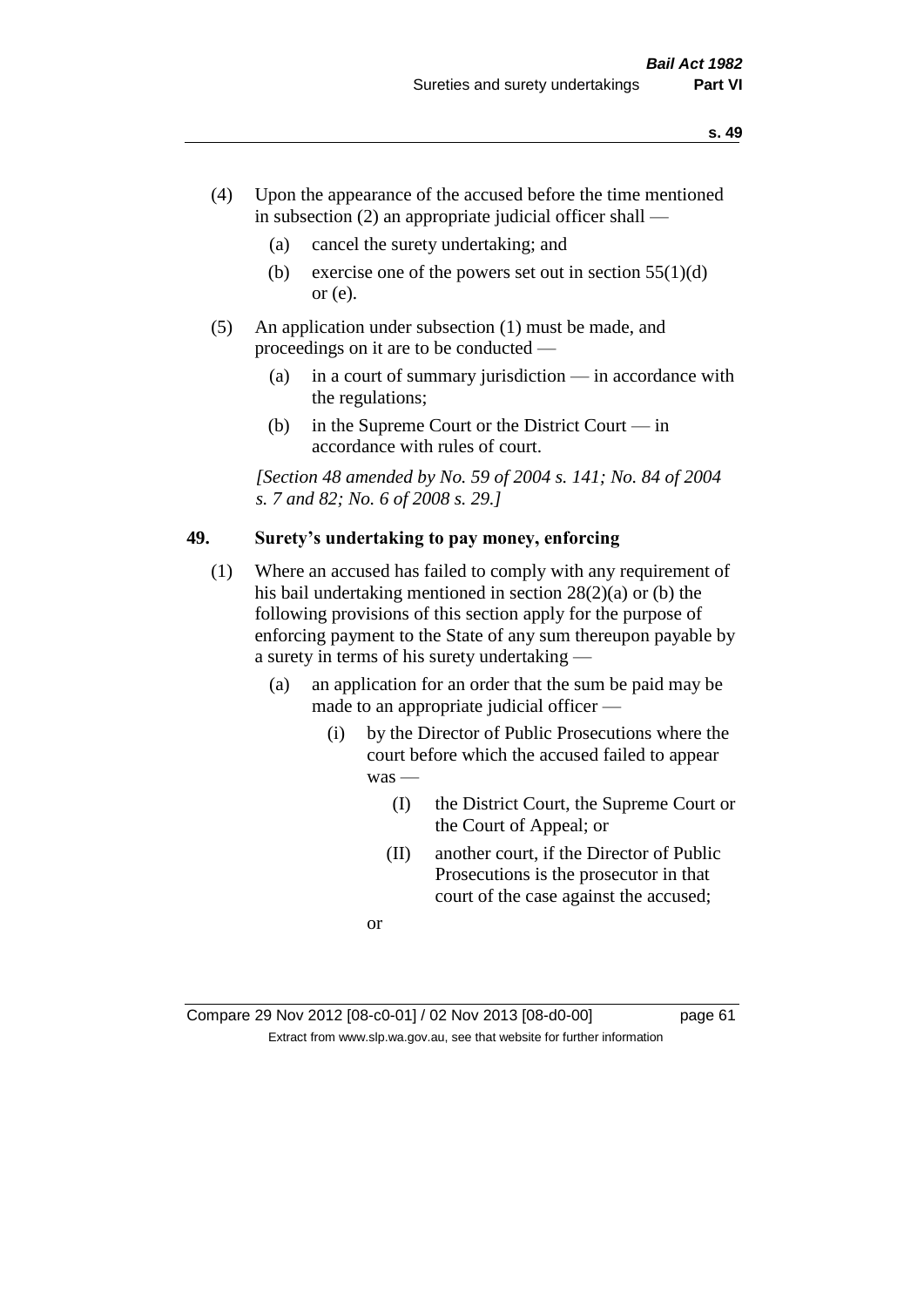- *[(b) deleted]*
- (c) on the hearing of the application and upon proof of the surety's liability in terms of his undertaking, the judicial officer shall order forfeiture of the full amount specified in the undertaking unless the surety attends at the hearing and shows to the satisfaction of the judicial officer that there was reasonable cause for the failure of the accused to comply with the requirement to which the application relates;
- (d) notwithstanding paragraph (c), the judicial officer may decline to make an order under that paragraph or may order forfeiture in part only where the surety attends and shows to the satisfaction of the judicial officer —
	- (i) that, by reason of a change of circumstances since the undertaking was entered into, an order for forfeiture, or for forfeiture in full (as the case may be), would cause excessive hardship to the surety or his dependants; and
	- (ii) that such hardship would not be relieved by the exercise of one or more of the powers conferred by section 59;
- (e) an order may be made under this section whether or not the accused has been convicted of an offence against section 51(1) or (2) but if, after an order has been made, the surety satisfies the Governor that new facts have been discovered or new circumstances have arisen which show that there was reasonable cause for the failure of the accused as mentioned in paragraph (c), the Governor may exercise the power in section 139 of the *Sentencing Act 1995* as if the forfeiture were one to which that section applied.

page 62 Compare 29 Nov 2012 [08-c0-01] / 02 Nov 2013 [08-d0-00] Extract from www.slp.wa.gov.au, see that website for further information

**s. 49**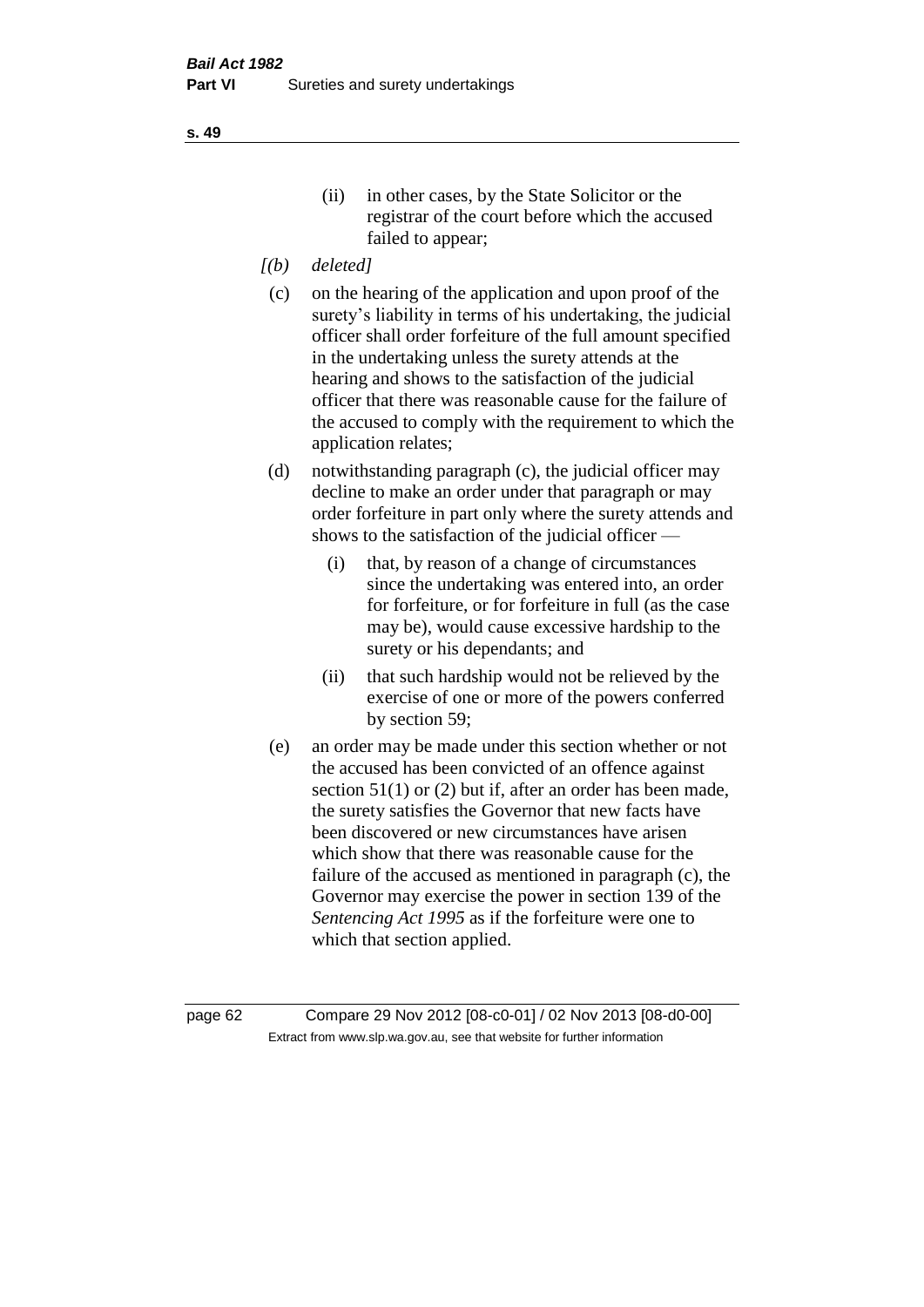- (2) An application under subsection (1) must be made, and proceedings on it are to be conducted —
	- (a) in a court of summary jurisdiction in accordance with the regulations;
	- (b) in the Supreme Court or the District Court  $-\text{in}$ accordance with rules of court.
- (3) Without prejudice to the recovery of such an amount as a civil debt due to the State, any amount to be paid under an order made under this section is to be paid, and its payment may be enforced under Part 5 of the *Fines, Penalties and Infringement Notices Enforcement Act 1994*, unless an order has been made under subsection (4).
- (4) If under this section the Supreme Court or the District Court makes an order requiring the payment of money, the court may make an order under section 59 of the *Sentencing Act 1995* in respect of the amount payable and for that purpose that section, with any necessary changes, applies as if the amount were a fine imposed on the surety.

*[Section 49 amended by No. 74 of 1984 s. 17; No. 92 of 1994 s. 5; No. 78 of 1995 s. 8; No. 65 of 2003 s. 121(3); No. 74 of 2003 s. 29; No. 59 of 2004 s. 141; No. 84 of 2004 s. 8, 11 and 82; No. 6 of 2008 s. 18(2) and 30(1) and (2).]* 

## **50. Indemnifying etc. surety, offence**

(1) If a person indemnifies, or agrees to indemnify, a surety or proposed surety against any liability which the surety or proposed surety may incur under this Act (including this section) he and the surety or proposed surety and any person with whom he agrees as aforesaid each commits an offence. Penalty: \$1 000 or imprisonment for 12 months or both.

Compare 29 Nov 2012 [08-c0-01] / 02 Nov 2013 [08-d0-00] page 63 Extract from www.slp.wa.gov.au, see that website for further information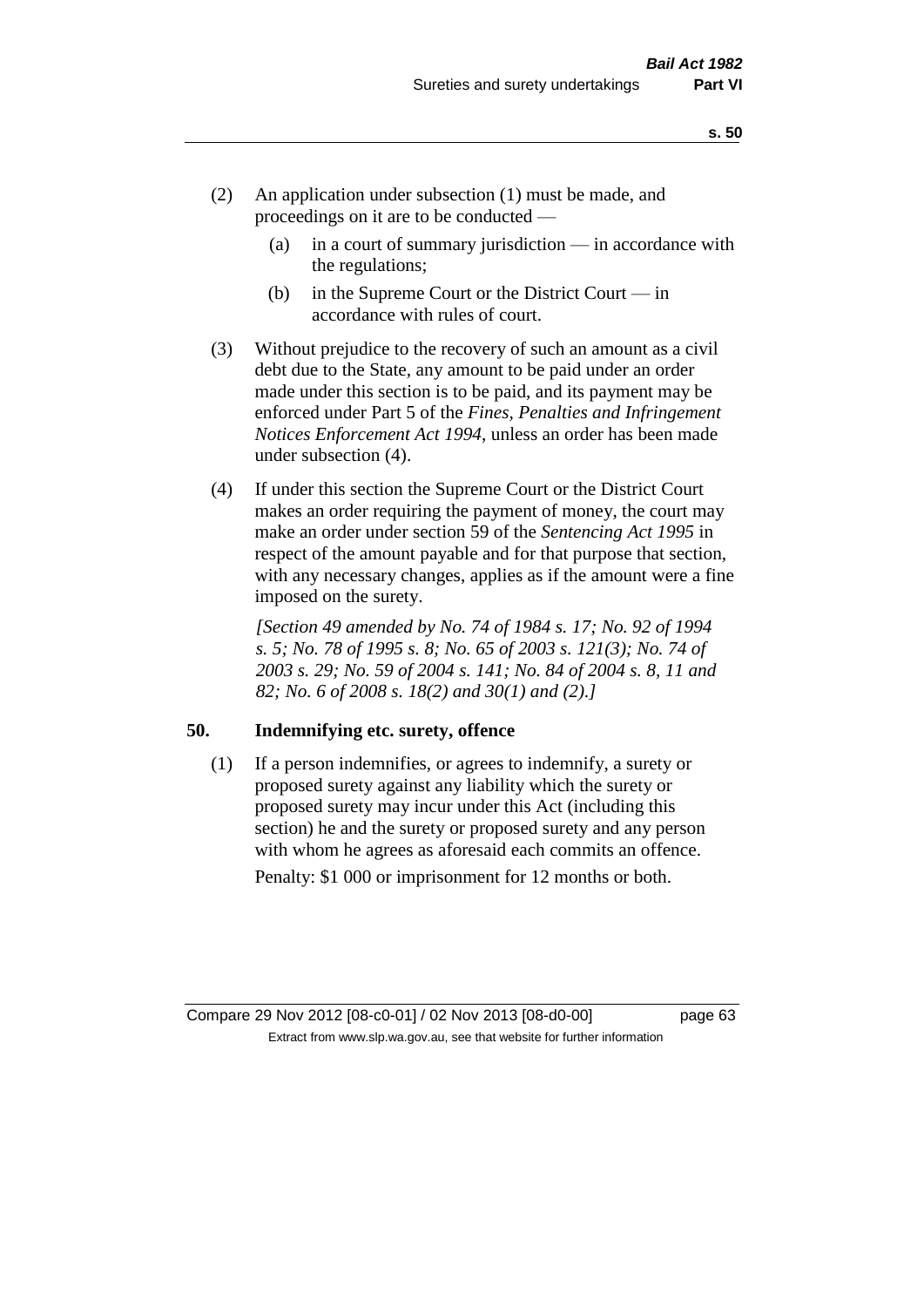- (2) An offence is committed under subsection  $(1)$ 
	- (a) whether the agreement is made before or after the surety undertaking is entered into and whether or not a proposed surety actually becomes a surety; and
	- (b) whether the compensation is to be in money or in money's worth.
- (3) An offence is not committed under subsection (1) by a surety or proposed surety if he shows —
	- (a) that he had no knowledge of an agreement within the meaning of subsection (1) proposed to be entered into between 2 other persons; or
	- (b) that having such knowledge he took all steps reasonably available to him to prevent the agreement being entered into.

*[Section 50 amended by No. 74 of 1984 s. 18.]* 

page 64 Compare 29 Nov 2012 [08-c0-01] / 02 Nov 2013 [08-d0-00] Extract from www.slp.wa.gov.au, see that website for further information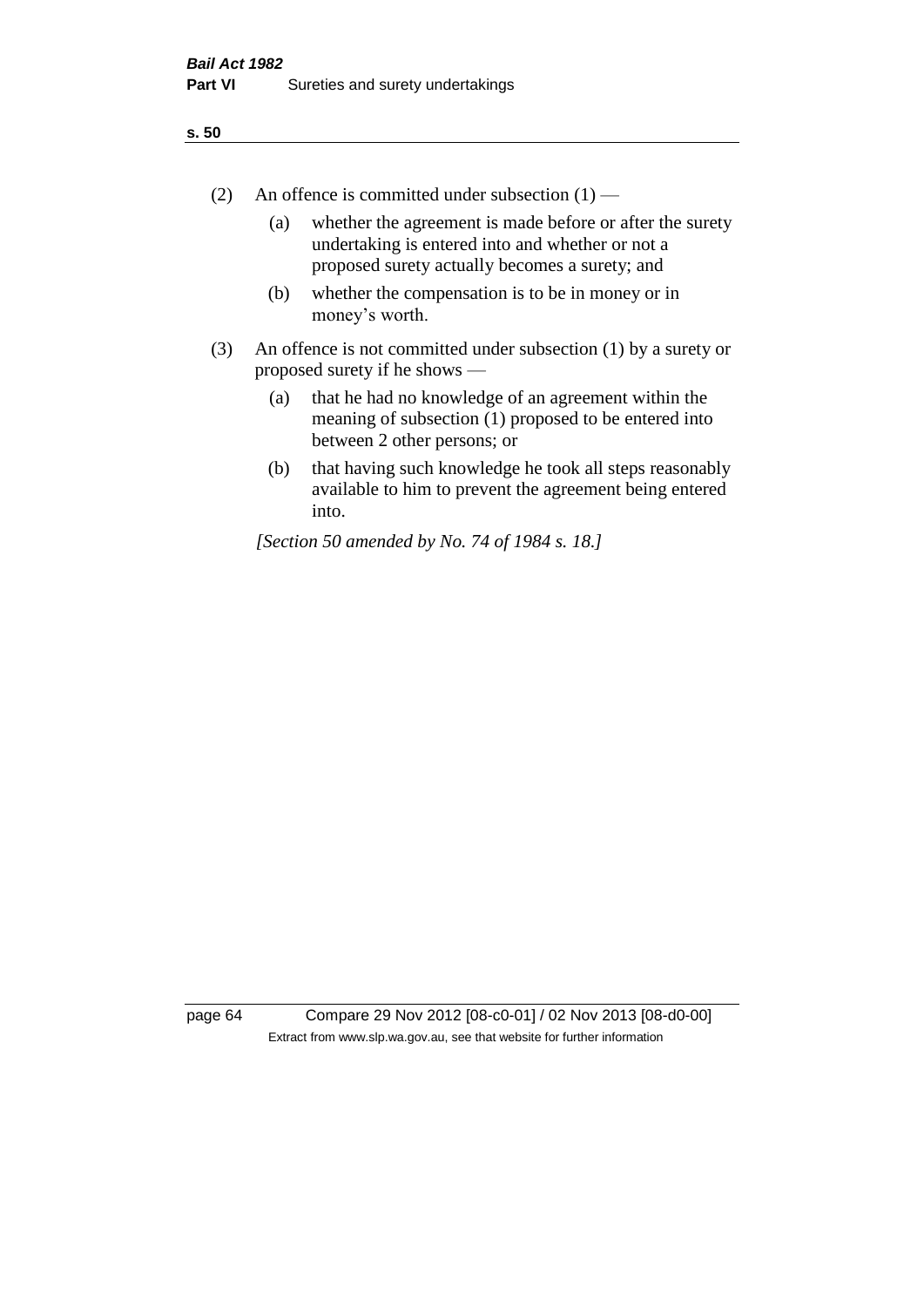#### **s. 50A**

# **Part VIA — Administration of home detention conditions**

*[Heading inserted by No. 61 of 1990 s. 11.]* 

### **50A. Powers of CEO (corrections)**

The CEO (corrections) has all of the powers conferred under this Act on a community corrections officer and may review, vary, or rescind a direction given by a community corrections officer.

*[Section 50A inserted by No. 61 of 1990 s. 11; amended by No. 31 of 1993 s. 9; No. 65 of 2006 s. 53.]* 

*[50B. Deleted by No. 78 of 1995 s. 8.]* 

# **50C. Powers and duties of community corrections officers**

- (1) A community corrections officer may give such reasonable directions to an accused subject to a home detention condition as are necessary for the proper administration of the condition and any other condition imposed on the grant of bail to the accused including, without limiting the generality of the foregoing, directions as to —
	- (a) when the accused may leave the place where he is required by the home detention condition to remain; and
	- (b) the period of any authorised absence from the place where he is required by the home detention condition to remain; and
	- (c) when the accused shall return to the place where he is required by the home detention condition to remain; and
	- (d) the method of travel to be used by the accused during any absence from the place where he is required by the home detention condition to remain; and
	- (e) the manner in which the accused shall report his whereabouts.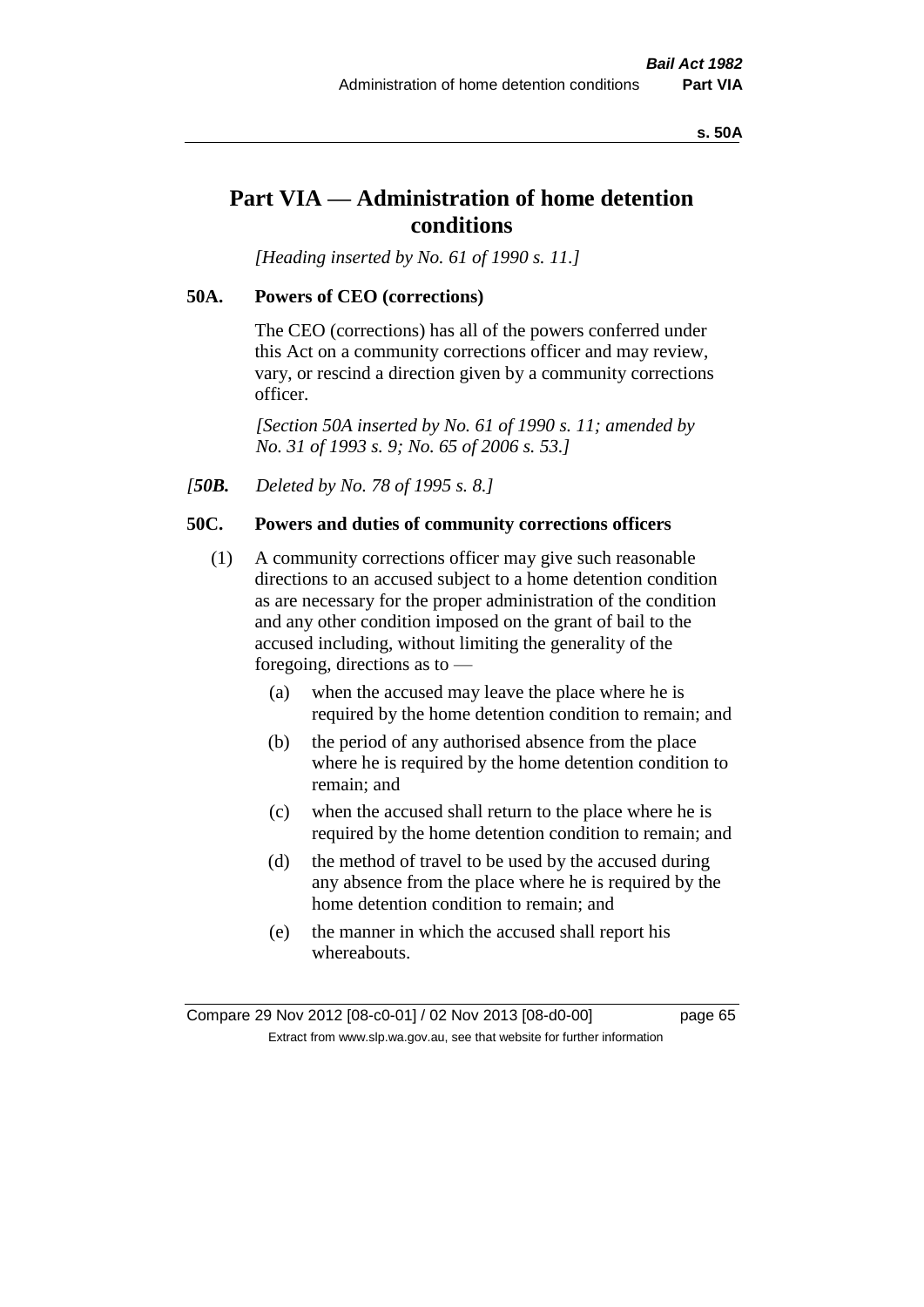**s. 50C**

| (2)     | For the purpose of ascertaining whether or not an accused is<br>complying with a home detention condition or any direction<br>given pursuant to subsection (1), a community corrections<br>officer may, at any time — |                                                                                                                                                                                              |  |
|---------|-----------------------------------------------------------------------------------------------------------------------------------------------------------------------------------------------------------------------|----------------------------------------------------------------------------------------------------------------------------------------------------------------------------------------------|--|
|         | (a)                                                                                                                                                                                                                   | enter or telephone the place where the accused is<br>required by a home detention condition to remain; or                                                                                    |  |
|         | (b)                                                                                                                                                                                                                   | enter or telephone the accused's place of employment or<br>any other place where the accused is permitted or<br>required to attend; or                                                       |  |
|         | (c)                                                                                                                                                                                                                   | question any person at any place referred to in<br>paragraph $(a)$ or $(b)$ .                                                                                                                |  |
| (3)     | A person who $-$                                                                                                                                                                                                      |                                                                                                                                                                                              |  |
|         | (a)                                                                                                                                                                                                                   | hinders a person exercising powers under subsection (2);<br><sub>or</sub>                                                                                                                    |  |
|         | (b)                                                                                                                                                                                                                   | fails to answer a question put pursuant to<br>subsection $(2)(c)$ or gives an answer that the person<br>knows is false or misleading in a material particular,                               |  |
|         |                                                                                                                                                                                                                       | commits an offence.                                                                                                                                                                          |  |
|         |                                                                                                                                                                                                                       | Penalty: \$2 000 and imprisonment for 12 months.                                                                                                                                             |  |
| (4)     | A community corrections officer —                                                                                                                                                                                     |                                                                                                                                                                                              |  |
|         | (a)                                                                                                                                                                                                                   | shall keep such records and make such returns and<br>reports in relation to accused persons subject to home<br>detention conditions as the CEO (corrections) directs;<br>and                 |  |
|         | (b)                                                                                                                                                                                                                   | shall make any records relating to an accused subject to<br>a home detention condition available on the request of<br>the CEO (corrections) to him.                                          |  |
|         |                                                                                                                                                                                                                       | [Section 50C inserted by No. 61 of 1990 s. 11; amended by<br>No. 31 of 1993 s. 9; No. 50 of 2003 s. 37(3); No. 84 of 2004<br>s. 82 and 83(3); No. 65 of 2006 s. 53; No. 2 of 2008 s. 56(2).] |  |
|         |                                                                                                                                                                                                                       |                                                                                                                                                                                              |  |
| page 66 |                                                                                                                                                                                                                       | Compare 29 Nov 2012 [08-c0-01] / 02 Nov 2013 [08-d0-00]<br>Extract from www.slp.wa.gov.au, see that website for further information                                                          |  |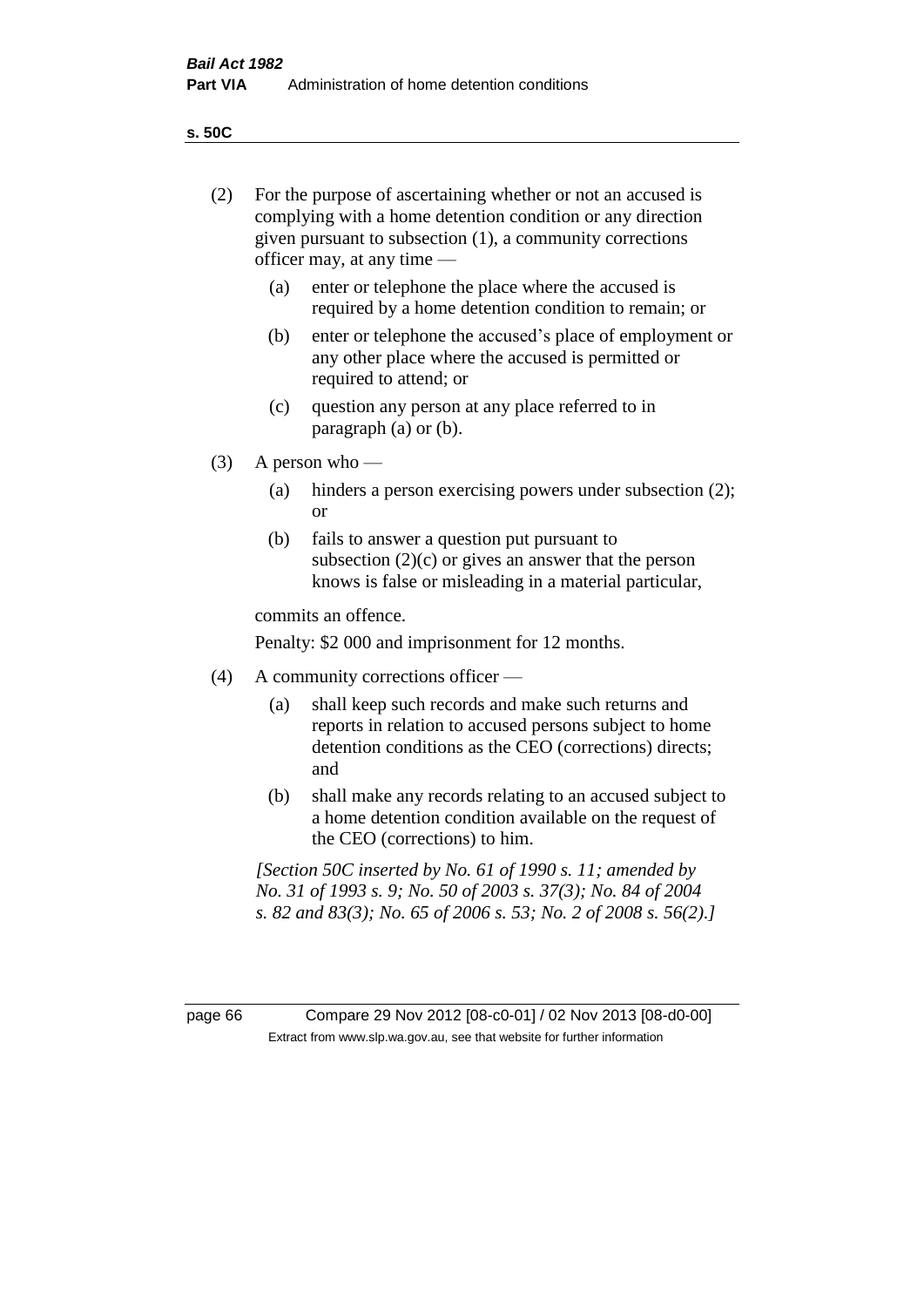### **50D. Powers of members of Police Force**

- (1) For the purpose of ascertaining whether or not an accused is complying with a home detention condition, a member of the Police Force may —
	- (a) require the accused to produce a copy of his bail undertaking and any notice by the CEO (corrections) under section 50E(a) for inspection; and
	- (b) require the accused to explain why he is absent from the place where he is required by the home detention condition to remain.
- (2) An accused who fails to comply with subsection  $(1)(a)$  or who fails to explain when required to do so under subsection (1)(b) or who gives an explanation that the accused knows is false or misleading in a material particular, commits an offence.

Penalty: \$2 000.

*[Section 50D inserted by No. 61 of 1990 s. 11; amended by No. 31 of 1993 s. 9; No. 50 of 2003 s. 37(4); No. 84 of 2004 s. 82; No. 65 of 2006 s. 53.]* 

## **50E. CEO (corrections) may substitute different place of detention and apply conditions**

The CEO (corrections) may, at any time, by notice in writing given to an accused granted bail subject to a home detention condition —

- (a) substitute a different place for the place where an accused is required by a home detention condition to remain;
- (b) require the accused to comply with such of the conditions specified in the list provided to the accused under section 24A(4) as are specified in the notice.

*[Section 50E inserted by No. 61 of 1990 s. 11; amended by No. 31 of 1993 s. 9; No. 84 of 2004 s. 82; No. 65 of 2006 s. 53.]*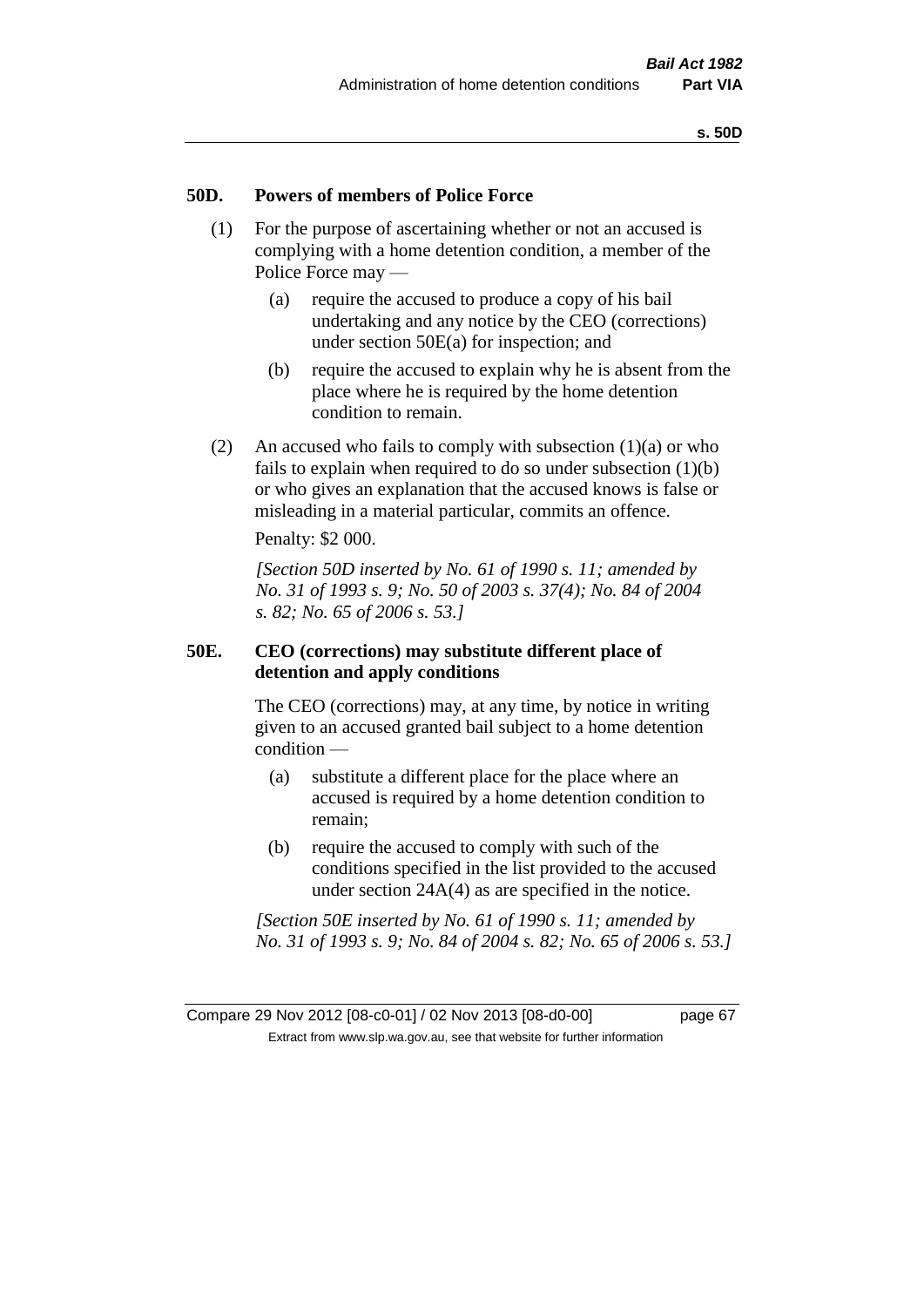| ۰.<br>×<br>-<br>۰.<br>× |  |
|-------------------------|--|
|-------------------------|--|

### **50F. CEO (corrections) may revoke bail**

- (1) Where a home detention condition has been imposed as a condition on a grant of bail to an accused the CEO (corrections) may, in his absolute discretion, by instrument signed by him and if practicable, given to the accused, revoke the bail.
- (2) Without limiting the generality of subsection (1), the power to revoke bail may be exercised where the accused —
	- (a) is not likely to comply with any requirement of his bail undertaking mentioned in section 28(2)(a) or (b); or
	- (b) is, or has been, or is likely to be in breach of any condition of his bail undertaking mentioned in section  $28(2)(c)$ .
- (3) Subject to subsection (4), where the CEO (corrections) revokes bail he shall include a statement of his reasons for the cancellation in the instrument cancelling the bail.
- (4) Where the CEO (corrections) is of the opinion that it would be in the interest of the accused or any other person, or the public, to withhold from the accused any or all of the reasons referred to in subsection (3), the CEO (corrections) may so withhold the reason or reasons.
- (5) Where the CEO (corrections) revokes bail, he may, whenever necessary, issue a warrant directed to all members of the Police Force to have the accused arrested and brought before an appropriate judicial officer.

*[Section 50F inserted by No. 61 of 1990 s. 11; amended by No. 31 of 1993 s. 9; No. 84 of 2004 s. 82; No. 65 of 2006 s. 53.]* 

### **50G. Procedure on arrest after revocation under s. 50F**

(1) An accused arrested pursuant to a warrant issued under section 50F shall be taken as soon as is practicable before an appropriate judicial officer unless he is arrested less than 24 hours before the time at which he is due to appear in

page 68 Compare 29 Nov 2012 [08-c0-01] / 02 Nov 2013 [08-d0-00] Extract from www.slp.wa.gov.au, see that website for further information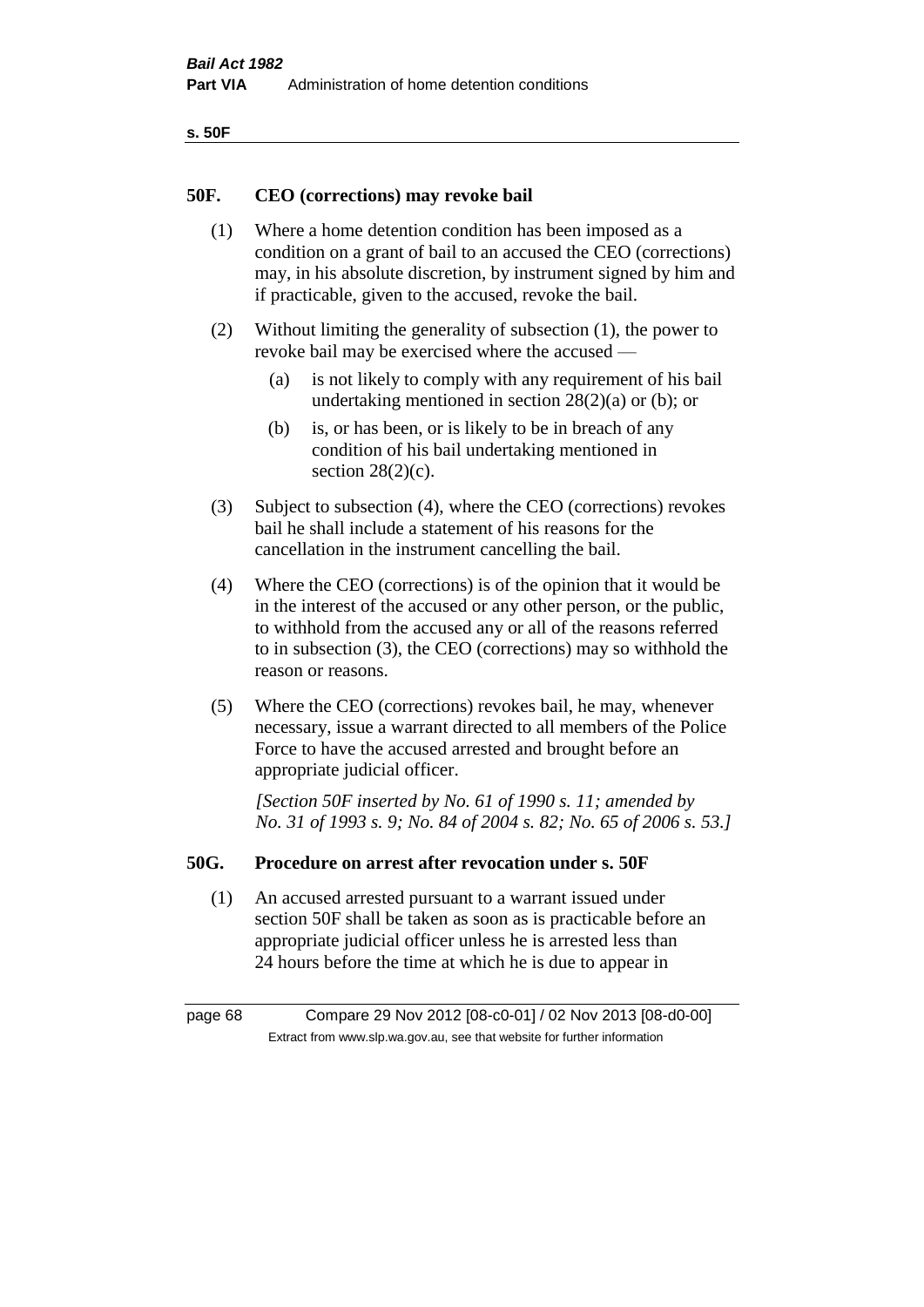accordance with his bail undertaking, in which case he shall be held in custody and brought before an appropriate judicial officer at that time.

- (2) The judicial officer before whom an accused appears under this section may —
	- (a) remand the accused in custody to appear at the time and place specified, or deemed by section 31(3) to be specified, in his bail undertaking; or
	- (b) grant fresh bail to the accused in accordance with this Act, other than clause 2 of Part B of Schedule 1.

*[Section 50G inserted by No. 61 of 1990 s. 11; amended by No. 45 of 1993 s. 12; No. 84 of 2004 s. 82.]* 

# **50H. Rules of natural justice excluded**

The rules known as the rules of natural justice (including any duty of procedural fairness) do not apply to or in relation to the doing or omission of any act, matter or thing under this Part by the CEO (corrections).

*[Section 50H inserted by No. 61 of 1990 s. 11; amended by No. 31 of 1993 s. 9; No. 65 of 2006 s. 53.]* 

## **50J. Delegation by CEO (corrections)**

The CEO (corrections) may, either generally or as otherwise provided by the instrument of delegation, by writing signed by him, delegate to any person any power or duty under this Part, other than this power of delegation.

*[Section 50J inserted by No. 61 of 1990 s. 11; amended by No. 31 of 1993 s. 9; No. 65 of 2006 s. 53.]* 

## **50K. Monitoring equipment, retrieving**

If under rules made under section 50L any device or equipment has been installed at the place where an accused is required by a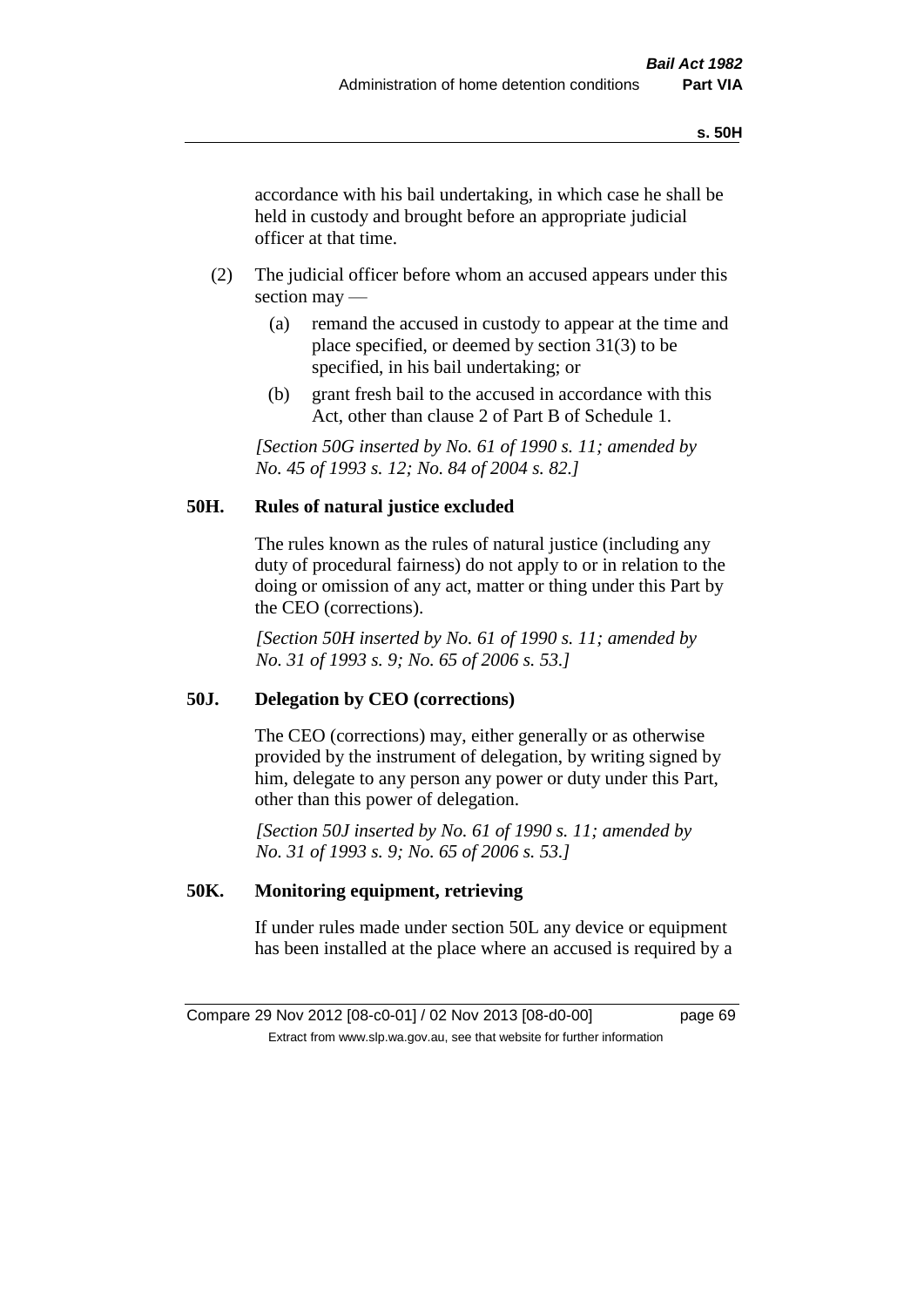#### **s. 50L**

home detention condition to remain, section 118 of the *Sentence Administration Act 2003* applies.

*[Section 50K inserted by No. 78 of 1995 s. 8; amended by No. 50 of 2003 s. 29(3); No. 84 of 2004 s. 82.]* 

# **50L. Rules for this Part**

- (1) The CEO (corrections) may, with the approval of the Minister, make rules for the purposes of this Part which may provide for the manner of ensuring that accused persons are complying with home detention conditions and for conditions to be applied to accused persons granted bail subject to home detention conditions including conditions —
	- (a) requiring an accused to wear any device;
	- (b) requiring an accused to permit the CEO (corrections) to install any device or equipment at the place where the accused is required by a home detention condition to remain.
- (2) Rules made under this section may confer a discretionary authority on any person or class of persons.
- (3) Sections 41 and 42 of the *Interpretation Act 1984* do not apply to rules made under this section.

*[Section 50L inserted by No. 61 of 1990 s. 11; amended by No. 31 of 1993 s. 9; No. 84 of 2004 s. 82 and 83(3); No. 65 of 2006 s. 53; No. 2 of 2008 s. 56(3) and (4).]* 

page 70 Compare 29 Nov 2012 [08-c0-01] / 02 Nov 2013 [08-d0-00] Extract from www.slp.wa.gov.au, see that website for further information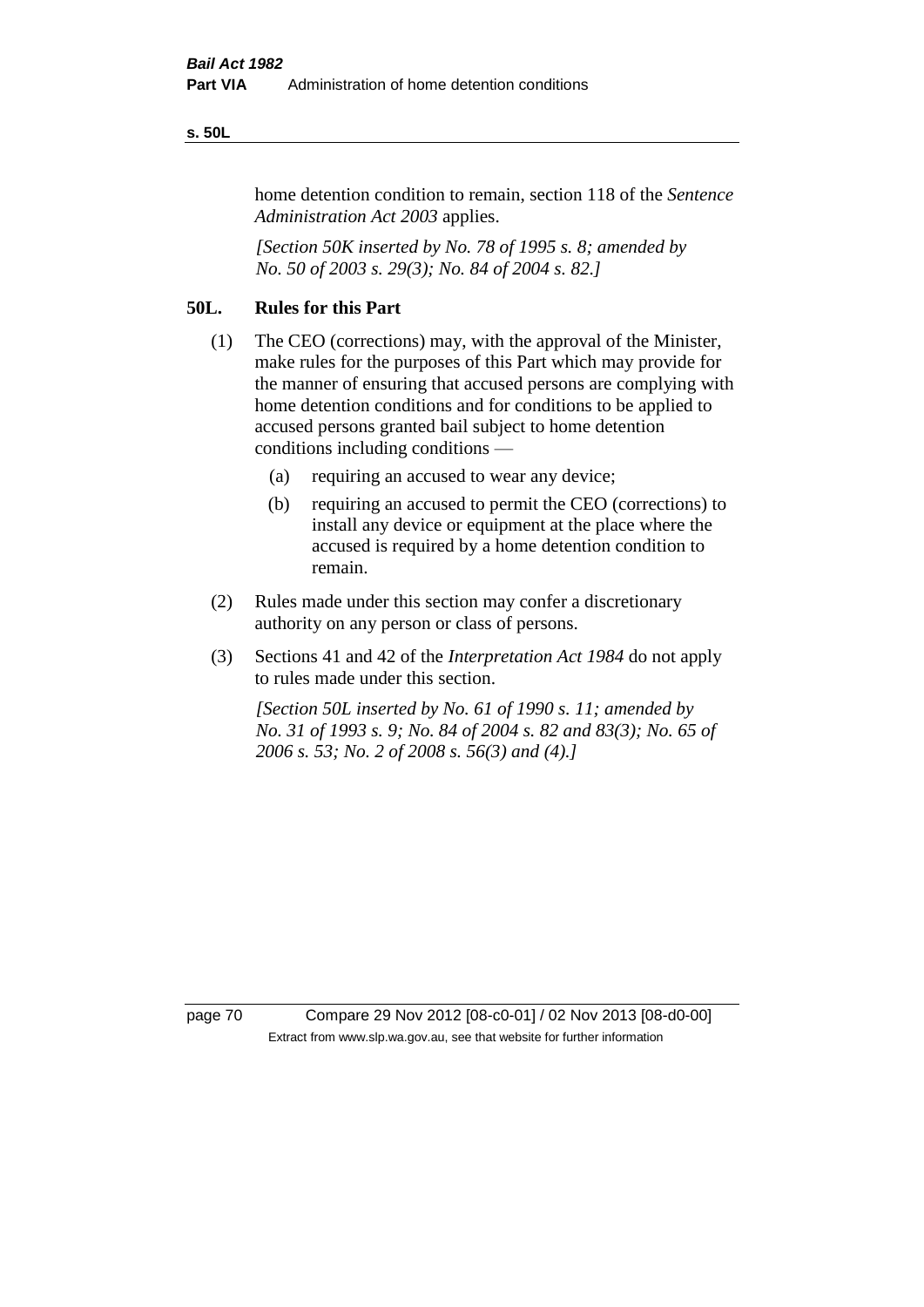# **Part VII — Enforcement of bail undertakings**

## **51. Failing to comply with bail undertaking, offence**

- (1) An accused who, without reasonable cause, fails to comply with the requirement of his bail undertaking mentioned in section 28(2)(a) commits an offence.
- (2) An accused who fails to comply with the requirement of his bail undertaking mentioned in section 28(2)(b) commits an offence.
- $(2a)$  An accused
	- (a) whose bail undertaking includes any condition imposed for a purpose mentioned in clause  $2(2)(c)$  or (d) of Part D of Schedule 1; and
	- (b) who fails to comply with the condition,

commits an offence.

- (3) An accused shall not be convicted in his absence of an offence against this section.
- (4) An accused who is charged with an offence against subsection (1) or (2) may be convicted of the other of those offences if that other offence is proved by the evidence.
- (5) A prosecution for an offence against subsection (1), (2) or (2a) may be brought at any time.
- (6) A person who is convicted of an offence against subsection (1), (2) or (2a) is liable to a fine not exceeding \$10 000 or imprisonment for a term not exceeding 3 years, or both.
- (7) A court which convicts an accused of an offence against this section may, in addition to any penalty which it may impose, order that the accused pay such sum as it may fix in or towards defraying the costs and expenses of and consequent upon his apprehension following the failure to comply with his bail undertaking for which he was convicted.

Compare 29 Nov 2012 [08-c0-01] / 02 Nov 2013 [08-d0-00] page 71 Extract from www.slp.wa.gov.au, see that website for further information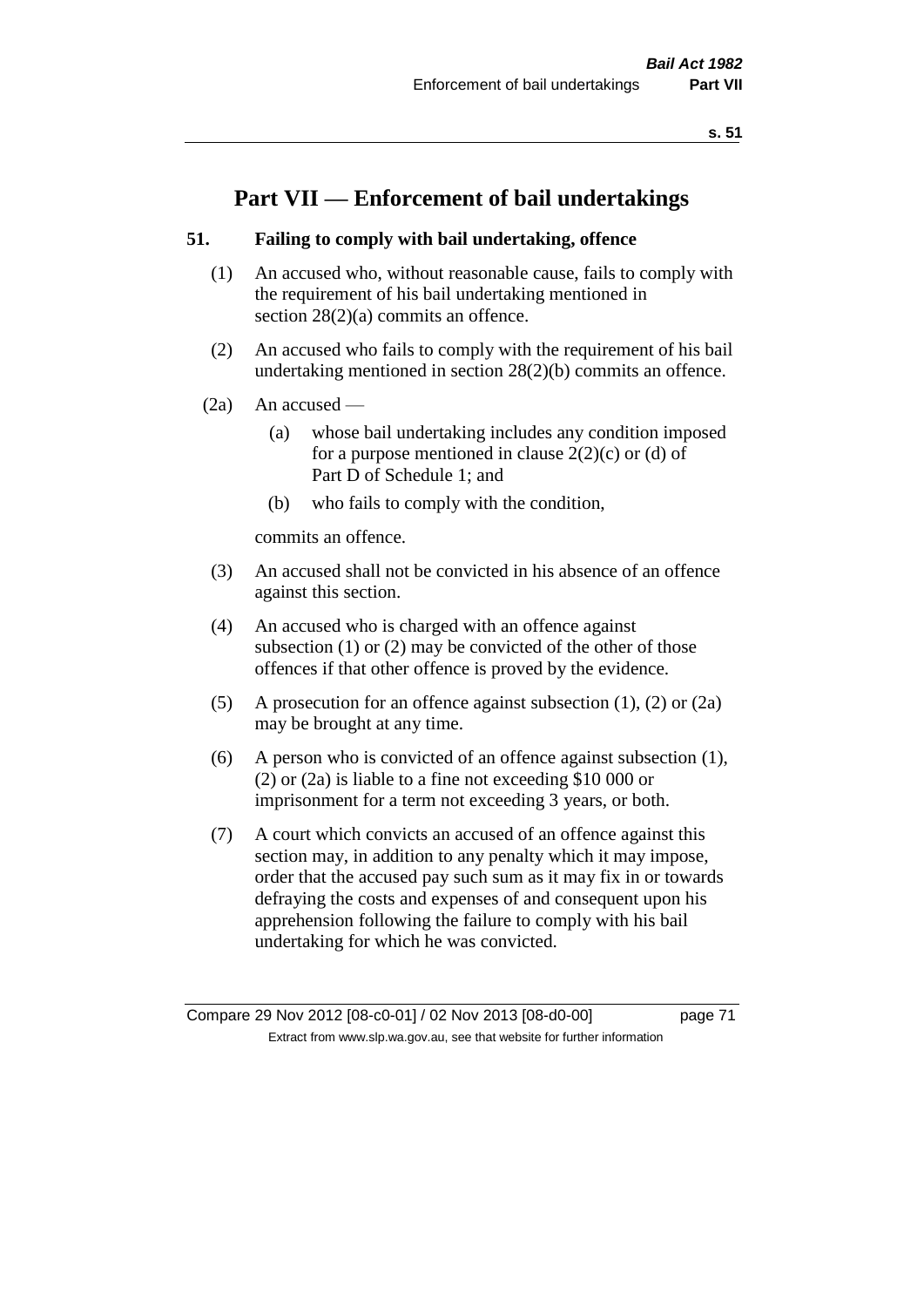### **s. 51A**

- (8) An order made under subsection (7)
	- (a) shall specify to whom and in what manner the sum shall be paid; and
	- (b) may be enforced as though the sum were a penalty imposed under this section.

*[Section 51 amended by No. 54 of 1998 s. 9; No. 59 of 2004 s. 141; No. 84 of 2004 s. 11 and 82; No. 6 of 2008 s. 18(3).]*

## **51A. Prosecuting s. 51 offence for non-appearance etc. in court of summary jurisdiction**

- (1) This section applies for the purpose of prosecuting an offence against section  $51(1)$ ,  $(2)$  or  $(2a)$  where the court before which the accused is bound to appear at the time when the accused fails to comply with the accused's bail undertaking is a court of summary jurisdiction.
- (2) Where this section applies, the prosecution shall be commenced and conducted by the person who was conducting the proceedings in which the accused failed to comply with the accused's bail undertaking or by a police officer.
- (3) Where this section applies, the registrar of the court before which the accused was bound to appear shall cause to be issued to the Commissioner of Police a certificate under section 64 as to the accused's failure to appear.

*[Section 51A inserted by No. 6 of 2008 s. 31(1).]*

# **52. Prosecuting s. 51 offence for non-appearance etc. in superior court**

(1) This section applies, notwithstanding any other Act, for the purpose of prosecuting an offence against section 51(1), (2) or (2a) where the court before which the accused is bound to appear at the time when he fails to comply with his bail undertaking is the Supreme Court or the District Court.

page 72 Compare 29 Nov 2012 [08-c0-01] / 02 Nov 2013 [08-d0-00] Extract from www.slp.wa.gov.au, see that website for further information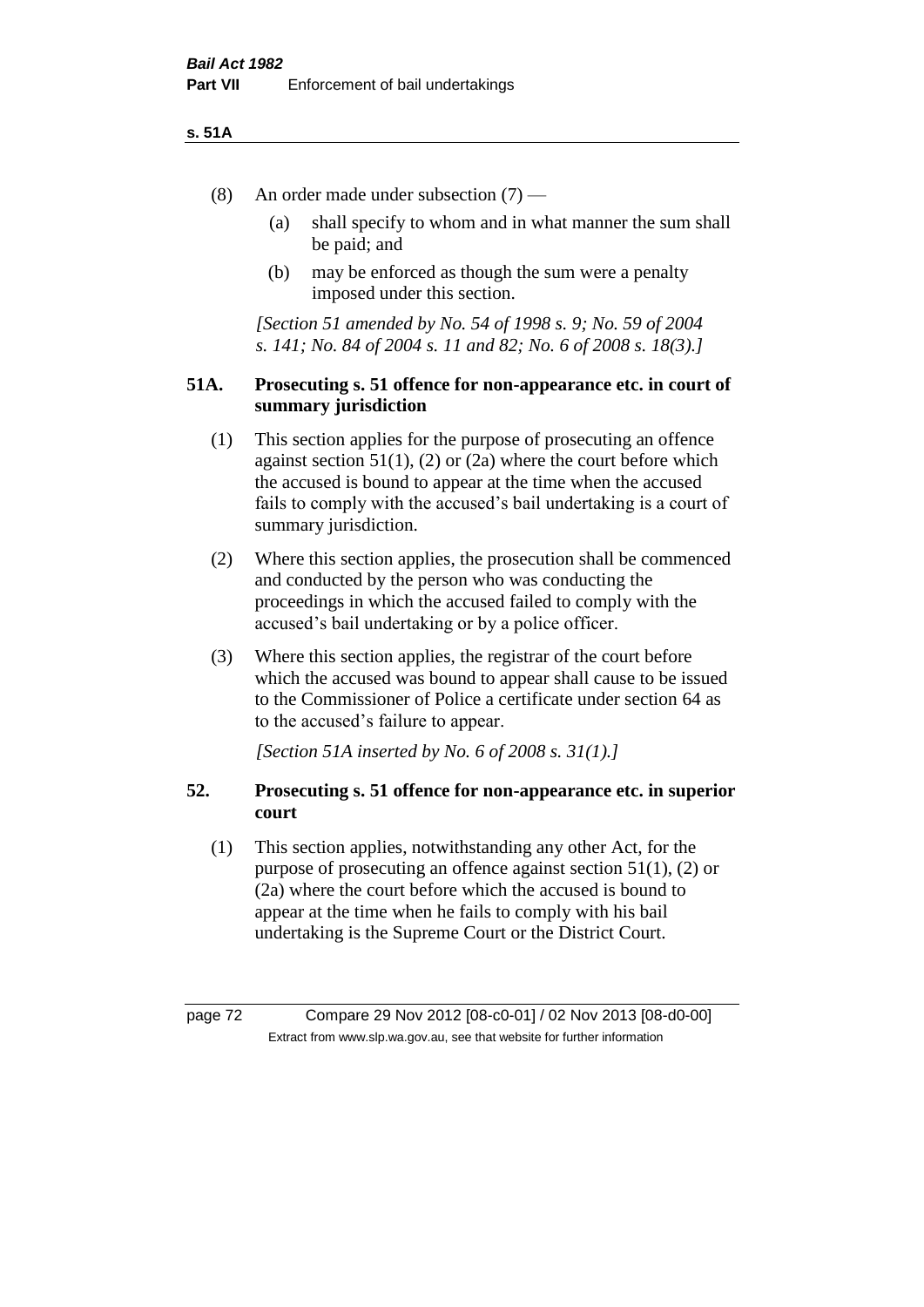- (2) Where this section applies, the accused shall be dealt with summarily for the offence and shall be so dealt with —
	- (a) by a judge of the Supreme Court in any case where the accused was bound to appear before the General Division of the Supreme Court;
	- (ab) by a judge of appeal in any case where the accused was bound to appear before the Court of Appeal;
	- (b) by a judge of the District Court in any case where the accused was bound to appear before that Court.
- (3) A prosecution for an offence which is to be dealt with under this section shall be commenced by the authorised officer (as defined in section 80 of the *Criminal Procedure Act 2004*) who was conducting the proceedings in which the accused failed to comply with his bail undertaking or by a police officer —
	- (a) where subsection  $(2)(a)$  or (ab) applies, in the Supreme Court; and
	- (b) where subsection (2)(b) applies, in the District Court.
- (3a) Where this section applies, a person authorised under subsection (3b) shall cause to be issued to the Commissioner of Police a certificate under section 64 as to the accused's failure to appear.
- (3b) The Chief Justice, in respect of cases where the court before which the accused was bound to appear is the Supreme Court, and the Chief Judge, in respect of cases where the court before which the accused was bound to appear is the District Court, may authorise a person or persons, by name or office, to perform the function referred to in subsection (3a).
- (3c) A prosecution that has been commenced under subsection (3) by a police officer shall be conducted by the Director of Public Prosecutions.
- (4) Subject to section 51(3) and (5), a prosecution for an offence which is to be dealt with under this section is to be commenced

Compare 29 Nov 2012 [08-c0-01] / 02 Nov 2013 [08-d0-00] page 73 Extract from www.slp.wa.gov.au, see that website for further information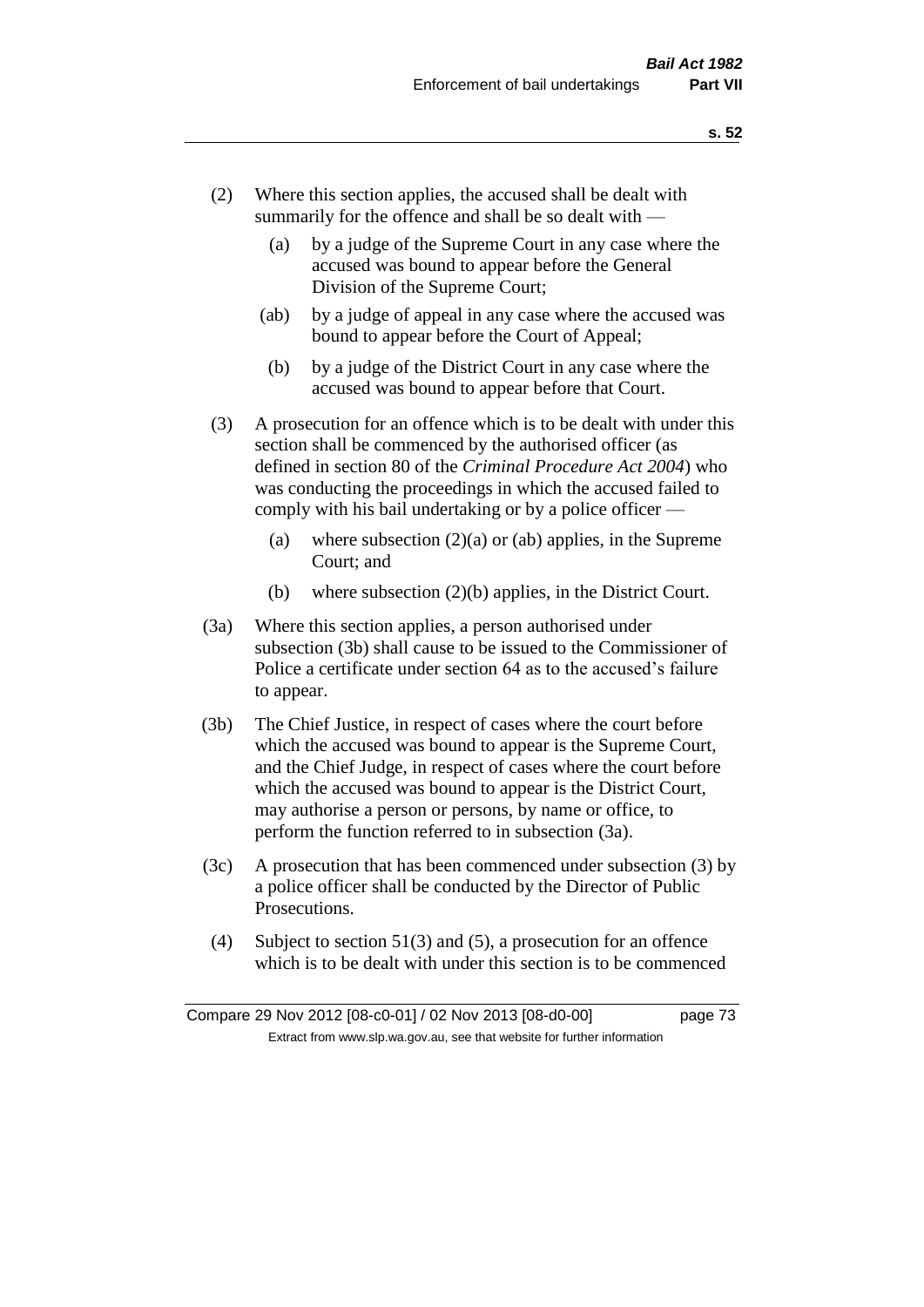and conducted under the *Criminal Procedure Act 2004* as if it were a prosecution of a simple offence in a court of summary jurisdiction, but —

- (a) no fees shall be charged by the Supreme Court or District Court for or in respect of any act or proceeding that relates to the prosecution; and
- (b) the Supreme Court or District Court cannot order a party to the prosecution to pay another party's costs of or relating to the prosecution, except under section 166(2) of the *Criminal Procedure Act 2004*.
- (5) If under section 51(6) or (7) the Supreme Court or the District Court imposes a pecuniary penalty the court may make an order under section 59 of the *Sentencing Act 1995* in respect of the amount payable.

*[Section 52 amended by No. 92 of 1994 s. 6; No. 78 of 1995 s. 8; No. 54 of 1998 s. 10; No. 45 of 2004 s. 28(2) and (4); No. 59 of 2004 s. 141; No. 84 of 2004 s. 11 and 82; No. 2 of 2008 s. 56(5); No. 6 of 2008 s. 32(1) and (2).]* 

# **53. Appeal against decision made under s. 52**

- (1) A person who is dissatisfied with a decision (as defined in section 6 of the *Criminal Appeals Act 2004*) made under section 52 may, with the leave of the Court of Appeal, appeal against it.
- (2) For the purposes of subsection (1), Part 2 of the *Criminal Appeals Act 2004*, with any necessary changes, applies as if —
	- (a) the decision referred to in subsection (1) were a decision of a court of summary jurisdiction; and
	- (b) a reference in that Part to a court of summary jurisdiction were a reference to the court that made the decision referred to in subsection (1); and
	- (c) a reference in that Part to commencing an appeal were a reference to applying for leave to appeal.

page 74 Compare 29 Nov 2012 [08-c0-01] / 02 Nov 2013 [08-d0-00] Extract from www.slp.wa.gov.au, see that website for further information

**s. 53**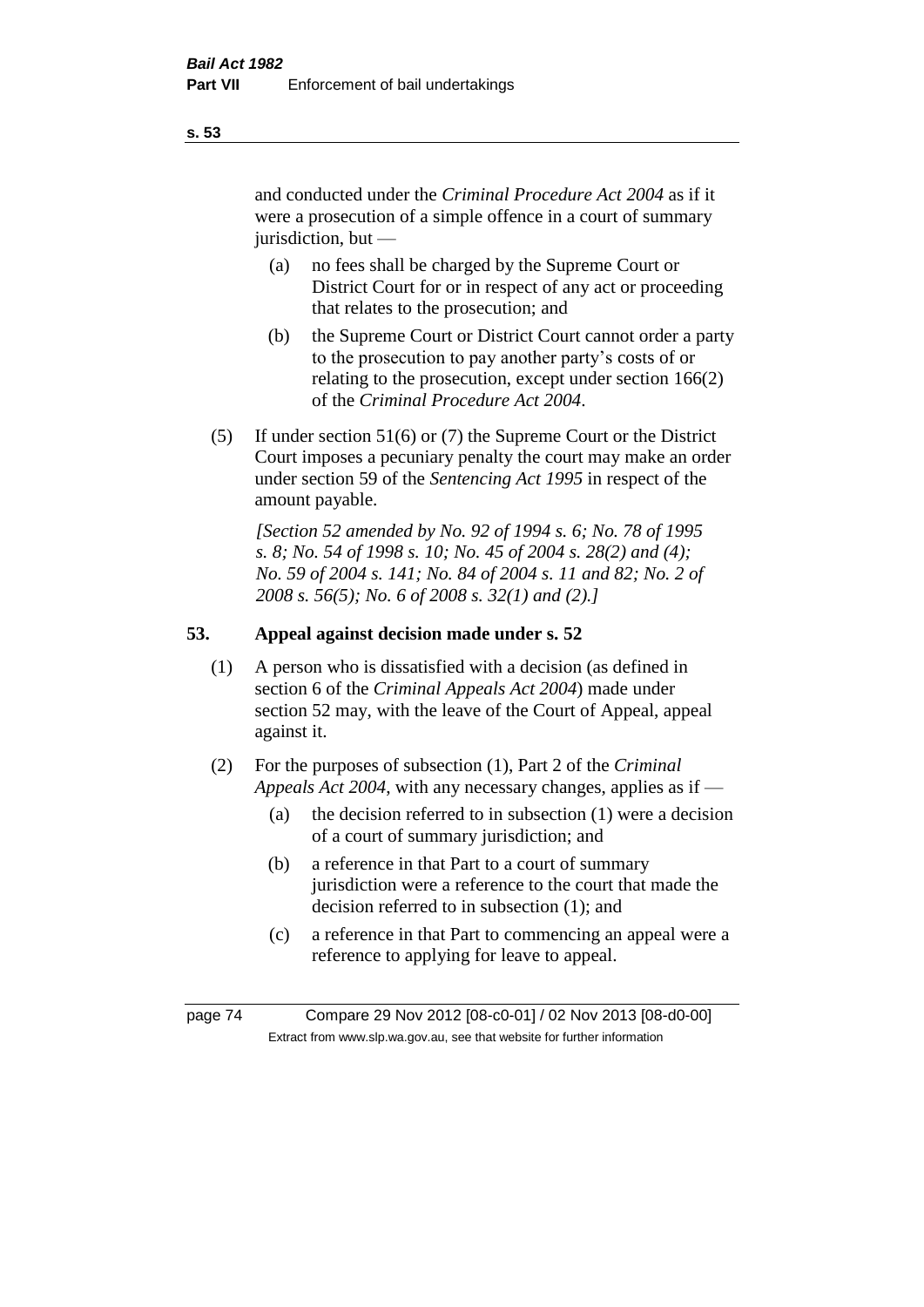(3) Despite section 13(1) of the *Criminal Appeals Act 2004*, the appeal is to be dealt with by the Court of Appeal.

*[Section 53 inserted by No. 45 of 2004 s. 28(3); amended by No. 84 of 2004 s. 11 and 82.]*

# **54. Bailed accused, prosecutor etc. may take before court to show cause against variation or revocation of bail**

 $(1a)$  In this section —

*relevant officer* means —

- (a) if the court before which the accused is required to appear is the District Court, the Supreme Court or the Court of Appeal — the prosecutor; or
- (b) in any other case the prosecutor or a police officer.
- (1) Where an accused has been released on bail the relevant officer may cause the accused to appear before an appropriate judicial officer to show cause why the accused's bail should not be varied or revoked if the relevant officer —
	- (a) has reasonable grounds to believe, or is notified in writing by a surety for the accused that the surety has reasonable grounds to believe, that the accused —
		- (i) is not likely to comply with any requirement of his bail undertaking mentioned in section  $28(2)(a)$  or (b); or
		- (ii) is, or has been, or is likely to be in breach of any condition of his bail undertaking mentioned in section  $28(2)(c)$ ; or
		- (iii) is, or has been, in breach of a home detention condition mentioned in section 28(2)(d);
	- (b) has reasonable grounds to believe that
		- (i) any surety for the accused's appearance is no longer suitable under section 39 to be a surety, or is dead; or

Compare 29 Nov 2012 [08-c0-01] / 02 Nov 2013 [08-d0-00] page 75 Extract from www.slp.wa.gov.au, see that website for further information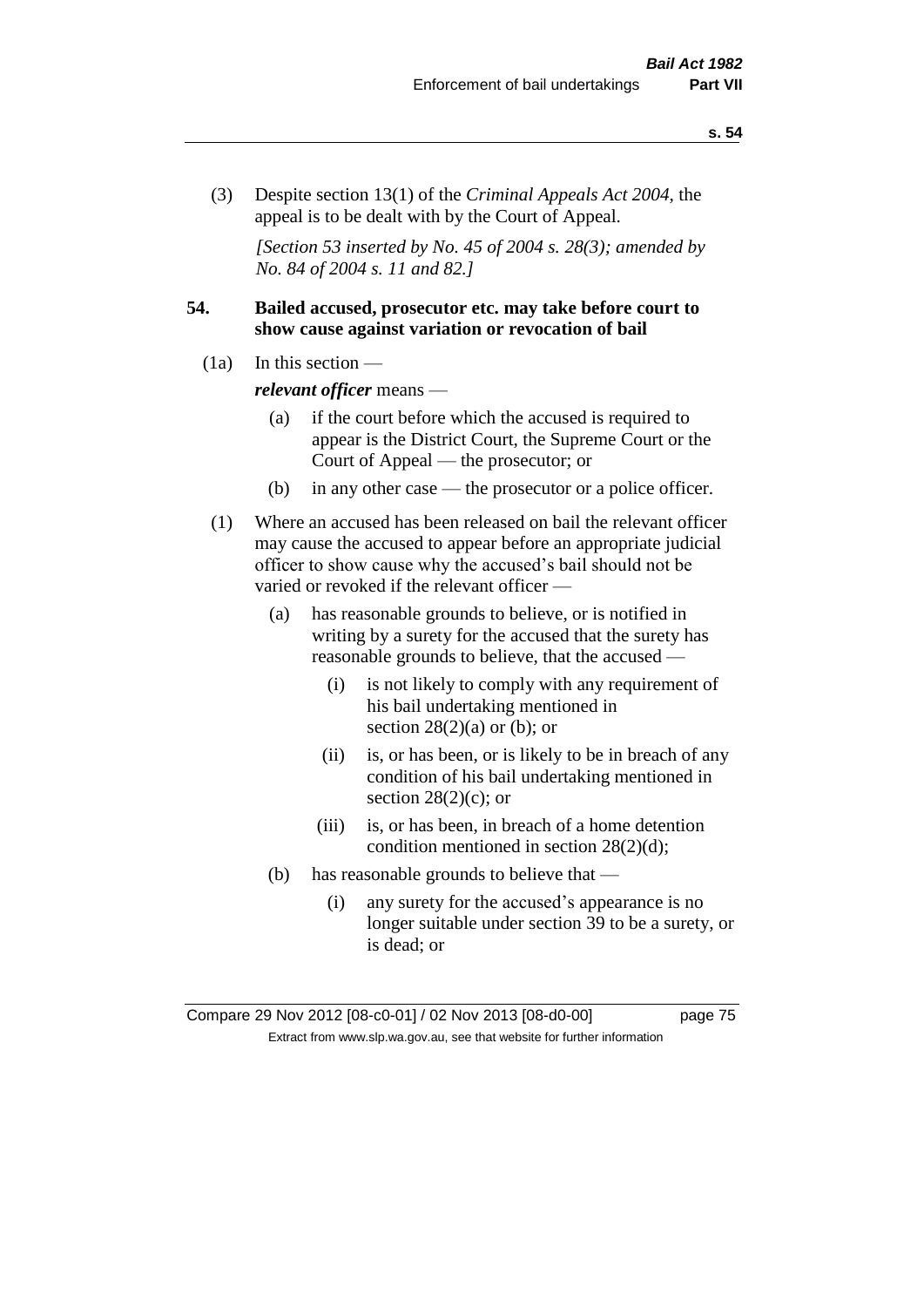| (11)  | for any reason any security required under Part D<br>of Schedule 1 is no longer sufficient; or                                                                                     |
|-------|------------------------------------------------------------------------------------------------------------------------------------------------------------------------------------|
| (iii) | in a case where the accused has been granted bail<br>for the purposes of an appeal, the accused has<br>discontinued the appeal or has not prosecuted it<br>with all due diligence. |

- (2) For the purposes of causing an accused to appear before an appropriate judicial officer as provided in subsection  $(1)$  —
	- (a) a police officer may arrest the accused without warrant and bring the accused before an appropriate judicial officer; or
	- (b) the relevant officer may apply to an appropriate judicial officer for a summons or warrant on any ground specified in subsection  $(1)$ .
- (2a) A police officer shall not exercise the power conferred by subsection (2)(a) unless the police officer is the relevant officer or is requested in writing to do so by the relevant officer.
- (3) An application under subsection (2)(b) must be made, and proceedings on it are to be conducted —
	- (a) in a court of summary jurisdiction in accordance with regulations made under the *Criminal Procedure Act 2004*;
	- (b) in the Supreme Court or the District Court in accordance with rules of court made under the *Criminal Procedure Act 2004*.
- (4) An accused arrested under this section shall be taken as soon as is practicable before an appropriate judicial officer unless he is arrested less than 24 hours before the time at which he is due to appear in accordance with his bail undertaking, in which case he shall be held in custody and brought before an appropriate judicial officer at that time.

page 76 Compare 29 Nov 2012 [08-c0-01] / 02 Nov 2013 [08-d0-00] Extract from www.slp.wa.gov.au, see that website for further information

**s. 54**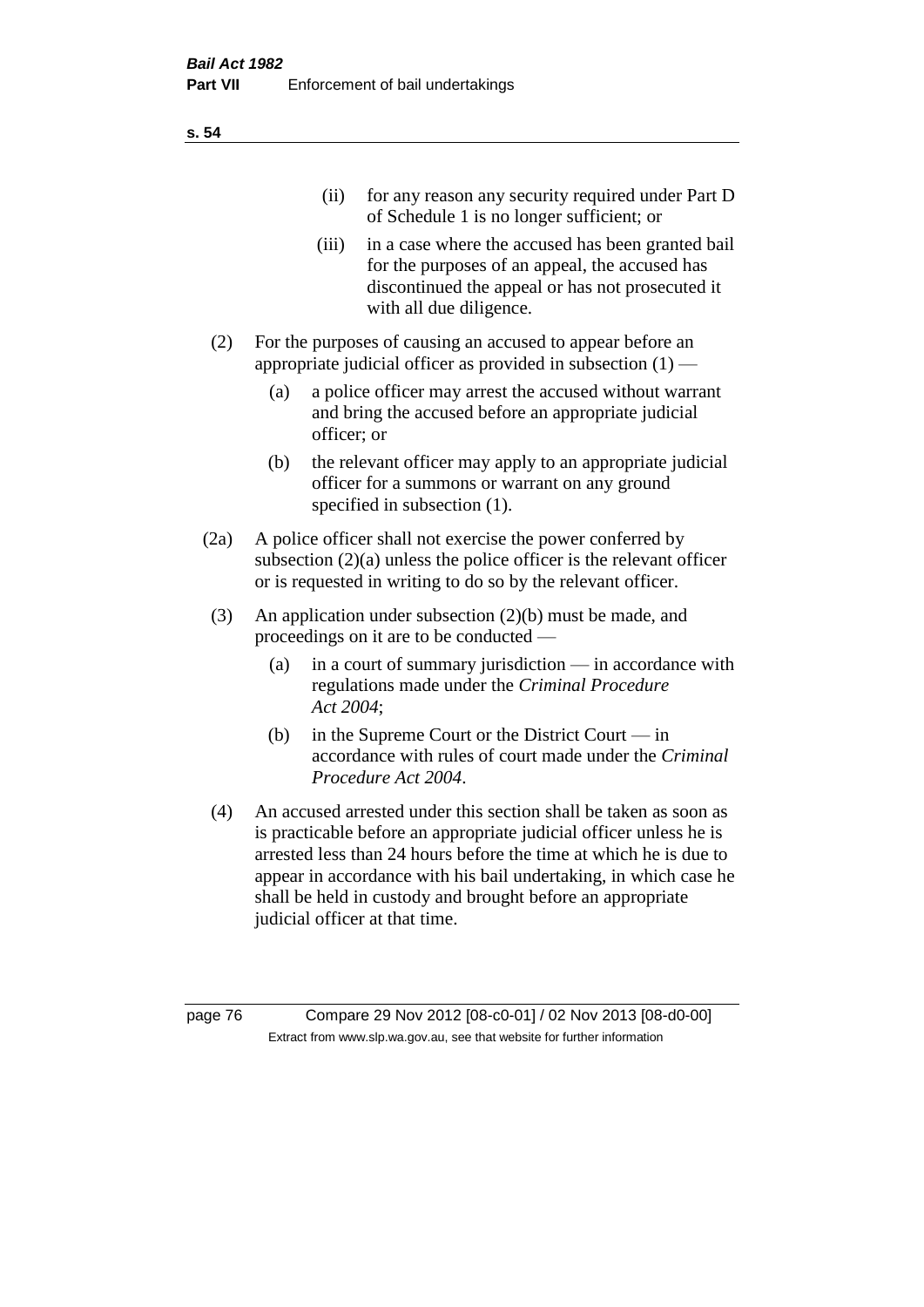- $(5)$  If
	- (a) the court before which the accused is required to appear is the District Court, the Supreme Court or the Court of Appeal; and
	- (b) a police officer is satisfied that because of the urgency of the case it is not practicable for the prosecutor to exercise the power conferred by subsection (1),

the police officer may exercise that power.

(6) If a police officer, acting under subsection (5), exercises the power conferred by subsection (1), the police officer is to be regarded as the relevant officer for the purposes of this section.

*[Section 54 amended by No. 33 of 1989 s. 18; No. 61 of 1990 s. 12; No. 45 of 1993 s. 12; No. 59 of 2004 s. 141; No. 84 of 2004 s. 9, 11 and 82; No. 6 of 2008 s. 33(1)-(4).]* 

# **54A. Accused on committal may be taken for purposes of s. 54 before court by which committed**

- (1) This section applies to an accused
	- (a) who has been released on bail following the accused's committal to the District Court or the Supreme Court to be tried (otherwise than for murder) or sentenced or otherwise dealt with; and
	- (b) who has not made an appearance in that court on the committal; and
	- (c) who, in the opinion of the relevant officer under section 54, should be made to show cause in terms of subsection (1) of that section.
- (2) The relevant officer may, under section 54, cause an accused to whom this section applies to appear before a judicial officer who is empowered to exercise jurisdiction in the court in which the committal order was made, instead of before an appropriate judicial officer.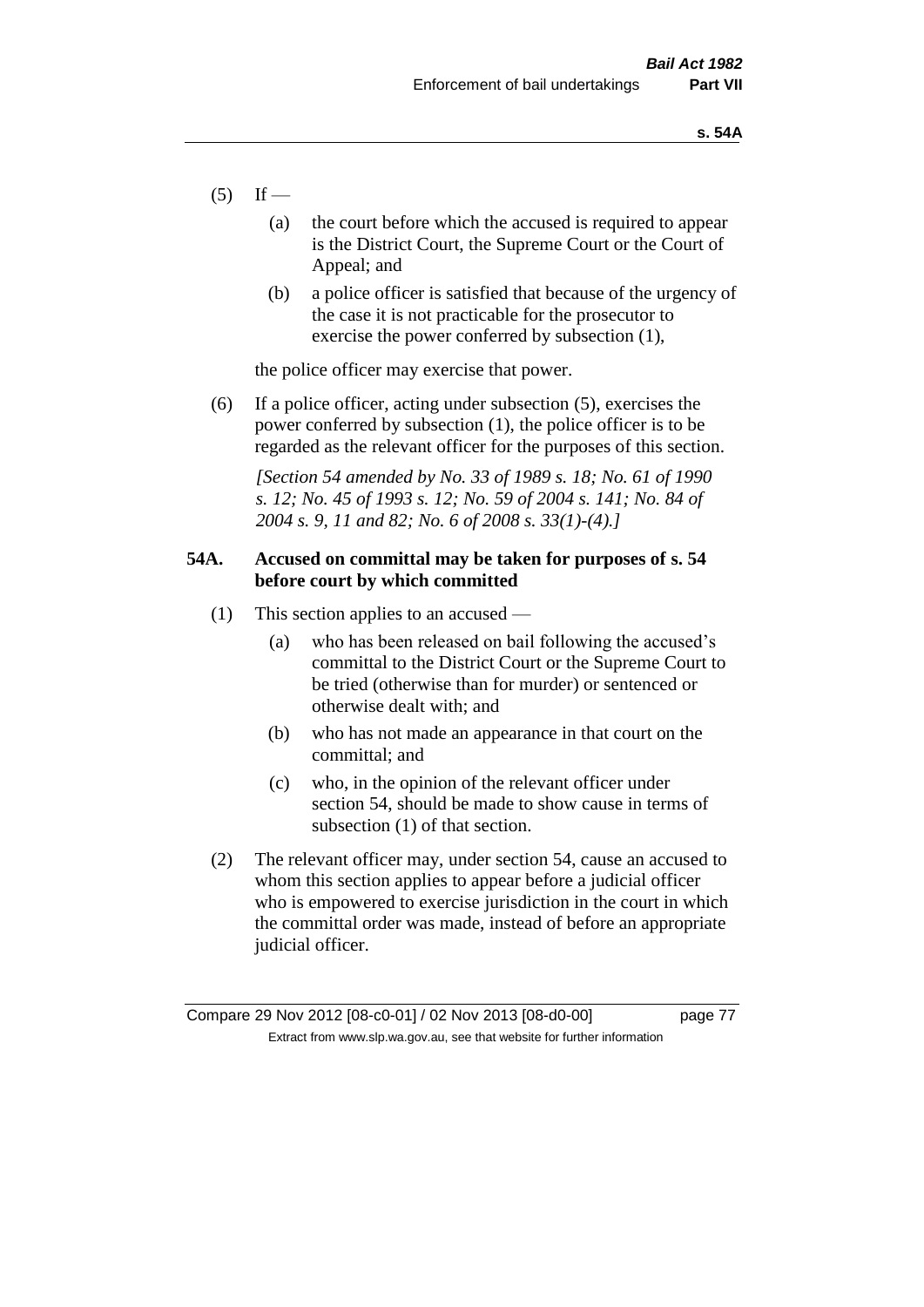(3) A judicial officer before whom an accused so appears is to be regarded as an appropriate judicial officer for the purposes of section 54(2).

- (4) A judicial officer before whom an accused so appears is not obliged to exercise any power conferred by section 55 but may refuse to do so and direct the relevant officer to cause the accused to appear before an appropriate judicial officer.
- (5) A relevant officer shall comply with a direction given to that officer under subsection (4).

*[Section 54A inserted by No. 6 of 2008 s. 34; amended by No. 29 of 2008 s. 24(6).]*

# **55. Accused before court under s. 54, judicial officer may revoke bail of etc.**

- (1) If the judicial officer before whom an accused appears under section 54 is satisfied that —
	- (a) the accused is not likely to comply with any requirement of his bail undertaking mentioned in section 28(2)(a) or  $(b)$ ; or
	- (b) he is, or has been, or is likely to be, in breach of any condition of his bail undertaking mentioned in section  $28(2)(c)$ ; or
	- (ba) he is, or has been, in breach of a home detention condition mentioned in section 28(2)(d); or
		- (c) any of the grounds set out in section  $54(1)(b)$  has been established,

he may —

(d) revoke the bail and remand the accused in custody to appear at the time and place specified, or deemed by section 31(3) to be specified, in his bail undertaking; or

**s. 55**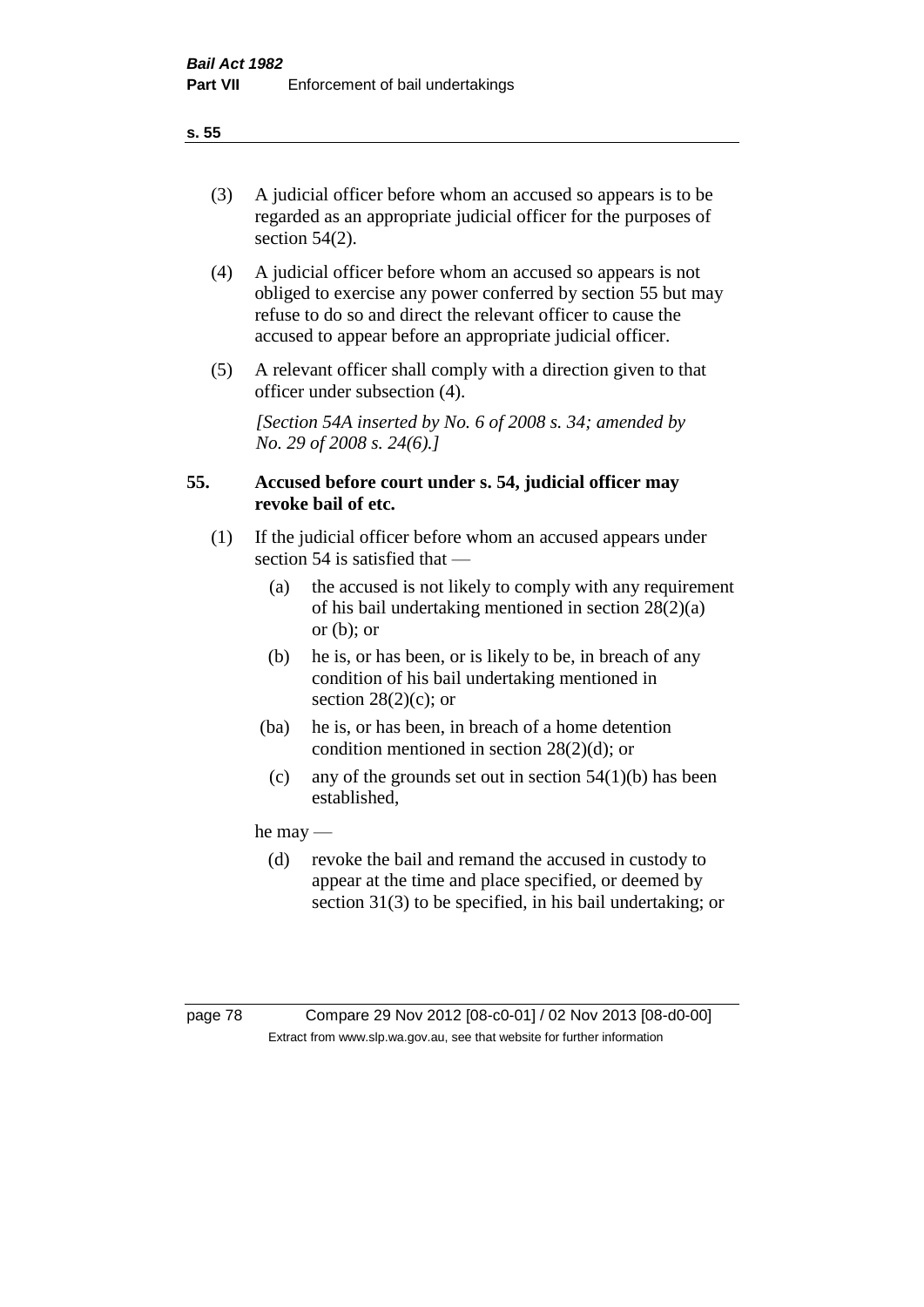(2) If the judicial officer before whom the accused so appears is not satisfied as to any of the matters mentioned in subsection  $(1)(a)$ , (b), or (c) he shall release the accused on his existing bail undertaking and, with the consent in writing of the surety, on any existing surety undertaking.

*[Section 55 amended by No. 61 of 1990 s. 13; No. 45 of 1993 s. 12; No. 84 of 2004 s. 82.]* 

*[56. Deleted by No. 6 of 2008 s. 35.]*

# **57. Offence under s. 51, court to order forfeiture of money under bail undertaking**

- (1) Where an accused is convicted of an offence against section  $51(1)$ ,  $(2)$  or  $(2a)$ , the court by which he is convicted shall, whether or not an application is made therefor by the prosecutor, order that the full amount agreed to be forfeited, in the accused's bail undertaking, be forfeited to the State.
- (2) Notwithstanding subsection (1), the court may decline to make an order thereunder or may order forfeiture in part only where the accused shows to the satisfaction of the judicial officer —
	- (a) that, by reason of a change of circumstances since the bail undertaking was entered into, an order for forfeiture, or for forfeiture in full (as the case may be), would cause excessive hardship to the accused or his dependants; and
	- (b) that such hardship would not be relieved by the exercise of one of the powers conferred by section 59.
- (3) Without prejudice to the recovery of such an amount as a civil debt due to the State, any amount to be paid under an order made under this section is to be paid, and its payment may be enforced under Part 5 of the *Fines, Penalties and Infringement*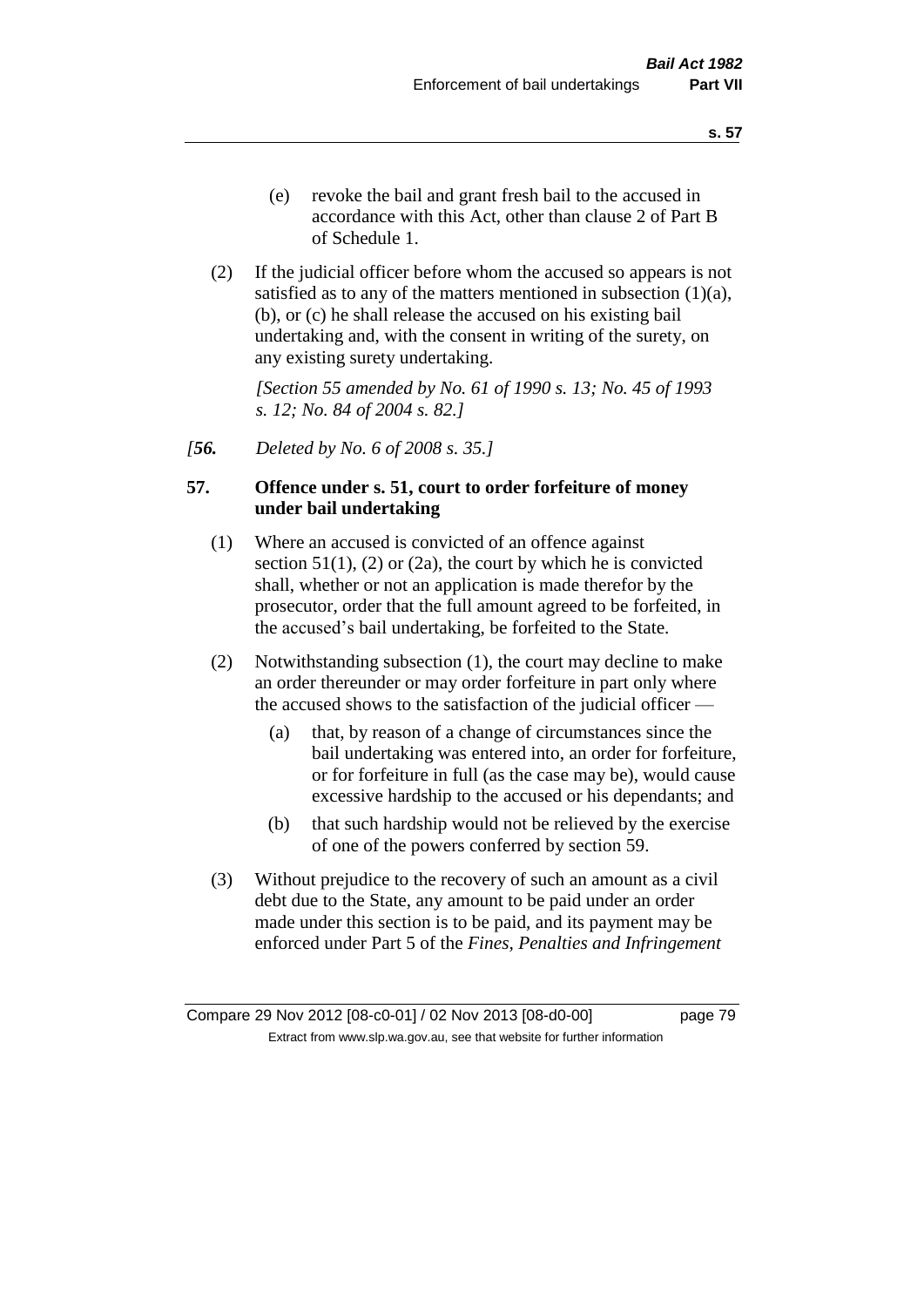*Notices Enforcement Act 1994*, unless an order has been made under subsection (4).

(4) If under this section the Supreme Court or the District Court makes an order requiring the payment of money, the court may make an order under section 59 of the *Sentencing Act 1995* in respect of the amount payable and for that purpose that section, with any necessary changes, applies as if the amount were a fine imposed on the accused.

*[Section 57 amended by No. 74 of 1984 s. 19; No. 92 of 1994 s. 7; No. 78 of 1995 s. 8; No. 54 of 1998 s. 11; No. 65 of 2003 s. 121(3); No. 84 of 2004 s. 82.]* 

# **58. Automatic forfeiture of money on expiration of one year after absconding**

- (1) If after the expiration of one year from the day on which the accused is required to appear in court in accordance with the requirement of his bail undertaking mentioned in section  $28(2)(a)$  he has not —
	- (a) been arrested under section 59B; or
	- (b) appeared in court in accordance with the requirement of his bail undertaking mentioned in section 28(2)(b); or
	- (c) otherwise surrendered himself or been taken into custody to be dealt with on the charge or charges for which the bail undertaking was entered into,

the full amount specified in the bail undertaking shall, on the expiration of the said period, be forfeited to the State by virtue of this section without any order of the court or other formality.

(2) Upon the occurrence of a forfeiture under subsection (1) any security given by the accused may be resorted to by the State as if an order of forfeiture had been made under section 57(1).

*[Section 58 amended by No. 65 of 2003 s. 121(3); No. 84 of 2004 s. 82; No. 6 of 2008 s. 18(3) and 36(2).]*

page 80 Compare 29 Nov 2012 [08-c0-01] / 02 Nov 2013 [08-d0-00] Extract from www.slp.wa.gov.au, see that website for further information

**s. 58**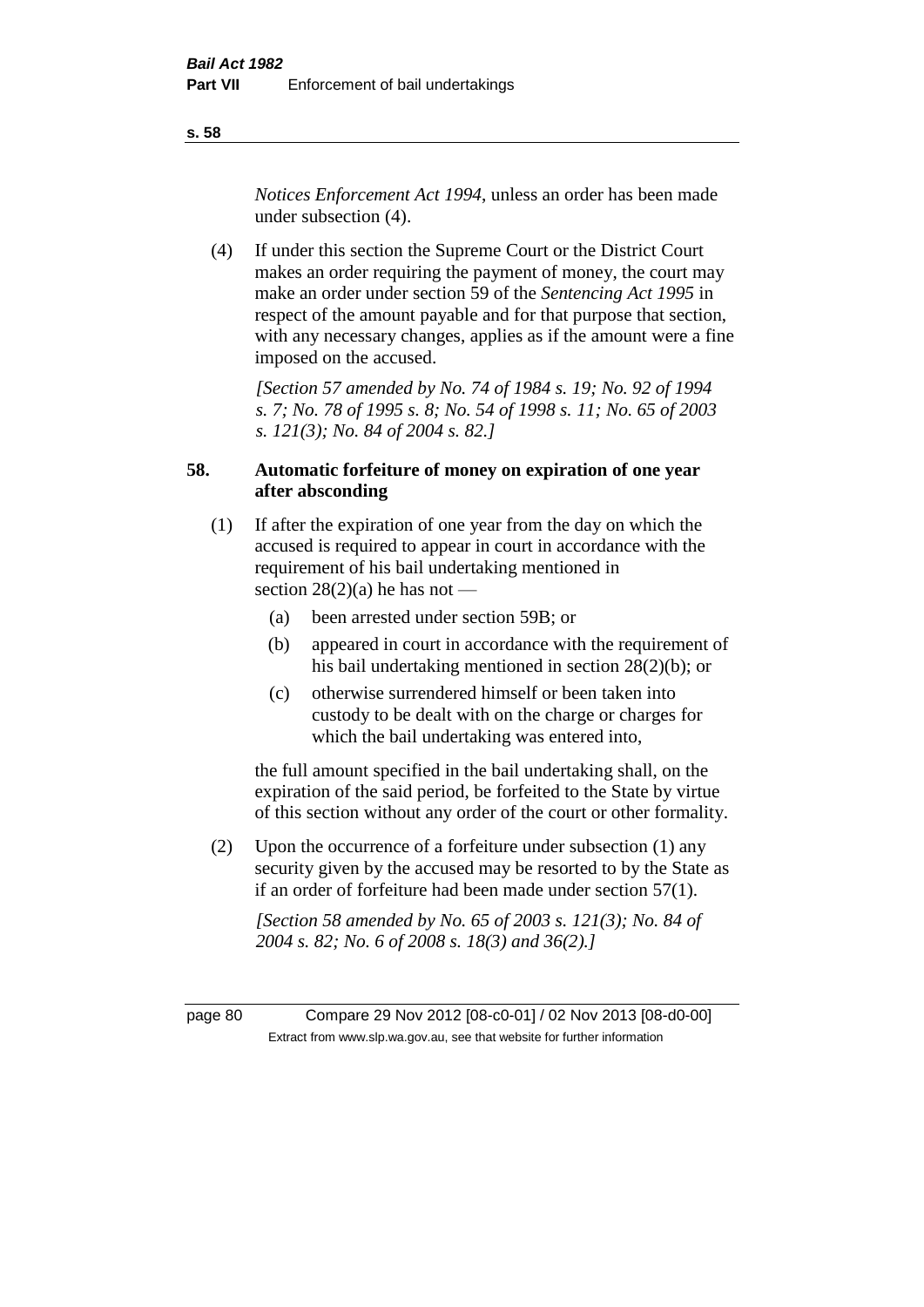# **Part VIII — Miscellaneous**

# **59. Order for forfeiture, court's additional powers as to**

A court or an appropriate judicial officer who makes an order for forfeiture under section 49 or 57 may, when doing so, or at any time thereafter, further order —

- (a) that payment of any sum be made by specified instalments or be postponed to a specified date; or
- (b) that any security given be applied in or towards payment of the sum forfeited; or
- (c) that the accused or the surety, as the case may be, do all such things and execute all such documents as may be necessary, or as may be specified in the order, for the purpose of vesting any security in the State or enabling the State to realize the same or to resort thereto to recover the sum forfeited,

and the court or an appropriate judicial officer may at any time vary or revoke an order made under paragraph (a), (b), or (c).

*[Section 59 amended by No. 65 of 2003 s. 121(3); No. 84 of 2004 s. 82.]*

# **59A. If bail dispensed with, accused may be taken before judicial officer for reconsideration of matter**

(1) In this section —

*relevant officer* has the meaning given in section 54(1a).

(2) Where the requirement for bail has been dispensed with for an accused under section 7A, the relevant officer may cause the accused to appear before an appropriate judicial officer for reconsideration of the matter, if the relevant officer has reasonable grounds to believe that the accused is not likely to appear at the time and place specified in a notice under section 13A(3).

Compare 29 Nov 2012 [08-c0-01] / 02 Nov 2013 [08-d0-00] page 81 Extract from www.slp.wa.gov.au, see that website for further information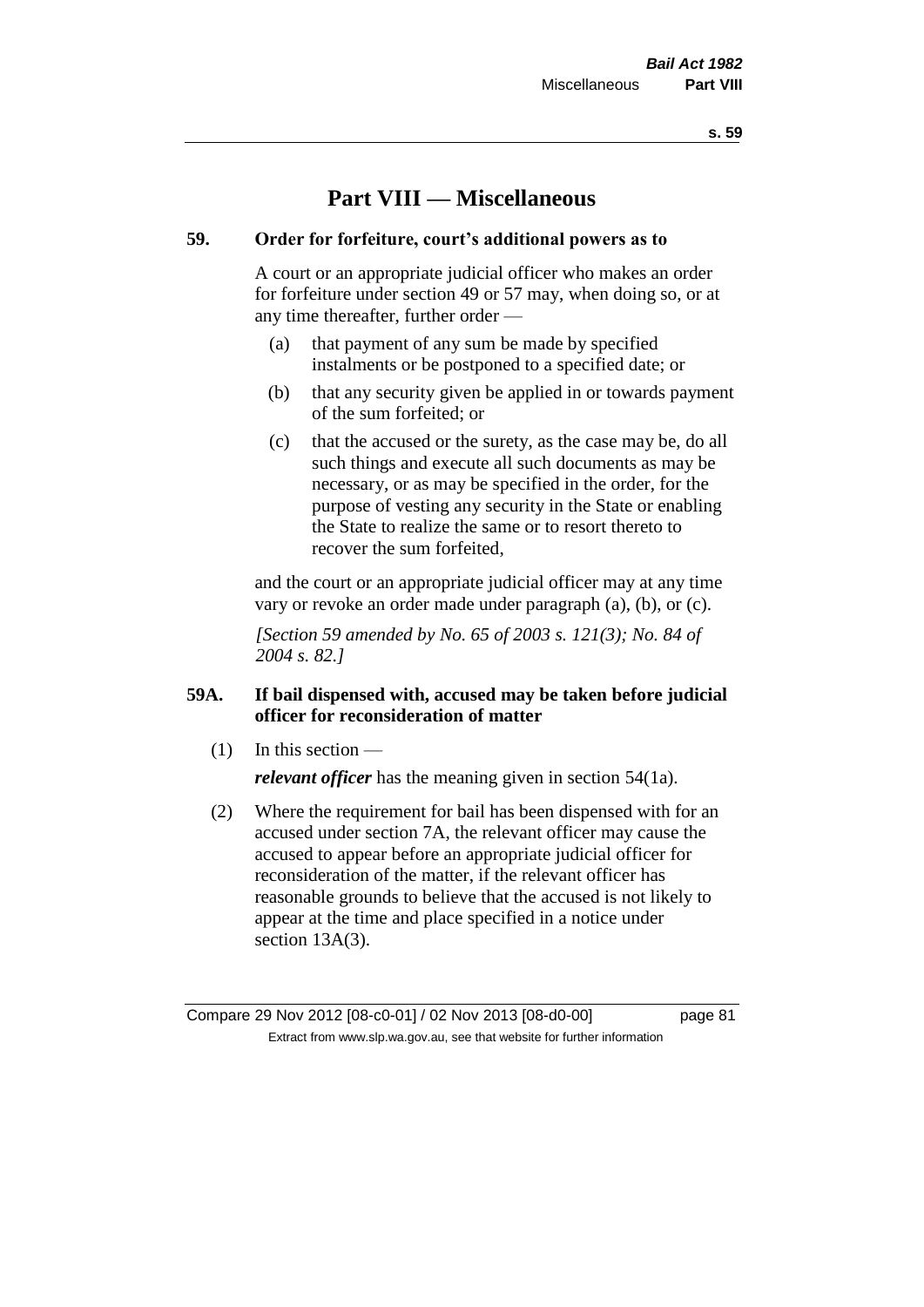- (3) Section 54(2), (2a), (3) and (4) apply, with necessary modifications, for the purposes of subsection (2).
- (4) The judicial officer before whom an accused appears under subsection (2) shall reconsider the accused's case and may, notwithstanding section 13 —
	- (a) again dispense with the requirement for bail; or
	- (b) grant bail; or
	- (c) refuse to grant bail,

in accordance with this Act, for the accused's appearance in court.

- $(5)$  If
	- (a) the court before which the accused is required to appear is the District Court, the Supreme Court or the Court of Appeal; and
	- (b) a police officer is satisfied that because of the urgency of the case it is not practicable for the prosecutor to exercise the power conferred by subsection (2),

the police officer may exercise that power.

(6) If a police officer, acting under subsection (5), exercises the power conferred by subsection (2), the police officer is to be regarded as the relevant officer for the purposes of this section.

*[Section 59A inserted by No. 6 of 2008 s. 36(1).]*

# **59B. Absconding accused, warrant for arrest of**

Where —

(a) at any time after that specified in an accused's bail undertaking for an accused's appearance the accused has failed to comply with the requirements of the accused's bail undertaking mentioned in section 28(2)(a) or (b); or

page 82 Compare 29 Nov 2012 [08-c0-01] / 02 Nov 2013 [08-d0-00] Extract from www.slp.wa.gov.au, see that website for further information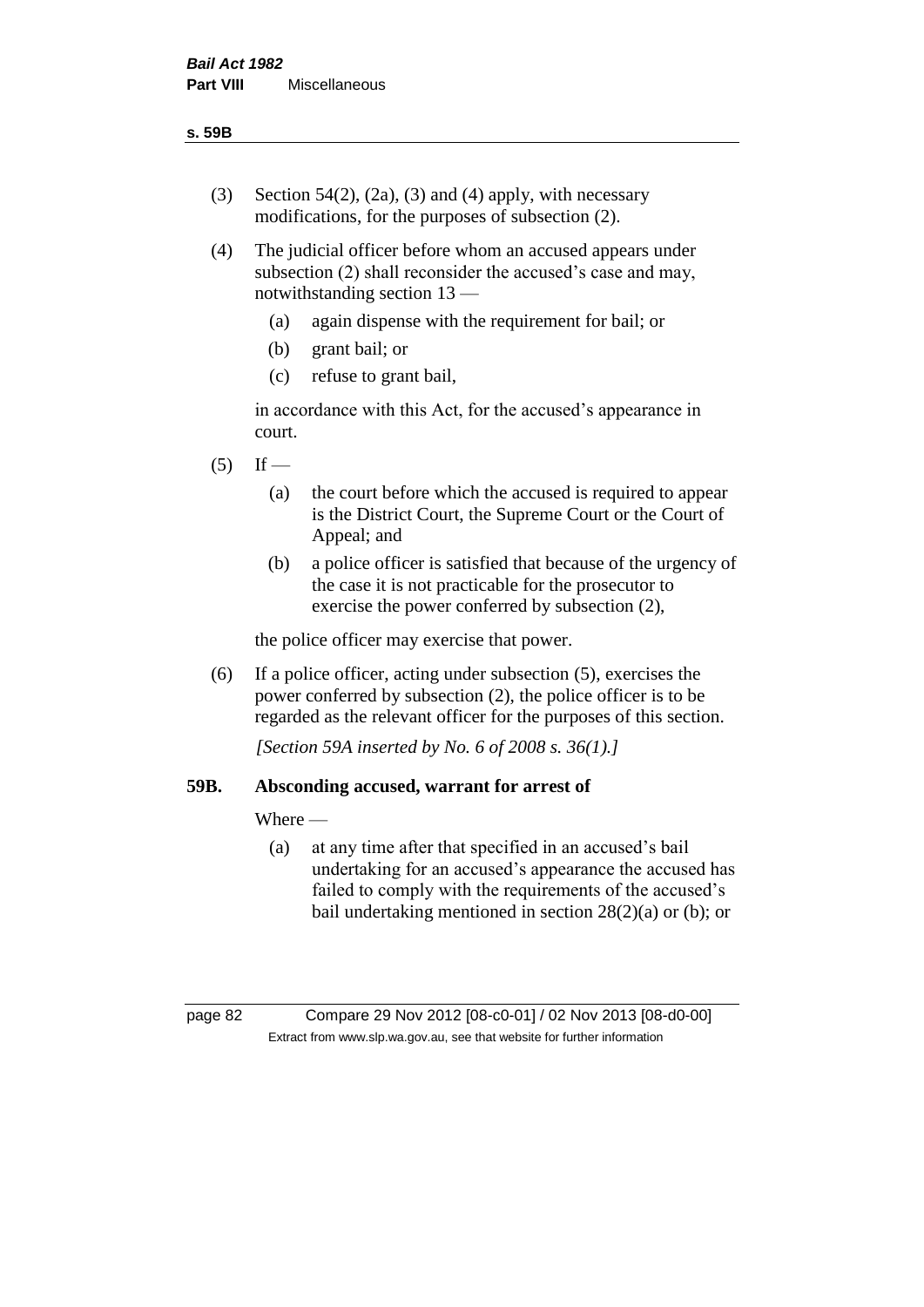(b) an accused has failed to appear at the time and place specified in a notice under section 13A(3).

the court before which the accused was required to appear may issue a warrant to arrest the accused and bring the accused before that court or a court of like jurisdiction.

*[Section 59B inserted by No. 6 of 2008 s. 36(1).]*

## **60. Change of address, accused and surety to notify**

Where the residential address of —

- (a) an accused who has been released on bail or for whom the requirement for bail has been dispensed with; or
- (b) a surety,

changes from that appearing on his bail undertaking, surety undertaking or notice under section 13A(3), as the case may be, he shall forthwith, in writing, notify details of the change to the registrar of the court before which, at the time when the change occurs, the accused is required to appear, and if without reasonable cause he fails to do so he commits an offence.

Penalty: \$1 000.

*[Section 60 amended by No. 50 of 2003 s. 37(5); No. 59 of 2004 s. 141; No. 84 of 2004 s. 82; No. 6 of 2008 s. 37.]*

# **61. Failing to bring arrested person before court or person able to grant bail, offence**

- (1) A person to whom this section applies commits an offence if, having arrested another for an offence, he wilfully and without reasonable excuse fails to take that other person, or cause him to be taken, as soon as is practicable —
	- (a) before an authorised officer or judicial officer empowered by this Act to grant bail for that offence; or
	- (b) before a court.

Penalty: \$1 000 or imprisonment for 12 months or both.

Compare 29 Nov 2012 [08-c0-01] / 02 Nov 2013 [08-d0-00] page 83 Extract from www.slp.wa.gov.au, see that website for further information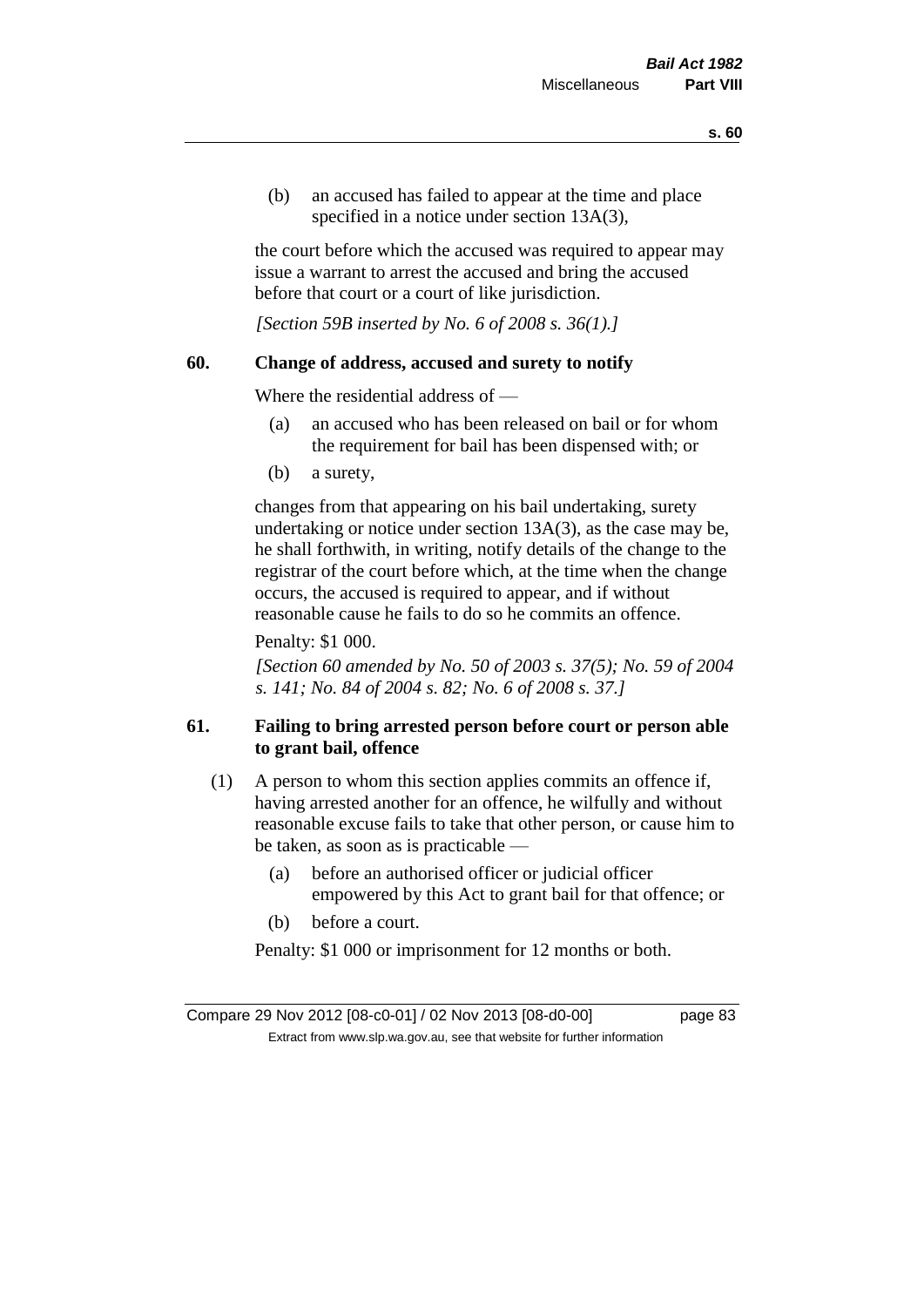#### **s. 62**

- (2) This section applies to a person who
	- (a) is not empowered by this Act to grant bail for the offence; or
	- (b) being so empowered, elects to act under section 6(7).

*[Section 61 amended by No. 15 of 1988 s. 17; No. 59 of 2006 s. 4(4); No. 6 of 2008 s. 38.]* 

# **62. Giving false information for bail purposes, offence**

A person who for the purpose of obtaining —

- (a) a grant of bail for himself or a variation of the terms and conditions thereof; or
- (b) approval of himself as a surety,

makes any statement which he knows is false in a material particular, or recklessly makes any statement which is false in a material particular, commits an offence.

Penalty: \$1 000 or imprisonment for 12 months or both.

#### **63. Protection from personal liability**

A person shall not be liable in civil proceedings on account of anything done, or omitted to be done, by him in good faith in the course of carrying out any provision of this Act, or purporting to be so done or omitted; but the liability (if any) of any other person (including the State or the Commonwealth) as his employer is not affected by this section and shall be determined as if it had not been passed.

*[Section 63 amended by No. 65 of 2003 s. 121(4).]*

# **64. Non-appearance etc. by an accused, proving**

Where it is required for the purposes of this Act to prove —

(a) that an accused did not appear before a particular court, at a particular place, on a particular day, at a particular time or during a particular period; or

page 84 Compare 29 Nov 2012 [08-c0-01] / 02 Nov 2013 [08-d0-00] Extract from www.slp.wa.gov.au, see that website for further information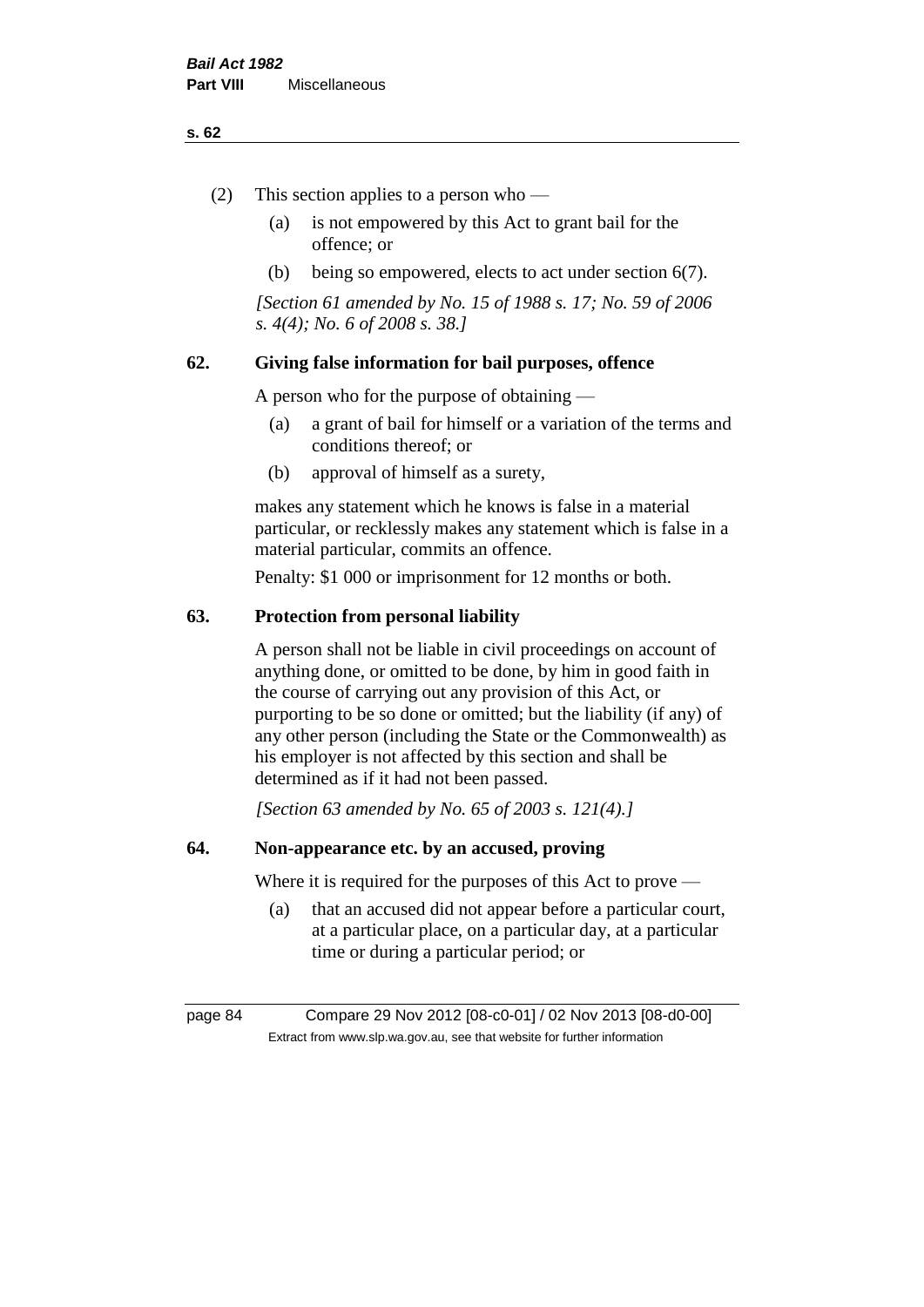(b) the day, time or period when or during which an accused did appear before a particular court at a particular place,

a certificate as to any such matter, purporting to be signed by a judicial officer or registrar of the court before which the accused was required to appear, shall be evidence of the matter so certified.

*[Section 64 amended by No. 59 of 2004 s. 141; No. 84 of 2004 s. 82.]* 

## **65. Bail undertakings by child, effect of**

A bail undertaking entered into by a person who is under the age of 18 years shall bind him as if he were of full age.

#### **66. Other powers etc. to grant bail abolished**

- (1) Any power or duty that, at the commencement of this Act, exists apart from statute to grant bail to an accused awaiting an appearance in court for an offence, is abolished.
- (2) Subsection (1) has effect notwithstanding anything in section 16 of the *Supreme Court Act 1935*.
- (3) In subsection (1) *statute* means an Act of the Parliament of Western Australia, other than the *Supreme Court Act 1935*.

*[Section 66 amended by No. 84 of 2004 s. 82.]*

## **66A. Delegation by registrar of court**

- (1) The registrar of a court may, either generally or as otherwise provided by the instrument of delegation, by instrument signed by him, delegate to an officer of that court any function conferred on him by or under this Act other than —
	- (a) this power of delegation; or
	- (aa) a function conferred by section  $11(3)$  or  $36(1)(a)$ ; or
	- (b) any function that a judicial officer has required him to perform personally.

Compare 29 Nov 2012 [08-c0-01] / 02 Nov 2013 [08-d0-00] page 85 Extract from www.slp.wa.gov.au, see that website for further information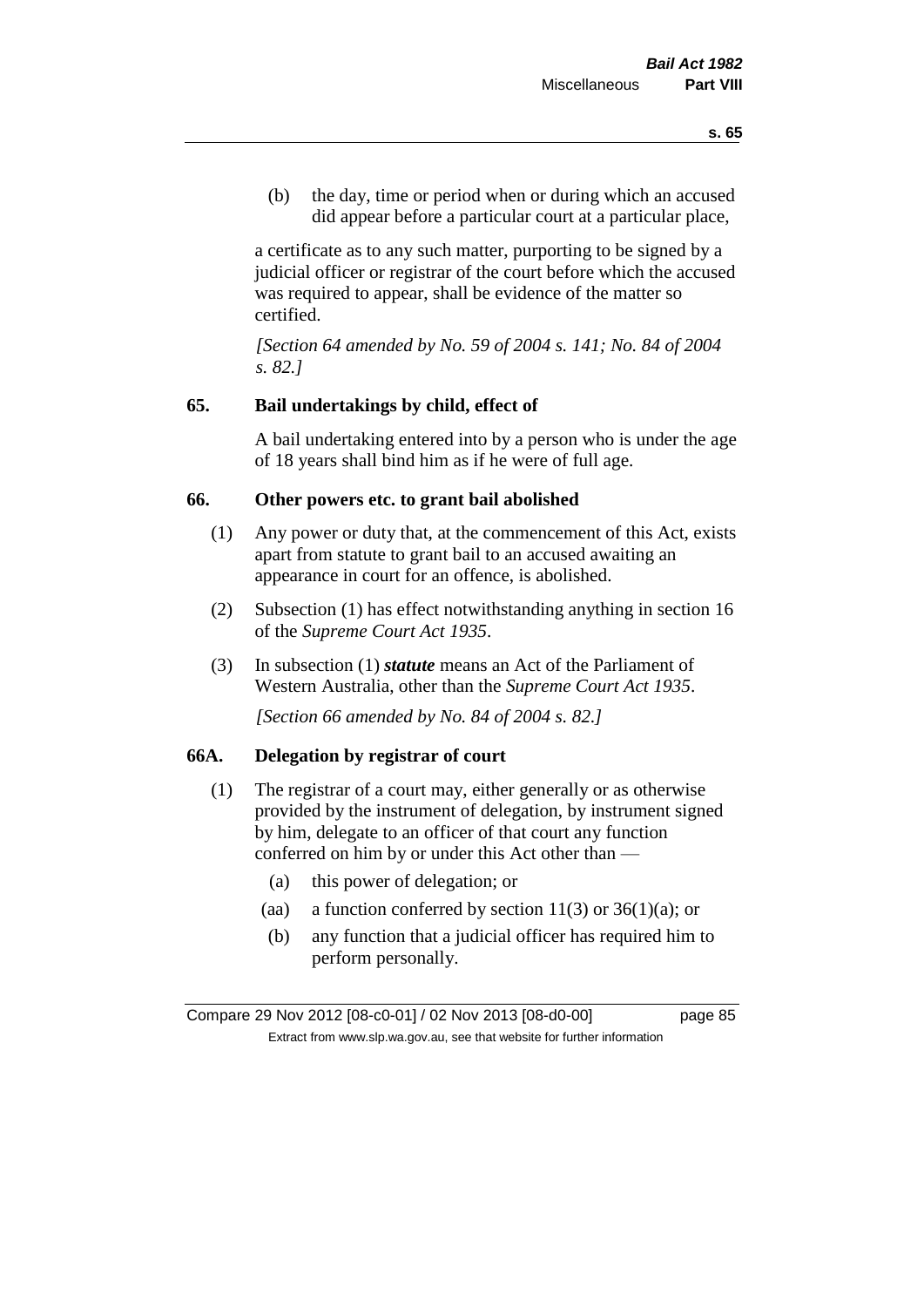**s. 66B**

(2) The superintendent of a detention centre under the *Young Offenders Act 1994* may, either generally or as otherwise provided by the instrument of delegation, by instrument signed by him, delegate to an officer of the Public Sector agency principally assisting the Minister administering that Act in its administration any function conferred on him by or under this Act, other than this power of delegation.

*[Section 66A inserted by No. 15 of 1988 s. 18; amended by No. 49 of 1988 s. 89; No. 31 of 1993 s. 8; No. 59 of 2004 s. 141; No. 65 of 2006 s. 52; No. 6 of 2008 s. 39.]* 

# **66B. Video link or audio link, use of in bail proceedings**

(1) In this section —

*audio link* means facilities (including telephone) that enable, at the same time, a judicial officer or authorised officer at one place to hear the accused at another place and vice versa;

*bail proceedings* means any proceedings under this Act including —

- (a) proceedings on a case for bail;
- (b) proceedings relating to the variation or revocation of bail;
- (c) proceedings on an application under section 48 or 49;
- (d) proceedings on an appeal under section 15A or 53;

*video link* means facilities (including closed circuit television) that enable, at the same time, a judicial officer or authorised officer at one place to see and hear the accused at another place and vice versa.

- (2) Bail proceedings may be conducted by means of a video link or an audio link.
- (3) Without limiting subsection (2), if a provision of this Act requires or authorises an accused to be brought before, or appear before, a court, judicial officer or authorised officer, the accused

page 86 Compare 29 Nov 2012 [08-c0-01] / 02 Nov 2013 [08-d0-00] Extract from www.slp.wa.gov.au, see that website for further information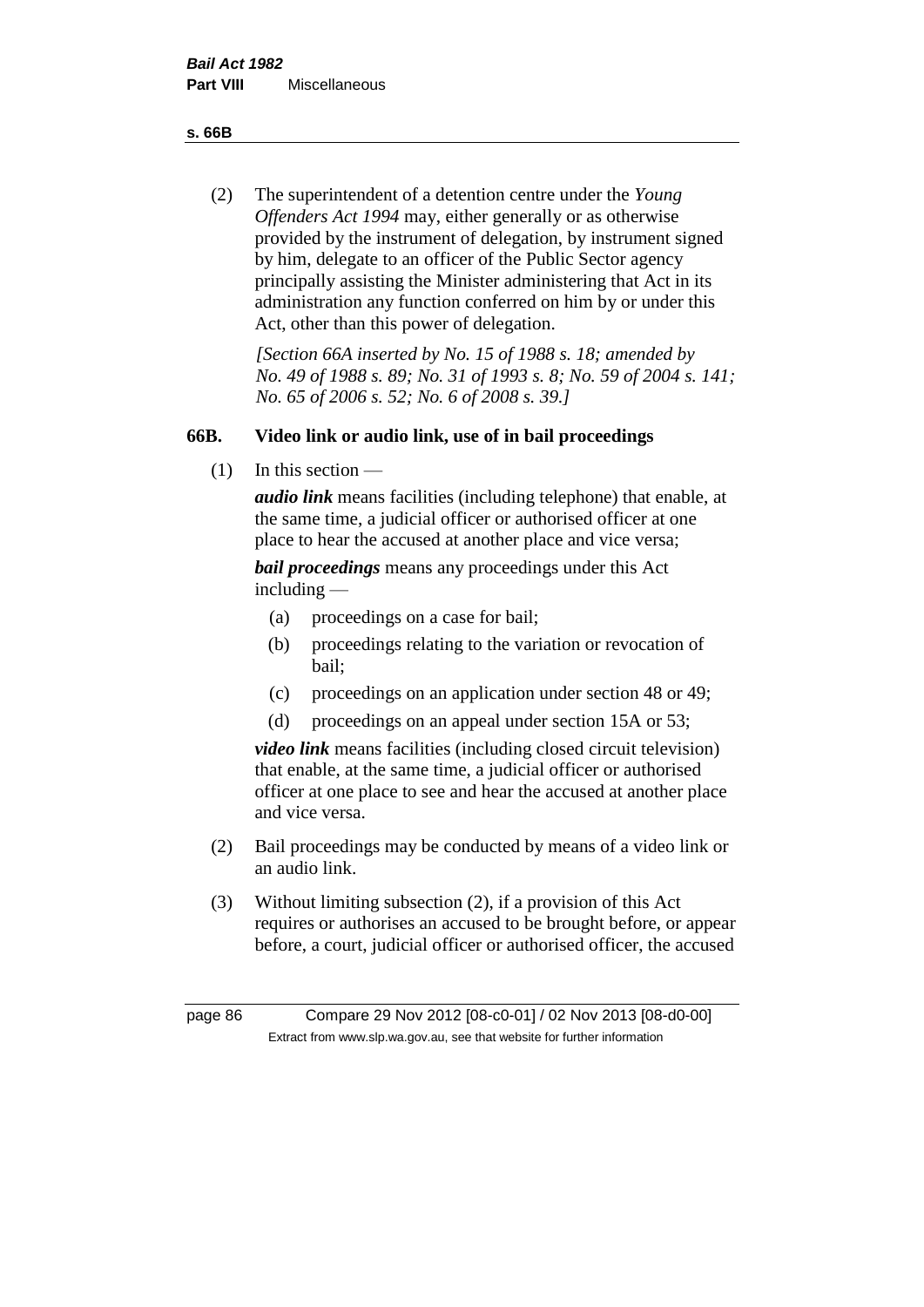may be brought before, or appear before, the court or officer by means of a video link or an audio link.

- (4) An audio link is not to be used under this section unless a video link is not available and cannot reasonably be made available.
- (5) Nothing in this section prevents a court, judicial officer or authorised officer from requiring that an accused be brought before, or appear before, the court or officer in person for the purposes of bail proceedings.

*[Section 66B inserted by No. 6 of 2008 s. 40(1).]*

# **67. Regulations**

- (1) The Governor may make regulations, not inconsistent with this Act, prescribing such things as are required or permitted by this Act to be prescribed or as it is necessary or expedient to prescribe for the purposes thereof.
- (2) Without limiting the generality of subsection (1) regulations  $\text{max}$  —
	- (a) make provision for or with respect to the making of applications —
		- (i) for or in relation to bail;
		- (ii) for the approval of sureties;
		- (iii) for the approval of security to be given by accused persons and sureties;
		- (iv) for the cancellation of a surety undertaking;
		- (v) for an order under section 49,

and for the manner in which such applications are to be made and the procedure to be followed on such applications;

(b) for the purposes of clause 5 of Part A of Schedule 1, prescribe the officer or officers who may grant bail for any prescribed appearance or class of appearance in court by an accused who is in custody;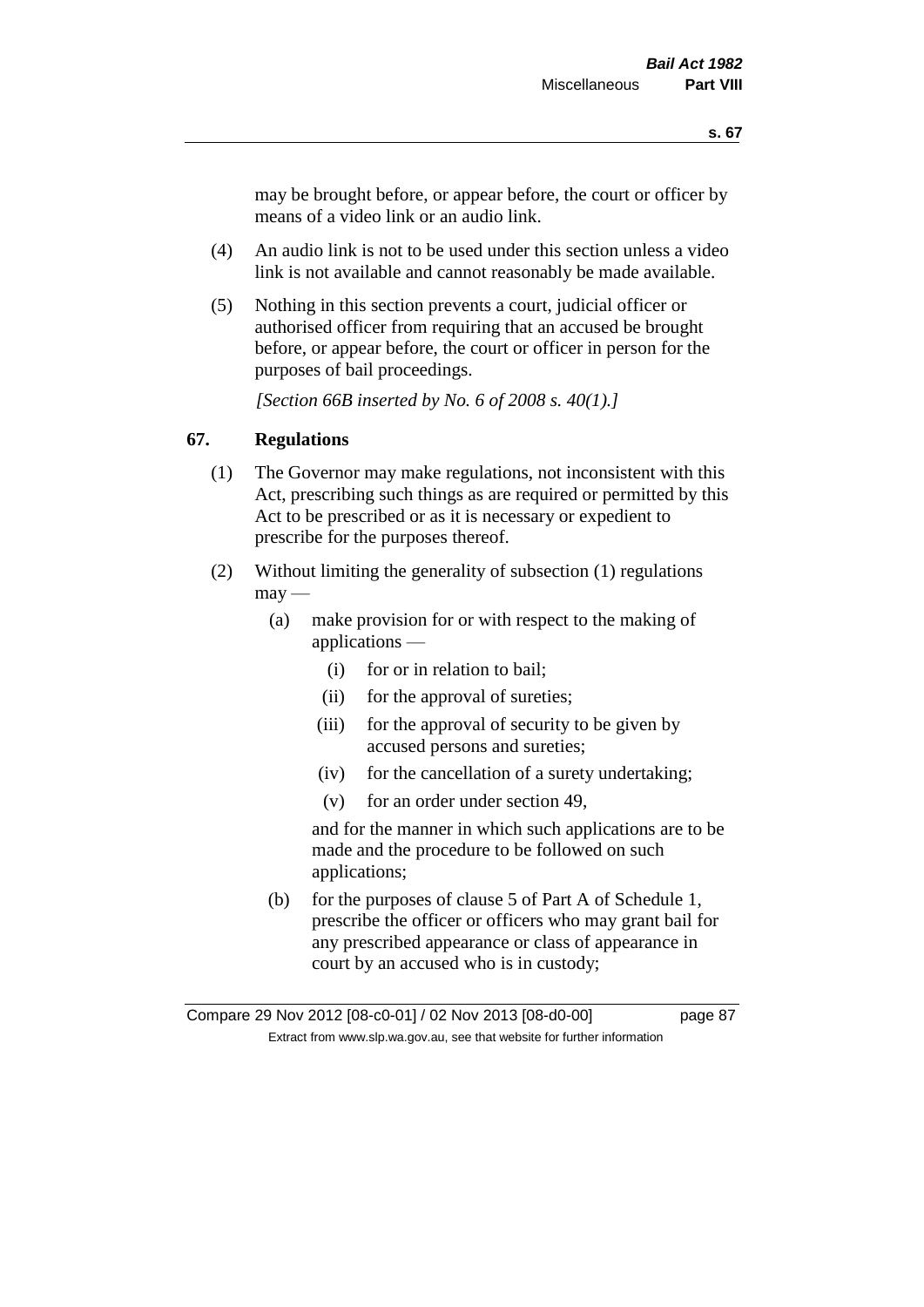**s. 67**

- (c) make provision for, or with respect to the management, control, supervision and good order of premises established for the accommodation of persons to whom bail has been granted.
- (3) Regulations made under this section may provide that a contravention or failure to comply with a regulation constitutes an offence and may provide for penalties not exceeding a fine of \$500 for offences against the regulations.

*[Section 67 amended by No. 45 of 1993 s. 12; No. 84 of 2004 s. 83(3); No. 2 of 2008 s. 56(6); No. 6 of 2008 s. 30(3).]* 

*[68. Omitted under the Reprints Act 1984 s. 7(4)(g).]*

page 88 Compare 29 Nov 2012 [08-c0-01] / 02 Nov 2013 [08-d0-00] Extract from www.slp.wa.gov.au, see that website for further information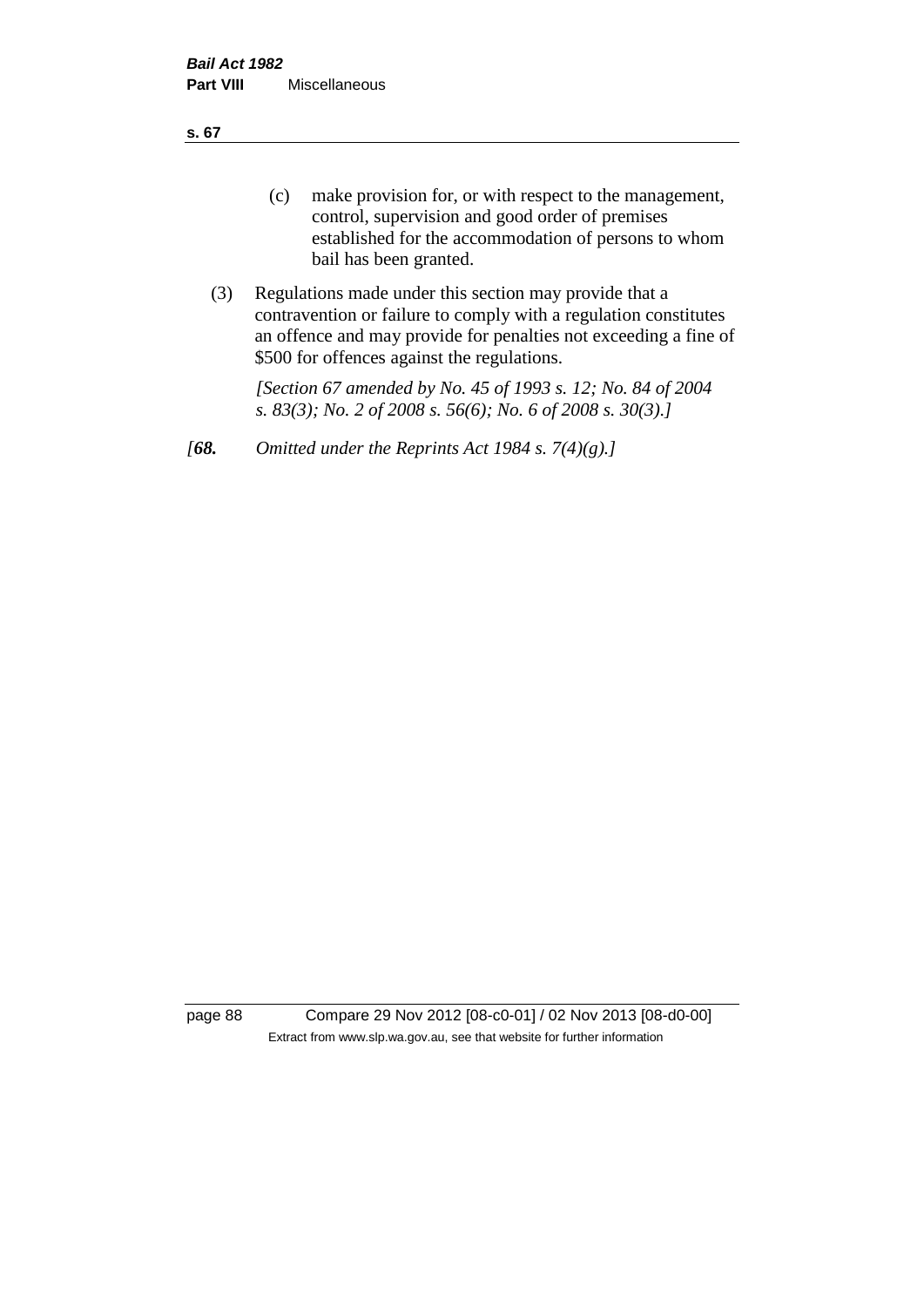# **Schedule 1 — Jurisdiction as to bail and related matters**

[s. 13, 17]

*[Heading inserted by No. 6 of 2008 s. 41(1).]*

# **Part A** — **Jurisdiction relating to bail**

*[Heading inserted by No. 6 of 2008 s. 41(2)(a).]*

#### **First Column**

## **Second Column**

*Appearances in court*

*By whom bail may be granted or (where applicable) dispensed with*

*[Heading amended by No. 6 of 2008 s. 41(2)(b) and (c).]*

# **1. Initial appearance**

(1) The initial appearance in a court of summary jurisdiction or the Children's Court by an accused in, or in connection with, proceedings for an offence.

In any case —

- (a) a justice; or
- (b) an authorised police officer; and

in addition, in the case of a child, an authorised community services officer.

(2) The initial appearance in the District Court or the Supreme Court, not being the initial appearance to which clause 3 applies.

A judge of the District Court or a judge of the Supreme Court, as the case requires.

*[Clause 1 amended by No. 15 of 1988 s. 19; No. 49 of 1988 s. 90(a)(i); No. 59 of 2004 s. 141; No. 84 of 2004 s. 10(1) and 82.]*

Compare 29 Nov 2012 [08-c0-01] / 02 Nov 2013 [08-d0-00] page 89 Extract from www.slp.wa.gov.au, see that website for further information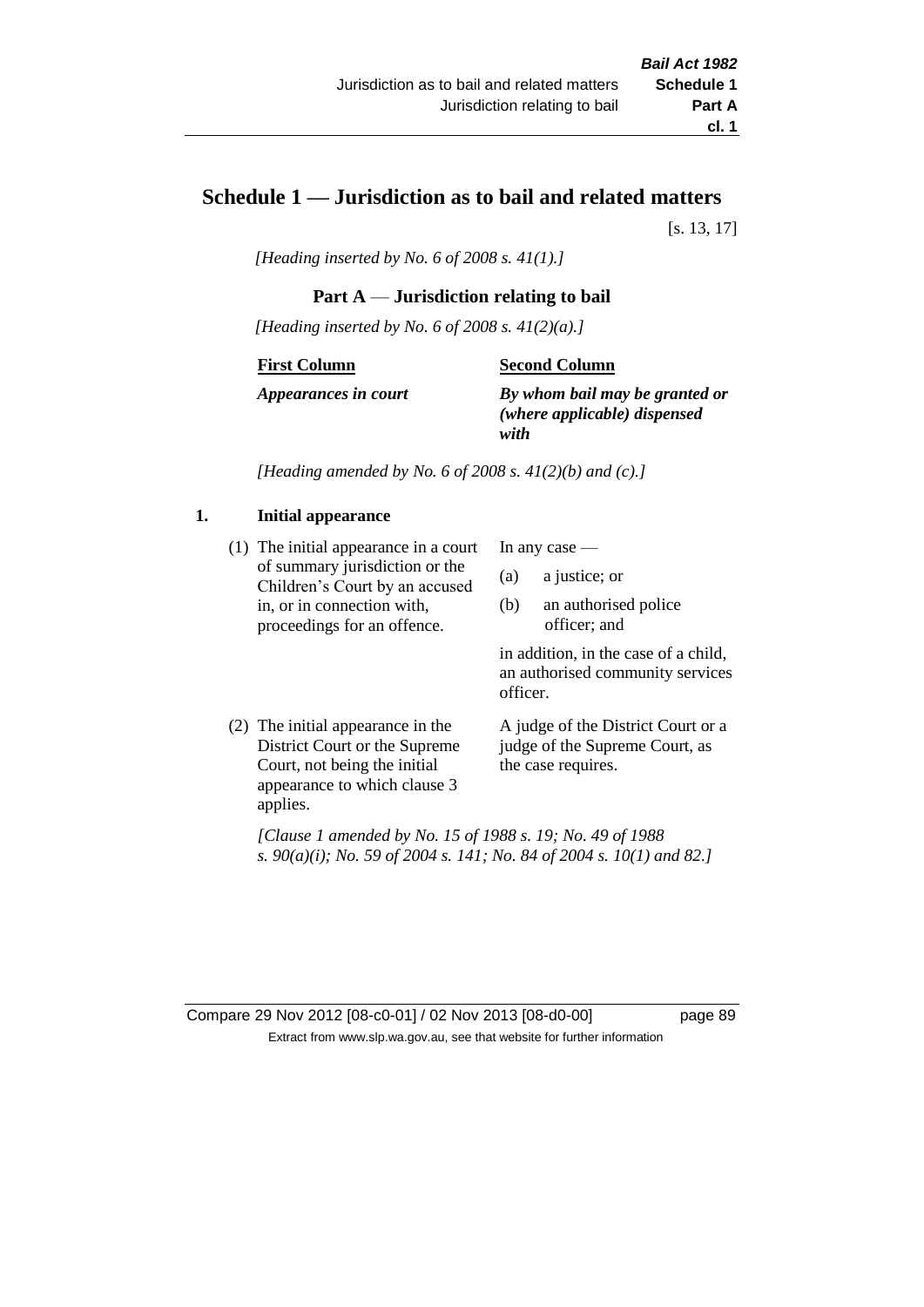| <b>First Column</b>  | <b>Second Column</b>                                                   |
|----------------------|------------------------------------------------------------------------|
| Appearances in court | By whom bail may be granted or<br>(where applicable) dispensed<br>with |

## **2. Appearance after adjournment**

Appearance in any court or before The judicial officer who orders a judicial officer by an accused after any adjournment of proceedings for an offence, not being a committal under clause 3.

the adjournment.

*[Clause 2 amended by No. 84 of 2004 s. 82.]*

# **3**. **Appearance on committal to Supreme Court or District Court**

The initial appearance by an accused in the Supreme Court or District Court after he has been committed thereto under any Act to be tried or sentenced or otherwise dealt with. The judicial officer who orders the committal.

*[Clause 3 amended by No. 84 of 2004 s. 82.]*

#### **4. Appearance in connection with appeal etc.**

| (1) Appearance in connection with an If the appeal is being determined<br>application or appeal made under<br>the <i>Criminal Appeals Act 2004</i> or Court, a single judge of the<br>with any order made in<br>determining the application or<br>appeal. | by a single judge of the Supreme<br>Supreme Court;<br>If the appeal is being determined<br>by the Court of Appeal, the Court<br>of Appeal or a single judge of<br>appeal. |
|-----------------------------------------------------------------------------------------------------------------------------------------------------------------------------------------------------------------------------------------------------------|---------------------------------------------------------------------------------------------------------------------------------------------------------------------------|
| (2) Appearance in connection with a<br>rehearing of proceedings ordered<br>under section 28 of the<br>Children's Court of Western<br>Australia Act 1988.                                                                                                  | The Children's Court.                                                                                                                                                     |

page 90 Compare 29 Nov 2012 [08-c0-01] / 02 Nov 2013 [08-d0-00] Extract from www.slp.wa.gov.au, see that website for further information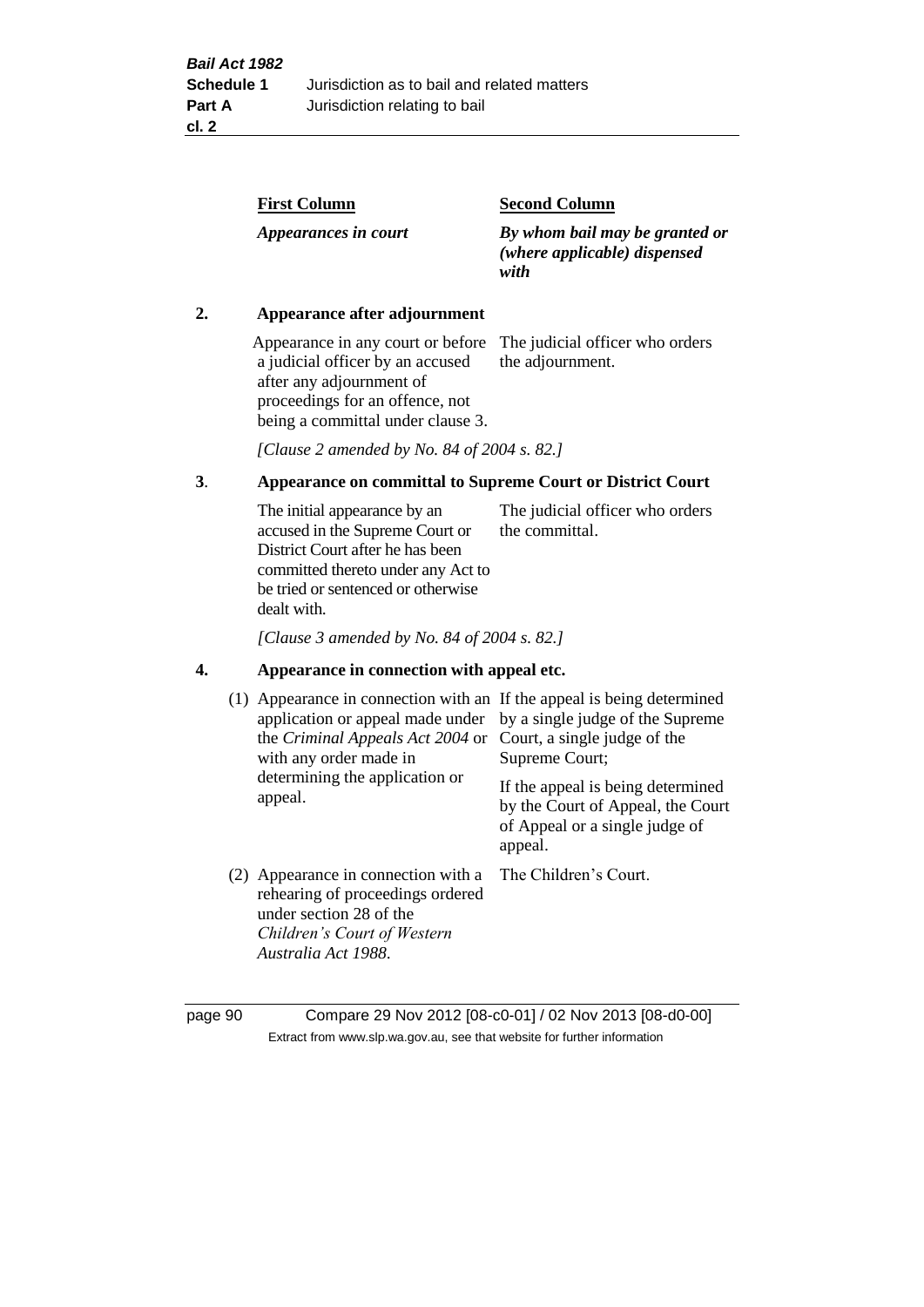| <b>First Column</b>                                                  | <b>Second Column</b>                                                   |  |
|----------------------------------------------------------------------|------------------------------------------------------------------------|--|
| Appearances in court                                                 | By whom bail may be granted or<br>(where applicable) dispensed<br>with |  |
| (3) Appearance in connection with<br>the reconsideration of an order | The Children's Court constituted<br>by the President.                  |  |

*Australia Act 1988*. *[Clause 4 inserted by No. 84 of 2004 s. 10(2).]*

## **5. Appearance prescribed by regulation**

under section 40 of the *Children's Court of Western* 

| Appearance in a court for any  | The judicial or other officer   |
|--------------------------------|---------------------------------|
| other purpose or following any | prescribed by such regulations. |
| other occurrence prescribed by |                                 |
| regulations under this Act.    |                                 |

### **6. Appearances not otherwise provided for**

Any appearance in a court not otherwise provided for in this Part or by regulations under this Act.

The judicial officer who, or court which, orders the appearance.

### **7. Term used: proceedings for an offence**

In this Part, unless the contrary intention appears —

*proceedings for an offence* in clause 2 (but not in clause 1) includes any of the following proceedings relating to that offence —

- (a) appeal proceedings; and
- (b) proceedings on a writ of *habeas corpus*; and
- (c) proceedings on the re-appearance of an offender under section 50 of the *Sentencing Act 1995*.

*[Clause 7 inserted by No. 84 of 2004 s. 10(3).]*

Compare 29 Nov 2012 [08-c0-01] / 02 Nov 2013 [08-d0-00] page 91 Extract from www.slp.wa.gov.au, see that website for further information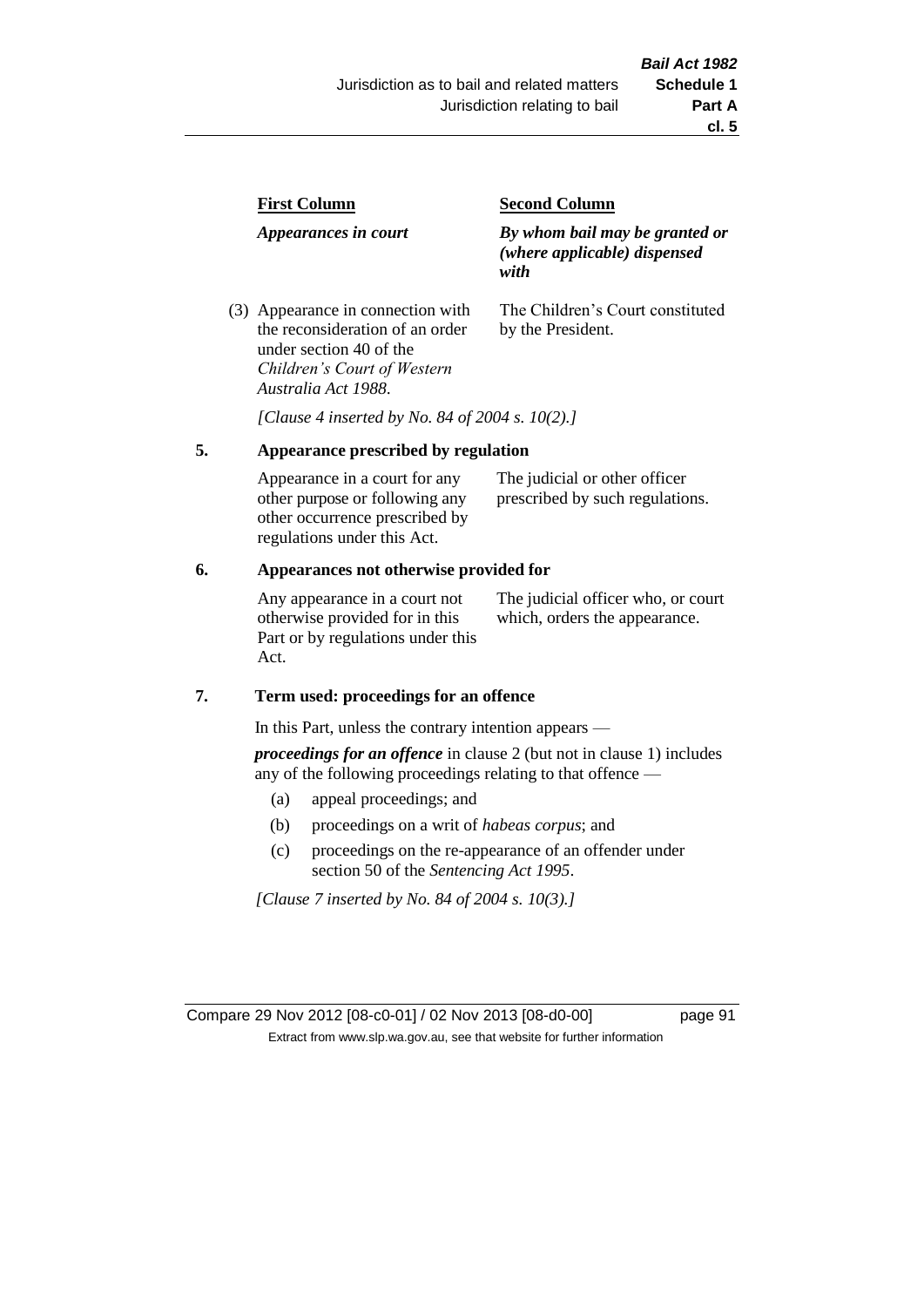#### **Part B** — **Cessation of powers relating to bail**

*[Heading inserted by No. 6 of 2008 s. 41(3)(a).]*

#### **1. Upon decision by judge, power of other officers ceases**

 $(1)$  In this clause —

*judge* means a judge of the Supreme Court, the Children's Court or the District Court.

- (2) After a judge has granted or refused bail for an appearance by an accused the power to grant bail for that appearance ceases to be vested  $in -$ 
	- (a) any judicial officer whose jurisdiction is inferior to that of the judge; or
	- (b) any authorised officer.
- (3) After a judge has dispensed with the requirement for bail for an appearance by an accused the power to grant or refuse bail for that appearance ceases to be vested in any officer referred to in subclause  $(2)(a)$  or  $(b)$ .

*[Clause 1 inserted by No. 6 of 2008 s. 41(3)(b).]*

#### **1A. Upon decision by Court of Appeal, other powers cease**

After the Court of Appeal on an appeal under section 15A —

- (a) has granted or refused bail for an appearance by an accused, the power to grant or refuse bail for that appearance; or
- (b) has dispensed with the requirement for bail for an appearance by an accused, the power to grant or refuse bail for that appearance,

ceases to be vested in any judicial officer or in any authorised officer.

*[Clause 1A inserted by No. 6 of 2008 s. 41(3)(b).]*

#### **2. Upon decision by judicial officer, his power and that of his peers ceases**

Except where clause 4 applies, the power to grant, refuse or dispense with bail for an appearance by an accused ceases to be vested in any judicial officer (including a judge of the Supreme Court) after he, or

page 92 Compare 29 Nov 2012 [08-c0-01] / 02 Nov 2013 [08-d0-00] Extract from www.slp.wa.gov.au, see that website for further information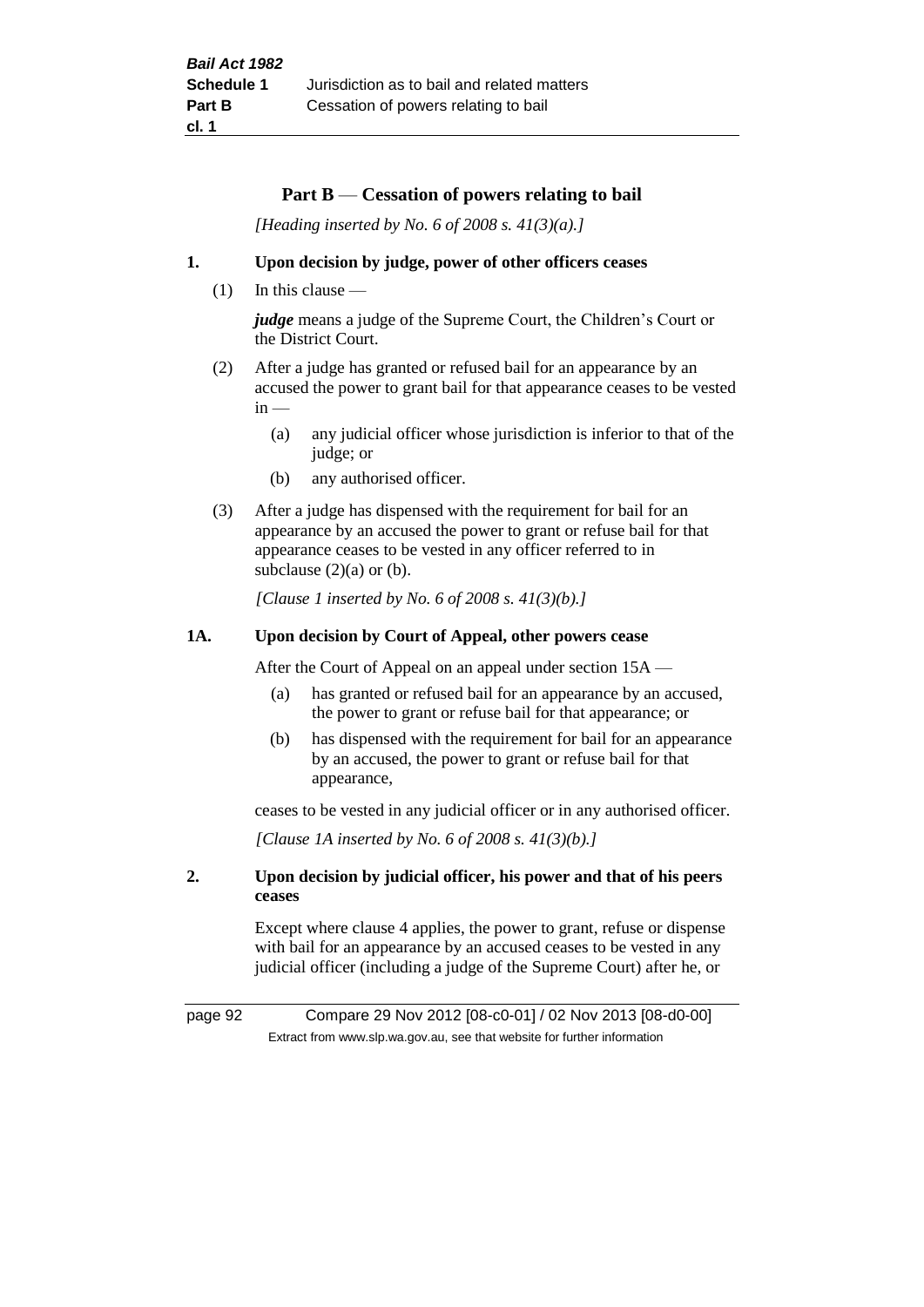another judicial officer whose jurisdiction is co-extensive with his, has granted, refused or dispensed with bail for that appearance.

*[Clause 2 amended by No. 84 of 2004 s. 82; No. 6 of 2008 s. 41(3)(c) and (d).]*

#### **3. Upon refusal of bail for initial appearance, certain powers cease**

- (1) After an authorised officer has refused bail for an initial appearance by an accused, the power to grant bail for that appearance ceases to be vested in another authorised officer, but a justice may nevertheless grant bail for that appearance.
- (2) After a justice has refused bail for an initial appearance by an accused, the power to grant bail for that appearance ceases to be vested in an authorised officer or another justice.

*[Clause 3 inserted by No. 6 of 2008 s. 41(3)(e).]*

### **4. Judicial officer's powers if accused proves new facts or changed circumstances**

Notwithstanding clause 2, where an accused has been refused bail for an appearance or has been granted bail therefor on terms or conditions with which he is unable or unwilling to comply, the judicial officer who granted or refused bail or another judicial officer whose jurisdiction is co-extensive with his has power to grant bail for that appearance or to vary the terms or conditions of bail previously granted therefor if the accused makes application and satisfies him that —

- (a) new facts have been discovered, new circumstances have arisen or the circumstances have changed since bail was previously granted or refused for that appearance; or
- (b) he failed to adequately present his case for bail on the previous occasion when it was considered; or
- (c) where bail was granted subject to a home detention condition, he has, since the previous occasion when his case for bail was considered, complied with the home detention condition for a period of one month or more.

*[Clause 4 amended by No. 61 of 1990 s. 14; No. 84 of 2004 s. 82.]*

Compare 29 Nov 2012 [08-c0-01] / 02 Nov 2013 [08-d0-00] page 93 Extract from www.slp.wa.gov.au, see that website for further information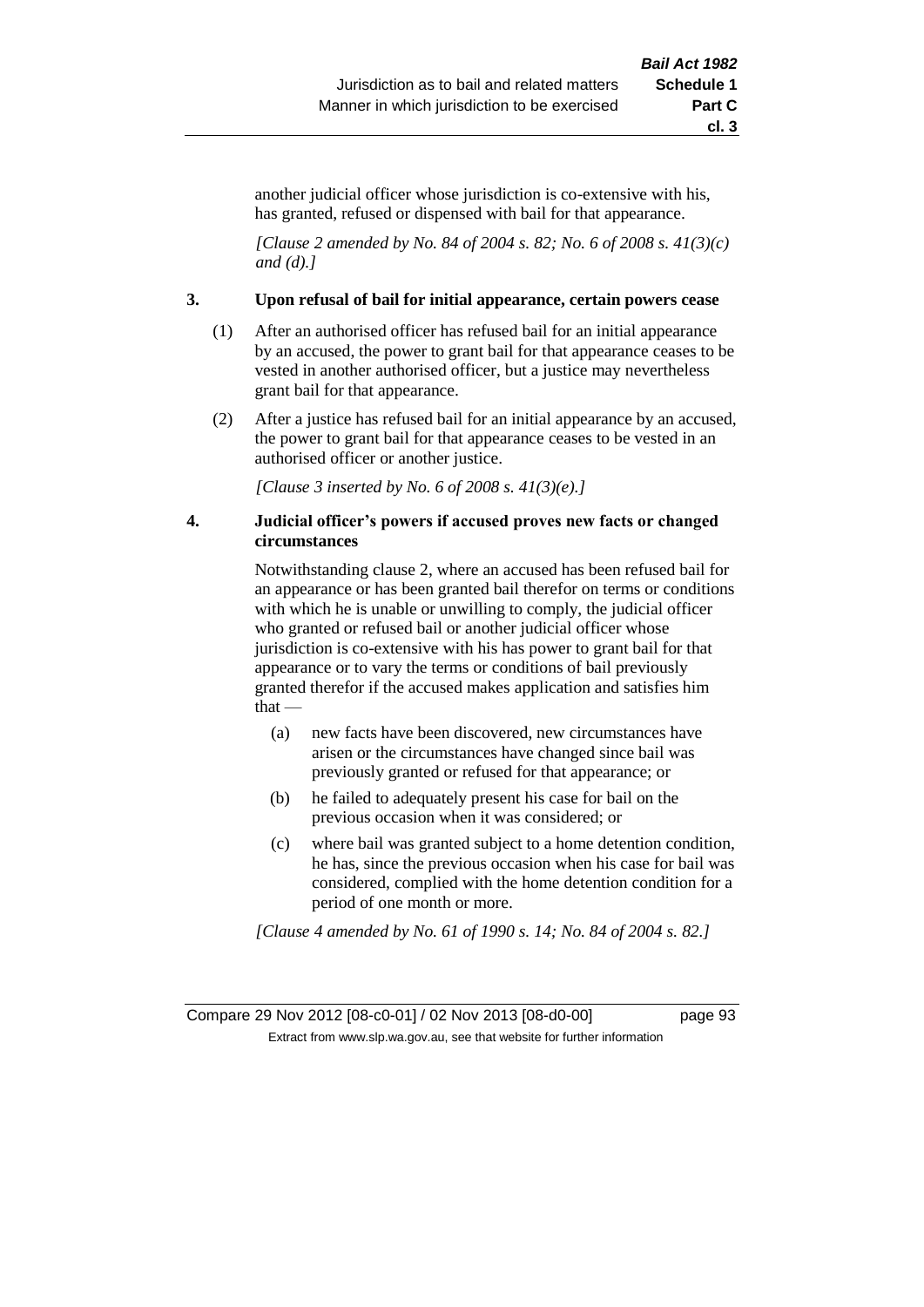## **Part C — Manner in which jurisdiction to be exercised**

*[Heading deleted by No. 6 of 2008 s. 41(4)(a).]*

#### **1. Bail before conviction at discretion of court etc., except for child**

Subject to clauses 3A and 3C, the grant or refusal of bail to an accused, other than a child, who is in custody awaiting an appearance in court before conviction for an offence shall be at the discretion of the judicial officer or authorised officer in whom jurisdiction is vested, and that discretion shall be exercised having regard to the following questions as well as to any others which he considers relevant —

- (a) whether, if the accused is not kept in custody, he may
	- (i) fail to appear in court in accordance with his bail undertaking; or
	- (ii) commit an offence; or
	- (iii) endanger the safety, welfare, or property of any person; or
	- (iv) interfere with witnesses or otherwise obstruct the course of justice, whether in relation to himself or any other person;
- (b) whether the accused needs to be held in custody for his own protection;
- (c) whether the prosecutor has put forward grounds for opposing the grant of bail;
- (d) whether, as regards the period when the accused is on trial, there are grounds for believing that, if he is not kept in custody, the proper conduct of the trial may be prejudiced;
- (e) whether there is any condition which could reasonably be imposed under Part D which would —
	- (i) sufficiently remove the possibility referred to in paragraphs (a) and (d); or
	- (ii) obviate the need referred to in paragraph (b); or
	- (iii) remove the grounds for opposition referred to in paragraph (c);

page 94 Compare 29 Nov 2012 [08-c0-01] / 02 Nov 2013 [08-d0-00] Extract from www.slp.wa.gov.au, see that website for further information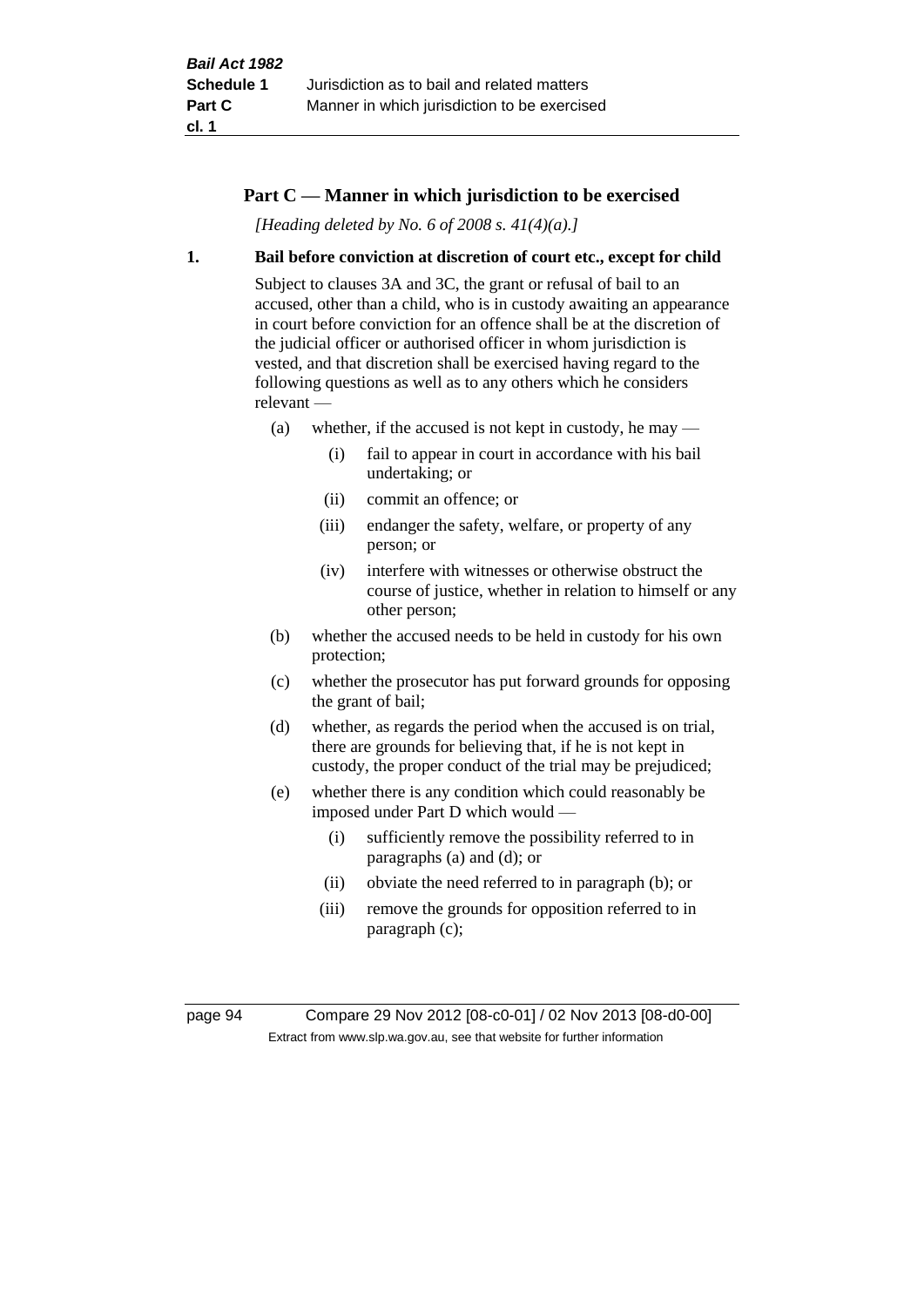- (f) where the accused is charged with an offence that is alleged to have been committed in respect of a child, whether a condition should be imposed under Part D requiring the accused to reside at a place other than the place where the child resides;
- (g) whether the alleged circumstances of the offence or offences amount to wrongdoing of such a serious nature as to make a grant of bail inappropriate.

*[Clause 1 amended by No. 14 of 1992 s. 11; No. 45 of 1993 s. 10(2)(a); No. 54 of 1998 s. 8(a) and (b); No. 84 of 2004 s. 82; No. 6 of 2008 s. 41(4)(b).]*

## **2. Child to have qualified right to bail**

(1) In this clause —

*responsible person* means a parent, relative, employer or other person who, in the opinion of the judicial officer or authorised officer, is in a position to both influence the conduct of the child and provide the child with support and direction.

- (2) Subject to subclause (3), a child accused who is in custody awaiting an appearance in court before conviction for an offence has a right to be granted bail unless —
	- (a) in the opinion of the judicial officer or authorised officer in whom jurisdiction is vested —
		- (i) one or more of the questions set out in clause 1(a), (b), (d) and (g) must be answered in the affirmative; and
		- (ii) there is no condition which he could reasonably impose under Part D which would satisfy the relevant provision of clause 1(e);
		- or
	- (b) there is no responsible person willing to enter into an undertaking of the kind described in subclause (3)(c),

and if the child is refused bail he shall be dealt with in accordance with section 19(2) of the *Young Offenders Act 1994*.

## Compare 29 Nov 2012 [08-c0-01] / 02 Nov 2013 [08-d0-00] page 95 Extract from www.slp.wa.gov.au, see that website for further information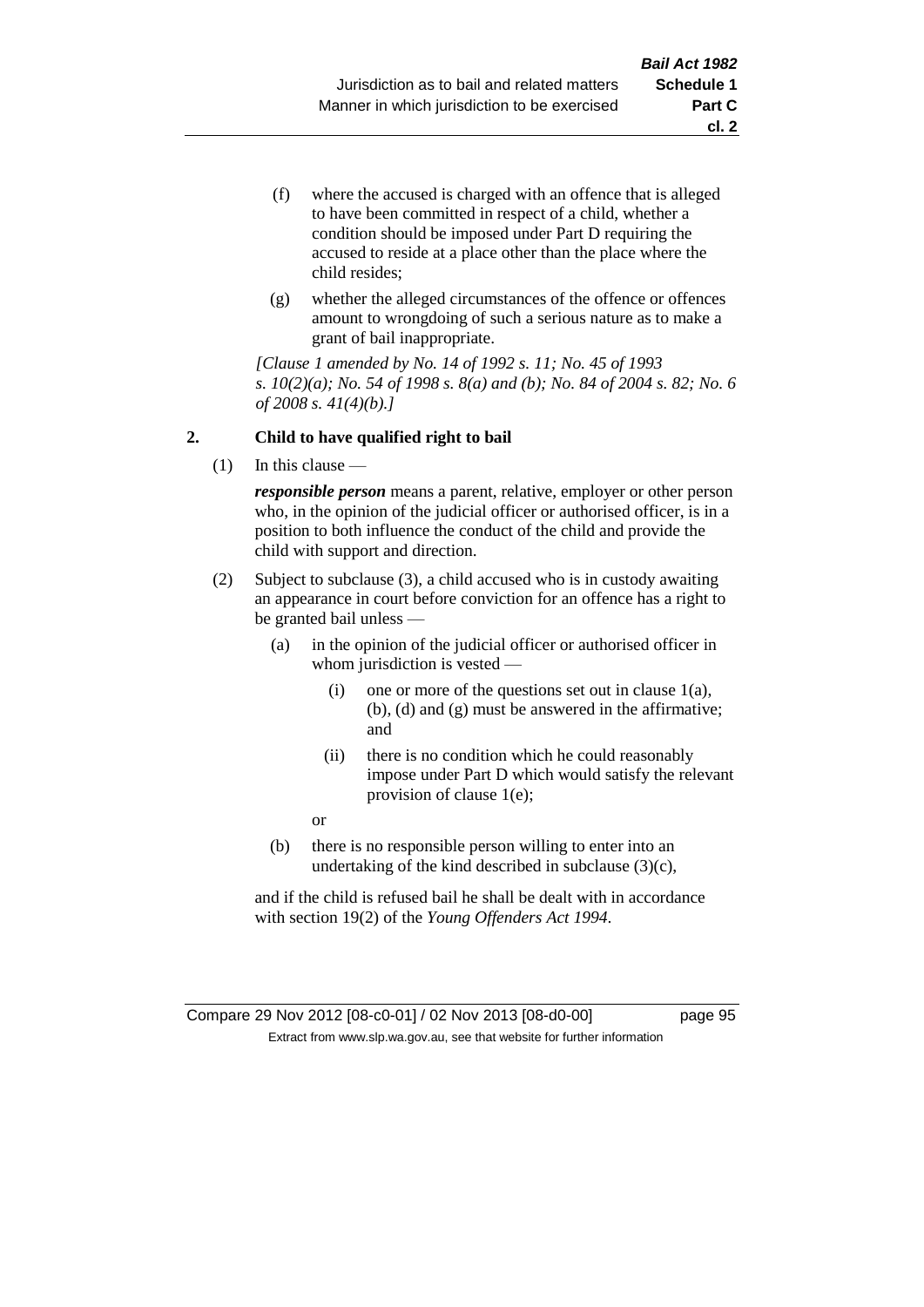- (3) The right of a child accused under subclause (2) is subject to  $-$ 
	- (a) clauses 3A and 3C; and
	- *[(b) deleted]*
	- (c) there being imposed as a condition on the grant of bail a requirement that before the release of the child on bail a responsible person undertakes in writing in the approved form to ensure that the child complies with any requirement of his bail undertaking mentioned in section 28(2)(a), (b), (c) and (d).
- (4) Subclauses (2)(b) and (3)(c) do not apply to a child accused if it appears to the judicial officer or authorised officer that the accused —
	- (a) is over the age of 17 years; and
	- (b) has sufficient maturity to live independently without the guidance or control of a parent or guardian.
- (5) For the purposes of this clause, the provisions of sections 46, 47, 48, 54, 55(2), 60 and  $67(2)(a)(iv)$  apply with all necessary changes as  $if -$ 
	- (a) references in those provisions to a surety and a surety undertaking were references to a responsible person and to an undertaking referred to in subclause (3)(c) respectively; and
	- (b) section  $54(1)(b)(i)$  read as follows
		- (i) a person who has entered into an undertaking referred to in clause 2(3)(c) of Part C of Schedule 1 should no longer be regarded as a responsible person for the purposes of that clause, or is dead;
- (6) Where a child accused is released on bail his right to be at liberty is subject to the exercise of the powers in section 17A.

*[Clause 2 inserted by No. 45 of 1993 s. 10(2)(b); amended by No. 57 of 1997 s. 21(3)(a); No. 54 of 1998 s. 8(c); No. 34 of 2004 Sch. 2 cl. 3(3); No. 84 of 2004 s. 82; No. 6 of 2008 s. 41(4)(c) and 43(4).]*

# **3. Matters relevant to cl. 1(a)**

In considering whether an accused may do any of the things mentioned in clause 1(a), the judicial officer or authorised officer

page 96 Compare 29 Nov 2012 [08-c0-01] / 02 Nov 2013 [08-d0-00] Extract from www.slp.wa.gov.au, see that website for further information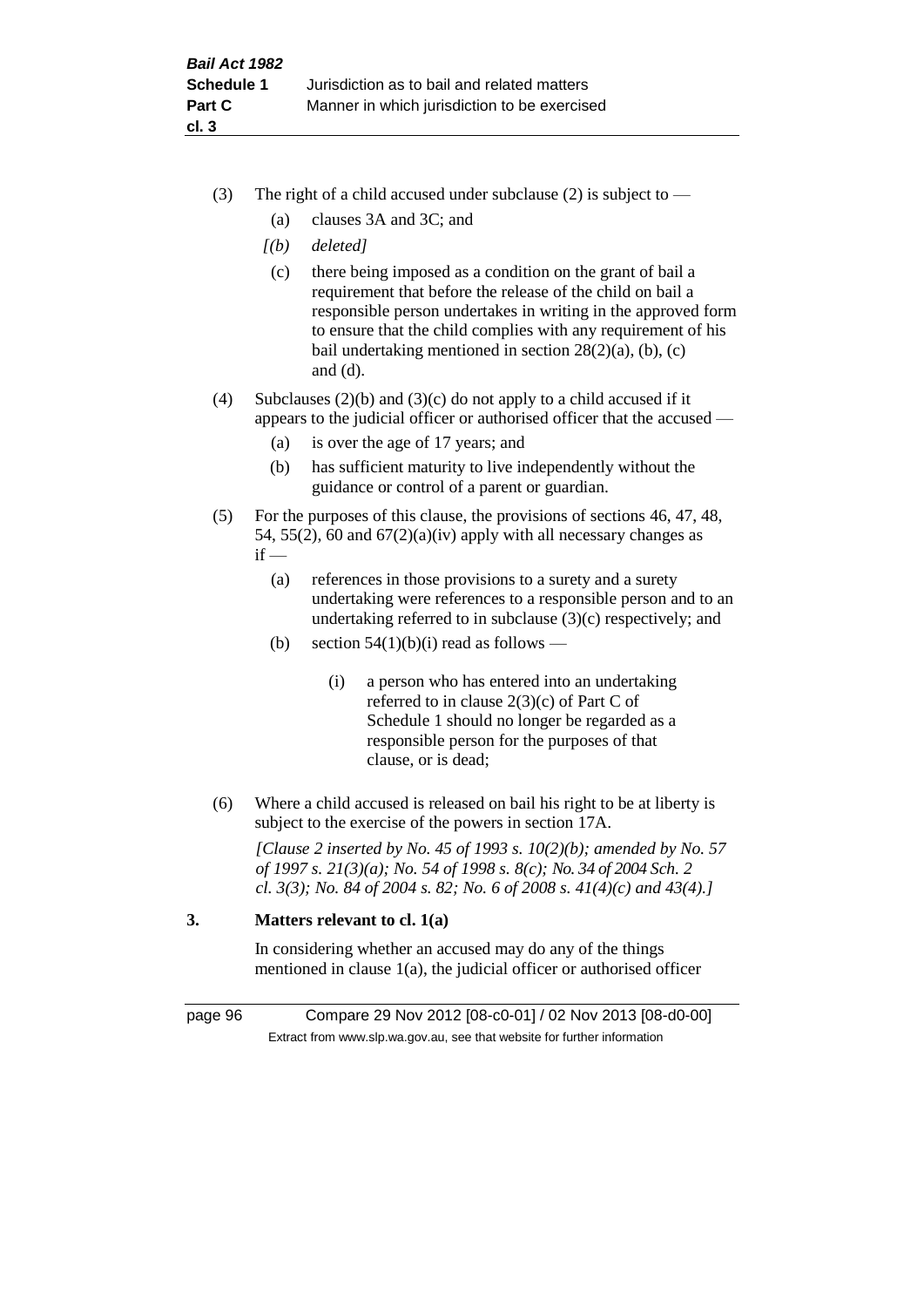shall have regard to the following matters, as well as to any others which he considers relevant —

- (a) the nature and seriousness of the offence or offences (including any other offence or offences for which he is awaiting trial) and the probable method of dealing with the accused for it or them, if he is convicted; and
- (b) the character, previous convictions, antecedents, associations, home environment, background, place of residence, and financial position of the accused; and
- (c) the history of any previous grants of bail to him; and
- (d) the strength of the evidence against him.

*[Clause 3 amended by No. 84 of 2004 s. 82.]*

#### **3A. Accused charged with etc. serious offence committed while on bail etc. for another serious offence, bail for**

- (1) Notwithstanding clause 1, 2 or 4 or any other provision of this Act, where —
	- (a) an accused is in custody
		- (i) awaiting an appearance in court before conviction for a serious offence; or
		- (ii) waiting to be sentenced or otherwise dealt with for a serious offence of which the accused has been convicted;

and

- (b) the serious offence is alleged to have been committed while the accused was —
	- (i) on bail for; or
	- (ii) at liberty under an early release order made in respect of,

another serious offence,

the judicial officer or (if section 16A does not apply) the authorised officer in whom jurisdiction is vested shall refuse to grant bail for the serious offence referred to in paragraph (a) unless the judicial officer or authorised officer —

#### Compare 29 Nov 2012 [08-c0-01] / 02 Nov 2013 [08-d0-00] page 97 Extract from www.slp.wa.gov.au, see that website for further information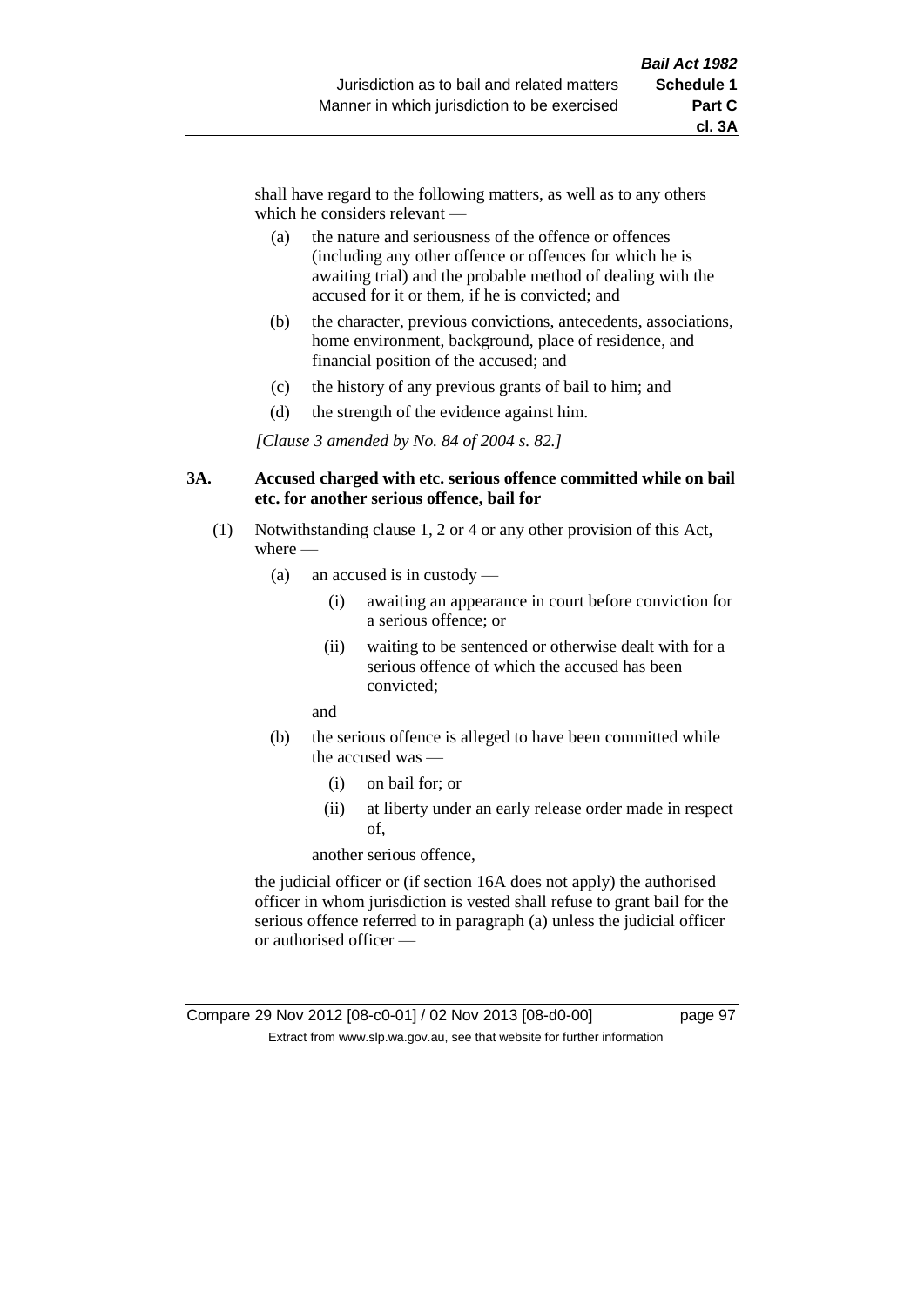- (c) is satisfied that there are exceptional reasons why the accused should not be kept in custody and, if clause 3B applies, is so satisfied only after complying with that clause; and
- (d) is also satisfied that bail may properly be granted having regard to the provisions of clauses 1 and 3 or, in the case of a child accused, clauses 2 and 3.
- (2) Notwithstanding section 7(1), where an accused is refused bail under subclause (1) for an appearance for a serious offence his case for bail need not be considered again under that subsection for an appearance for that offence unless he satisfies the judicial officer who may order his detention that —
	- (a) new facts have been discovered, new circumstances have arisen or the circumstances have changed since bail was refused; or
	- (b) he failed to adequately present his case for bail on the occasion of that refusal.
- (3) Where a child accused is refused bail under subclause (1) he shall be dealt with in accordance with section 19(2) of the *Young Offenders Act 1994*.

*[Clause 3A inserted by No. 45 of 1993 s. 10(2)(c); amended by No. 57 of 1997 s. 21(3)(b); No. 54 of 1998 s. 7 and 13(1); No. 84 of 2004 s. 82; No. 6 of 2008 s. 41(4)(d).]*

# **3B. Exceptional reasons under cl. 3A(1), determining**

- (1) This clause applies where it appears to the judicial officer or (if section 16A does not apply) the authorised officer that all or any of the acts alleged to constitute a serious offence referred to in clause 3A(1)(b) would, if proved in the appropriate proceedings, amount to a breach by the accused of a protective condition or order.
- (2) The judicial officer or authorised officer shall, before making a decision that there are exceptional reasons for the purposes of clause  $3A(1)(c)$ , make enquiry, or cause enquiry to be made, whether there has already been —
	- (a) any breach by the accused of the protective condition or order that has been proved in proceedings; or

page 98 Compare 29 Nov 2012 [08-c0-01] / 02 Nov 2013 [08-d0-00] Extract from www.slp.wa.gov.au, see that website for further information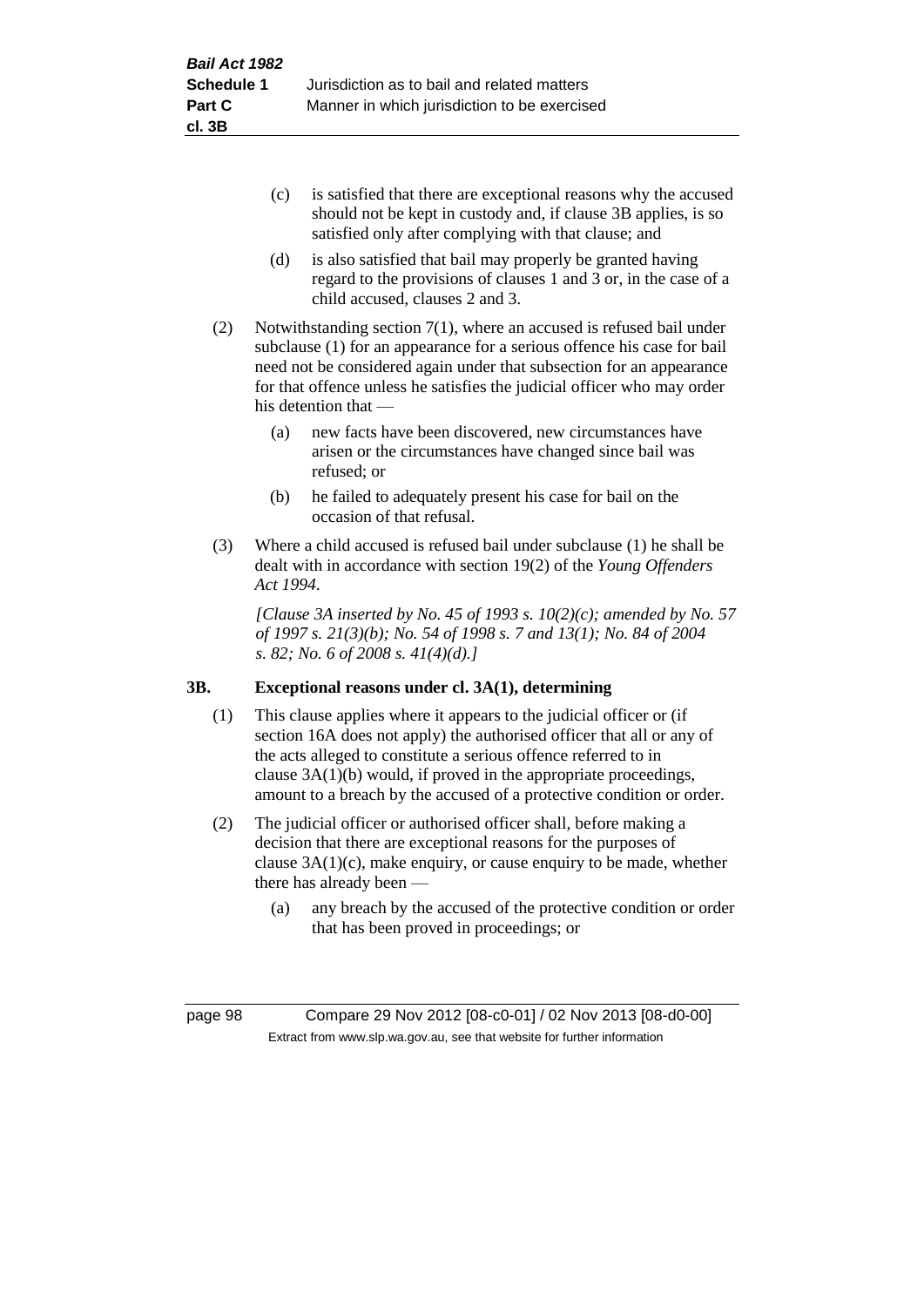- (b) any alleged breach by the accused of the protective condition or order that has not been so proved, including an allegation that has not been the subject of a prosecution or any other communication to any relevant official; or
- (c) any alleged breach by the accused of any other protective condition or order that has been the subject of a prosecution.
- (3) On becoming aware of any such alleged breach, the judicial officer or authorised officer shall give each person for whose protection a protective condition or order referred to in subclause (2) was imposed or made (a *relevant person*) a reasonable opportunity to give evidence by affidavit on matters relating to that protective condition or order.
- (4) The judicial officer or authorised officer shall in making any decision for the purposes of clause  $3A(1)(c)$  —
	- (a) give due weight to  $-$ 
		- (i) any evidence given under subclause (3); and
		- (ii) any adverse effect that a grant of bail to the accused would have on a relevant person; and
		- (iii) any difficulty that a relevant person might have in proving any future breach of a protective condition or order;

and

- (b) consider whether it would be appropriate to refuse bail and make a hospital order under section 5 of the *Criminal Law (Mentally Impaired Accused) Act 1996*; and
- (c) in the case of a condition imposed for a purpose mentioned in clause 2(2)(c) or (d) of Part D, treat any alleged breach of the condition as a serious matter even if the conduct alleged to amount to the breach in itself appears to be trivial; and
- (d) consider whether any alleged breach of a protective condition or order that has occurred shows that the purpose of the condition or order has not been achieved and that the accused should be kept in custody.
- (5) The provisions of this clause do not limit the matters that the judicial officer or authorised officer may take into account for the purposes of clause  $3A(1)(c)$ .

**cl. 3B**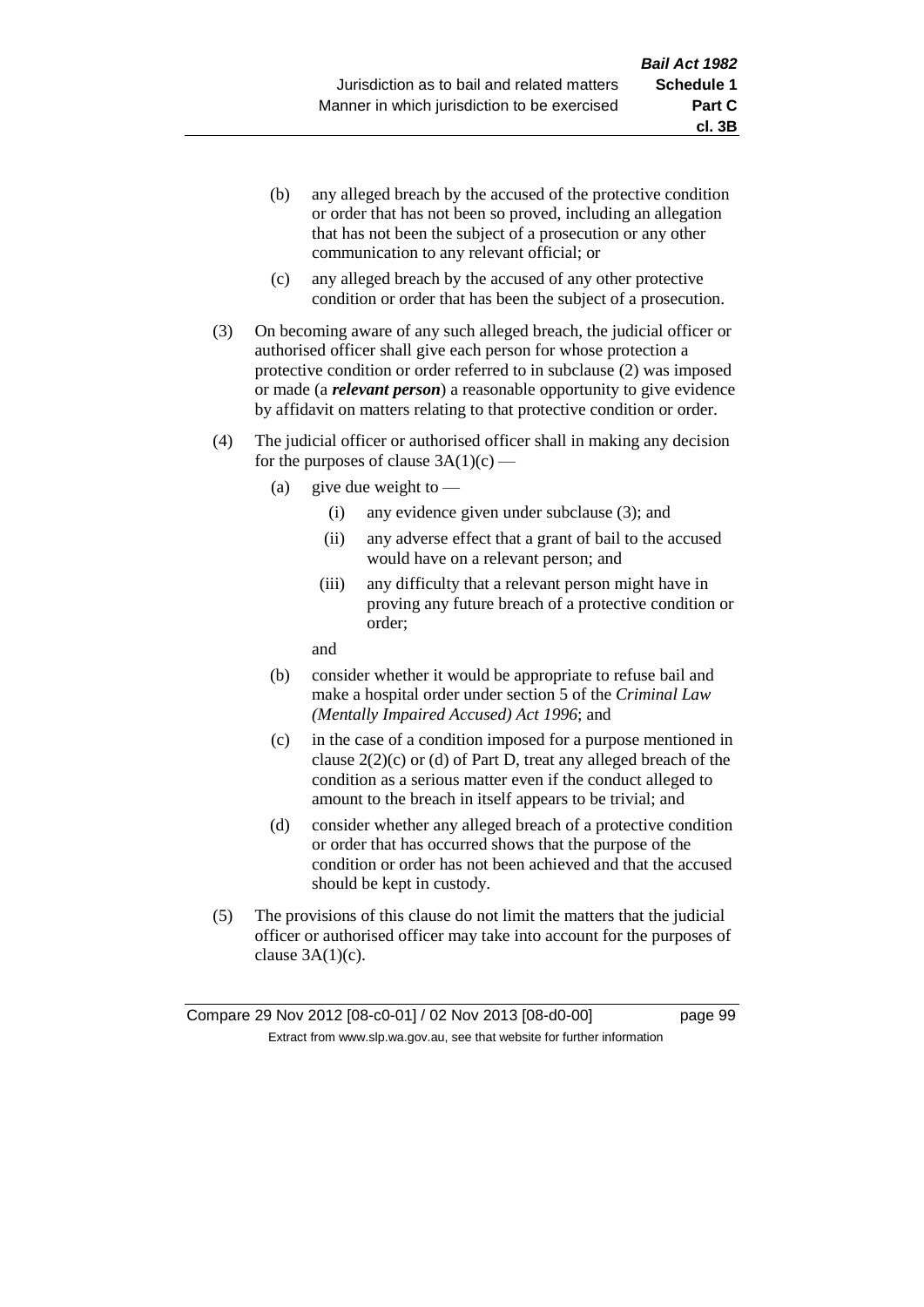(6) In this clause —

#### *protective condition or order* means —

- (a) a condition imposed for a purpose mentioned in clause  $2(2)(c)$  or (d) of Part D; or
- (b) a violence restraining order or a police order under the *Restraining Orders Act 1997*; or
- (c) a Part VII order under the *Justices Act 1902* <sup>3</sup>
	- (i) that under section 86 of the *Restraining Orders Act 1997* is taken to be a misconduct restraining order under that Act; and
	- (ii) that shows on the face of the order that the causing or threatening of personal injury by the accused was a ground for the making of the order.

*[Clause 3B inserted by No. 54 of 1998 s. 13(2); amended by No. 38 of 2004 s. 60; No. 59 of 2004 s. 141; No. 84 of 2004 s. 11 and 82.]*

### **3C. Bail in murder cases**

Notwithstanding clause 1, 2 or 4 or any other provision of this Act, where an accused is in custody —

- (a) awaiting an appearance in court before conviction for an offence of murder; or
- (b) waiting to be sentenced or otherwise dealt with for an offence of murder of which the accused has been convicted,

the judicial officer in whom jurisdiction is vested shall refuse to grant bail for the offence unless the judicial officer is satisfied that -

- (c) there are exceptional reasons why the accused should not be kept in custody; and
- (d) bail may properly be granted having regard to the provisions of clauses 1 and 3 or, in the case of a child, clauses 2 and 3.

*[Clause 3C inserted by No. 6 of 2008 s. 41(4)(e); amended by No. 29 of 2008 s. 24(7).]*

page 100 Compare 29 Nov 2012 [08-c0-01] / 02 Nov 2013 [08-d0-00] Extract from www.slp.wa.gov.au, see that website for further information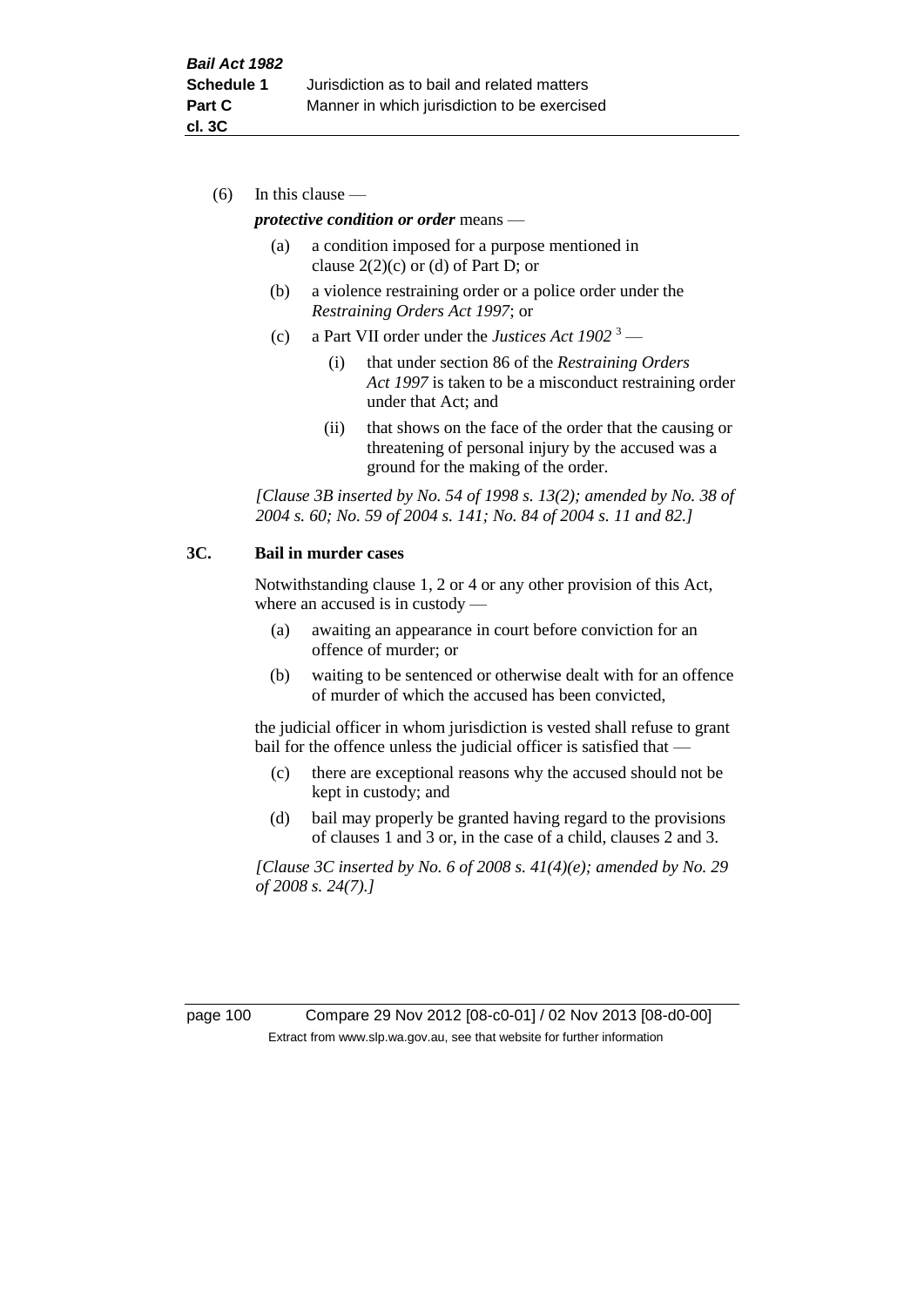### **4. Bail after conviction for accused awaiting sentence**

- (1) Subject to clauses 3A and 3C, the grant or refusal of bail to an accused, other than a child, who is in custody waiting to be sentenced or otherwise dealt with for an offence of which the accused has been convicted shall be at the discretion of the judicial officer in whom jurisdiction is vested, and that discretion shall be exercised having regard to the questions set out in clause 1 as well as to any others which the judicial officer considers relevant.
- (2) A child accused who is in custody waiting to be sentenced or otherwise dealt with for an offence of which the child accused has been convicted has the same right to be granted bail as a child accused referred to in clause 2(2), and the provisions of clause 2 apply accordingly.

*[Clause 4 inserted by No. 6 of 2008 s. 41(4)(f).]*

## **4A. Bail after conviction for accused awaiting disposal of appeal**

In deciding whether or not to grant bail to an accused who is in custody waiting for the disposal of appeal proceedings, the judicial officer shall consider whether there are exceptional reasons why the accused should not be kept in custody, and shall only grant bail to the accused if satisfied that —

- (a) exceptional reasons exist; and
- (b) it is proper to do so having regard to the provisions of clauses 1 and 3 or, in the case of a child, clauses 2 and 3.

*[Clause 4A inserted by No. 6 of 2008 s. 41(4)(f).]*

## **5. Exception to cl. 4A for bail in appeal under** *Criminal Appeals Act 2004* **Part 2**

Clause 4A does not apply to the bail of a person who is awaiting the disposal of appeal proceedings under Part 2 of the *Criminal Appeals Act 2004*; such a person shall be deemed for the purposes of this Part to be awaiting an appearance in court before conviction for an offence.

*[Clause 5 inserted by No. 33 of 1989 s. 18; amended by No. 59 of 2004 s. 141; No. 84 of 2004 s. 11; No. 6 of 2008 s. 41(4)(g).]*

Compare 29 Nov 2012 [08-c0-01] / 02 Nov 2013 [08-d0-00] page 101 Extract from www.slp.wa.gov.au, see that website for further information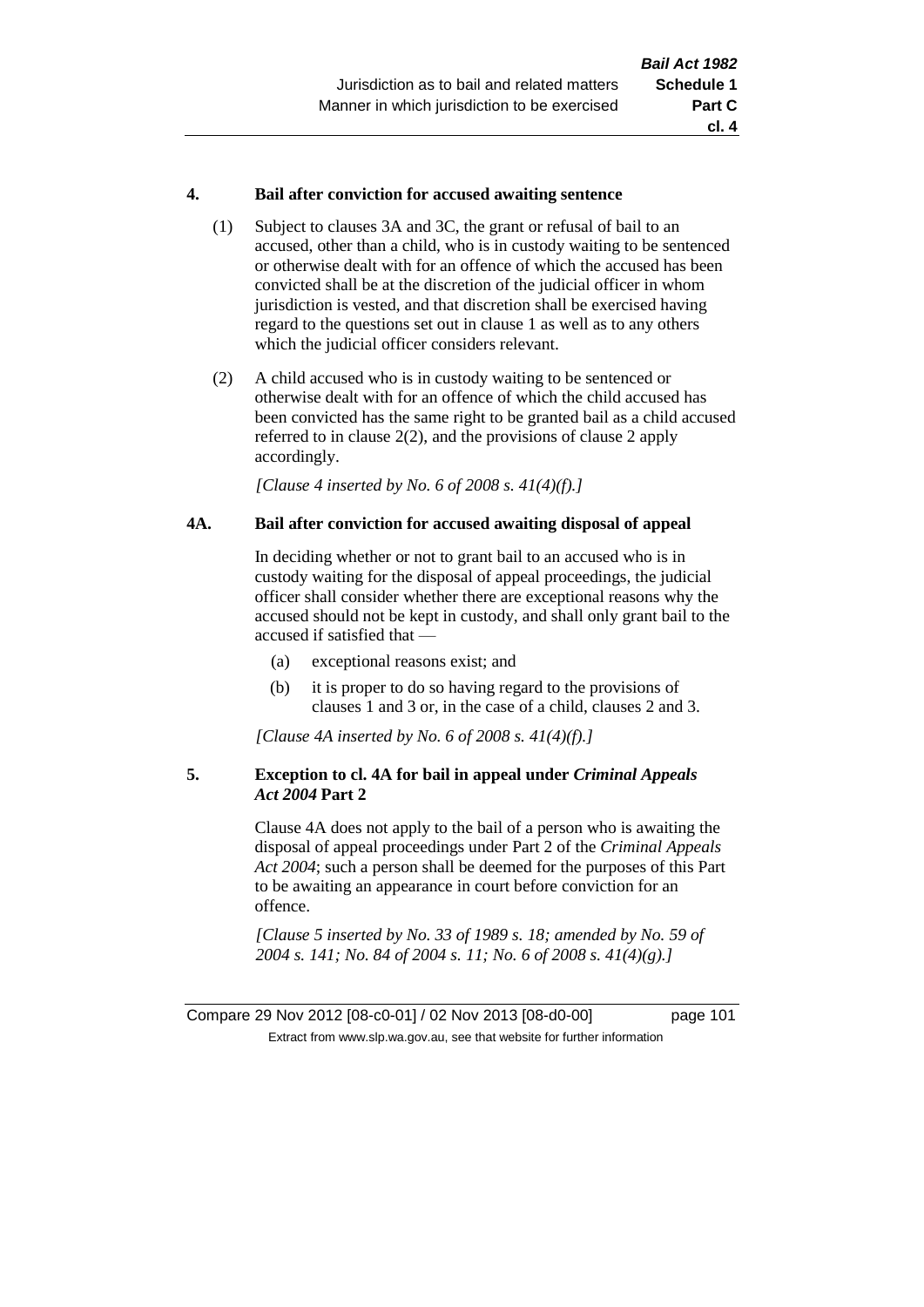## **6. Bail of people on community orders etc.**

For the purpose of determining whether clause 4 applies, a person in custody —

- (a) under section 50, 79, 84E, 128, 129 or 132 of the *Sentencing Act 1995* in connection with a possible breach of a conditional release order, a sentence of suspended imprisonment or conditional suspended imprisonment or a community order imposed under that Act; or
- (b) under section 43 of the *Young Offenders Act 1994* in respect of an alleged breach of a youth community based order, an intensive youth supervision order or a conditional release order made under that Act,

is to be taken as not having been convicted of the offence for which the sentence was imposed.

*[Clause 6 inserted by No. 78 of 1995 s. 8; amended by No. 27 of 2004 s. 13(3).]*

*[Heading deleted by No. 6 of 2008 s. 41(4)(h).]*

# **7. Bail for initial appearance to be for not more than 30 days**

In fixing the terms of bail of an accused for his initial appearance in court for an offence, a justice or an authorised officer shall require him to make the appearance within the period of 30 days commencing on and including the day on which the accused was arrested for the offence.

*[Clause 7 amended by No. 84 of 2004 s. 82; No. 6 of 2008 s. 41(4)(i).]*

## **8. Bail on adjournment in court of summary jurisdiction to be for not more than 30 days except by consent**

In fixing the terms of bail of an accused for an appearance in court after an adjournment of proceedings for an offence, a judicial officer sitting as a court of summary jurisdiction shall require him to make the appearance within the period of 30 days commencing on and including the day on which the proceedings are adjourned, unless the accused consents to appear on a later day.

page 102 Compare 29 Nov 2012 [08-c0-01] / 02 Nov 2013 [08-d0-00] Extract from www.slp.wa.gov.au, see that website for further information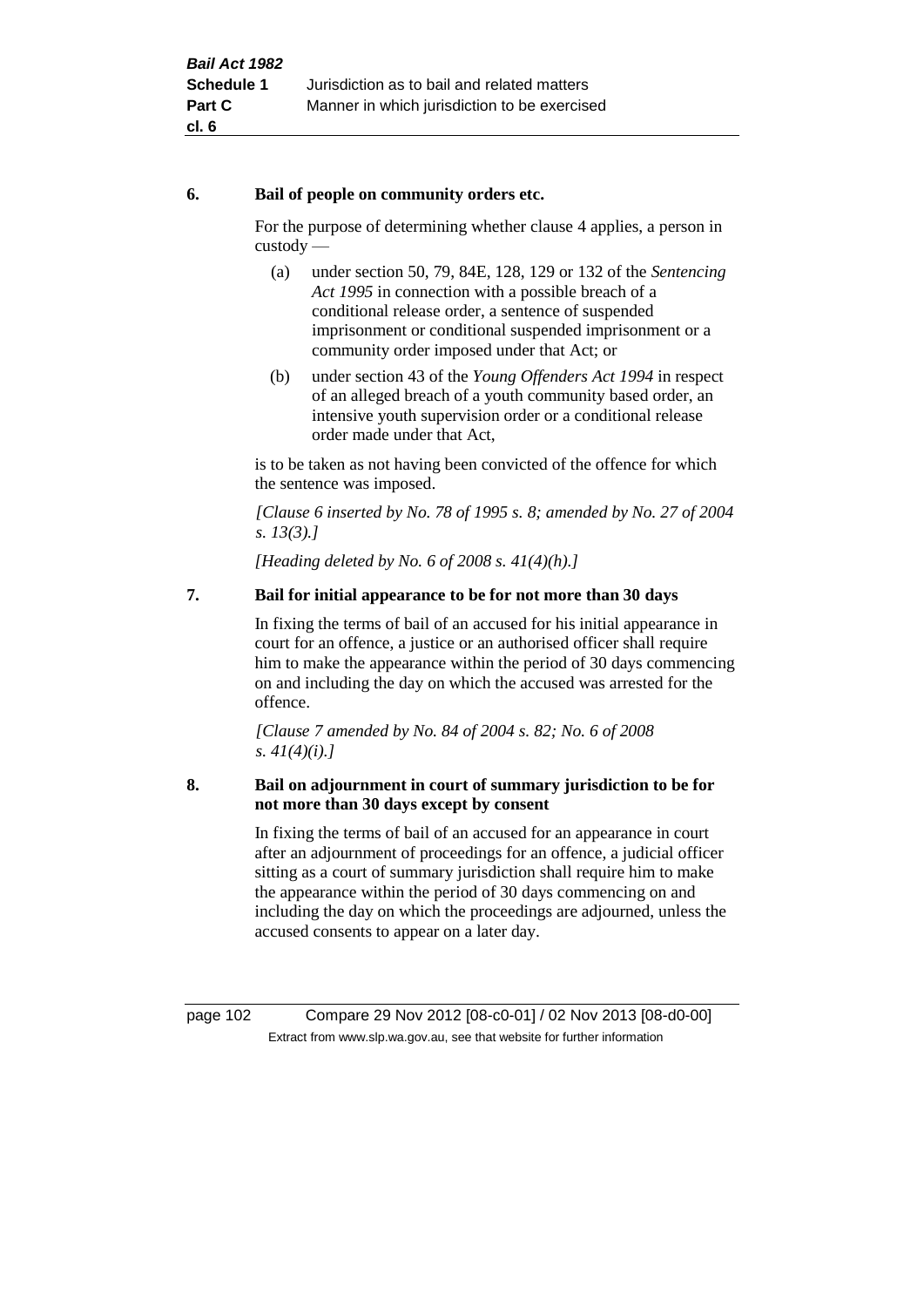*[Clause 8 amended by No. 49 of 1988 s. 90(c); No. 59 of 2004 s. 141; No. 84 of 2004 s. 82.]*

## **9. Calculating periods for cl. 7 and 8**

The periods specified in clauses 7 and 8 shall be calculated to include any Sunday or public holiday.

# **Part D — Conditions which may be imposed on a grant of bail**

## **1. Conditions as to forfeiture, sureties, security etc.**

- (1) A judicial officer or authorised officer, on a grant of bail, may impose conditions under this clause if he considers that it is desirable to do so to ensure the performance of the accused's bail undertaking.
- (2) If a judicial officer or authorised officer considers that it is desirable as mentioned in subclause (1), he may in addition to releasing the accused on his bail undertaking impose any one or more of the following conditions —
	- (a) that the accused in his bail undertaking agree to forfeit a specified amount of money if he fails to comply with any requirement of his bail undertaking mentioned in section  $28(2)(a)$  or (b); or
	- (b) that a surety or a specified number of sureties enter into a surety undertaking or surety undertakings whereby he or they agree to forfeit a specified amount or specified amounts of money if the accused fails to comply with any requirement of his bail undertaking mentioned in section 28(2)(a) or (b); or
	- (c) that any of them the accused and the surety or sureties give security of a specified value, including the deposit of a specified amount of cash, for the performance of their respective obligations; or
	- (d) that any of them the accused and the surety or sureties deposit with a specified officer any specified passbook or document relating to the title to, or ownership of, any account or other asset offered as security for the performance of their respective obligations; or
	- (e) that any of them the accused and the surety or sureties, at his or their own expense or otherwise, enter into such mortgage,

Compare 29 Nov 2012 [08-c0-01] / 02 Nov 2013 [08-d0-00] page 103 Extract from www.slp.wa.gov.au, see that website for further information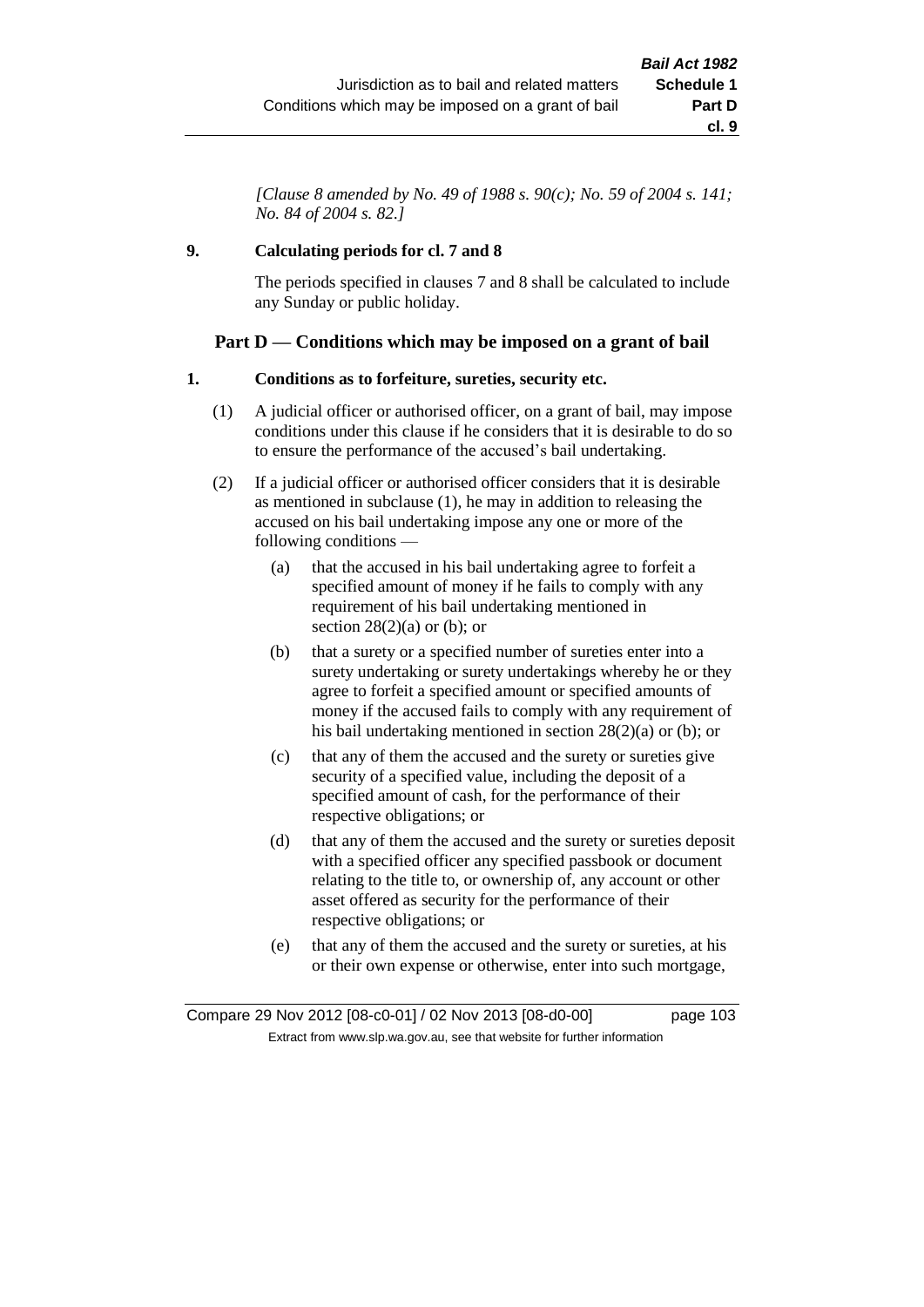charge, assignment or other transaction, or take such other step, as may be required, including completion of the necessary documents, to render any security effective and enforceable by the State.

- (3) The nature and sufficiency of any security, and the documentation therefor, required under subclause (2) shall be determined by the judicial officer or authorised officer who imposed the condition or, if no determination is so made —
	- (a) by the person before whom the bail undertaking is entered into, where the security is to be given by the accused; and
	- (b) where the security is to be given by a surety, by any person authorised under section 36 to approve the surety or before whom the surety undertaking is entered into.
- (4) When a bail undertaking ceases to have effect as provided in section 34(a) to (d), or upon an accused being acquitted of a charge under section  $51(1)$  or (2) or discharged from further proceedings therefor, each of them the accused, or where section 34(b) applies his personal representative, and any surety is entitled to have returned to him any security given under subclause (2).
- (5) When a surety undertaking ceases to have effect as provided in section 47(a) to (f), a surety is entitled to have returned to him any security given under subclause (2).

*[Clause 1 amended by No. 65 of 2003 s. 121(3); No. 84 of 2004 s. 82; No. 6 of 2008 s. 18(3).]*

# **2. Other conditions**

- (1) A judicial officer or authorised officer, on a grant of bail, may impose conditions —
	- (a) to be complied with before the accused is released on bail or while the accused is on bail; or
	- (b) as to the accused's conduct while on bail; or
	- (c) as to where the accused shall reside while on bail,

if he considers that it is desirable for any purpose mentioned in subclause (2), (2b), (3) or (4).

page 104 Compare 29 Nov 2012 [08-c0-01] / 02 Nov 2013 [08-d0-00] Extract from www.slp.wa.gov.au, see that website for further information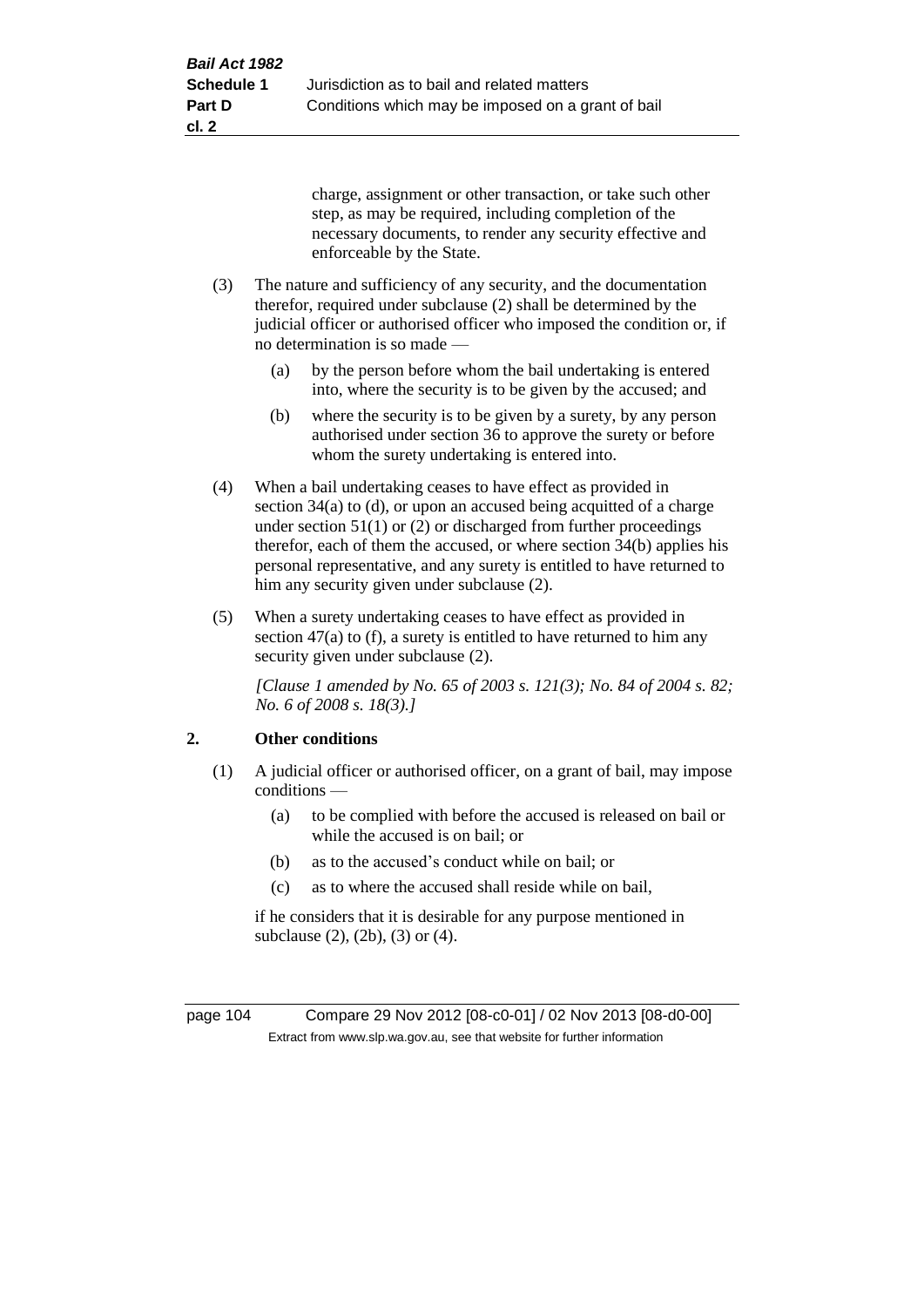- (1a) Without limiting subclause (1), a judicial officer or authorised officer shall, on a grant of bail to a child accused, consider whether it is desirable for any purpose mentioned in subclause (2) to impose a condition as to —
	- (a) any period in each day during which the child is to remain at a particular place; or
	- (b) any person with whom the child is not to associate or communicate; or
	- (c) any place that the child is not to frequent; or
	- (d) the attendance by the child at a school or other educational institution; or
	- (e) any other matter,

and the judicial officer or authorised officer may impose any such condition.

- (2) Any condition may be imposed under subclause (1) or (1a) to ensure that an accused —
	- (a) appears in court in accordance with his bail undertaking; or
	- (b) does not while on bail commit an offence; or
	- (c) does not endanger the safety, welfare or property of any person; or
	- (d) does not interfere with witnesses or otherwise obstruct the course of justice, whether in relation to himself or any other person; or
	- (e) as regards the period when the accused is on trial, does not prejudice the proper conduct of the trial.
- (2a) Before imposing a condition on a grant of bail for a purpose mentioned in subclause (2)(c) or (d) a judicial officer or authorised officer is to consider whether that purpose would be better served, or could be better assisted, by a restraining order made under the *Restraining Orders Act 1997* and whether, in the case of a judicial officer, to exercise the power in section 63 of that Act or, in the case of an authorised officer, to make a telephone application under that Act.

Compare 29 Nov 2012 [08-c0-01] / 02 Nov 2013 [08-d0-00] page 105 Extract from www.slp.wa.gov.au, see that website for further information

**cl. 2**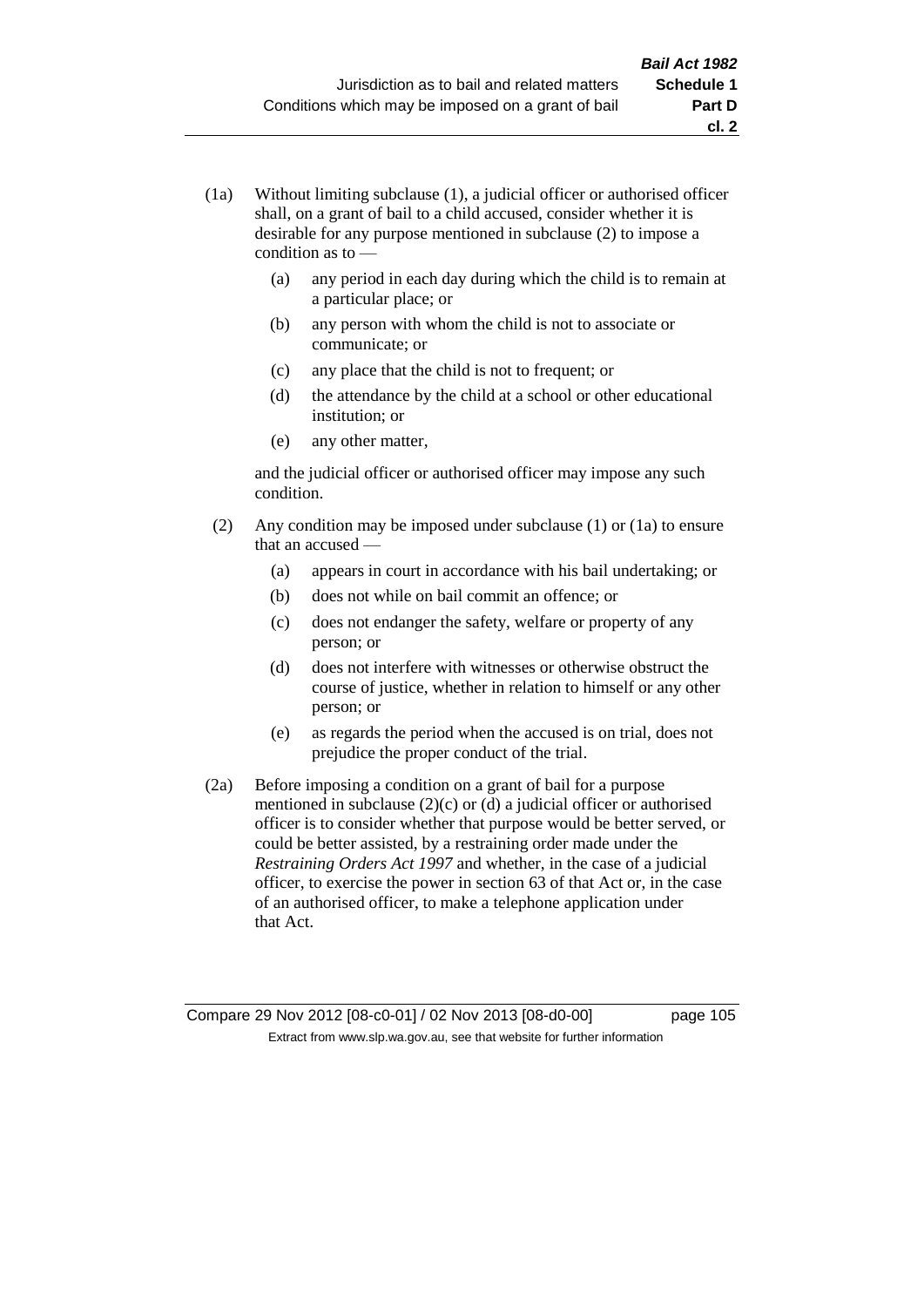- (2b) Where a judicial officer is of the opinion that the accused should while on bail —
	- (a) be counselled for a behavioural problem; or
	- (b) attend a course or programme that may assist with such a problem,

the judicial officer may under subclause (1) impose a condition for that purpose that requires the accused to —

- (c) attend a prescribed person to be counselled; or
- (d) attend a prescribed course or programme,

that is specified by the judicial officer in the condition.

- (3) Where a judicial officer who grants bail to an accused is of the opinion that the accused's physical condition ought to be examined the officer may, under subclause (1), impose any condition which the officer considers desirable for the purpose of ensuring that the accused is examined by a medical practitioner.
- (3a) Where a judicial officer who grants bail to an accused is of the opinion that the accused's mental condition ought to be examined the officer may, under subclause (1), impose any condition which the officer considers desirable for the purpose of ensuring that the accused's mental condition is examined including a condition —
	- (a) that the accused be examined by a medical practitioner or an authorised mental health practitioner (as defined in the *Mental Health Act 1996*) for the purpose of deciding whether to make a referral under section 29 of that Act;
	- (b) that the accused be admitted to an authorised hospital (as defined in the *Mental Health Act 1996*);
	- (c) that the accused be examined by a psychiatrist.
- (4) Where a judicial officer is of the opinion that an accused is suffering from alcohol or drug abuse and is in need of care or treatment either on that account, or to enable him to be prepared for his trial, the judicial officer may, under subclause (1), impose any condition which he considers desirable for the purpose of ensuring that the accused receives such care or treatment, including that he lives in, or from time to time attends at, a specified institution or place in order to receive such care or treatment.

page 106 Compare 29 Nov 2012 [08-c0-01] / 02 Nov 2013 [08-d0-00] Extract from www.slp.wa.gov.au, see that website for further information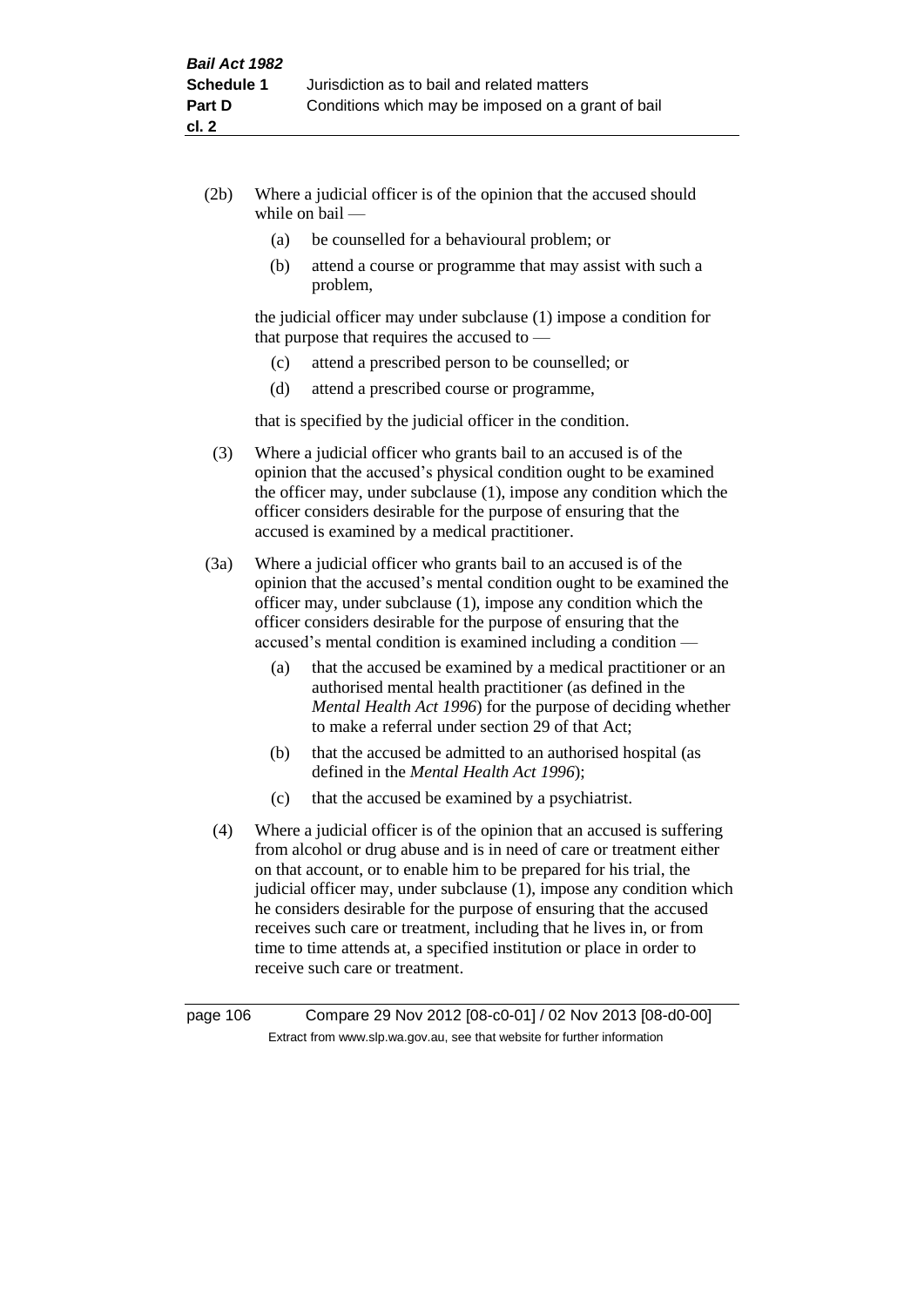- (5) Where a judicial officer imposes a condition for a purpose mentioned in subclause (2b), (3), (3a) or (4), the judicial officer shall cause to be sent to the person who is to counsel or examine the accused, or the place at which the accused is to attend, a statement of the reasons for imposing the condition.
- (6) Where a condition is imposed under this clause that an accused shall reside in premises established for the accommodation of persons to whom bail has been granted, that condition shall be deemed to include a further condition that the accused shall comply with such rules as are for the time being laid down for the maintenance of the good order of those premises, whether such rules are made under section 67 or by the authority responsible for the good order of the premises.
- (7) In this clause —

*medical practitioner* means a person registered under the *Health Practitioner Regulation National Law (Western Australia)* in the medical profession;

*psychiatrist* has the same meaning as it has in the *Mental Health Act 1996*.

*[Clause 2 amended by No. 45 of 1993 s. 10(3); No. 69 of 1996 s. 3; No. 54 of 1998 s. 12; No. 84 of 2004 s. 82; No. 22 of 2008 Sch. 3 cl. 4; No. 35 of 2010 s. 29.]*

*[Clause 2. Modifications to be applied in order to give effect to Cross-border Justice Act 2008: clause altered 1 Nov 2009. See endnote 1M.]*

### **3. Home detention condition**

- (1) A judicial officer may, subject to this clause, impose a home detention condition as a condition on a grant of bail.
- (2) A home detention condition shall not be imposed unless the accused is over the age of 17 years and the judicial officer is satisfied —
	- (a) after considering a report from a community corrections officer about the accused and his circumstances, that the accused is suitable to be subject to a home detention condition; and

**cl. 3**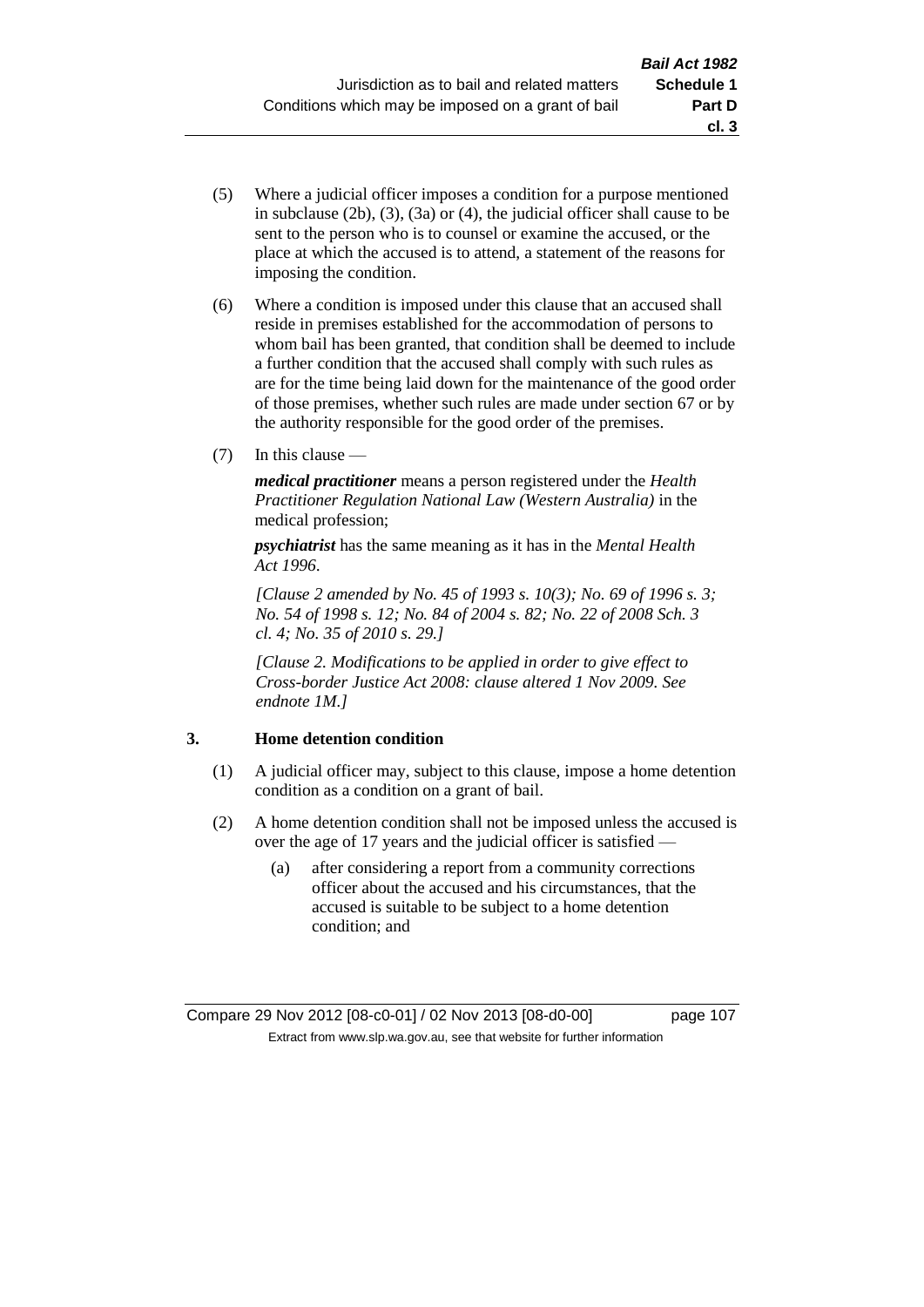- (b) that the place where it is proposed the accused will remain while subject to the home detention condition is a suitable place; and
- (c) that unless a home detention condition is imposed, the accused will not be released on bail.
- (3) A home detention condition is a condition that while the accused is on bail the accused shall —
	- (a) remain at and not leave the place specified in the bail record form and in the bail undertaking (or in a notice under section 50E) until the time specified, or deemed by section 31(3) to be specified, in the bail undertaking except —
		- (i) to work in gainful employment approved by a community corrections officer; or
		- (ii) with the approval of a community corrections officer, to seek gainful employment; or
		- (iii) to obtain urgent medical or dental treatment for the accused; or
		- (iv) for the purpose of averting or minimizing a serious risk of death or injury to the accused or to another person; or
		- (v) to obey an order issued under a written law (such as a summons) requiring the accused's presence elsewhere; or
		- (vi) for a purpose approved of by a community corrections officer; or
		- (vii) on the direction of a community corrections officer; and
	- (b) not leave the State; and
	- (c) comply with every reasonable direction of a community corrections officer; and
	- (d) comply with such of the conditions specified in the list provided under section 24A(4) as may be specified in a notice given under section 50E(b); and

page 108 Compare 29 Nov 2012 [08-c0-01] / 02 Nov 2013 [08-d0-00] Extract from www.slp.wa.gov.au, see that website for further information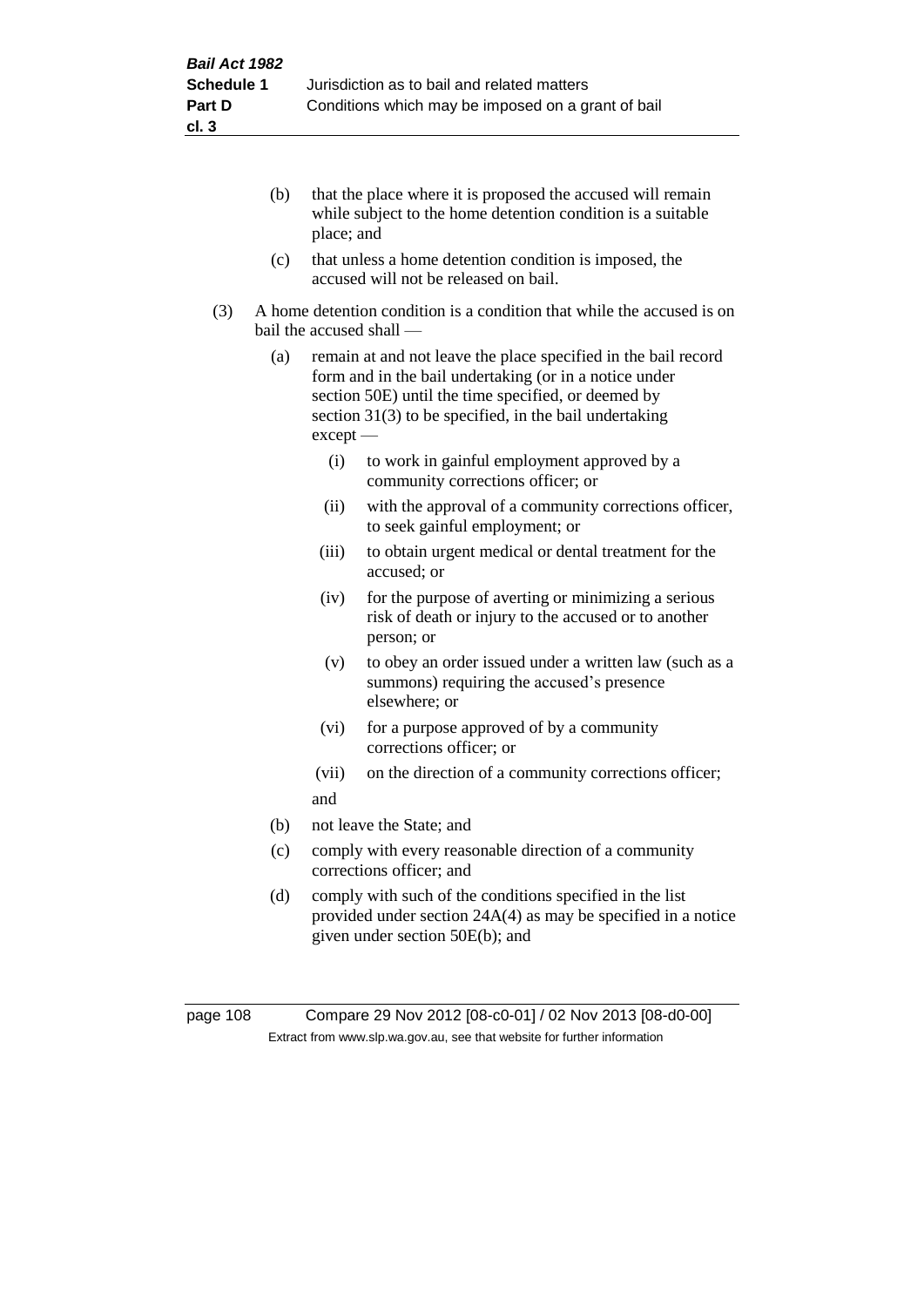(e) when requested to do so, produce a copy of his bail undertaking and any notice by the CEO (corrections) under section 50E for inspection by a community corrections officer or a member of the Police Force.

*[Clause 3 inserted by No. 61 of 1990 s. 15; amended by No. 31 of 1993 s. 9; No. 84 of 2004 s. 82; No. 65 of 2006 s. 53.]*

*[Clause 3. Modifications to be applied in order to give effect to Cross-border Justice Act 2008: clause altered 1 Nov 2009. See endnote 1M.]*

Compare 29 Nov 2012 [08-c0-01] / 02 Nov 2013 [08-d0-00] page 109 Extract from www.slp.wa.gov.au, see that website for further information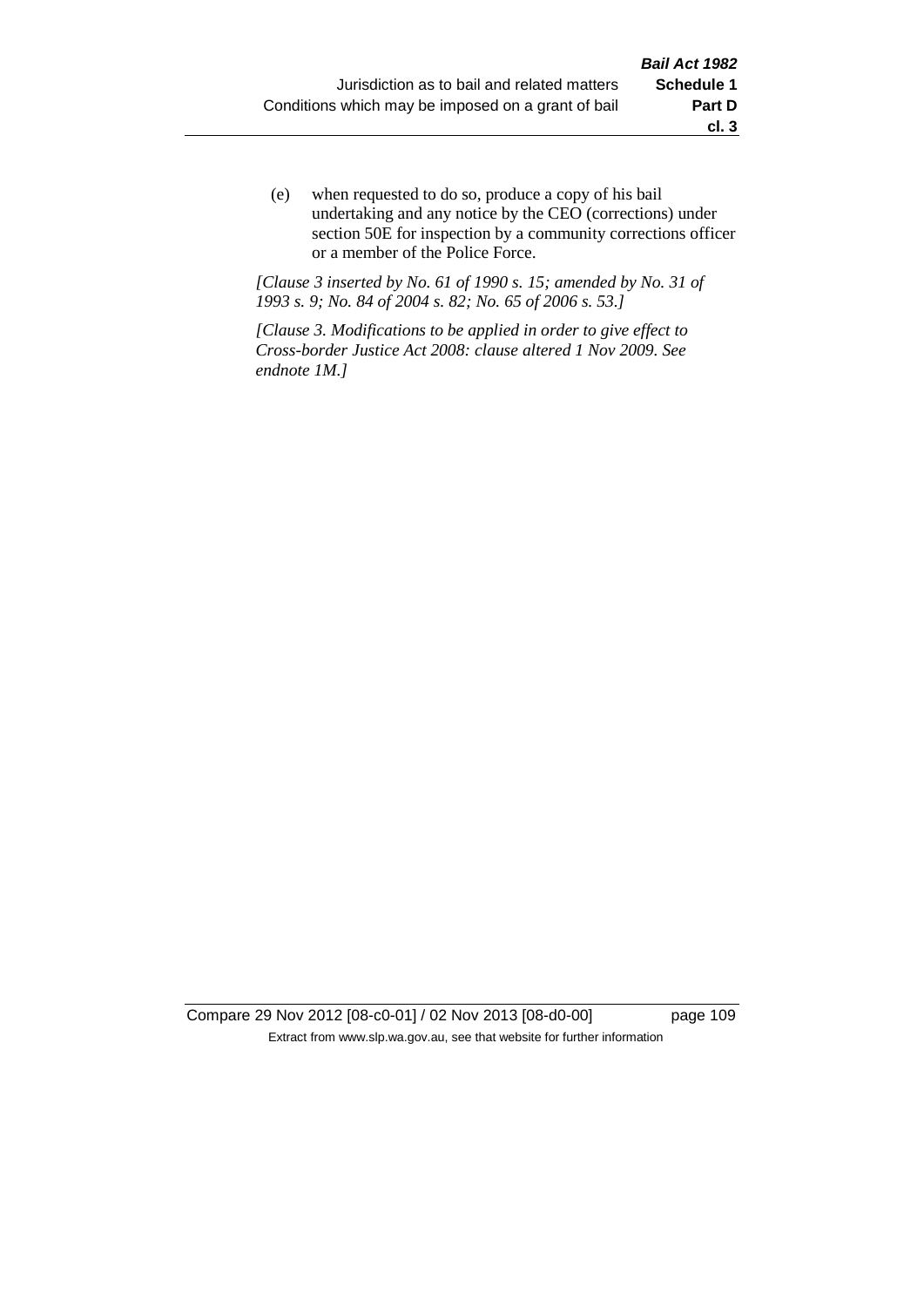**cl. 1**

# **Schedule 2 — Serious offences**

 $[s. 3(1)]$ 

*[Heading inserted by No. 6 of 2008 s. 42(1).]*

|    | <b>Enactment</b>         | <b>Description of offence</b>                                                    |
|----|--------------------------|----------------------------------------------------------------------------------|
| 1. | <b>The Criminal Code</b> |                                                                                  |
|    | <u>s. 221E(1)</u>        | <b>Participating in activities of</b><br>criminal organisation                   |
|    | s. $221F(1)$             | Instructing commission of offence<br>for benefit of criminal organisation        |
|    | s. 279                   | Murder                                                                           |
|    | s. 280                   | Manslaughter                                                                     |
|    | s. 281                   | Unlawful assault causing death                                                   |
|    | s. 283                   | Attempt to murder                                                                |
|    | s. 292                   | Disabling in order to commit<br>indictable offence                               |
|    | s. 294                   | Acts intended to cause grievous<br>bodily harm or to resist or prevent<br>arrest |
|    | s. 297                   | Grievous bodily harm                                                             |
|    | s. 301                   | Wounding and similar acts                                                        |
|    | s. $304(2)$              | Acts or omissions, with intent to<br>harm, causing bodily harm or<br>danger      |
|    | s. 317                   | Assault occasioning bodily harm                                                  |
|    | s. $317A(a)$             | Assault with intent to commit or<br>facilitate a crime                           |
|    | s. $317A(b)$             | Assault with intent to do grievous<br>bodily harm                                |
|    | s. 318                   | Serious assaults                                                                 |
|    | s. 323                   | Indecent assault                                                                 |

page 110 Compare 29 Nov 2012 [08-c0-01] / 02 Nov 2013 [08-d0-00] Extract from www.slp.wa.gov.au, see that website for further information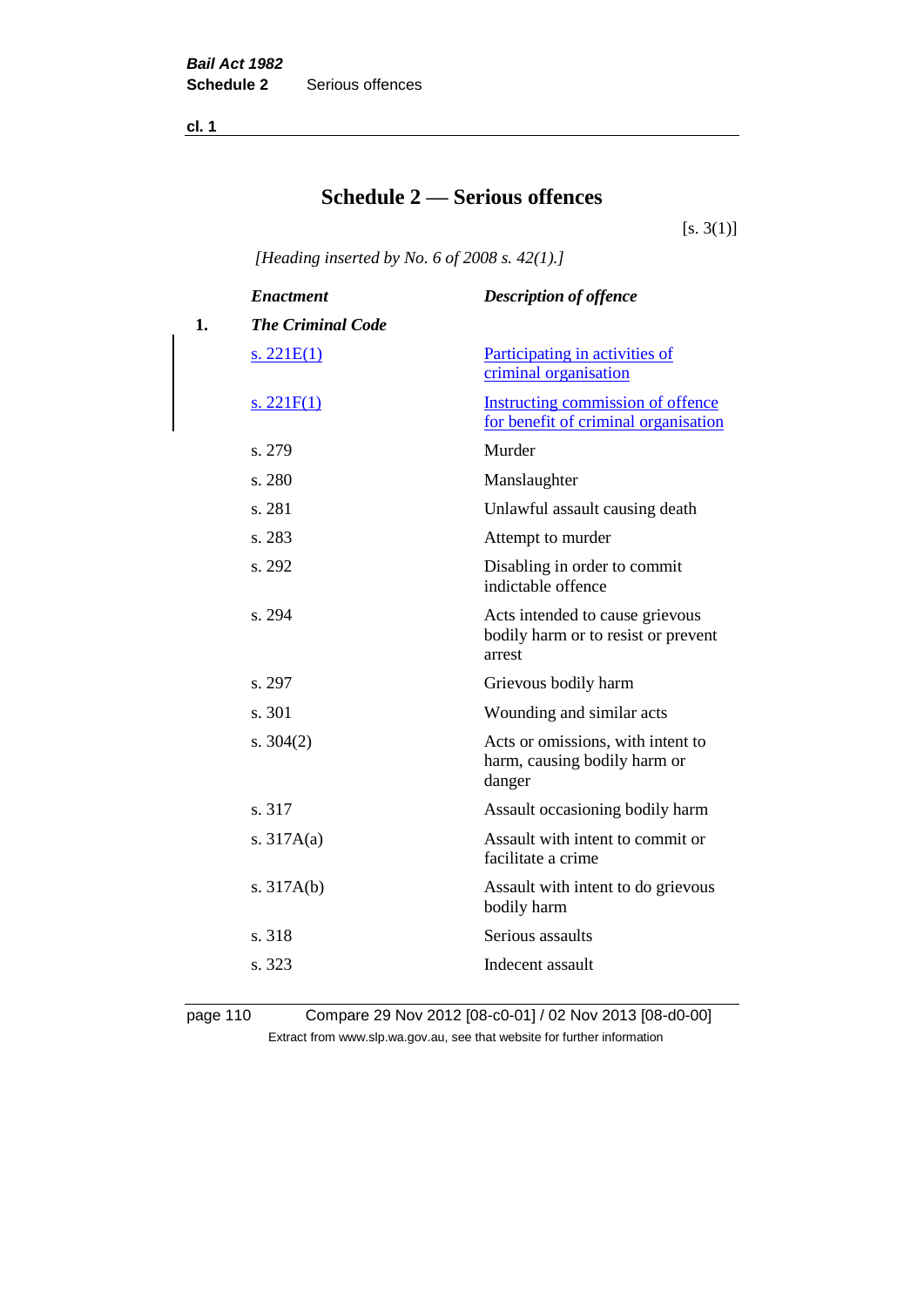|             | <b>Enactment</b>                               | <b>Description of offence</b>                                                                                                                      |
|-------------|------------------------------------------------|----------------------------------------------------------------------------------------------------------------------------------------------------|
|             | s. 324                                         | Aggravated indecent assault                                                                                                                        |
|             | s. 325                                         | Sexual penetration without consent                                                                                                                 |
|             | s. 326                                         | Aggravated sexual penetration<br>without consent                                                                                                   |
|             | s. 331B                                        | Sexual servitude                                                                                                                                   |
|             | s. 331C                                        | Conducting business involving<br>sexual servitude                                                                                                  |
|             | s. 331D                                        | Deceptive recruiting for<br>commercial sexual services                                                                                             |
|             | s. 332                                         | Kidnapping                                                                                                                                         |
|             | s. 333                                         | Deprivation of liberty                                                                                                                             |
|             | s. 338E                                        | Stalking                                                                                                                                           |
|             | s. 378                                         | Stealing a motor vehicle                                                                                                                           |
|             | s. 392                                         | Robbery                                                                                                                                            |
|             | s. 393                                         | Assault with intent to rob                                                                                                                         |
|             | s. 401                                         | <b>Burglary</b>                                                                                                                                    |
|             | s. 444                                         | Criminal damage, if the property is<br>destroyed or damaged by fire                                                                                |
| 2.          | <b>Bush Fires Act 1954</b>                     |                                                                                                                                                    |
|             | s. 32                                          | Wilfully lighting a fire or causing a<br>fire to be lit under such<br>circumstances as to be likely to<br>injure or damage a person or<br>property |
| <u>2AA.</u> | <b>Criminal Organisations Control Act 2012</b> |                                                                                                                                                    |
|             | s. $99(1)$                                     | <b>Association by controlled person</b><br>with another controlled person                                                                          |

Compare 29 Nov 2012 [08-c0-01] / 02 Nov 2013 [08-d0-00] page 111 Extract from www.slp.wa.gov.au, see that website for further information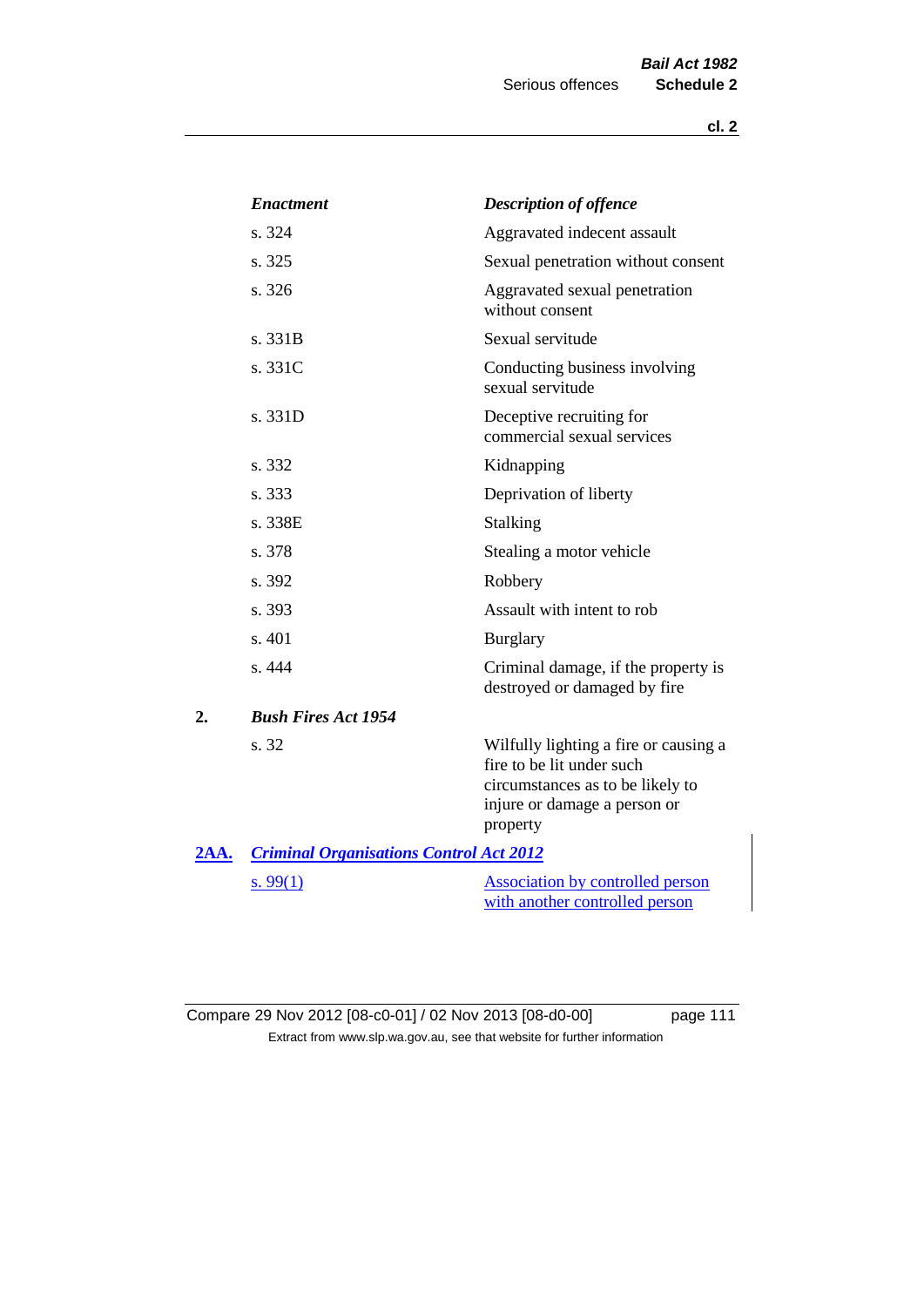**cl. 2a**

|     | <b>Enactment</b>                | <b>Description of offence</b>                                                                                                                       |
|-----|---------------------------------|-----------------------------------------------------------------------------------------------------------------------------------------------------|
|     | s. 99 $(3)$                     | <b>Association by controlled person</b><br>with another controlled person<br>on 3 or more occasions within<br>3 month period                        |
|     | s. 102                          | Offence for controlled person to<br>get funds to, from or for declared<br>criminal organisation                                                     |
|     | s. 103                          | Other contravention of interim<br>control order or control order                                                                                    |
|     | s. 106                          | Recruiting members for declared<br>criminal organisation                                                                                            |
|     | s. $107(2)$                     | Permitting premises to be<br>habitually used as place of resort<br>by members of declared criminal<br>organisation                                  |
|     | s. $107(3)$                     | Being knowingly concerned in the<br>management of premises<br>habitually used as place of resort<br>by members of declared criminal<br>organisation |
| 2a. | <b>Misuse of Drugs Act 1981</b> |                                                                                                                                                     |
|     | s. $6(1)$                       | Offences concerned with<br>prohibited drugs generally                                                                                               |
|     | s. $7(1)$                       | Offences concerned with<br>prohibited plants generally                                                                                              |

page 112 Compare 29 Nov 2012 [08-c0-01] / 02 Nov 2013 [08-d0-00] Extract from www.slp.wa.gov.au, see that website for further information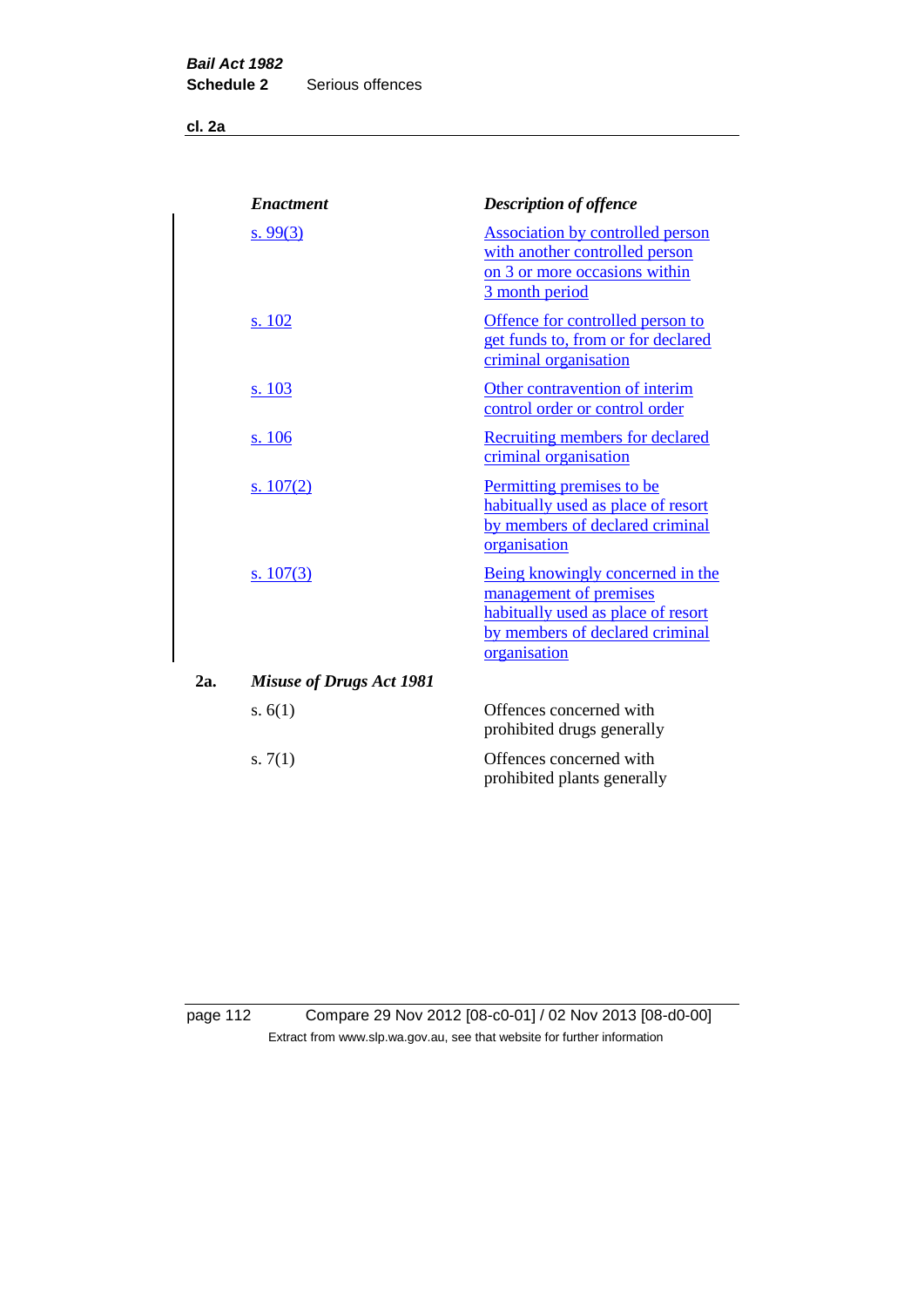|     | <b>Enactment</b>                   |       | <b>Description of offence</b>                                                                                                                                                                                                                                                                                                             |
|-----|------------------------------------|-------|-------------------------------------------------------------------------------------------------------------------------------------------------------------------------------------------------------------------------------------------------------------------------------------------------------------------------------------------|
|     | s. $14(1)$                         |       | Possessing a quantity of a<br>category 1 item or a category 2<br>item in circumstances where the<br>life, health or safety of a child<br>under 16 years of age was<br>endangered, or bodily harm (as<br>defined in The Criminal Code<br>section $1(1)$ and $(4)$ ) was caused to<br>such a child, by the acts<br>constituting the offence |
|     | s. $33(1)(a)$                      |       | Attempting to commit an offence<br>under section $6(1)$ or $7(1)$                                                                                                                                                                                                                                                                         |
|     | s. $33(2)(a)$                      |       | Conspiracy to commit an offence<br>under s. $6(1)$ or $7(1)$                                                                                                                                                                                                                                                                              |
| 2b. | <b>Restraining Orders Act 1997</b> |       |                                                                                                                                                                                                                                                                                                                                           |
|     | s. $61(1)$                         | order | Breach of a violence restraining                                                                                                                                                                                                                                                                                                          |
|     | s. $61(2a)$                        |       | Breach of a police order                                                                                                                                                                                                                                                                                                                  |
|     | s. $86(2)$                         |       | Breach of a Part VII order under<br>the Justices Act 1902 <sup>3</sup> —                                                                                                                                                                                                                                                                  |
|     |                                    | (a)   | that under section 86 of the<br>Restraining Orders Act 1997<br>is taken to be a misconduct<br>restraining order under that<br>Act; and                                                                                                                                                                                                    |
|     |                                    | (b)   | that shows on the face of the<br>order that the causing or<br>threatening of personal<br>injury by the accused was a<br>ground for the making of the<br>order.                                                                                                                                                                            |

## Compare 29 Nov 2012 [08-c0-01] / 02 Nov 2013 [08-d0-00] page 113 Extract from www.slp.wa.gov.au, see that website for further information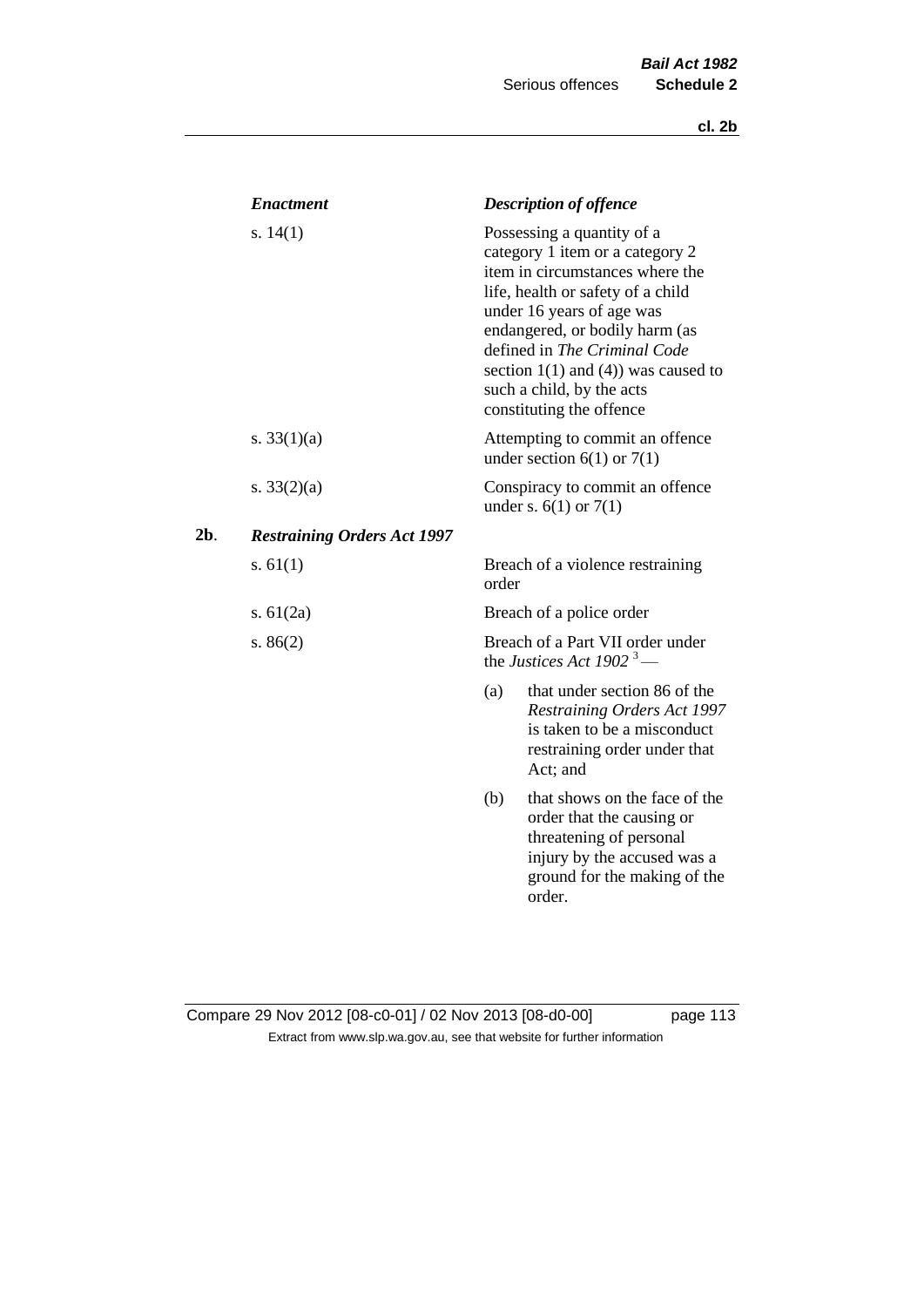**cl. 3**

|    | <b>Enactment</b>      | <b>Description of offence</b>                                                                                                                                                                                 |
|----|-----------------------|---------------------------------------------------------------------------------------------------------------------------------------------------------------------------------------------------------------|
| 3. | Road Traffic Act 1974 |                                                                                                                                                                                                               |
|    | s.59                  | Dangerous driving causing death,<br>injury, etc.                                                                                                                                                              |
|    | s. 59A                | Dangerous driving causing bodily<br>harm                                                                                                                                                                      |
|    |                       | [Schedule 2 inserted by No. 45 of 1993 s. 11; amended by No. 82 of<br>1994 s. 13; No. 38 of 1998 s. 4(2); No. 54 of 1998 s. 15; No. 23 of<br>2001 s. 10(1); No. 4 of 2004 s. 24 and 26; No. 38 of 2004 s. 61; |

*No. 62 of 2004 s. 9(1); No. 84 of 2004 s. 82; No. 6 of 2008 s. 42(2); No. 29 of 2008 s. 24(8); No. 47 of 2011 s. 19; No. 56 of 2011 s. 11; No. 49 of 2012 s. 172.]* 

page 114 Compare 29 Nov 2012 [08-c0-01] / 02 Nov 2013 [08-d0-00] Extract from www.slp.wa.gov.au, see that website for further information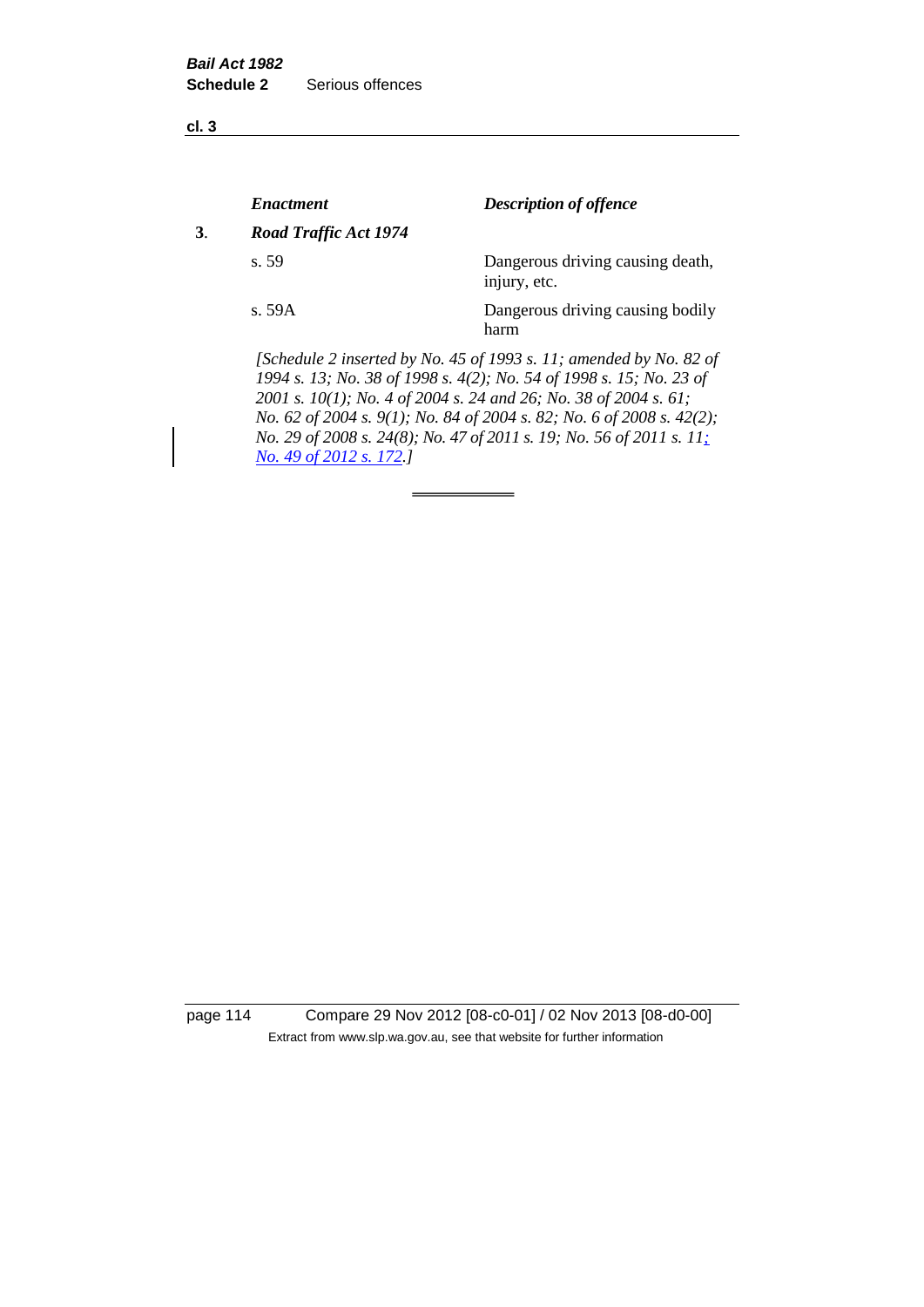$\mathsf{l}$ 

#### **Notes**

<sup>1</sup> This is a compilation of the *Bail Act 1982* and includes the amendments made by the other written laws referred to in the following table  $^{1M, \frac{1}{4a}, 4, 5}$ . The table also contains information about any reprint.

### **Compilation table**

| <b>Short title</b>                                                                                                                                          | <b>Number</b><br>and year                              | Assent      | Commencement                                                        |  |  |  |
|-------------------------------------------------------------------------------------------------------------------------------------------------------------|--------------------------------------------------------|-------------|---------------------------------------------------------------------|--|--|--|
| Bail Act 1982                                                                                                                                               | 86 of 1982                                             | 18 Nov 1982 | 6 Feb 1989 (see s. 2 and<br>Gazette 27 Jan 1989 p. 263)             |  |  |  |
| <b>Acts Amendment</b><br>(Abolition of Capital<br>Punishment) Act 1984<br>Pt. III                                                                           | 52 of 1984                                             | 5 Sep 1984  | 3 Oct 1984                                                          |  |  |  |
| <b>Bail Amendment</b><br>Act 1984 <sup>6</sup>                                                                                                              | 74 of 1984<br>(as amended<br>by $15$ of<br>1980 s. 20) |             | 29 Nov 1984 6 Feb 1989 (see s. 2 and<br>Gazette 27 Jan 1989 p. 263) |  |  |  |
| <b>Bail Amendment</b><br>Act 1988                                                                                                                           | 15 of 1988                                             | 6 Sep 1988  | 6 Feb 1989 (see s. 2 and<br>Gazette 27 Jan 1989 p. 263)             |  |  |  |
| Reprint of the Bail Act 1982 under the Reprints Act 1984 and s. 21 of the Bail<br><b>Amendment Act 1988</b> <sup>7</sup> (includes amendments listed above) |                                                        |             |                                                                     |  |  |  |
| Criminal Law<br>Amendment Act 1988<br>Pt.4                                                                                                                  | 70 of 1988                                             | 15 Dec 1988 | 6 Feb 1989 (see s. 2(2)(b) and<br>Gazette 27 Jan 1989 p. 263)       |  |  |  |
| <b>Acts Amendment</b><br>(Children's Court)<br>Act 1988 Pt. 13                                                                                              | 49 of 1988                                             | 22 Dec 1988 | 1 Dec 1989 (see s. 2 and<br>Gazette 24 Nov 1989 p. 4327)            |  |  |  |
| Justices Amendment<br>Act 1989 s. 18                                                                                                                        | 33 of 1989                                             | 22 Dec 1989 | 1 Jun 1991 (see s. 2 and<br>Gazette 17 May 1991 p. 2455)            |  |  |  |
| <b>Community Corrections</b><br><b>Legislation Amendment</b><br>Act 1990 Pt. 2                                                                              | 61 of 1990                                             | 17 Dec 1990 | 3 Apr 1991 (see s. 2 and<br>Gazette 22 Mar 1991 p. 1209)            |  |  |  |
| Child Welfare<br>Amendment Act<br>$(No. 2)$ 1990 s. 15                                                                                                      | 83 of 1990                                             | 22 Dec 1990 | 1 Aug 1991 (see s. 2 and<br>Gazette 1 Aug 1991 p. 3983)             |  |  |  |
| Children's Court of<br>Western Australia<br>Amendment Act<br>$(No. 2)$ 1991 s. 21                                                                           | 15 of 1991                                             | 21 Jun 1991 | 9 Aug 1991 (see s. 2(2) and<br>Gazette 9 Aug 1991 p. 4101)          |  |  |  |

Compare 29 Nov 2012 [08-c0-01] / 02 Nov 2013 [08-d0-00] page 115 Extract from www.slp.wa.gov.au, see that website for further information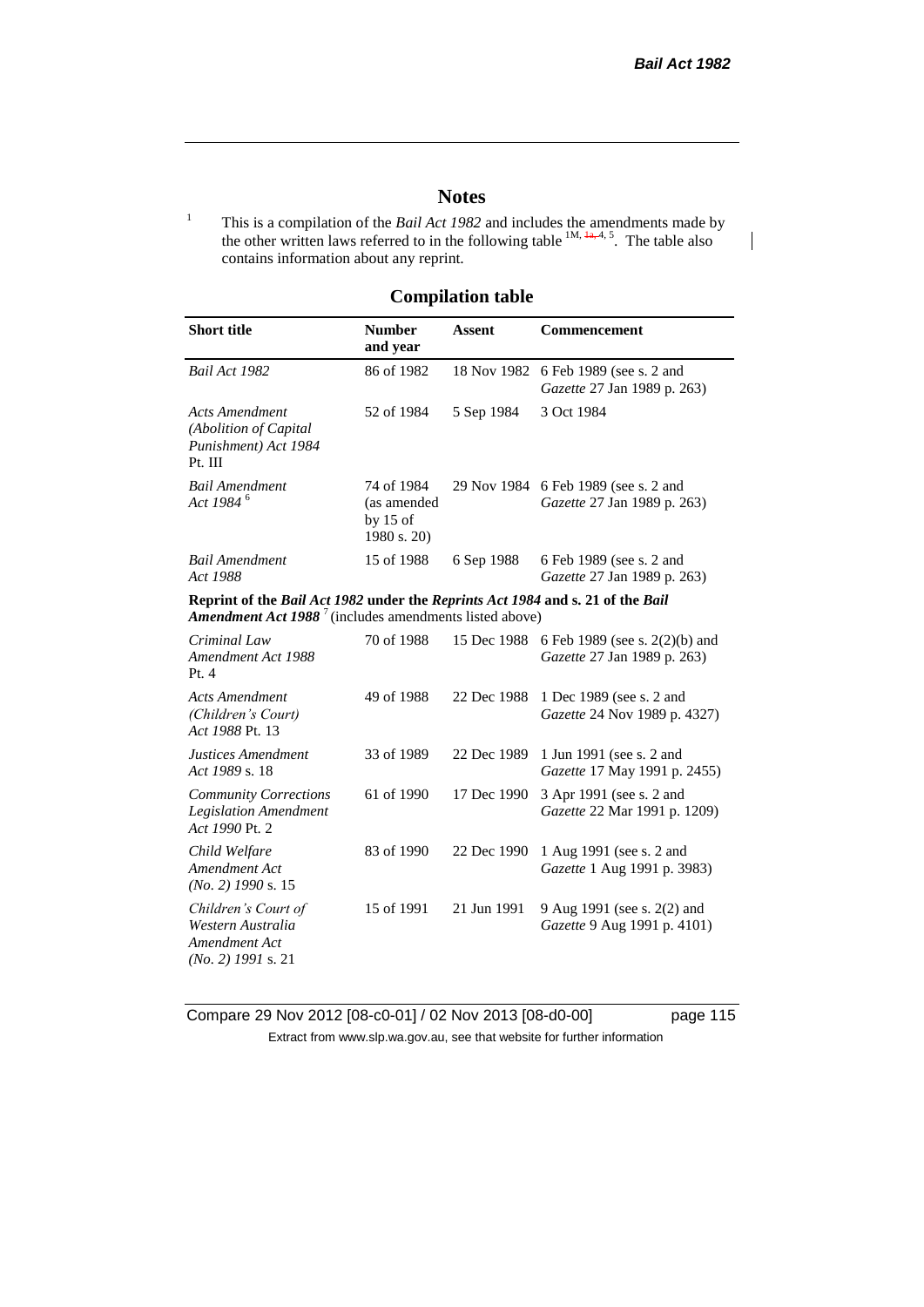| <b>Short title</b>                                                                         | <b>Number</b><br>and year | <b>Assent</b> | <b>Commencement</b>                                                                                                                                                        |
|--------------------------------------------------------------------------------------------|---------------------------|---------------|----------------------------------------------------------------------------------------------------------------------------------------------------------------------------|
| Reprint of the <i>Bail Act 1982</i> as at 17 Oct 1991 (includes amendments listed above)   |                           |               |                                                                                                                                                                            |
| Acts Amendment (Sexual<br>Offences) Act 1992 Pt. 3                                         | 14 of 1992                | 17 Jun 1992   | 1 Aug 1992 (see s. 2 and<br>Gazette 28 Jul 1992 p. 3671)                                                                                                                   |
| <b>Acts Amendment</b><br>(Ministry of Justice)<br>Act 1993 Pt. 3 <sup>8</sup>              | 31 of 1993                | 15 Dec 1993   | 1 Jul 1993 (see s. 2)                                                                                                                                                      |
| Criminal Procedure<br>Amendment Act 1993<br>Pt. $2^9$                                      | 45 of 1993                | 20 Dec 1993   | Act other than s. 7-9 and<br>$10(2)(b)$ : 17 Jan 1994 (see<br>s. $2(1)$ ;<br>s. 7-9 and $10(2)(b)$ : 4 Mar 1994<br>(see s. $2(2)$ and <i>Gazette</i><br>4 Mar 1994 p. 915) |
| Criminal Law<br>Amendment Act 1994<br>s. $13(1)$ and $(2)$                                 | 82 of 1994                | 23 Dec 1994   | 20 Jan 1995 (see s. 2(2))                                                                                                                                                  |
| Acts Amendment (Fines,<br>Penalties and<br><b>Infringement Notices</b> )<br>Act 1994 Pt. 3 | 92 of 1994                | 23 Dec 1994   | 1 Jan 1995 (see s. 2(1) and<br>Gazette 30 Dec 1994 p. 7211)                                                                                                                |
| Sentencing<br>(Consequential<br>Provisions) Act 1995 Pt. 5                                 | 78 of 1995                | 16 Jan 1996   | 4 Nov 1996 (see s. 2 and<br>Gazette 25 Oct 1996 p. 5632)                                                                                                                   |
| Coroners Act 1996 s. 61                                                                    | 2 of 1996                 |               | 24 May 1996 7 Apr 1997 (see s. 2 and<br>Gazette 18 Mar 1997 p. 1529)                                                                                                       |
| <b>Mental Health</b><br>(Consequential<br>Provisions) Act 1996 Pt. 2                       | 69 of 1996                |               | 13 Nov 1996 13 Nov 1997 (see s. 2)                                                                                                                                         |

**Reprint of the** *Bail Act 1982* **as at 13 Mar 1997** (includes amendments listed above except those in the *Coroners Act 1996* and the *Mental Health (Consequential Provisions) Act 1996*) (corrections in *Gazette* 25 Jul 1997 p. 3909 and 14 Nov 1997 p. 6426)

*Statutes (Repeals and Minor Amendments) Act 1997* s. 21 57 of 1997 15 Dec 1997 15 Dec 1997 (see s. 2(1)) *Criminal Law Amendment Act (No. 1) 1998* s. 4(2) 38 of 1998 25 Sep 1998 23 Oct 1998

page 116 Compare 29 Nov 2012 [08-c0-01] / 02 Nov 2013 [08-d0-00] Extract from www.slp.wa.gov.au, see that website for further information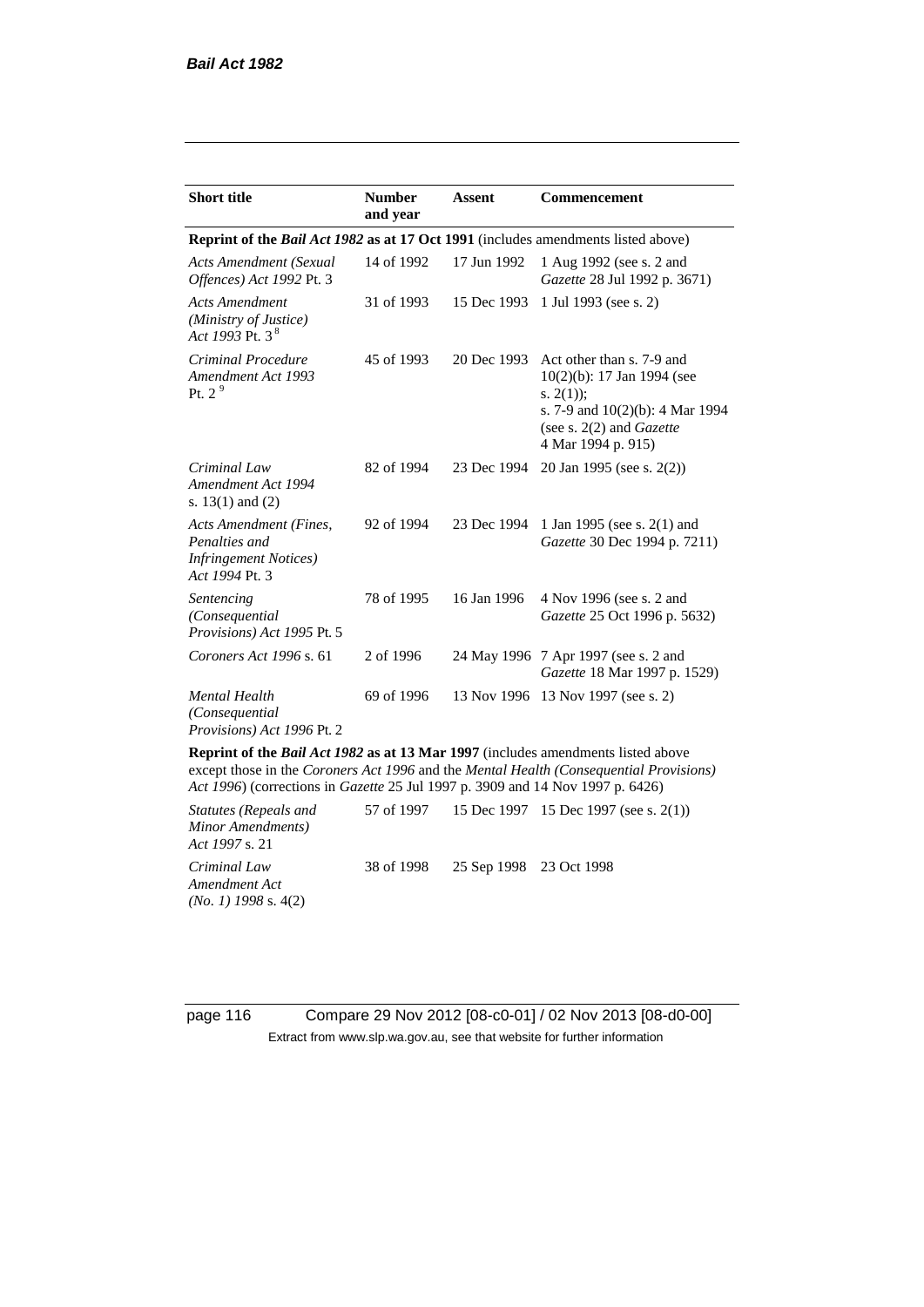| <b>Short title</b>                                                                                                                                 | <b>Number</b><br>and year | <b>Assent</b> | Commencement                                                                                                                                                                                                                                                                                                                                            |
|----------------------------------------------------------------------------------------------------------------------------------------------------|---------------------------|---------------|---------------------------------------------------------------------------------------------------------------------------------------------------------------------------------------------------------------------------------------------------------------------------------------------------------------------------------------------------------|
| <b>Bail Amendment</b><br>Act 1998 <sup>10</sup>                                                                                                    | 54 of 1998                | 11 Jan 1999   | s. 1 and 2: 11 Jan 1999;<br>Pt. 4 and 7: 15 May 1999<br>(see s. 2 and <i>Gazette</i> )<br>11 May 1999 p. 1905);<br>Pt. 2, 3 and 5 (other than s. 12):<br>8 Mar 2000 (see s. 2 and<br>Gazette 7 Mar 2000 p. 1039);<br>s. 12: 1 Sep 2000 (see s. 2 and<br>Gazette 29 Aug 2000 p. 4985);<br>Pt. 6: 4 Dec 2000 (see s. 2 and<br>Gazette 4 Dec 2000 p. 6799) |
| Reprint of the Bail Act 1982 as at 27 Aug 1999 (includes amendments listed above<br>except those in the Bail Amendment Act 1998 Pt. 2, 3, 5 and 6) |                           |               |                                                                                                                                                                                                                                                                                                                                                         |
| Court Security and<br><b>Custodial Services</b><br>(Consequential<br>Provisions) Act 1999 Pt. 3                                                    | 47 of 1999                | 8 Dec 1999    | 18 Dec 1999 (see s. 2 and<br>Gazette 17 Dec 1999 p. 6175-6)                                                                                                                                                                                                                                                                                             |
| Criminal Law Amendment<br>Act 2001 s. $10(1)$                                                                                                      | 23 of 2001                | 26 Nov 2001   | 24 Dec 2001                                                                                                                                                                                                                                                                                                                                             |
| Criminal Investigation<br>(Identifying People)<br>Act 2002 Sch. 2 cl. 1                                                                            | 6 of 2002                 | 4 Jun 2002    | 20 Nov 2002 (see s. 2 and<br>Gazette 19 Nov 2002 p. 5505)                                                                                                                                                                                                                                                                                               |
| Criminal Law (Procedure)<br>Amendment Act 2002 Pt. 4<br>Div. 1                                                                                     | 27 of 2002                | 25 Sep 2002   | 27 Sep 2002 (see s. 2 and<br>Gazette 27 Sep 2002 p. 4875)                                                                                                                                                                                                                                                                                               |
| Sentencing Legislation<br>Amendment and Repeal<br>Act 2003 s. 29(3) and 37                                                                         | 50 of 2003                | 9 Jul 2003    | s. 29(3): 31 Aug 2003 (see s. 2<br>and Gazette 29 Aug 2003<br>p. 3833);<br>s. 37: 15 May 2004 (see s. 2 and<br>Gazette 14 May 2004 p. 1445)                                                                                                                                                                                                             |
| Acts Amendment and<br>Repeal (Courts and Legal<br>Practice) Act 2003 s. 88<br>and 121 <sup>11</sup>                                                | 65 of 2003                | 4 Dec 2003    | 1 Jan 2004 (see s. 2 and <i>Gazette</i><br>30 Dec 2003 p. 5722)                                                                                                                                                                                                                                                                                         |
| Statutes (Repeals and<br>Minor Amendments)<br>Act 2003 s. 29                                                                                       | 74 of 2003                | 15 Dec 2003   | 15 Dec 2003 (see s. 2)                                                                                                                                                                                                                                                                                                                                  |
| Criminal Code Amendment<br>Act 2004 s. 24, 26 and 58                                                                                               | 4 of 2004                 | 23 Apr 2004   | 21 May 2004 (see s. 2)                                                                                                                                                                                                                                                                                                                                  |

Compare 29 Nov 2012 [08-c0-01] / 02 Nov 2013 [08-d0-00] page 117 Extract from www.slp.wa.gov.au, see that website for further information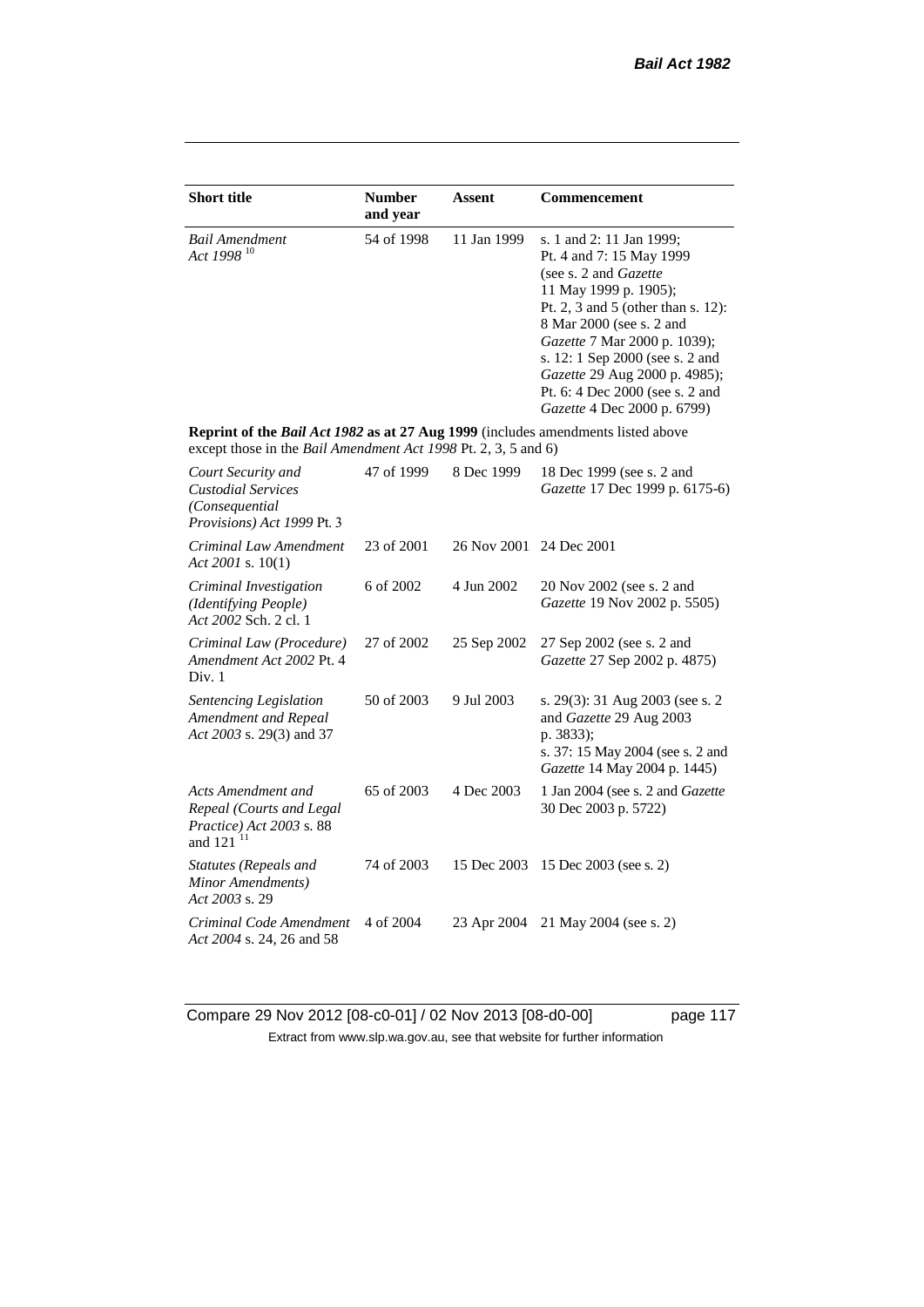| <b>Short title</b>                                                                                                                                                                                                                                                                                                                                                                                                                              | <b>Number</b><br>and year | Assent      | Commencement                                                                                                                                                                                                                                             |  |
|-------------------------------------------------------------------------------------------------------------------------------------------------------------------------------------------------------------------------------------------------------------------------------------------------------------------------------------------------------------------------------------------------------------------------------------------------|---------------------------|-------------|----------------------------------------------------------------------------------------------------------------------------------------------------------------------------------------------------------------------------------------------------------|--|
| Sentencing Legislation<br>Amendment Act 2004 s. 13                                                                                                                                                                                                                                                                                                                                                                                              | 27 of 2004                | 14 Oct 2004 | 31 May 2006 (see s. 2 and<br>Gazette 30 May 2006 p. 1965)                                                                                                                                                                                                |  |
| Children and Community<br>Services Act 2004 Sch. 2<br>cl.3                                                                                                                                                                                                                                                                                                                                                                                      | 34 of 2004                | 20 Oct 2004 | 1 Mar 2006 (see s. 2 and<br>Gazette 14 Feb 2006 p. 695)                                                                                                                                                                                                  |  |
| <b>Acts Amendment (Family</b><br>and Domestic Violence)<br>Act 2004 Pt. 3                                                                                                                                                                                                                                                                                                                                                                       | 38 of 2004                | 9 Nov 2004  | 1 Dec 2004 (see s. 2 and<br>Gazette 26 Nov 2004 p. 5309)                                                                                                                                                                                                 |  |
| Acts Amendment (Court of<br>Appeal) Act 2004 s. 28                                                                                                                                                                                                                                                                                                                                                                                              | 45 of 2004                | 9 Nov 2004  | s. $28(1)$ , (2) and (4) (other than<br>the amendment to s. $7A(1)$ :<br>1 Feb 2005 (see. s. 2 and<br>Gazette 14 Jan 2005 p. 163);<br>s. $28(3)$ and $(4)$ (the<br>amendment to s. $7A(1)$ :<br>2 May 2005 (see. s. 2 and<br>Gazette 14 Jan 2005 p. 163) |  |
| Courts Legislation<br>Amendment and Repeal<br>Act 2004 s. 141 $^{12}$                                                                                                                                                                                                                                                                                                                                                                           | 59 of 2004                | 23 Nov 2004 | 1 May 2005 (see s. 2 and<br>Gazette 31 Dec 2004 p. 7128)                                                                                                                                                                                                 |  |
| Misuse of Drugs<br>Amendment Act 2004 s. 9(1)                                                                                                                                                                                                                                                                                                                                                                                                   | 62 of 2004                | 24 Nov 2004 | 1 Jan 2005 (see s. 2 and <i>Gazette</i><br>10 Dec 2004 p. 5965)                                                                                                                                                                                          |  |
| Criminal Procedure and<br>Appeals (Consequential and<br>Other Provisions) Act 2004<br>Pt. 3 and s. 82 and 83                                                                                                                                                                                                                                                                                                                                    | 84 of 2004                | 16 Dec 2004 | 2 May 2005 (see s. 2 and<br>Gazette 31 Dec 2004 p. 7129<br>(correction in Gazette<br>7 Jan 2005 p. 53))                                                                                                                                                  |  |
| Reprint 5: The Bail Act 1982 as at 1 Apr 2005 (includes amendments listed above except<br>those in the Sentencing Legislation Amendment Act 2004, the Acts Amendment (Court of<br>Appeal) Act 2004 s. 28(3) and (4) (the amendment to s. 7A(1)), the Children and<br>Community Services Act 2004, the Courts Legislation Amendment and Repeal Act 2004<br>and the Criminal Procedure and Appeals (Consequential and Other Provisions) Act 2004) |                           |             |                                                                                                                                                                                                                                                          |  |
| Planning and Development<br>(Consequential and<br><b>Transitional Provisions)</b><br>Act 2005 s. 15                                                                                                                                                                                                                                                                                                                                             | 38 of 2005                | 12 Dec 2005 | 9 Apr 2006 (see s. 2 and<br>Gazette 21 Mar 2006 p. 1078)                                                                                                                                                                                                 |  |
| $C_{\text{min}}$ is a set $L$ and a set $\mathcal{L}$ and $\mathcal{L}$                                                                                                                                                                                                                                                                                                                                                                         | $50 \text{ s}$ $0006$     |             | $16$ Nev 2006 $1$ Interactional case and $C$ and $t$                                                                                                                                                                                                     |  |

*Criminal Investigation (Consequential Provisions) Act 2006* Pt. 2 59 of 2006 16 Nov 2006 1 Jul 2007 (see s. 2 and *Gazette* 22 Jun 2007 p. 2838) *Prisons and Sentencing*  65 of 2006 8 Dec 2006 4 Apr 2007 (see s. 2 and *Gazette*

*Legislation Amendment Act 2006* Pt. 5 3 Apr 2007 p. 1491)

page 118 Compare 29 Nov 2012 [08-c0-01] / 02 Nov 2013 [08-d0-00] Extract from www.slp.wa.gov.au, see that website for further information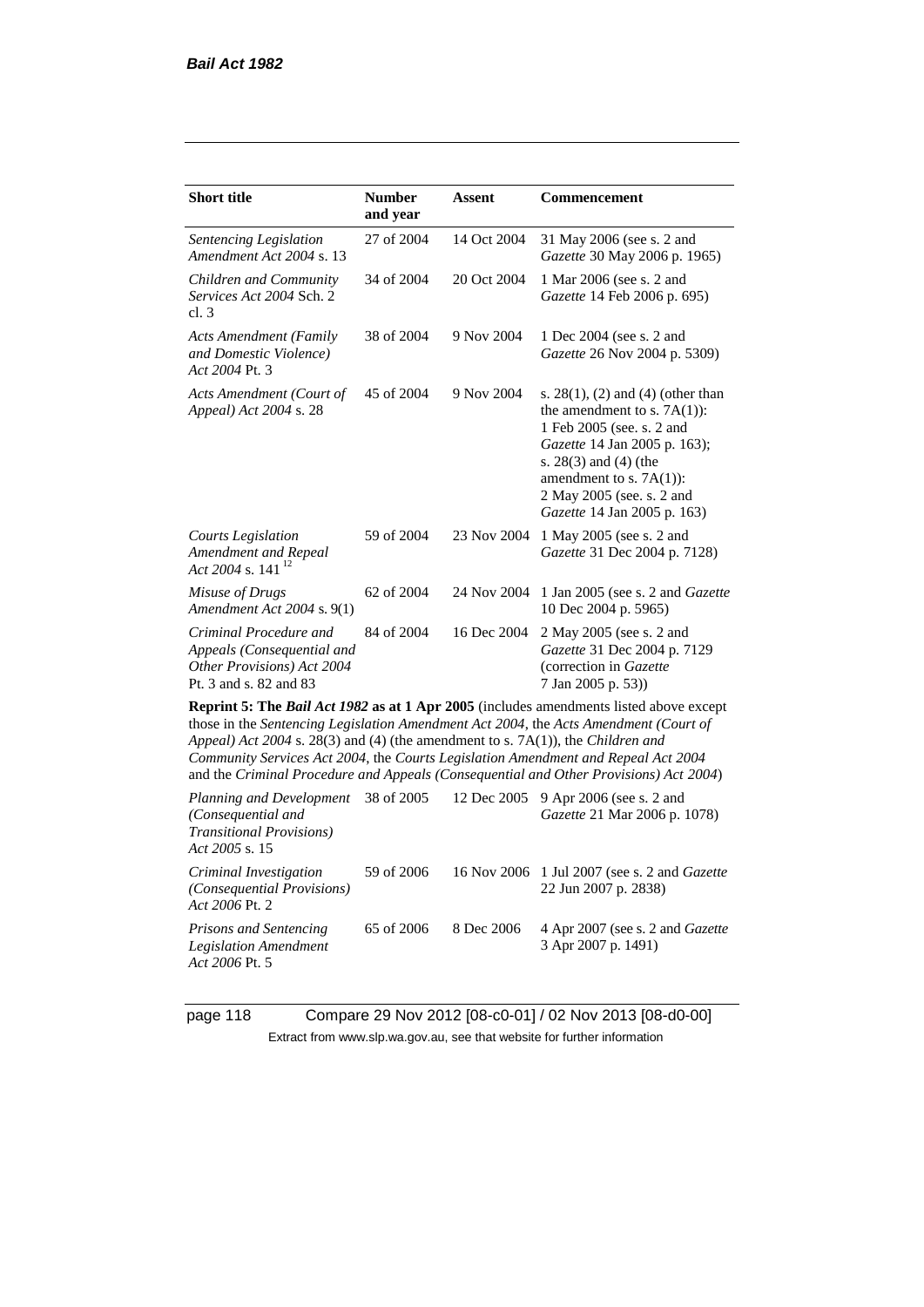| <b>Number</b><br>and year | Assent                              | Commencement                                                                                                                                                                        |
|---------------------------|-------------------------------------|-------------------------------------------------------------------------------------------------------------------------------------------------------------------------------------|
|                           |                                     |                                                                                                                                                                                     |
|                           | 12 Mar 2008                         | 27 Apr 2008 (see s. 2 and<br>Gazette 24 Apr 2008 p. 1559)                                                                                                                           |
| 6 of 2008                 | 31 Mar 2008                         | 1 Mar 2009 (see s. 2(b) and<br>Gazette 27 Feb 2009 p. 511)                                                                                                                          |
| 22 of 2008                |                                     | 27 May 2008 1 Dec 2008 (see s. 2 and<br><i>Gazette</i> 25 Nov 2008 p. 4989)                                                                                                         |
| 29 of 2008                | 27 Jun 2008                         | 1 Aug 2008 (see s. 2(d) and<br>Gazette 22 Jul 2008 p. 3353)                                                                                                                         |
|                           |                                     |                                                                                                                                                                                     |
| 42 of 2009                | 3 Dec 2009                          | 13 Mar 2010 (see s. 2(b) and<br>Gazette 12 Mar 2010 p. 941)                                                                                                                         |
| 35 of 2010                | 30 Aug 2010                         | 18 Oct 2010 (see s. 2(b) and<br><i>Gazette</i> 1 Oct 2010 p. 5075-6)                                                                                                                |
| 46 of 2011                | 25 Oct 2011                         | 1 Aug 2012 (see s. 2(c) and<br>Gazette 31 Jul 2012 p. 3683)                                                                                                                         |
| 47 of 2011                | 25 Oct 2011                         | 26 Oct 2011 (see s. 2(b))                                                                                                                                                           |
| 56 of 2011                | 21 Nov 2011                         | 24 Mar 2012 (see s. 2(b) and<br><i>Gazette</i> 23 Mar 2012 p. 1363)                                                                                                                 |
|                           | Criminal Law and Evidence 2 of 2008 | <b>Reprint 6: The Bail Act 1982 as at 14 Sep 2007</b> (includes amendments listed above)<br><b>Reprint 7: The Bail Act 1982 as at 6 Mar 2009</b> (includes amendments listed above) |

**Reprint 8: The** *Bail Act 1982* **as at 6 Jul 2012** (includes amendments listed above except those in the *Electronic Transactions Act 2011* s. 25)

| <i>Criminal Organisations</i>  | 49 of 2012 | 29 Nov 2012 2 Nov 2013 (see s. 2(b) and |
|--------------------------------|------------|-----------------------------------------|
| <i>Control Act 2012 s.</i> 172 |            | <i>Gazette</i> 1 Nov 2013 p. 4891)      |

<sup>1M</sup> Under the *Cross-border Justice Act 2008* section 14, in order to give effect to that Act, this Act must be applied with the modifications prescribed by the *Cross-border Justice Regulations 2009* Part 3 Division 3 as if this Act had been altered in that way. If a modification is to replace or insert a numbered provision, the new provision is identified by the superscript 1M appearing after the provision number. If a modification is to replace or insert a definition, the new definition is identified by the superscript 1M appearing after the defined term.

On the date as at which this compilation was prepared, provisions referred to in the following table had not come into operation and were therefore not included in this compilation. For the text of the provisions see the endnotes referred to in the table.

Compare 29 Nov 2012 [08-c0-01] / 02 Nov 2013 [08-d0-00] page 119 Extract from www.slp.wa.gov.au, see that website for further information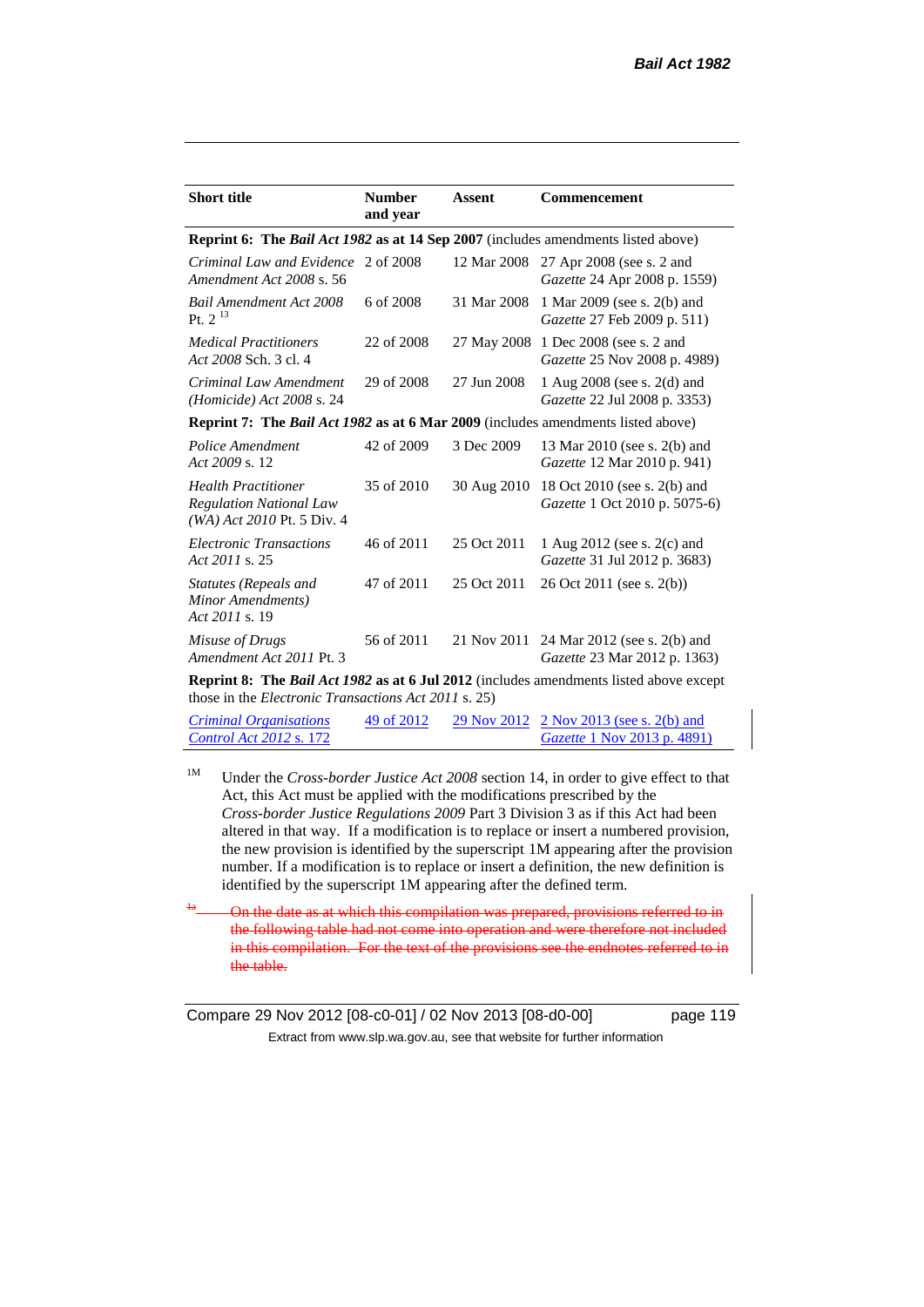| <b>Provisions that have not come into operation</b>            |                                  |                                      |                                              |  |  |
|----------------------------------------------------------------|----------------------------------|--------------------------------------|----------------------------------------------|--|--|
| Short title                                                    | <b>Number</b><br>and year        | A ceant<br>$T = T \times T \times T$ | Commongomont<br>$\frac{1}{2}$                |  |  |
| Criminal Organisations<br>Control Act 2012 s 172 <sup>44</sup> | <u> 40 of 2012</u><br>42 UI 2012 |                                      | $29$ Nov 2012 To be proclaimed (see s. 2(b)) |  |  |

- <sup>2</sup> Repealed by the *Sentencing Legislation Amendment and Repeal Act 2003*.
- <sup>3</sup> The short title of the *Justices Act 1902* was changed to the *Criminal Procedure (Summary) Act 1902* by the *Courts Legislation Amendment and Repeal Act 2004*  s. 25. The Act was then repealed by the *Criminal Procedure and Appeal (Consequential and Other Provisions) Act 2004.*
- <sup>4</sup> The amendment in the *Sentencing Legislation Amendment and Repeal Act 1999* s. 26 had not come into operation when it was repealed by the *Sentencing Legislation Amendment and Repeal Act 2003* s. 31.
- <sup>5</sup> The *Machinery of Government (Miscellaneous Amendments) Act 2006* Pt. 3 Div. 1 was repealed by the *Statutes (Repeals and Minor Amendments) Act 2011* s. 23(2) before it purported to come into operation.
- <sup>6</sup> The *Bail Amendment Act 1984* s. 10 and 11 were repealed by the *Bail Amendment Act 1988* s. 20.
- <sup>7</sup> The *Bail Act 1982* was not in operation at the time when the reprint was compiled, but the reprinting was authorised by the *Bail Amendment Act 1988* s. 21.
- <sup>8</sup> The *Acts Amendment (Ministry of Justice) Act 1993* Pt. 19 is a transitional provision that is of no further effect.
- <sup>9</sup> The *Criminal Procedure Amendment Act 1993* s. 13 is a transitional provision that is of no further effect.
- <sup>10</sup> The *Bail Amendment Act 1998* s. 6(2) is a transitional provision that is of no further effect.
- <sup>11</sup> The *Acts Amendment and Repeal (Courts and Legal Practice) Act 2003* s. 97 reads as follows:

#### **97. References to Crown Solicitor**

If in a written law or other document or instrument there is a reference to the Crown Solicitor that reference may, where the context so requires, be read as if it had been amended to be a reference to the State Solicitor.

<sup>12</sup> The amendment in the *Courts Legislation Amendment and Repeal Act 2004* s. 141 (amending Sch. 1 Pt. A cl. 4) is not included because the clause it sought to amend

page 120 Compare 29 Nov 2012 [08-c0-01] / 02 Nov 2013 [08-d0-00] Extract from www.slp.wa.gov.au, see that website for further information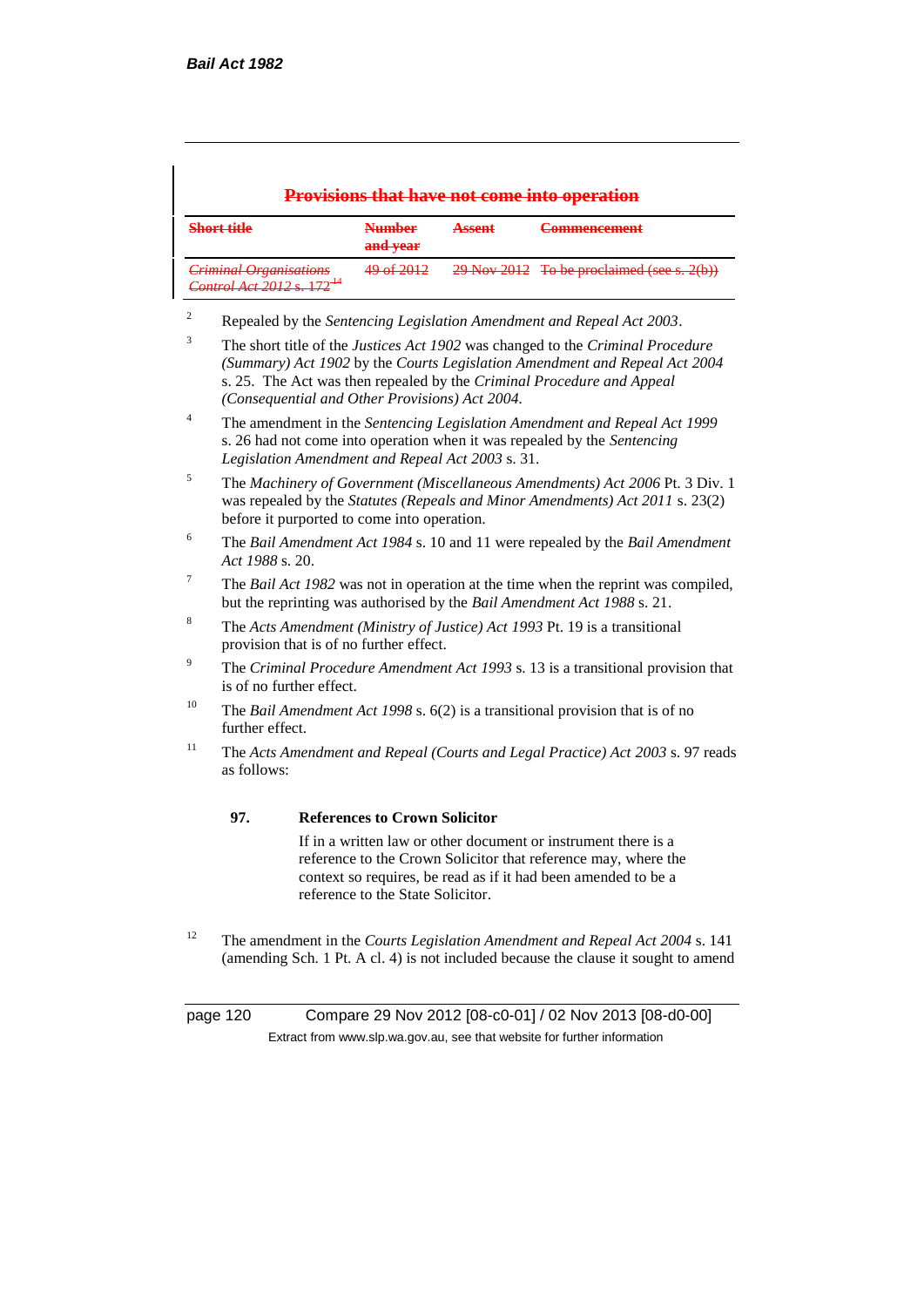|                                                                                                                                                                                         | had been amended by the Acts Amendment (Court of Appeal) Act 2004 s. 28(4)<br>before the amendment purported to come into operation.                                                                                                                                                            |                                            |                                                                                                                    |
|-----------------------------------------------------------------------------------------------------------------------------------------------------------------------------------------|-------------------------------------------------------------------------------------------------------------------------------------------------------------------------------------------------------------------------------------------------------------------------------------------------|--------------------------------------------|--------------------------------------------------------------------------------------------------------------------|
| 13                                                                                                                                                                                      | The Bail Amendment Act 2008 s. 6(2), 9(4)-(11), 10(2), 11(3), 15(5)-(8), 16(2),<br>$18(4)-(5)$ , $21(3)$ , $22(2)$ , $23(4)$ , $24(6)-(7)$ , $27(2)-(3)$ , $28(6)$ , $30(4)-(5)$ , $31(2)-(3)$ ,<br>$32(3)-(4)$ , $33(6)$ , $40(2)$ , $41(5)-(9)$ , $42(3)$ and 44 are transitional provisions. |                                            |                                                                                                                    |
| $\frac{14}{\sqrt{2}}$<br>On the date as at which this compilation was prepared, the Criminal Organisations<br>Control Act 2012 s. 172 had not come into operation. It reads as follows: |                                                                                                                                                                                                                                                                                                 |                                            |                                                                                                                    |
|                                                                                                                                                                                         |                                                                                                                                                                                                                                                                                                 | 172. Bail Act 1982 amended                 |                                                                                                                    |
|                                                                                                                                                                                         |                                                                                                                                                                                                                                                                                                 | (1) This section amends the Bail Act 1982. |                                                                                                                    |
|                                                                                                                                                                                         | $(2)$ In Schedule 2 item 1 insert before the row relating to section 279:                                                                                                                                                                                                                       |                                            |                                                                                                                    |
|                                                                                                                                                                                         | s.221E(1)                                                                                                                                                                                                                                                                                       |                                            | Participating in activities of criminal<br>organisation                                                            |
|                                                                                                                                                                                         | s.221F(1)                                                                                                                                                                                                                                                                                       |                                            | Instructing commission of offence for<br>benefit of criminal organisation                                          |
| (3) After Schedule 2 item 2 insert:                                                                                                                                                     |                                                                                                                                                                                                                                                                                                 |                                            |                                                                                                                    |
| <b>Criminal Organisations Control Act 2012</b><br>2AA.                                                                                                                                  |                                                                                                                                                                                                                                                                                                 |                                            |                                                                                                                    |
|                                                                                                                                                                                         | s.99(1)                                                                                                                                                                                                                                                                                         |                                            | Association by controlled person with<br>another controlled person                                                 |
|                                                                                                                                                                                         | $\frac{1}{2}$ . 99(3)                                                                                                                                                                                                                                                                           |                                            | Association by controlled person with<br>another controlled person on 3 or more<br>occasions within 3 month period |
|                                                                                                                                                                                         | s. 102                                                                                                                                                                                                                                                                                          |                                            | Offence for controlled person to get<br>funds to, from or for declared criminal<br>organisation                    |
|                                                                                                                                                                                         | s. 103                                                                                                                                                                                                                                                                                          |                                            | Other contravention of interim control<br>order or control order                                                   |
|                                                                                                                                                                                         | s. 106                                                                                                                                                                                                                                                                                          |                                            | Recruiting members for declared<br>criminal organisation                                                           |
|                                                                                                                                                                                         | s.407(2)                                                                                                                                                                                                                                                                                        |                                            | Permitting premises to be habitually<br>used as place of resort by members of<br>declared criminal organisation    |

Compare 29 Nov 2012 [08-c0-01] / 02 Nov 2013 [08-d0-00] page 121 Extract from www.slp.wa.gov.au, see that website for further information